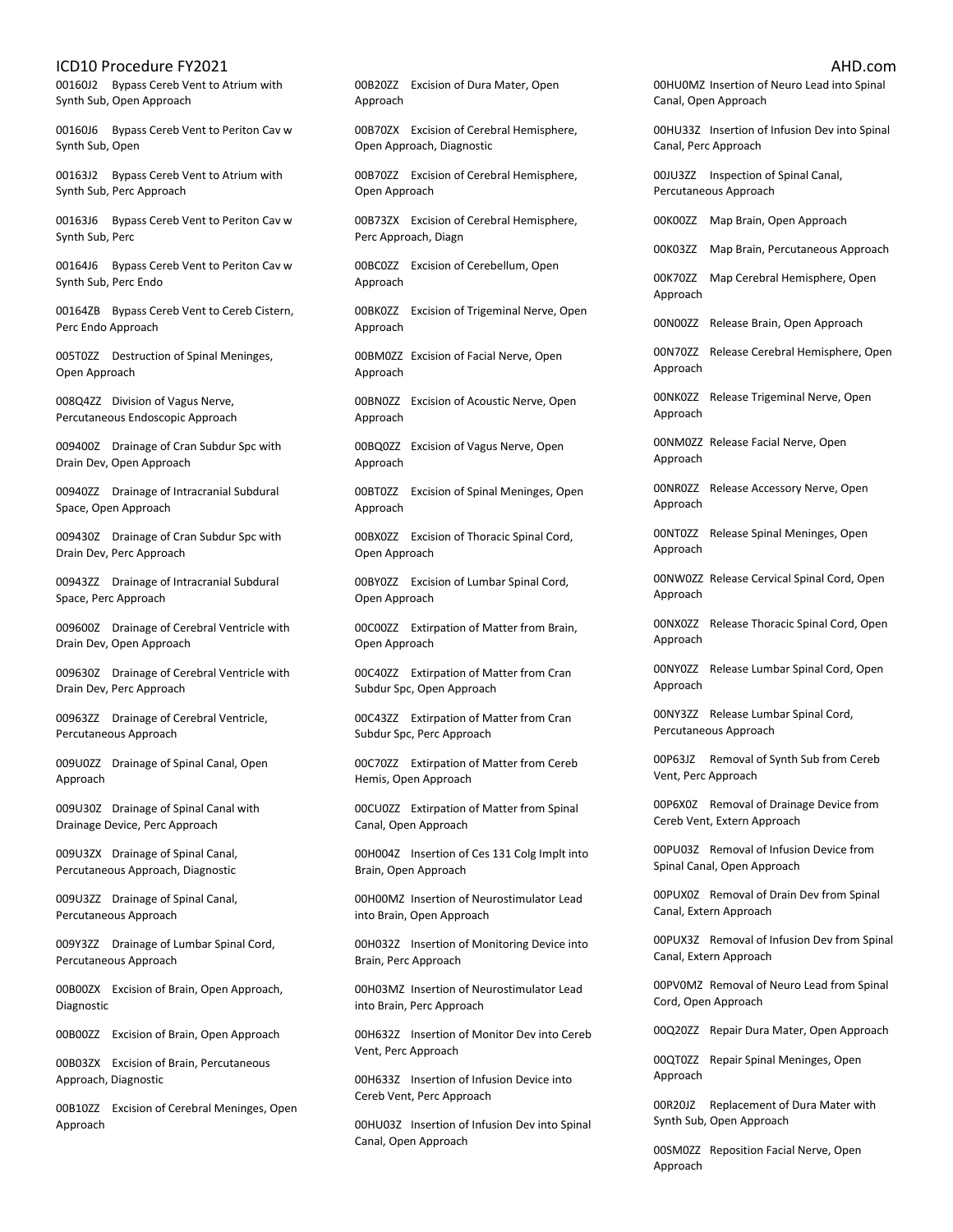00SR0ZZ Reposition Accessory Nerve, Open Approach

00U10KZ Supplement Cerebral Meninges with Nonaut Sub, Open Approach

00U207Z Supplement Dura Mater with Autol Sub, Open Approach

00U20JZ Supplement Dura Mater with Synth Sub, Open Approach

00U20KZ Supplement Dura Mater with Nonaut Sub, Open Approach

00U247Z Supplement Dura Mater with Autol Sub, Perc Endo Approach

00U24KZ Supplement Dura Mater with Nonaut Sub, Perc Endo Approach

00UQ0KZ Supplement Vagus Nerve with Nonaut Sub, Open Approach

00UT07Z Supplement Spinal Meninges with Autol Sub, Open Approach

00UT0JZ Supplement Spinal Meninges with Synth Sub, Open Approach

00UT0KZ Supplement Spinal Meninges with Nonaut Sub, Open Approach

00W60JZ Revision of Synth Sub in Cereb Vent, Open Approach

00W63JZ Revision of Synth Sub in Cereb Vent, Perc Approach

01530ZZ Destruction of Brachial Plexus, Open Approach

01580ZZ Destruction of Thoracic Nerve, Open Approach

01583ZZ Destruction of Thoracic Nerve, Percutaneous Approach

01584ZZ Destruction of Thoracic Nerve, Perc Endo Approach

015B0ZZ Destruction of Lumbar Nerve, Open Approach

015D3ZZ Destruction of Femoral Nerve, Percutaneous Approach

018H0ZZ Division of Peroneal Nerve, Open Approach

01BB0ZZ Excision of Lumbar Nerve, Open Approach

01HY3YZ Insertion of Other Device into Periph Nrv, Perc Approach

01N10ZZ Release Cervical Nerve, Open Approach

01N30ZZ Release Brachial Plexus, Open Approach

01N40ZZ Release Ulnar Nerve, Open Approach

01N50ZZ Release Median Nerve, Open Approach

01N80ZZ Release Thoracic Nerve, Open Approach

01N84ZZ Release Thoracic Nerve, Percutaneous Endoscopic Approach

01NB0ZZ Release Lumbar Nerve, Open Approach

01NB3ZZ Release Lumbar Nerve, Percutaneous Approach

01NB4ZZ Release Lumbar Nerve, Percutaneous Endoscopic Approach

01NF0ZZ Release Sciatic Nerve, Open Approach

01NH0ZZ Release Peroneal Nerve, Open Approach

01NR0ZZ Release Sacral Nerve, Open Approach

01NR3ZZ Release Sacral Nerve, Percutaneous Approach

01QF0ZZ Repair Sciatic Nerve, Open Approach

01UB07Z Supplement Lumbar Nerve with Autol Sub, Open Approach

01XG0ZG Transfer Tibial Nerve to Tibial Nerve, Open Approach

01XH0ZG Transfer Peroneal Nerve to Tibial Nerve, Open Approach

01XH0ZH Transfer Peroneal Nerve to Peroneal Nerve, Open Approach

0210093 Bypass 1 Cor Art from Cor Art with Autol Vn, Open Approach

0210098 Bypass 1 Cor Art from R Int Mammary w Autol Vn, Open

0210099 Bypass 1 Cor Art from L Int Mammary w Autol Vn, Open

021009W Bypass 1 Cor Art from Aorta with Autol Vn, Open Approach

02100A3 Bypass 1 Cor Art from Cor Art with Autol Art, Open Approach

02100A8 Bypass 1 Cor Art from R Int Mammary w Autol Art, Open

02100A9 Bypass 1 Cor Art from L Int Mammary w Autol Art, Open

02100AC Bypass 1 Cor Art from Thor Art with Autol Art, Open Approach

02100AW Bypass 1 Cor Art from Aorta with Autol Art, Open Approach

02100Z8 Bypass 1 Cor Art from R Int Mammary, Open Approach

02100Z9 Bypass 1 Cor Art from L Int Mammary, Open Approach

02100ZC Bypass 1 Cor Art from Thor Art, Open Approach

02104Z8 Bypass 1 Cor Art from R Int Mammary, Perc Endo Approach

02104Z9 Bypass 1 Cor Art from L Int Mammary, Perc Endo Approach

0211093 Bypass 2 Cor Art from Cor Art with Autol Vn, Open Approach

0211098 Bypass 2 Cor Art from R Int Mammary w Autol Vn, Open

021109W Bypass 2 Cor Art from Aorta with Autol Vn, Open Approach

02110A3 Bypass 2 Cor Art from Cor Art with Autol Art, Open Approach

02110A9 Bypass 2 Cor Art from L Int Mammary w Autol Art, Open

02110AW Bypass 2 Cor Art from Aorta with Autol Art, Open Approach

02110Z8 Bypass 2 Cor Art from R Int Mammary, Open Approach

02110Z9 Bypass 2 Cor Art from L Int Mammary, Open Approach

02110ZC Bypass 2 Cor Art from Thor Art, Open Approach

0212093 Bypass 3 Cor Art from Cor Art with Autol Vn, Open Approach

0212099 Bypass 3 Cor Art from L Int Mammary w Autol Vn, Open

021209W Bypass 3 Cor Art from Aorta with Autol Vn, Open Approach

02120A9 Bypass 3 Cor Art from L Int Mammary w Autol Art, Open

02120AW Bypass 3 Cor Art from Aorta with Autol Art, Open Approach

02120Z3 Bypass 3 Cor Art from Cor Art, Open Approach

0213093 Bypass 4+ Cor Art from Cor Art with Autol Vn, Open Approach

0213099 Bypass 4+ Cor Art from L Int Mammary w Autol Vn, Open

021309W Bypass 4+ Cor Art from Aorta with Autol Vn, Open Approach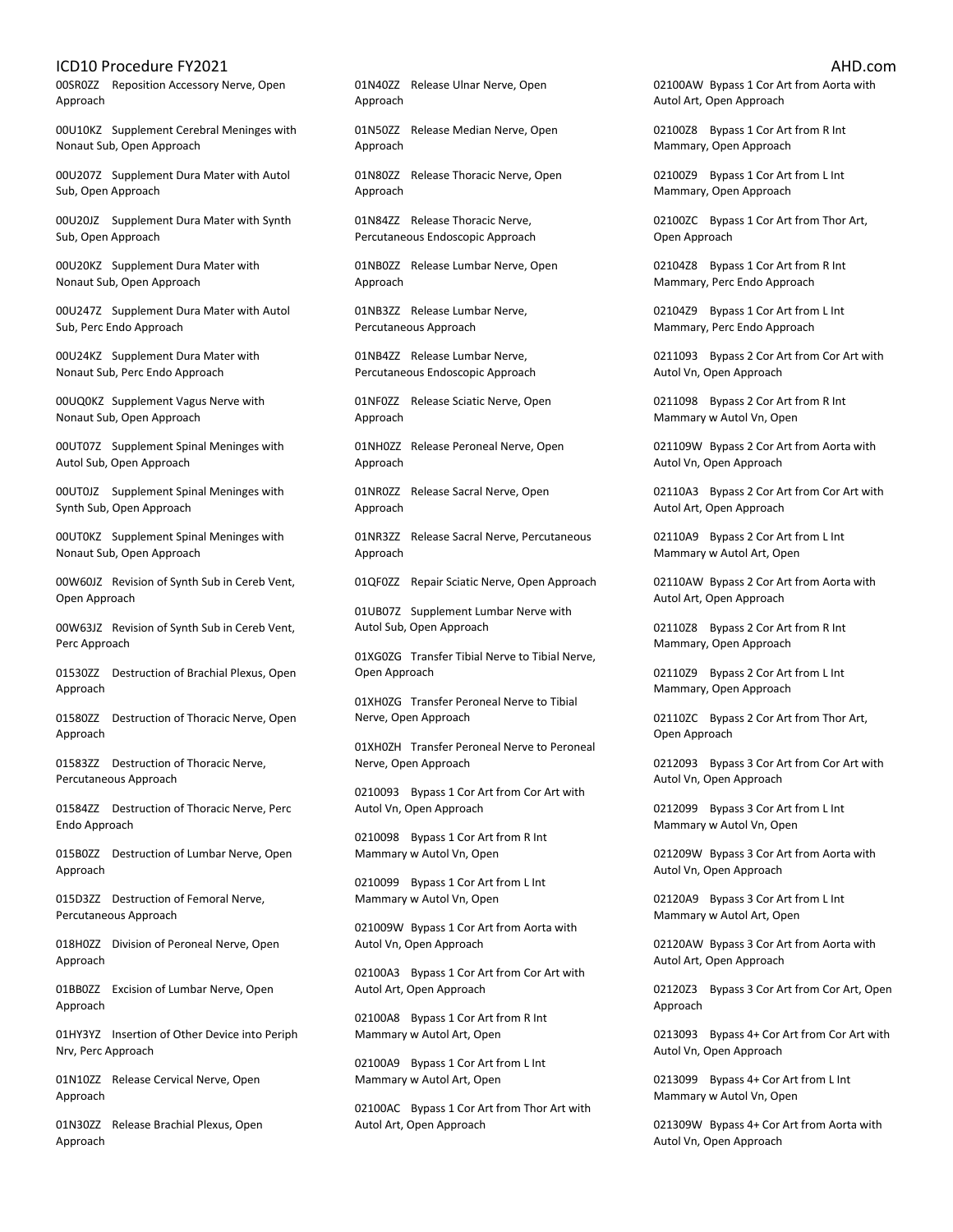02163Z7 Bypass Right Atrium to Left Atrium, Percutaneous Approach

021X0JA Bypass Thor Aorta Asc to Innom Art w Synth Sub, Open

021X0JD Bypass Thor Aorta Asc to Carotid w Synth Sub, Open

02560ZZ Destruction of Right Atrium, Open Approach

02563ZZ Destruction of Right Atrium, Percutaneous Approach

02570ZK Destruction of Left Atrial Appendage, Open Approach

02570ZZ Destruction of Left Atrium, Open Approach

02573ZK Destruction of Left Atrial Appendage, Percutaneous Approach

02573ZZ Destruction of Left Atrium, Percutaneous Approach

02574ZZ Destruction of Left Atrium, Percutaneous Endoscopic Approach

02580ZZ Destruction of Conduction Mechanism, Open Approach

02583ZZ Destruction of Conduction Mechanism, Percutaneous Approach

02584ZZ Destruction of Conduction Mechanism, Perc Endo Approach

025M3ZZ Destruction of Ventricular Septum, Percutaneous Approach

025S0ZZ Destruction of Right Pulmonary Vein, Open Approach

025T0ZZ Destruction of Left Pulmonary Vein, Open Approach

0270346 Dilate 1 Cor Art, Bifurc, w Drug-elut Intra, Perc

027034Z Dilation of 1 Cor Art with Drug-elut Intra, Perc Approach

0270356 Dilate of 1 Cor Art, Bifurc, with 2 Drug-elut, Perc Approach

027035Z Dilation of 1 Cor Art with 2 Drugelut, Perc Approach

0270366 Dilate of 1 Cor Art, Bifurc, with 3 Drug-elut, Perc Approach

027036Z Dilation of 1 Cor Art with 3 Drugelut, Perc Approach

027037Z Dilation of 1 Cor Art with 4 Drugelut, Perc Approach

02703DZ Dilation of 1 Cor Art with Intralum Dev, Perc Approach

02703EZ Dilation of 1 Cor Art with 2 Intralum Dev, Perc Approach

02703Z6 Dilation of 1 Cor Art, Bifurc, Perc Approach

02703ZZ Dilation of Coronary Artery, One Artery, Perc Approach

027134Z Dilation of 2 Cor Art with Drug-elut Intra, Perc Approach

0271356 Dilate of 2 Cor Art, Bifurc, with 2 Drug-elut, Perc Approach

027135Z Dilation of 2 Cor Art with 2 Drugelut, Perc Approach

027136Z Dilation of 2 Cor Art with 3 Drugelut, Perc Approach

027137Z Dilation of 2 Cor Art with 4 Drugelut, Perc Approach

02713EZ Dilation of 2 Cor Art with 2 Intralum Dev, Perc Approach

02713ZZ Dilation of Coronary Artery, Two Arteries, Perc Approach

027234Z Dilation of 3 Cor Art with Drug-elut Intra, Perc Approach

027236Z Dilation of 3 Cor Art with 3 Drugelut, Perc Approach

027237Z Dilation of 3 Cor Art with 4 Drugelut, Perc Approach

027337Z Dilation of 4+ Cor Art with 4 Drugelut, Perc Approach

027F3ZZ Dilation of Aortic Valve, Percutaneous Approach

027G3ZZ Dilation of Mitral Valve, Percutaneous Approach

027L0ZZ Dilation of Left Ventricle, Open Approach

027V3ZZ Dilation of Superior Vena Cava, Percutaneous Approach

02B70ZK Excision of Left Atrial Appendage, Open Approach

02B70ZZ Excision of Left Atrium, Open Approach

02B90ZZ Excision of Chordae Tendineae, Open Approach

02BF0ZZ Excision of Aortic Valve, Open Approach

02BG0ZZ Excision of Mitral Valve, Open Approach

02BG4ZZ Excision of Mitral Valve, Percutaneous Endoscopic Approach 02BK3ZX Excision of Right Ventricle, Percutaneous Approach, Diagn

02BM0ZZ Excision of Ventricular Septum, Open Approach

02BM3ZX Excision of Ventricular Septum, Percutaneous Approach, Diagn

02BN0ZX Excision of Pericardium, Open Approach, Diagnostic

02BN0ZZ Excision of Pericardium, Open Approach

02BX0ZZ Excision of Thoracic Aorta, Ascending/Arch, Open Approach

02C00ZZ Extirpation of Matter from 1 Cor Art, Open Approach

02C03Z6 Extirpation of Matter from 1 Cor Art, Bifurc, Perc Approach

02C03ZZ Extirpation of Matter from 1 Cor Art, Perc Approach

02C13ZZ Extirpation of Matter from 2 Cor Art, Perc Approach

02C23ZZ Extirpation of Matter from 3 Cor Art, Perc Approach

02C33ZZ Extirpation of Matter from 4+ Cor Art, Perc Approach

02CP3ZZ Extirpation of Matter from Pulmonary Trunk, Perc Approach

02CQ0ZZ Extirpation of Matter from R Pulm Art, Open Approach

02CQ3ZZ Extirpation of Matter from R Pulm Art, Perc Approach

02CR0ZZ Extirpation of Matter from L Pulm Art, Open Approach

02CR3ZZ Extirpation of Matter from L Pulm Art, Perc Approach

02FQ3Z0 Fragmentation of Right Pulmonary Artery, Perc Approach, US

02FR3Z0 Fragmentation of Left Pulmonary Artery, Perc Approach, US

02H43JZ Insertion of Pacemaker Lead into Cor Vein, Perc Approach

02H43KZ Insertion of Defibrillator Lead into Cor Vein, Perc Approach

02H603Z Insertion of Infusion Device into R Atrium, Open Approach

02H60JZ Insertion of Pacemaker Lead into Right Atrium, Open Approach

02H60MZ Insertion of Cardiac Lead into Right Atrium, Open Approach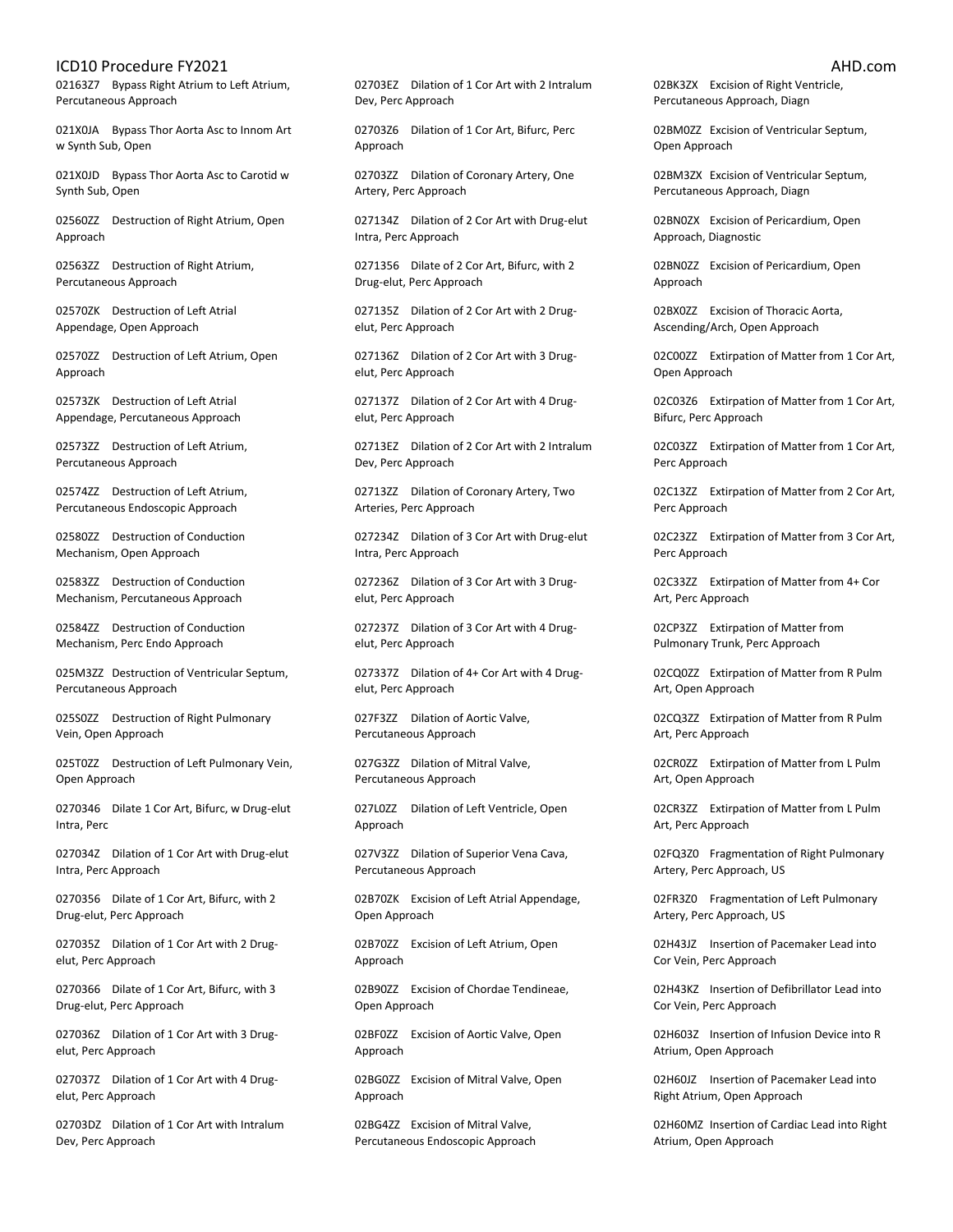02H632Z Insertion of Monitoring Device into R Atrium, Perc Approach

02H633Z Insertion of Infusion Device into R Atrium, Perc Approach

02H63JZ Insertion of Pacemaker Lead into Right Atrium, Perc Approach

02H63KZ Insertion of Defibrillator Lead into R Atrium, Perc Approach

02H63NZ Insertion of Intracard Pacer into R Atrium, Perc Approach

02H70JZ Insertion of Pacemaker Lead into Left Atrium, Open Approach

02H73DZ Insertion of Intralum Dev into L Atrium, Perc Approach

02HA0QZ Insertion of Implant Heart Assist into Heart, Open Approach

02HA0RZ Insertion of Ext Heart Assist into Heart, Open Approach

02HA0YZ Insertion of Other Device into Heart, Open Approach

02HA3RJ Insert Ext Heart Assist in Heart, Intraop, Perc

02HA3RS Insert of Bivent Ext Heart Assist into Heart, Perc Approach

02HA3RZ Insertion of Ext Heart Assist into Heart, Perc Approach

02HK0JZ Insertion of Pacemaker Lead into R Ventricle, Open Approach

02HK3JZ Insertion of Pacemaker Lead into R Ventricle, Perc Approach

02HK3KZ Insertion of Defib Lead into R Ventricle, Perc Approach

02HK3MZ Insertion of Cardiac Lead into R Ventricle, Perc Approach

02HK3NZ Insertion of Intracard Pacer into R Ventricle, Perc Approach

02HL3JZ Insertion of Pacemaker Lead into L Ventricle, Perc Approach

02HL3KZ Insertion of Defib Lead into L Ventricle, Perc Approach

02HN0JZ Insertion of Pacemaker Lead into Pericardium, Open Approach

02HP32Z Insertion of Monitor Dev into Pulm Trunk, Perc Approach

02HP33Z Insertion of Infusion Device into Pulm Trunk, Perc Approach

02HQ30Z Insertion of Pressure Sens into R Pulm Art, Perc Approach

02HQ32Z Insertion of Monitor Dev into R Pulm Art, Perc Approach

02HQ33Z Insertion of Infusion Device into R Pulm Art, Perc Approach

02HR30Z Insertion of Pressure Sens into L Pulm Art, Perc Approach

02HR32Z Insertion of Monitor Dev into L Pulm Art, Perc Approach

02HR33Z Insertion of Infusion Device into L Pulm Art, Perc Approach

02HV33Z Insertion of Infusion Dev into Sup Vena Cava, Perc Approach

02HV43Z Insert Infusion Dev in Sup Vena Cava, Perc Endo

02JA3ZZ Inspection of Heart, Percutaneous Approach

02K83ZZ Map Conduction Mechanism, Percutaneous Approach

02K84ZZ Map Conduction Mechanism, Percutaneous Endoscopic Approach

02L70CK Occlusion of LAA with Extralum Dev, Open Approach

02L70ZK Occlusion of Left Atrial Appendage, Open Approach

02L73CK Occlusion of LAA with Extralum Dev, Perc Approach

02L73DK Occlusion of LAA with Intralum Dev, Perc Approach

02L73ZK Occlusion of Left Atrial Appendage, Percutaneous Approach

02L74CK Occlusion of LAA with Extralum Dev, Perc Endo Approach

02L74ZK Occlusion of Left Atrial Appendage, Perc Endo Approach

02N60ZZ Release Right Atrium, Open Approach

02ND0ZZ Release Papillary Muscle, Open Approach

02NN0ZZ Release Pericardium, Open Approach

02NV0ZZ Release Superior Vena Cava, Open Approach

02NX0ZZ Release Thoracic Aorta, Ascending/Arch, Open Approach

02PA08Z Removal of Zooplastic Tissue from Heart, Open Approach

02PA0JZ Removal of Synthetic Substitute from Heart, Open Approach

02PA0MZ Removal of Cardiac Lead from Heart, Open Approach

02PA0QZ Removal of Implant Heart Assist from Heart, Open Approach

02PA33Z Removal of Infusion Device from Heart, Percutaneous Approach

02PA3DZ Removal of Intraluminal Device from Heart, Perc Approach

02PA3MZ Removal of Cardiac Lead from Heart, Percutaneous Approach

02PA3RZ Removal of Ext Heart Assist from Heart, Perc Approach

02PAX3Z Removal of Infusion Device from Heart, External Approach

02PAXMZ Removal of Cardiac Lead from Heart, External Approach

02PY0DZ Removal of Intralum Dev from Great Vessel, Open Approach

02PY0JZ Removal of Synth Sub from Great Vessel, Open Approach

02PY33Z Removal of Infusion Device from Great Vessel, Perc Approach

02PYX3Z Removal of Infusion Dev from Great Vessel, Extern Approach

02Q50ZZ Repair Atrial Septum, Open Approach

02Q54ZZ Repair Atrial Septum, Percutaneous Endoscopic Approach

02QF0ZZ Repair Aortic Valve, Open Approach

02QG0ZZ Repair Mitral Valve, Open Approach

02QJ0ZZ Repair Tricuspid Valve, Open Approach

02QX0ZZ Repair Thoracic Aorta, Ascending/Arch, Open Approach

02R90JZ Replace of Chordae Tendineae with Synth Sub, Open Approach

02RF08Z Replacement of Aortic Valve with Zooplastic, Open Approach

02RF0JZ Replacement of Aortic Valve with Synth Sub, Open Approach

02RF0KZ Replacement of Aortic Valve with Nonaut Sub, Open Approach

02RF38H Replace Aort Valve w Zooplastic, Transap, Perc

02RF38Z Replacement of Aortic Valve with Zooplastic, Perc Approach

02RF3JZ Replacement of Aortic Valve with Synth Sub, Perc Approach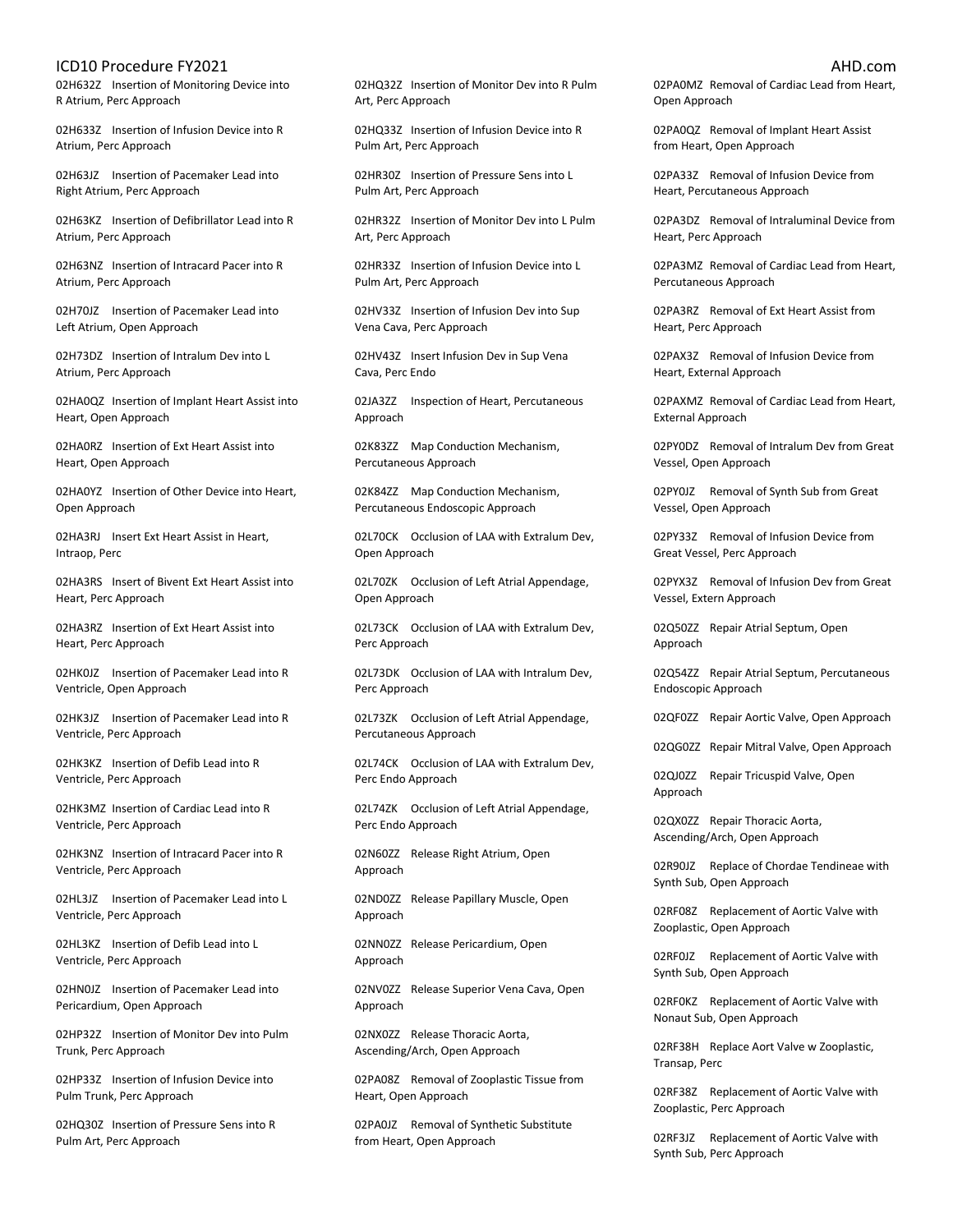02RF3KZ Replacement of Aortic Valve with Nonaut Sub, Perc Approach

02RG08Z Replacement of Mitral Valve with Zooplastic, Open Approach

02RG0JZ Replacement of Mitral Valve with Synth Sub, Open Approach

02RG38Z Replacement of Mitral Valve with Zooplastic, Perc Approach

02RG48Z Replace of Mitral Valve with Zooplastic, Perc Endo Approach

02RJ08Z Replacement of Tricusp Valve with Zooplastic, Open Approach

02RJ0JZ Replacement of Tricuspid Valve with Synth Sub, Open Approach

02RJ38Z Replacement of Tricusp Valve with Zooplastic, Perc Approach

02RW0JZ Replacement of Thor Aorta Desc with Synth Sub, Open Approach

02RX08Z Replacement of Thor Aorta Asc with Zooplastic, Open Approach

02RX0JZ Replacement of Thor Aorta Asc with Synth Sub, Open Approach

02RX0KZ Replacement of Thor Aorta Asc with Nonaut Sub, Open Approach

02S10ZZ Reposition Coronary Artery, Two Arteries, Open Approach

02U53JZ Supplement Atrial Septum with Synth Sub, Perc Approach

02U90JZ Supplement Chordae Tendineae with Synth Sub, Open Approach

02UF0JZ Supplement Aortic Valve with Synth Sub, Open Approach

02UG08Z Supplement Mitral Valve with Zooplastic, Open Approach

02UG0JZ Supplement Mitral Valve with Synth Sub, Open Approach

02UG3JZ Supplement Mitral Valve with Synth Sub, Perc Approach

02UG4JZ Supplement Mitral Valve with Synth Sub, Perc Endo Approach

02UJ08Z Supplement Tricuspid Valve with Zooplastic, Open Approach

02UJ0JZ Supplement Tricuspid Valve with Synth Sub, Open Approach

02UJ3JZ Supplement Tricuspid Valve with Synth Sub, Perc Approach

02UJ4JZ Supplement Tricusp Valve with Synth Sub, Perc Endo Approach

02UN08Z Supplement Pericardium with Zooplastic Tissue, Open Approach

02UN0JZ Supplement Pericardium with Synth Sub, Open Approach

02UX07Z Supplement Thor Aorta Asc with Autol Sub, Open Approach

02UX08Z Supplement Thor Aorta Asc with Zooplastic, Open Approach

02UX0JZ Supplement Thor Aorta Asc with Synth Sub, Open Approach

02VG0ZZ Restriction of Mitral Valve, Open Approach

02VW0DZ Restrict of Thor Aorta Desc with Intralum Dev, Open Approach

02VW3DZ Restrict of Thor Aorta Desc with Intralum Dev, Perc Approach

02VW3EZ Restrict Thor Aorta Desc w Fenestr Dev 1 or 2, Perc

02VW3FZ Restrict Thor Aorta Desc w Fenestr Dev 3+, Perc

02VX0DZ Restrict of Thor Aorta Asc with Intralum Dev, Open Approach

02VX0EZ Restrict Thor Aorta Asc w Fenestr Dev 1 or 2, Open

02VX3DZ Restrict of Thor Aorta Asc with Intralum Dev, Perc Approach

02WA3MZ Revision of Cardiac Lead in Heart, Percutaneous Approach

02WAXRZ Revision of Ext Heart Assist in Heart, Extern Approach

02YA0Z0 Transplantation of Heart, Allogeneic, Open Approach

03150J6 Bypass R Axilla Art to R Up Leg Art w Synth Sub, Open

03170KD Bypass R Brach Art to Up Arm Vein w Nonaut Sub, Open

03170ZD Bypass Right Brachial Artery to Up Arm Vein, Open Approach

03180JD Bypass L Brach Art to Up Arm Vein w Synth Sub, Open

03180JV Bypass L Brach Art to Sup Vena Cava w Synth Sub, Open

03180KD Bypass L Brach Art to Up Arm Vein w Nonaut Sub, Open

03180ZD Bypass Left Brachial Artery to Upper Arm Vein, Open Approach

03180ZF Bypass Left Brachial Artery to Lower Arm Vein, Open Approach

031B0ZF Bypass Right Radial Artery to Lower Arm Vein, Open Approach

031C0ZF Bypass Left Radial Artery to Lower Arm Vein, Open Approach

031J0JY Bypass L Com Carotid to Up Art with Synth Sub, Open Approach

03783ZZ Dilation of Left Brachial Artery, Percutaneous Approach

037G34Z Dilate of Intracran Art with Drug-elut Intra, Perc Approach

037G3DZ Dilation of Intracran Art with Intralum Dev, Perc Approach

037H3DZ Dilation of R Com Carotid with Intralum Dev, Perc Approach

037J3DZ Dilation of L Com Carotid with Intralum Dev, Perc Approach

037K34Z Dilate of R Int Carotid with Drug-elut Intra, Perc Approach

037K3DZ Dilation of R Int Carotid with Intralum Dev, Perc Approach

037L3DZ Dilation of L Int Carotid with Intralum Dev, Perc Approach

037L3EZ Dilation of L Int Carotid with 2 Intralum Dev, Perc Approach

037Y3ZZ Dilation of Upper Artery, Percutaneous Approach

03953ZZ Drainage of Right Axillary Artery, Percutaneous Approach

03973ZZ Drainage of Right Brachial Artery, Percutaneous Approach

03983ZZ Drainage of Left Brachial Artery, Percutaneous Approach

039B3ZZ Drainage of Right Radial Artery, Percutaneous Approach

039C3ZZ Drainage of Left Radial Artery, Percutaneous Approach

039Y3ZX Drainage of Upper Artery, Percutaneous Approach, Diagnostic

039Y3ZZ Drainage of Upper Artery, Percutaneous Approach

03B00ZZ Excision of Right Internal Mammary Artery, Open Approach

03B10ZZ Excision of Left Internal Mammary Artery, Open Approach

03B14ZZ Excision of Left Internal Mammary Artery, Perc Endo Approach

03BB0ZZ Excision of Right Radial Artery, Open Approach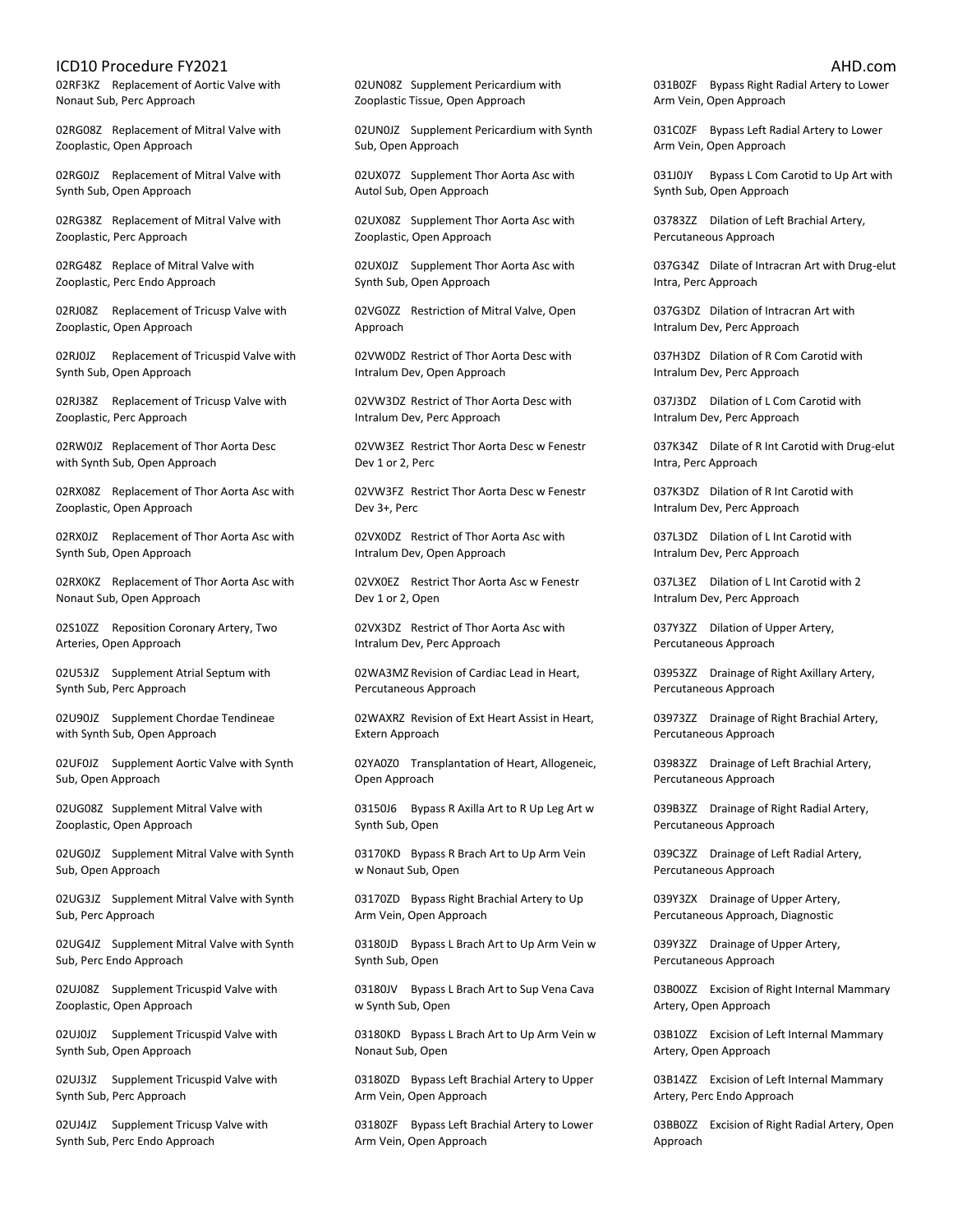03BB4ZZ Excision of Right Radial Artery, Perc Endo Approach

03BC0ZZ Excision of Left Radial Artery, Open Approach

03BC3ZZ Excision of Left Radial Artery, Percutaneous Approach

03BC4ZZ Excision of Left Radial Artery, Perc Endo Approach

03BS0ZX Excision of Right Temporal Artery, Open Approach, Diagnostic

03BT0ZX Excision of Left Temporal Artery, Open Approach, Diagnostic

03C50ZZ Extirpation of Matter from R Axilla Art, Open Approach

03C73ZZ Extirpation of Matter from R Brach Art, Perc Approach

03C80ZZ Extirpation of Matter from L Brach Art, Open Approach

03C83ZZ Extirpation of Matter from L Brach Art, Perc Approach

03CG3Z7 Extirpate matter fr Intracran Art, Stnt Retrv, Perc

03CG3ZZ Extirpation of Matter from Intracran Art, Perc Approach

03CH0ZZ Extirpation of Matter from R Com Carotid, Open Approach

03CJ0ZZ Extirpation of Matter from L Com Carotid, Open Approach

03CK0ZZ Extirpation of Matter from R Int Carotid, Open Approach

03CK3Z7 Extirpate matter fr R Int Carotid, Stnt Retrv, Perc

03CK3ZZ Extirpation of Matter from R Int Carotid, Perc Approach

03CL0ZZ Extirpation of Matter from L Int Carotid, Open Approach

03CL3Z7 Extirpate matter fr L Int Carotid, Stnt Retrv, Perc

03CL3ZZ Extirpation of Matter from L Int Carotid, Perc Approach

03CM0ZZ Extirpation of Matter from R Ext Carotid, Open Approach

03CN0ZZ Extirpation of Matter from L Ext Carotid, Open Approach

03CY0ZZ Extirpation of Matter from Upper Artery, Open Approach

03CY3ZZ Extirpation of Matter from Upper Artery, Perc Approach

03FY3ZZ Fragmentation of Upper Artery, Percutaneous Approach

03H40DZ Insertion of Intralum Dev into L Subclav Art, Open Approach

03H533Z Insertion of Infusion Dev into R Axilla Art, Perc Approach

03H633Z Insertion of Infusion Dev into L Axilla Art, Perc Approach

03H733Z Insertion of Infusion Device into R Brach Art, Perc Approach

03H833Z Insertion of Infusion Device into L Brach Art, Perc Approach

03HB33Z Insertion of Infusion Dev into R Radial Art, Perc Approach

03HB3DZ Insertion of Intralum Dev into R Radial Art, Perc Approach

03HC33Z Insertion of Infusion Dev into L Radial Art, Perc Approach

03HY32Z Insertion of Monitoring Device into Up Art, Perc Approach

03HY33Z Insertion of Infusion Device into Up Art, Perc Approach

03JY0ZZ Inspection of Upper Artery, Open Approach

03JY3ZZ Inspection of Upper Artery, Percutaneous Approach

03L80ZZ Occlusion of Left Brachial Artery, Open Approach

03LG0CZ Occlusion of Intracran Art with Extralum Dev, Open Approach

03LG3DZ Occlusion of Intracran Art with Intralum Dev, Perc Approach

03LM3DZ Occlusion of R Ext Carotid with Intralum Dev, Perc Approach

03LN3DZ Occlusion of L Ext Carotid with Intralum Dev, Perc Approach

03LY3DZ Occlusion of Upper Artery with Intralum Dev, Perc Approach

03PY0JZ Removal of Synthetic Substitute from Up Art, Open Approach

03PY33Z Removal of Infusion Device from Upper Artery, Perc Approach

03PYX2Z Removal of Monitoring Device from Up Art, Extern Approach

03U50JZ Supplement R Axilla Art with Synth Sub, Open Approach

03UH0JZ Supplement R Com Carotid with Synth Sub, Open Approach

03UH0KZ Supplement R Com Carotid with Nonaut Sub, Open Approach

03UJ0JZ Supplement L Com Carotid with Synth Sub, Open Approach

03UJ0KZ Supplement L Com Carotid with Nonaut Sub, Open Approach

03UK07Z Supplement R Int Carotid with Autol Sub, Open Approach

03UK0JZ Supplement R Int Carotid with Synth Sub, Open Approach

03UK0KZ Supplement R Int Carotid with Nonaut Sub, Open Approach

03UL07Z Supplement L Int Carotid with Autol Sub, Open Approach

03UL0JZ Supplement L Int Carotid with Synth Sub, Open Approach

03UL0KZ Supplement L Int Carotid with Nonaut Sub, Open Approach

03UM0JZ Supplement R Ext Carotid with Synth Sub, Open Approach

03UM0KZ Supplement R Ext Carotid with Nonaut Sub, Open Approach

03UN0JZ Supplement L Ext Carotid with Synth Sub, Open Approach

03UN0KZ Supplement L Ext Carotid with Nonaut Sub, Open Approach

03VG0CZ Restrict of Intracran Art with Extralum Dev, Open Approach

03VG3DZ Restrict of Intracran Art with Intralum Dev, Perc Approach

03VG3HZ Restriction of Intracran Art with Flow Divert, Perc Approach

03VL3DZ Restrict of L Int Carotid with Intralum Dev, Perc Approach

03VN3DZ Restrict of L Ext Carotid with Intralum Dev, Perc Approach

03WY0JZ Revision of Synthetic Substitute in Up Art, Open Approach

03WY37Z Revision of Autol Sub in Up Art, Perc Approach

03WY3JZ Revision of Synthetic Substitute in Up Art, Perc Approach

04100A1 Bypass Abd Aorta to Celiac Art with Autol Art, Open Approach

04100J2 Bypass Abd Aorta to Mesent Art with Synth Sub, Open Approach

04100J4 Bypass Abd Aorta to L Renal A with Synth Sub, Open Approach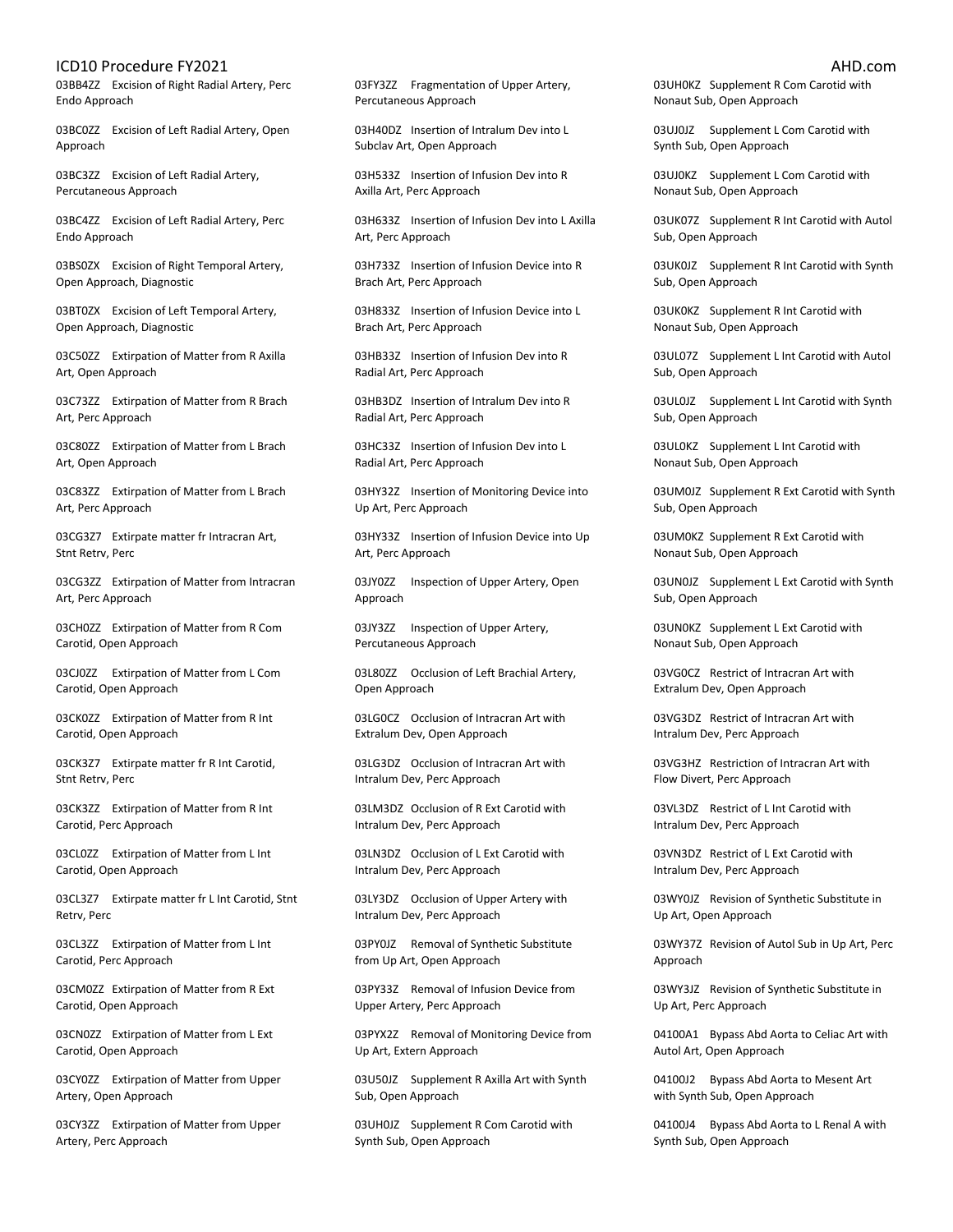04100JK Bypass Abd Aorta to B Femor A with Synth Sub, Open Approach

041H0JH Bypass R Ext Iliac Art to R Femor A w Synth Sub, Open

041J0JJ Bypass L Ext Iliac Art to L Femor A w Synth Sub, Open

041K09L Bypass R Fem Art to Poplit Art with Autol Vn, Open Approach

041K09N Bypass R Fem Art to Post Tib Art w Autol Vn, Open

041K0JJ Bypass R Fem Art to L Femor A with Synth Sub, Open Approach

041K0JL Bypass R Fem Art to Poplit Art with Synth Sub, Open Approach

041K0KL Bypass R Fem Art to Poplit Art w Nonaut Sub, Open

041K0KN Bypass R Fem Art to Post Tib Art w Nonaut Sub, Open

041L09L Bypass L Fem Art to Poplit Art with Autol Vn, Open Approach

041L09M Bypass L Fem Art to Peron Art with Autol Vn, Open Approach

041L09N Bypass L Fem Art to Post Tib Art w Autol Vn, Open

041L0JH Bypass L Fem Art to R Femor A with Synth Sub, Open Approach

041L0JL Bypass L Fem Art to Poplit Art with Synth Sub, Open Approach

041L0KL Bypass L Fem Art to Poplit Art w Nonaut Sub, Open

04703DZ Dilation of Abdominal Aorta with Intralum Dev, Perc Approach

04713DZ Dilation of Celiac Artery with Intralum Dev, Perc Approach

04753DZ Dilation of Sup Mesent Art with Intralum Dev, Perc Approach

04793DZ Dilation of R Renal Art with Intralum Dev, Perc Approach

047A3DZ Dilation of L Renal Art with Intralum Dev, Perc Approach

047C3DZ Dilation of R Com Iliac Art with Intralum Dev, Perc Approach

047C3ZZ Dilation of Right Common Iliac Artery, Percutaneous Approach

047D3DZ Dilation of L Com Iliac Art with Intralum Dev, Perc Approach

047D3ZZ Dilation of Left Common Iliac Artery, Percutaneous Approach

047H3DZ Dilation of R Ext Iliac Art with Intralum Dev, Perc Approach

047H3ZZ Dilation of Right External Iliac Artery, Perc Approach

047J3DZ Dilation of L Ext Iliac Art with Intralum Dev, Perc Approach

047J3ZZ Dilation of Left External Iliac Artery, Perc Approach

047K34Z Dilation of R Fem Art with Drug-elut, Perc Approach

047K3D1 Dilate R Fem Art w Intralum Dev, Drug Blln, Perc

047K3DZ Dilation of R Fem Art with Intralum Dev, Perc Approach

047K3Z1 Dilation of R Fem Art using Drug Blln, Perc Approach

047K3ZZ Dilation of Right Femoral Artery, Percutaneous Approach

047L341 Dilate L Fem Art w Drug-elut, Drug Blln, Perc

047L34Z Dilation of L Fem Art with Drug-elut, Perc Approach

047L3D1 Dilate L Fem Art w Intralum Dev, Drug Blln, Perc

047L3DZ Dilation of L Fem Art with Intralum Dev, Perc Approach

047L3Z1 Dilation of L Fem Art using Drug Blln, Perc Approach

047L3ZZ Dilation of Left Femoral Artery, Percutaneous Approach

047M34Z Dilation of R Popl Art with Drug-elut, Perc Approach

047M3DZ Dilation of R Popl Art with Intralum Dev, Perc Approach

047M3Z1 Dilation of R Popl Art using Drug Blln, Perc Approach

047M3ZZ Dilation of Right Popliteal Artery, Percutaneous Approach

047N34Z Dilation of L Popl Art with Drug-elut, Perc Approach

047N3D1 Dilate L Popl Art w Intralum Dev, Drug Blln, Perc

047N3DZ Dilation of L Popl Art with Intralum Dev, Perc Approach

047N3Z1 Dilation of L Popl Art using Drug Blln, Perc Approach

047N3ZZ Dilation of Left Popliteal Artery, Percutaneous Approach

047P34Z Dilation of R Ant Tib Art with Drugelut, Perc Approach

047P3Z1 Dilation of R Ant Tib Art using Drug Blln, Perc Approach

047P3ZZ Dilation of Right Anterior Tibial Artery, Perc Approach

047Q34Z Dilation of L Ant Tib Art with Drugelut, Perc Approach

047Q3ZZ Dilation of Left Anterior Tibial Artery, Perc Approach

047R3Z1 Dilation of R Post Tib Art using Drug Blln, Perc Approach

047R3ZZ Dilation of Right Posterior Tibial Artery, Perc Approach

047S3ZZ Dilation of Left Posterior Tibial Artery, Perc Approach

047T3Z1 Dilation of R Peroneal Art using Drug Blln, Perc Approach

047T3ZZ Dilation of Right Peroneal Artery, Percutaneous Approach

047U3ZZ Dilation of Left Peroneal Artery, Percutaneous Approach

047V3ZZ Dilation of Right Foot Artery, Percutaneous Approach

047W3ZZ Dilation of Left Foot Artery, Percutaneous Approach

047Y3ZZ Dilation of Lower Artery, Percutaneous Approach

04C00ZZ Extirpation of Matter from Abdominal Aorta, Open Approach

04CC0ZZ Extirpation of Matter from R Com Iliac Art, Open Approach

04CH0ZZ Extirpation of Matter from R Ext Iliac Art, Open Approach

04CH3ZZ Extirpation of Matter from R Ext Iliac Art, Perc Approach

04CJ0ZZ Extirpation of Matter from L Ext Iliac Art, Open Approach

04CK0ZZ Extirpation of Matter from R Fem Art, Open Approach

04CK3ZZ Extirpation of Matter from R Fem Art, Perc Approach

04CL0ZZ Extirpation of Matter from L Fem Art, Open Approach

04CL3ZZ Extirpation of Matter from L Fem Art, Perc Approach

04CM0ZZ Extirpation of Matter from R Popl Art, Open Approach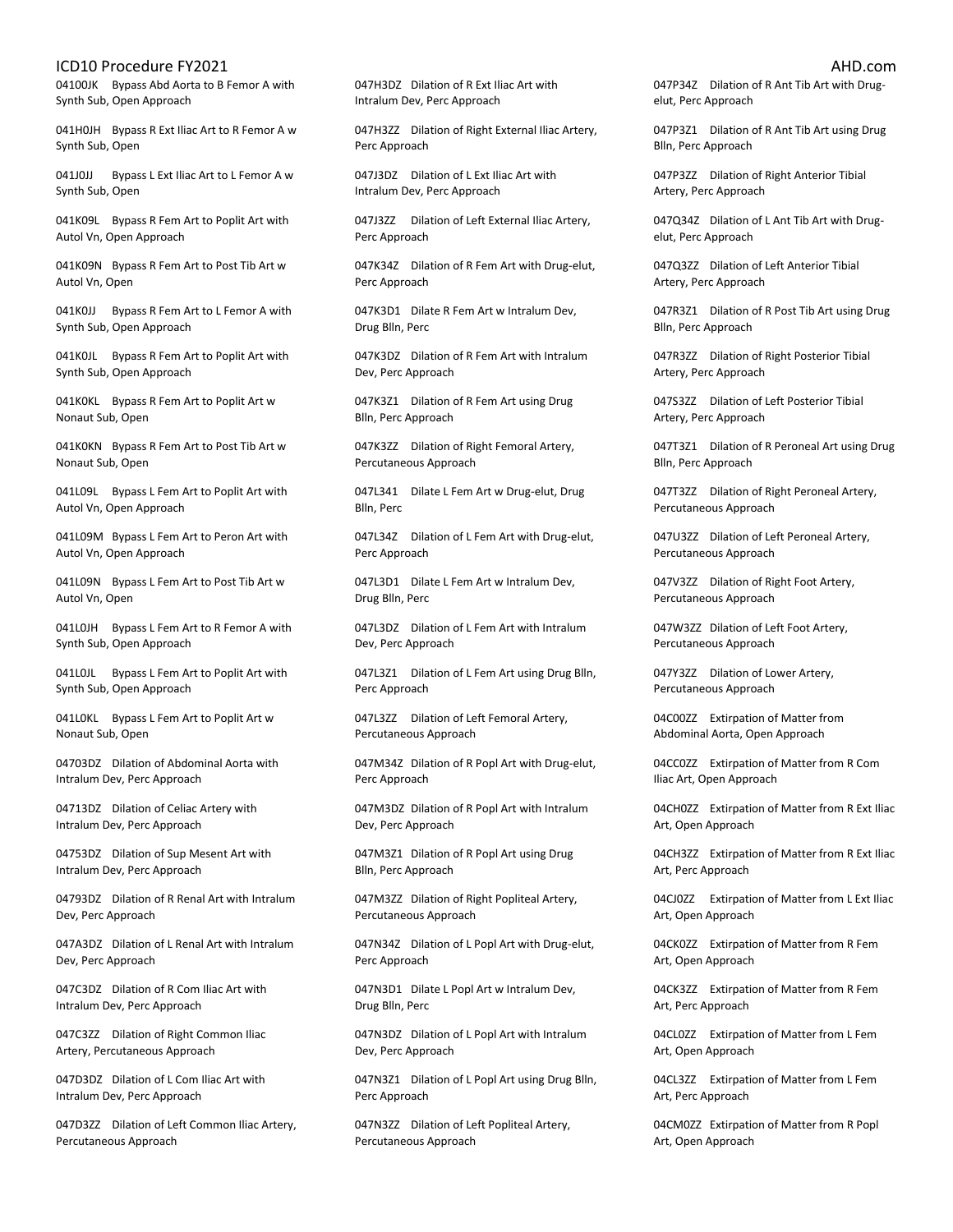04CM3ZZ Extirpation of Matter from R Popl Art, Perc Approach

04CN0ZZ Extirpation of Matter from L Popl Art, Open Approach

04CN3ZZ Extirpation of Matter from L Popl Art, Perc Approach

04CP0ZZ Extirpation of Matter from R Ant Tib Art, Open Approach

04CP3ZZ Extirpation of Matter from R Ant Tib Art, Perc Approach

04CQ3ZZ Extirpation of Matter from L Ant Tib Art, Perc Approach

04CR3ZZ Extirpation of Matter from R Post Tib Art, Perc Approach

04CS3ZZ Extirpation of Matter from L Post Tib Art, Perc Approach

04CT3ZZ Extirpation of Matter from R Peroneal Art, Perc Approach

04CU3ZZ Extirpation of Matter from L Peroneal Art, Perc Approach

04FC3ZZ Fragmentation of Right Common Iliac Artery, Perc Approach

04FD3ZZ Fragmentation of Left Common Iliac Artery, Perc Approach

04FJ3ZZ Fragmentation of Left External Iliac Artery, Perc Approach

04FK3Z0 Fragmentation of Right Femoral Artery, Perc Approach, US

04FL3Z0 Fragmentation of Left Femoral Artery, Perc Approach, US

04H303Z Insertion of Infusion Device into Hepatic Art, Open Approach

04H333Z Insertion of Infusion Device into Hepatic Art, Perc Approach

04H53DZ Insertion of Intralum Dev into Sup Mesent Art, Perc Approach

04H93DZ Insertion of Intralum Dev into R Renal Art, Perc Approach

04HA3DZ Insertion of Intralum Dev into L Renal Art, Perc Approach

04HK33Z Insertion of Infusion Device into R Fem Art, Perc Approach

04HK3DZ Insertion of Intralum Dev into R Fem Art, Perc Approach

04HL33Z Insertion of Infusion Device into L Fem Art, Perc Approach

04HP3DZ Insertion of Intralum Dev into R Ant Tib Art, Perc Approach

04HY32Z Insertion of Monitoring Device into Low Art, Perc Approach

04HY33Z Insertion of Infusion Device into Low Art, Perc Approach

04JY0ZZ Inspection of Lower Artery, Open Approach

04JY3ZZ Inspection of Lower Artery, Percutaneous Approach

04L03DZ Occlusion of Abd Aorta with Intralum Dev, Perc Approach

04L23DZ Occlusion of Gastric Artery with Intralum Dev, Perc Approach

04L33DZ Occlusion of Hepatic Artery with Intralum Dev, Perc Approach

04L43DZ Occlusion of Splenic Artery with Intralum Dev, Perc Approach

04L53DZ Occlusion of Sup Mesent Art with Intralum Dev, Perc Approach

04LE3DZ Occlusion R Int Iliac Art w Intralum Dev, Perc

04LF3DZ Occlusion L Int Iliac Art w Intralum Dev, Perc

04LY0DZ Occlusion of Lower Artery with Intralum Dev, Open Approach

04LY3DZ Occlusion of Lower Artery with Intralum Dev, Perc Approach

04N10ZZ Release Celiac Artery, Open Approach

04PY03Z Removal of Infusion Device from Lower Artery, Open Approach

04PY0DZ Removal of Intraluminal Device from Low Art, Open Approach

04PY0JZ Removal of Synthetic Substitute from Low Art, Open Approach

04PYX2Z Removal of Monitoring Device from Low Art, Extern Approach

04QK0ZZ Repair Right Femoral Artery, Open Approach

04QL0ZZ Repair Left Femoral Artery, Open Approach

04R00JZ Replacement of Abdominal Aorta with Synth Sub, Open Approach

04U90KZ Supplement Right Renal Artery with Nonaut Sub, Open Approach

04UA0KZ Supplement Left Renal Artery with Nonaut Sub, Open Approach

04UH0KZ Supplement R Ext Iliac Art with Nonaut Sub, Open Approach

04UJ0KZ Supplement L Ext Iliac Art with Nonaut Sub, Open Approach

04UK07Z Supplement R Fem Art with Autol Sub, Open Approach

04UK0JZ Supplement R Fem Art with Synth Sub, Open Approach

04UK0KZ Supplement R Fem Art with Nonaut Sub, Open Approach

04UL07Z Supplement Left Femoral Artery with Autol Sub, Open Approach

04UL0JZ Supplement Left Femoral Artery with Synth Sub, Open Approach

04UL0KZ Supplement L Fem Art with Nonaut Sub, Open Approach

04V00DZ Restriction of Abd Aorta with Intralum Dev, Open Approach

04V03DZ Restriction of Abd Aorta with Intralum Dev, Perc Approach

04V03EZ Restrict of Abd Aorta with Fenestr Dev 1 or 2, Perc Approach

04V03FZ Restriction of Abd Aorta with Fenestr Dev 3+, Perc Approach

04V33DZ Restriction of Hepatic Art with Intralum Dev, Perc Approach

04VC3DZ Restrict of R Com Iliac Art with Intralum Dev, Perc Approach

04VC3EZ Restrict R Com Iliac Art w Fenestr Dev 1 or 2, Perc

04VD3DZ Restrict of L Com Iliac Art with Intralum Dev, Perc Approach

04WY07Z Revision of Autol Sub in Low Art, Open Approach

04WY3DZ Revision of Intraluminal Device in Low Art, Perc Approach

05733ZZ Dilation of Right Innominate Vein, Percutaneous Approach

05743ZZ Dilation of Left Innominate Vein, Percutaneous Approach

05753ZZ Dilation of Right Subclavian Vein, Percutaneous Approach

05763ZZ Dilation of Left Subclavian Vein, Percutaneous Approach

05783DZ Dilation of L Axilla Vein with Intralum Dev, Perc Approach

05783ZZ Dilation of Left Axillary Vein, Percutaneous Approach

057F3ZZ Dilation of Left Cephalic Vein, Percutaneous Approach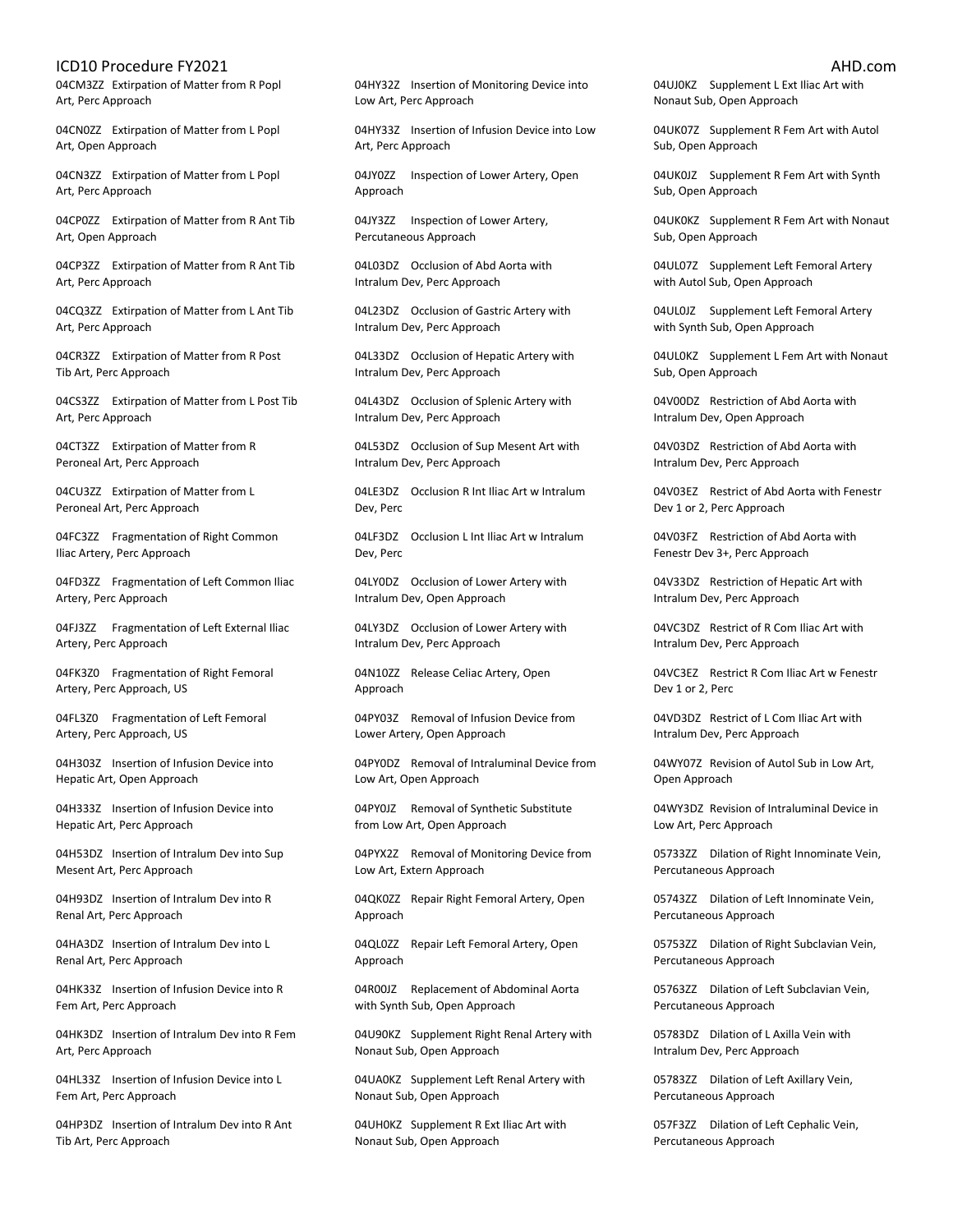057Y3DZ Dilation of Upper Vein with Intralum Dev, Perc Approach

057Y3ZZ Dilation of Upper Vein, Percutaneous Approach

05973ZZ Drainage of Right Axillary Vein, Percutaneous Approach

059Y30Z Drainage of Upper Vein with Drainage Device, Perc Approach

059Y3ZZ Drainage of Upper Vein, Percutaneous Approach

05BF0ZZ Excision of Left Cephalic Vein, Open Approach

05C83ZZ Extirpation of Matter from Left Axillary Vein, Perc Approach

05CY0ZZ Extirpation of Matter from Upper Vein, Open Approach

05CY3ZZ Extirpation of Matter from Upper Vein, Percutaneous Approach

05H333Z Insertion of Infusion Dev into R Innom Vein, Perc Approach

05H433Z Insertion of Infusion Dev into L Innom Vein, Perc Approach

05H533Z Insertion of Infusion Dev into R Subclav Vein, Perc Approach

05H53DZ Insertion of Intralum Dev into R Subclav Vein, Perc Approach

05H633Z Insertion of Infusion Dev into L Subclav Vein, Perc Approach

05H733Z Insertion of Infusion Dev into R Axilla Vein, Perc Approach

05H833Z Insertion of Infusion Dev into L Axilla Vein, Perc Approach

05H933Z Insertion of Infusion Dev into R Brach Vein, Perc Approach

05HA03Z Insertion of Infusion Dev into L Brach Vein, Open Approach

05HA33Z Insertion of Infusion Dev into L Brach Vein, Perc Approach

05HB33Z Insertion of Infusion Dev into R Basilic Vein, Perc Approach

05HB3DZ Insertion of Intralum Dev into R Basilic Vein, Perc Approach

05HC33Z Insertion of Infusion Dev into L Basilic Vein, Perc Approach

05HD33Z Insert of Infusion Dev into R Cephalic Vein, Perc Approach

05HF33Z Insert of Infusion Dev into L Cephalic Vein, Perc Approach

05HG33Z Insertion of Infusion Device into R Hand Vein, Perc Approach

05HH33Z Insertion of Infusion Device into L Hand Vein, Perc Approach

05HM03Z Insert Infusion Dev in R Int Jugular Vein, Open

05HM33Z Insert Infusion Dev in R Int Jugular Vein, Perc

05HM43Z Insert Infusion Dev in R Int Jugular Vein, Perc Endo

05HN33Z Insert Infusion Dev in L Int Jugular Vein, Perc

05HN43Z Insert Infusion Dev in L Int Jugular Vein, Perc Endo

05HP33Z Insert Infusion Dev in R Ext Jugular Vein, Perc

05HQ33Z Insert Infusion Dev in L Ext Jugular Vein, Perc

05HY32Z Insertion of Monitoring Device into Up Vein, Perc Approach

05HY33Z Insertion of Infusion Device into Upper Vein, Perc Approach

05JY3ZZ Inspection of Upper Vein, Percutaneous Approach

05PY0JZ Removal of Synthetic Substitute from Up Vein, Open Approach

05PY33Z Removal of Infusion Device from Upper Vein, Perc Approach

05PYX3Z Removal of Infusion Device from Upper Vein, Extern Approach

05WY0JZ Revision of Synthetic Substitute in Up Vein, Open Approach

05WY37Z Revision of Autol Sub in Up Vein, Perc Approach

05WY3JZ Revision of Synthetic Substitute in Up Vein, Perc Approach

06183J4 Bypass Portal Vein to Hepatic Vein w Synth Sub, Perc

06703DZ Dilation of Inf Vena Cava with Intralum Dev, Perc Approach

067C3DZ Dilate of R Com Iliac Vein with Intralum Dev, Perc Approach

067D3DZ Dilate of L Com Iliac Vein with Intralum Dev, Perc Approach

067G3DZ Dilate of L Ext Iliac Vein with Intralum Dev, Perc Approach

067M3DZ Dilation of R Femor Vein with Intralum Dev, Perc Approach

067M3ZZ Dilation of Right Femoral Vein, Percutaneous Approach

067N3ZZ Dilation of Left Femoral Vein, Percutaneous Approach

06B00ZZ Excision of Inferior Vena Cava, Open Approach

06B50ZZ Excision of Superior Mesenteric Vein, Open Approach

06B80ZZ Excision of Portal Vein, Open Approach

06BP0ZZ Excision of Right Saphenous Vein, Open Approach

06BP3ZZ Excision of Right Saphenous Vein, Percutaneous Approach

06BP4ZZ Excision of Right Saphenous Vein, Perc Endo Approach

06BQ0ZZ Excision of Left Saphenous Vein, Open Approach

06BQ3ZZ Excision of Left Saphenous Vein, Percutaneous Approach

06BQ4ZZ Excision of Left Saphenous Vein, Perc Endo Approach

06BY4ZZ Excision of Lower Vein, Percutaneous Endoscopic Approach

06C03ZZ Extirpation of Matter from Inferior Vena Cava, Perc Approach

06C80ZZ Extirpation of Matter from Portal Vein, Open Approach

06CC3ZZ Extirpation of Matter from R Com Iliac Vein, Perc Approach

06CD3ZZ Extirpation of Matter from L Com Iliac Vein, Perc Approach

06CF3ZZ Extirpation of Matter from R Ext Iliac Vein, Perc Approach

06CG3ZZ Extirpation of Matter from L Ext Iliac Vein, Perc Approach

06CM3ZZ Extirpation of Matter from Right Femoral Vein, Perc Approach

06CN3ZZ Extirpation of Matter from Left Femoral Vein, Perc Approach

06CY3ZZ Extirpation of Matter from Lower Vein, Percutaneous Approach

06H033Z Insertion of Infusion Dev into Inf Vena Cava, Perc Approach

06H03DZ Insertion of Intralum Dev into Inf Vena Cava, Perc Approach

06HC33Z Insert of Infusion Dev into R Com Iliac Vein, Perc Approach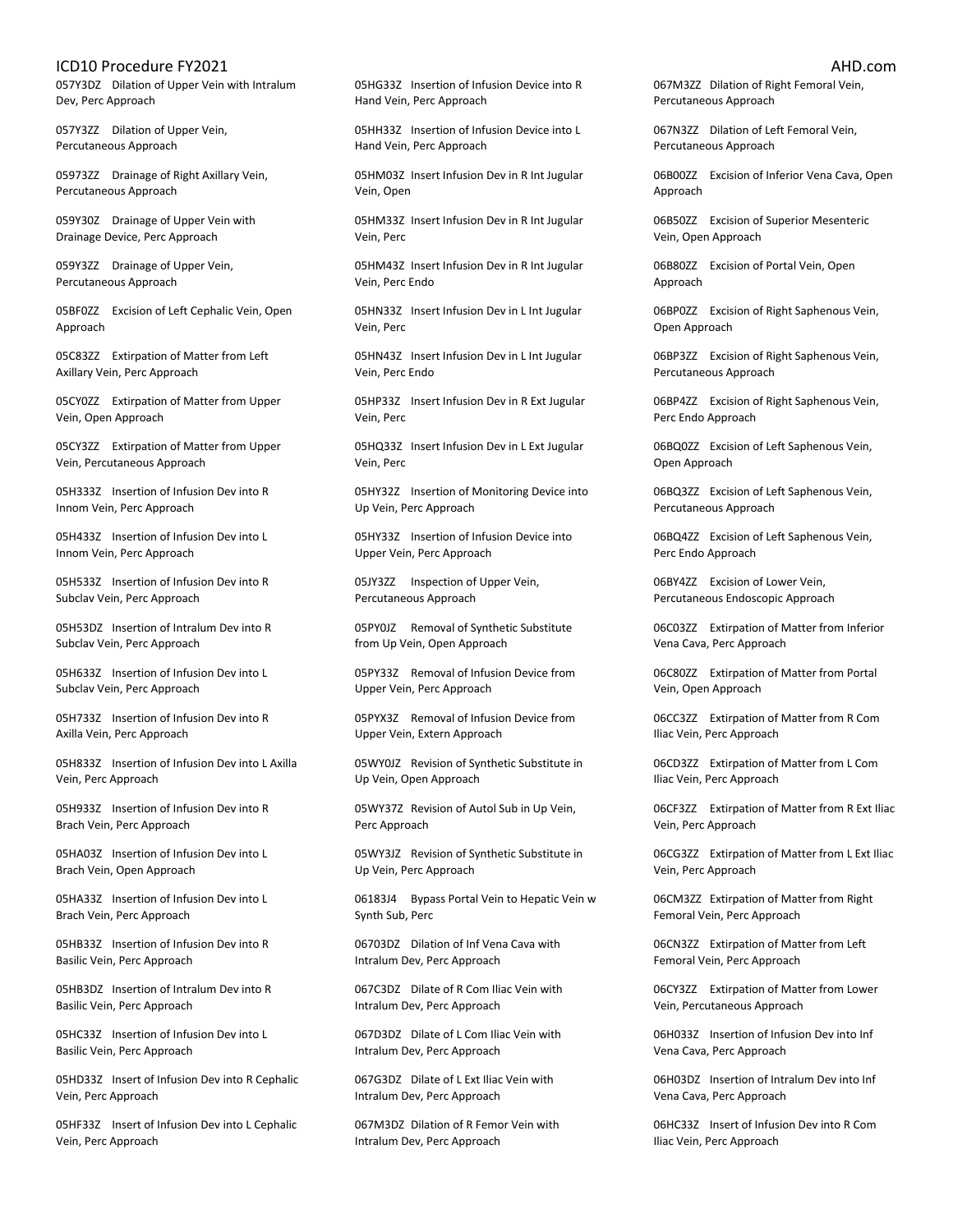06HM33Z Insertion of Infusion Dev into R Femor Vein, Perc Approach

06HM3DZ Insertion of Intralum Dev into R Femor Vein, Perc Approach

06HN33Z Insertion of Infusion Dev into L Femor Vein, Perc Approach

06HY32Z Insertion of Monitoring Device into Low Vein, Perc Approach

06HY33Z Insertion of Infusion Device into Lower Vein, Perc Approach

06L28CZ Occlusion of Gastric Vein with Extraluminal Device, Endo

06L38CZ Occlusion of Esophageal Vein with Extraluminal Device, Endo

06LY0DZ Occlusion of Lower Vein with Intralum Dev, Open Approach

06LY4CC Occlusion Hemorr Plexus w Extralum Dev, Perc Endo

06N00ZZ Release Inferior Vena Cava, Open Approach

06PY03Z Removal of Infusion Device from Lower Vein, Open Approach

06PY33Z Removal of Infusion Device from Lower Vein, Perc Approach

06PY3DZ Removal of Intraluminal Device from Low Vein, Perc Approach

06PYX3Z Removal of Infusion Device from Lower Vein, Extern Approach

06Q44ZZ Repair Hepatic Vein, Percutaneous Endoscopic Approach

06QM0ZZ Repair Right Femoral Vein, Open Approach

06WY3JZ Revision of Synthetic Substitute in Low Vein, Perc Approach

07978ZX Drainage of Thorax Lymphatic, Endo Approach, Diagn

079T0ZZ Drainage of Bone Marrow, Open Approach

079T3ZX Drainage of Bone Marrow, Percutaneous Approach, Diagnostic

079T3ZZ Drainage of Bone Marrow, Percutaneous Approach

07B10ZX Excision of Right Neck Lymphatic, Open Approach, Diagnostic

07B10ZZ Excision of Right Neck Lymphatic, Open Approach

07B13ZX Excision of Right Neck Lymphatic, Perc Approach, Diagn

07B20ZX Excision of Left Neck Lymphatic, Open Approach, Diagnostic

07B20ZZ Excision of Left Neck Lymphatic, Open Approach

07B23ZX Excision of Left Neck Lymphatic, Perc Approach, Diagn

07B50ZX Excision of Right Axillary Lymphatic, Open Approach, Diagn

07B60ZX Excision of Left Axillary Lymphatic, Open Approach, Diagn

07B70ZX Excision of Thorax Lymphatic, Open Approach, Diagnostic

07B70ZZ Excision of Thorax Lymphatic, Open Approach

07B73ZX Excision of Thorax Lymphatic, Percutaneous Approach, Diagn

07B74ZX Excision of Thorax Lymphatic, Perc Endo Approach, Diagn

07B74ZZ Excision of Thorax Lymphatic, Perc Endo Approach

07B90ZX Excision of Int Mamm, L Lymph, Open Approach, Diagn

07BB0ZX Excision of Mesenteric Lymphatic, Open Approach, Diagnostic

07BB0ZZ Excision of Mesenteric Lymphatic, Open Approach

07BB4ZX Excision of Mesenteric Lymphatic, Perc Endo Approach, Diagn

07BC0ZX Excision of Pelvis Lymphatic, Open Approach, Diagnostic

07BC0ZZ Excision of Pelvis Lymphatic, Open Approach

07BC3ZX Excision of Pelvis Lymphatic, Percutaneous Approach, Diagn

07BC4ZX Excision of Pelvis Lymphatic, Perc Endo Approach, Diagn

07BC4ZZ Excision of Pelvis Lymphatic, Perc Endo Approach

07BD0ZX Excision of Aortic Lymphatic, Open Approach, Diagnostic

07BD0ZZ Excision of Aortic Lymphatic, Open Approach

07BD3ZX Excision of Aortic Lymphatic, Percutaneous Approach, Diagn

07BD4ZX Excision of Aortic Lymphatic, Perc Endo Approach, Diagn

07BD4ZZ Excision of Aortic Lymphatic, Perc Endo Approach

07BH0ZX Excision of Right Inguinal Lymphatic, Open Approach, Diagn

07BH0ZZ Excision of Right Inguinal Lymphatic, Open Approach

07BJ3ZX Excision of Left Inguinal Lymphatic, Perc Approach, Diagn

07BM0ZZ Excision of Thymus, Open Approach

07BP0ZZ Excision of Spleen, Open Approach

07D78ZX Extraction of Thorax Lymphatic, Endo, Diagn

07DQ3ZZ Extraction of Sternum Bone Marrow, Percutaneous Approach

07DR0ZZ Extraction of Iliac Bone Marrow, Open Approach

07DR3ZX Extraction of Iliac Bone Marrow, Perc Approach, Diagn

07DR3ZZ Extraction of Iliac Bone Marrow, Percutaneous Approach

07DS0ZZ Extraction of Vertebral Bone Marrow, Open Approach

07DS3ZZ Extraction of Vertebral Bone Marrow, Percutaneous Approach

07HT33Z Insertion of Infusion Device into Bone Marrow, Perc Approach

07JN0ZZ Inspection of Lymphatic, Open Approach

07LK0ZZ Occlusion of Thoracic Duct, Open Approach

07T00ZZ Resection of Head Lymphatic, Open Approach

07T10ZZ Resection of Right Neck Lymphatic, Open Approach

07T20ZZ Resection of Left Neck Lymphatic, Open Approach

07T50ZZ Resection of Right Axillary Lymphatic, Open Approach

07T60ZZ Resection of Left Axillary Lymphatic, Open Approach

07T70ZZ Resection of Thorax Lymphatic, Open Approach

07T74ZZ Resection of Thorax Lymphatic, Perc Endo Approach

07TB4ZZ Resection of Mesenteric Lymphatic, Perc Endo Approach

07TC0ZZ Resection of Pelvis Lymphatic, Open Approach

07TC4ZZ Resection of Pelvis Lymphatic, Perc Endo Approach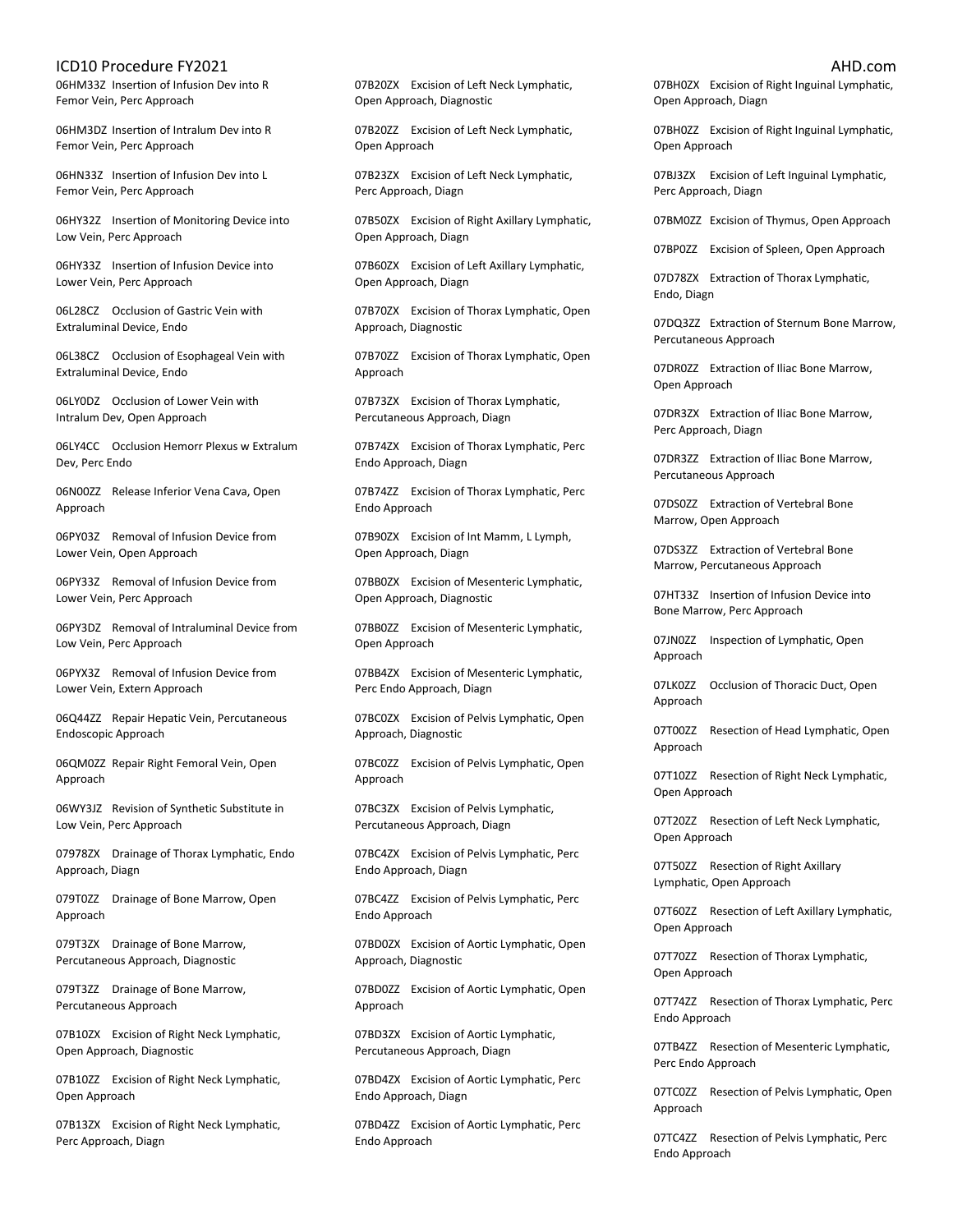07TD0ZZ Resection of Aortic Lymphatic, Open Approach

07TD4ZZ Resection of Aortic Lymphatic, Perc Endo Approach

07TM4ZZ Resection of Thymus, Percutaneous Endoscopic Approach

07TP0ZZ Resection of Spleen, Open Approach

07TP4ZZ Resection of Spleen, Percutaneous Endoscopic Approach

08B53ZZ Excision of Left Vitreous, Percutaneous Approach

08H031Z Insertion of Radioactive Element into R Eye, Perc Approach

08J1XZZ Inspection of Left Eye, External Approach

08P031Z Removal of Radioactive Element from Right Eye, Perc Approach

08P181Z Removal of Radioactive Element from Left Eye, Endo

08Q0XZZ Repair Right Eye, External Approach

08Q1XZZ Repair Left Eye, External Approach

08QPXZZ Repair Left Upper Eyelid, External Approach

093K7ZZ Control Bleeding in Nose Sft Tiss, Via Opening

093K8ZZ Control Bleeding in Nasal Mucosa and Soft Tissue, Endo

09B0XZZ Excision of Right External Ear, External Approach

09BL8ZZ Excision of Nasal Turbinate, Endo

09BQ8ZZ Excision of Right Maxillary Sinus, Endo

09BU8ZZ Excision of Right Ethmoid Sinus, Endo

09BV8ZZ Excision of Left Ethmoid Sinus, Endo

09BW8ZZ Excision of Right Sphenoid Sinus, Endo

09BX8ZZ Excision of Left Sphenoid Sinus, Endo

09C3XZZ Extirpate matter from R Ext Auditory Canal, Extern

09C4XZZ Extirpate matter from L Ext Auditory Canal, Extern

09CKXZZ Extirpation of Matter from Nose Sft Tiss, Extern Approach

09JK8ZZ Inspection of Nasal Mucosa and Soft Tissue, Endo

09JY4ZZ Inspection of Sinus, Percutaneous Endoscopic Approach

09JY8ZZ Inspection of Sinus, Endo

09QX0ZZ Repair Left Sphenoid Sinus, Open Approach

09SL8ZZ Reposition Nasal Turbinate, Endo

09TU8ZZ Resection of Right Ethmoid Sinus, Endo

09TV8ZZ Resection of Left Ethmoid Sinus, Endo

09UW47Z Supplement R Sphenoid Sinus w Autol Sub, Perc Endo

09UX47Z Supplement L Sphenoid Sinus w Autol Sub, Perc Endo

0B110D6 Bypass Trachea to Esophagus with Intralum Dev, Open Approach

0B110F4 Bypass Trachea to Cutaneous with Trach Dev, Open Approach

0B110Z4 Bypass Trachea to Cutaneous, Open Approach

0B113F4 Bypass Trachea to Cutaneous with Trach Dev, Perc Approach

0B113Z4 Bypass Trachea to Cutaneous, Percutaneous Approach

0B114F4 Bypass Trachea to Cutan with Trach Dev, Perc Endo Approach

0B21XEZ Change Endotracheal Airway in Trachea, External Approach

0B21XFZ Change Tracheostomy Device in Trachea, External Approach

0B538ZZ Destruction of Right Main Bronchus, Endo

0B578ZZ Destruction of Left Main Bronchus, Endo

0B5N0ZZ Destruction of Right Pleura, Open Approach

0B5N4ZZ Destruction of Right Pleura, Perc Endo Approach

0B5P0ZZ Destruction of Left Pleura, Open Approach

0B5P4ZZ Destruction of Left Pleura, Percutaneous Endoscopic Approach

0B718DZ Dilation of Trachea with Intraluminal Device, Endo

0B718ZZ Dilation of Trachea, Endo

0B738DZ Dilation of Right Main Bronchus with Intralum Dev, Endo

0B778DZ Dilation of Left Main Bronchus with Intralum Dev, Endo

0B778ZZ Dilation of Left Main Bronchus, Endo

0B913ZZ Drainage of Trachea, Percutaneous Approach

0B9170Z Drainage of Trachea with Drainage Device, Via Opening

0B917ZZ Drainage of Trachea, Via Natural or Artificial Opening

0B918ZX Drainage of Trachea, Endo, Diagn

0B918ZZ Drainage of Trachea, Endo

0B927ZX Drainage of Carina, Via Natural or Artificial Opening, Diagn

0B927ZZ Drainage of Carina, Via Natural or Artificial Opening

0B928ZX Drainage of Carina, Endo, Diagn

0B928ZZ Drainage of Carina, Endo

0B934ZX Drainage of Right Main Bronchus, Perc Endo Approach, Diagn

0B938ZX Drainage of Right Main Bronchus, Endo, Diagn

0B938ZZ Drainage of Right Main Bronchus, Endo

0B948ZX Drainage of Right Upper Lobe Bronchus, Endo, Diagn

0B948ZZ Drainage of Right Upper Lobe Bronchus, Endo

0B958ZX Drainage of Right Middle Lobe Bronchus, Endo, Diagn

0B958ZZ Drainage of Right Middle Lobe Bronchus, Endo

0B967ZX Drainage of Right Lower Lobe Bronchus, Via Opening, Diagn

0B968ZX Drainage of Right Lower Lobe Bronchus, Endo, Diagn

0B968ZZ Drainage of Right Lower Lobe Bronchus, Endo

0B974ZX Drainage of Left Main Bronchus, Perc Endo Approach, Diagn

0B978ZX Drainage of Left Main Bronchus, Endo, Diagn

0B978ZZ Drainage of Left Main Bronchus, Endo

0B988ZX Drainage of Left Upper Lobe Bronchus, Endo, Diagn

0B988ZZ Drainage of Left Upper Lobe Bronchus, Endo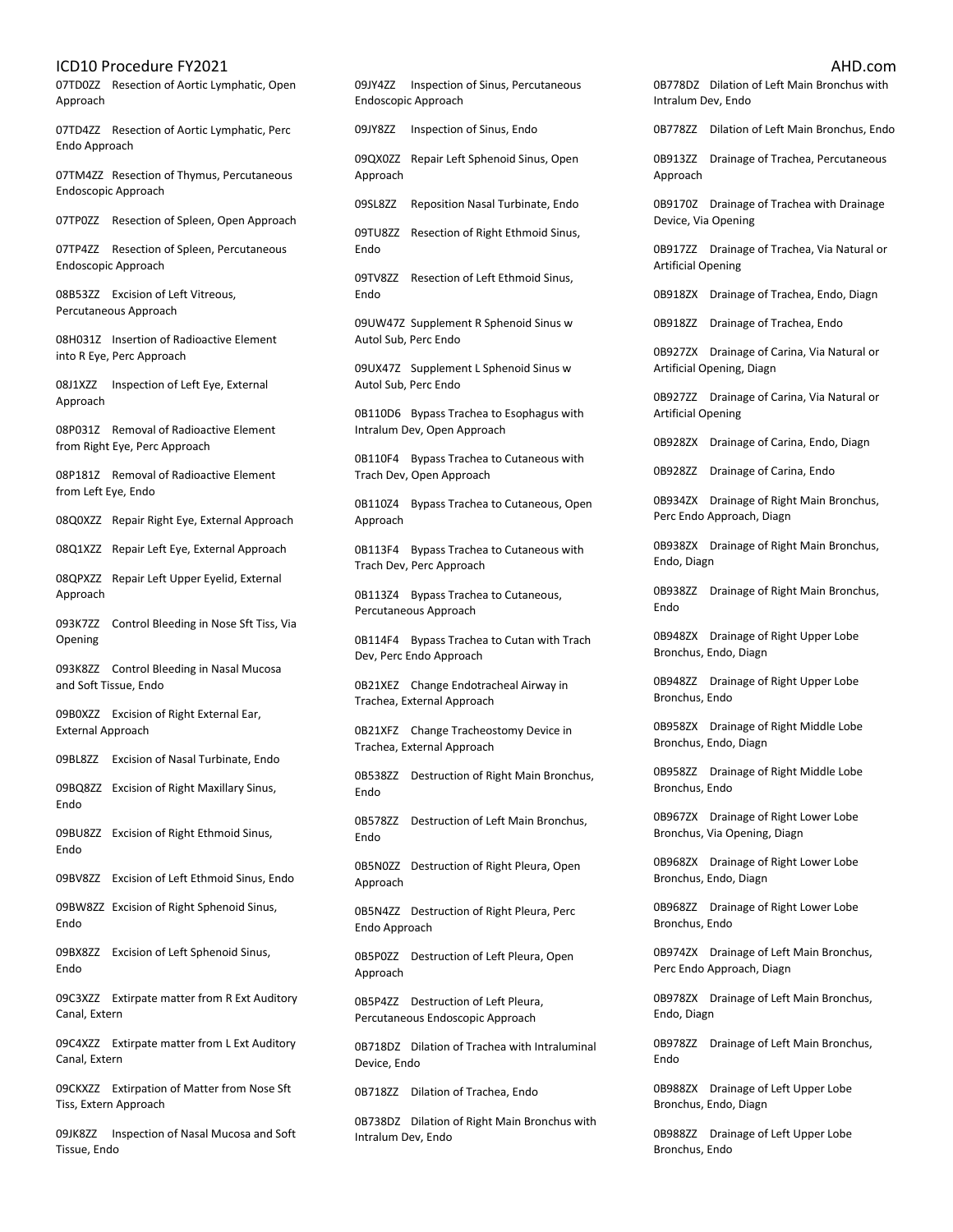0B998ZX Drainage of Lingula Bronchus, Endo, Diagn

0B998ZZ Drainage of Lingula Bronchus, Endo

0B9B8ZX Drainage of Left Lower Lobe Bronchus, Endo, Diagn

0B9B8ZZ Drainage of Left Lower Lobe Bronchus, Endo

0B9C8ZX Drainage of Right Upper Lung Lobe, Endo, Diagn

0B9C8ZZ Drainage of Right Upper Lung Lobe, Endo

0B9D7ZX Drainage of Right Middle Lung Lobe, Via Opening, Diagn

0B9D8ZX Drainage of Right Middle Lung Lobe, Endo, Diagn

0B9D8ZZ Drainage of Right Middle Lung Lobe, Endo

0B9F7ZX Drainage of Right Lower Lung Lobe, Via Opening, Diagn

0B9F8ZX Drainage of Right Lower Lung Lobe, Endo, Diagn

0B9F8ZZ Drainage of Right Lower Lung Lobe, Endo

0B9G7ZX Drainage of Left Upper Lung Lobe, Via Opening, Diagn

0B9G8ZX Drainage of Left Upper Lung Lobe, Endo, Diagn

0B9G8ZZ Drainage of Left Upper Lung Lobe, Endo

0B9H8ZX Drainage of Lung Lingula, Endo, Diagn

0B9H8ZZ Drainage of Lung Lingula, Endo

0B9J7ZX Drainage of Left Lower Lung Lobe, Via Opening, Diagn

0B9J8ZX Drainage of Left Lower Lung Lobe, Endo, Diagn

0B9J8ZZ Drainage of Left Lower Lung Lobe, Endo

0B9K7ZX Drainage of Right Lung, Via Opening, Diagn

0B9K8ZX Drainage of Right Lung, Endo, Diagn

0B9K8ZZ Drainage of Right Lung, Endo

0B9L8ZX Drainage of Left Lung, Endo, Diagn

0B9L8ZZ Drainage of Left Lung, Endo

0B9M7ZX Drainage of Bilateral Lungs, Via Opening, Diagn

0B9M8ZX Drainage of Bilateral Lungs, Endo, Diagn

0B9M8ZZ Drainage of Bilateral Lungs, Endo

0B9N30Z Drainage of Right Pleura with Drainage Device, Perc Approach

0B9N3ZX Drainage of Right Pleura, Percutaneous Approach, Diagnostic

0B9N3ZZ Drainage of Right Pleura, Percutaneous Approach

0B9P30Z Drainage of Left Pleura with Drainage Device, Perc Approach

0B9P3ZZ Drainage of Left Pleura, Percutaneous Approach

0BB10ZZ Excision of Trachea, Open Approach

0BB18ZZ Excision of Trachea, Endo

0BB28ZX Excision of Carina, Endo, Diagn

0BB68ZX Excision of Right Lower Lobe Bronchus, Endo, Diagn

0BB78ZX Excision of Left Main Bronchus, Endo, Diagn

0BBC0ZZ Excision of Right Upper Lung Lobe, Open Approach

0BBC3ZX Excision of Right Upper Lung Lobe, Perc Approach, Diagn

0BBC4ZX Excision of Right Upper Lung Lobe, Perc Endo Approach, Diagn

0BBC4ZZ Excision of Right Upper Lung Lobe, Perc Endo Approach

0BBC8ZX Excision of Right Upper Lung Lobe, Endo, Diagn

0BBD0ZZ Excision of Right Middle Lung Lobe, Open Approach

0BBD4ZX Excision of R Mid Lung Lobe, Perc Endo Approach, Diagn

0BBD4ZZ Excision of Right Middle Lung Lobe, Perc Endo Approach

0BBD8ZX Excision of Right Middle Lung Lobe, Endo, Diagn

0BBF0ZZ Excision of Right Lower Lung Lobe, Open Approach

0BBF3ZX Excision of Right Lower Lung Lobe, Perc Approach, Diagn

0BBF4ZX Excision of Right Lower Lung Lobe, Perc Endo Approach, Diagn

0BBF4ZZ Excision of Right Lower Lung Lobe, Perc Endo Approach

0BBF8ZX Excision of Right Lower Lung Lobe, Endo, Diagn

0BBG0ZX Excision of Left Upper Lung Lobe, Open Approach, Diagnostic

0BBG0ZZ Excision of Left Upper Lung Lobe, Open Approach

0BBG3ZX Excision of Left Upper Lung Lobe, Perc Approach, Diagn

0BBG4ZX Excision of Left Upper Lung Lobe, Perc Endo Approach, Diagn

0BBG4ZZ Excision of Left Upper Lung Lobe, Perc Endo Approach

0BBG8ZX Excision of Left Upper Lung Lobe, Endo, Diagn

0BBH8ZX Excision of Lung Lingula, Endo, Diagn

0BBJ0ZZ Excision of Left Lower Lung Lobe, Open Approach

0BBJ3ZX Excision of Left Lower Lung Lobe, Perc Approach, Diagn

0BBJ4ZX Excision of Left Lower Lung Lobe, Perc Endo Approach, Diagn

0BBJ4ZZ Excision of Left Lower Lung Lobe, Perc Endo Approach

0BBJ8ZX Excision of Left Lower Lung Lobe, Endo, Diagn

0BBK3ZX Excision of Right Lung, Percutaneous Approach, Diagnostic

0BBL3ZX Excision of Left Lung, Percutaneous Approach, Diagnostic

0BBN0ZX Excision of Right Pleura, Open Approach, Diagnostic

0BBN0ZZ Excision of Right Pleura, Open Approach

0BBN4ZX Excision of Right Pleura, Perc Endo Approach, Diagn

0BBN4ZZ Excision of Right Pleura, Percutaneous Endoscopic Approach

0BBP0ZZ Excision of Left Pleura, Open Approach

0BBP4ZX Excision of Left Pleura, Perc Endo Approach, Diagn

0BBP4ZZ Excision of Left Pleura, Percutaneous Endoscopic Approach

0BBT0ZZ Excision of Diaphragm, Open Approach

0BC18ZZ Extirpation of Matter from Trachea, Endo

0BC28ZZ Extirpation of Matter from Carina, Endo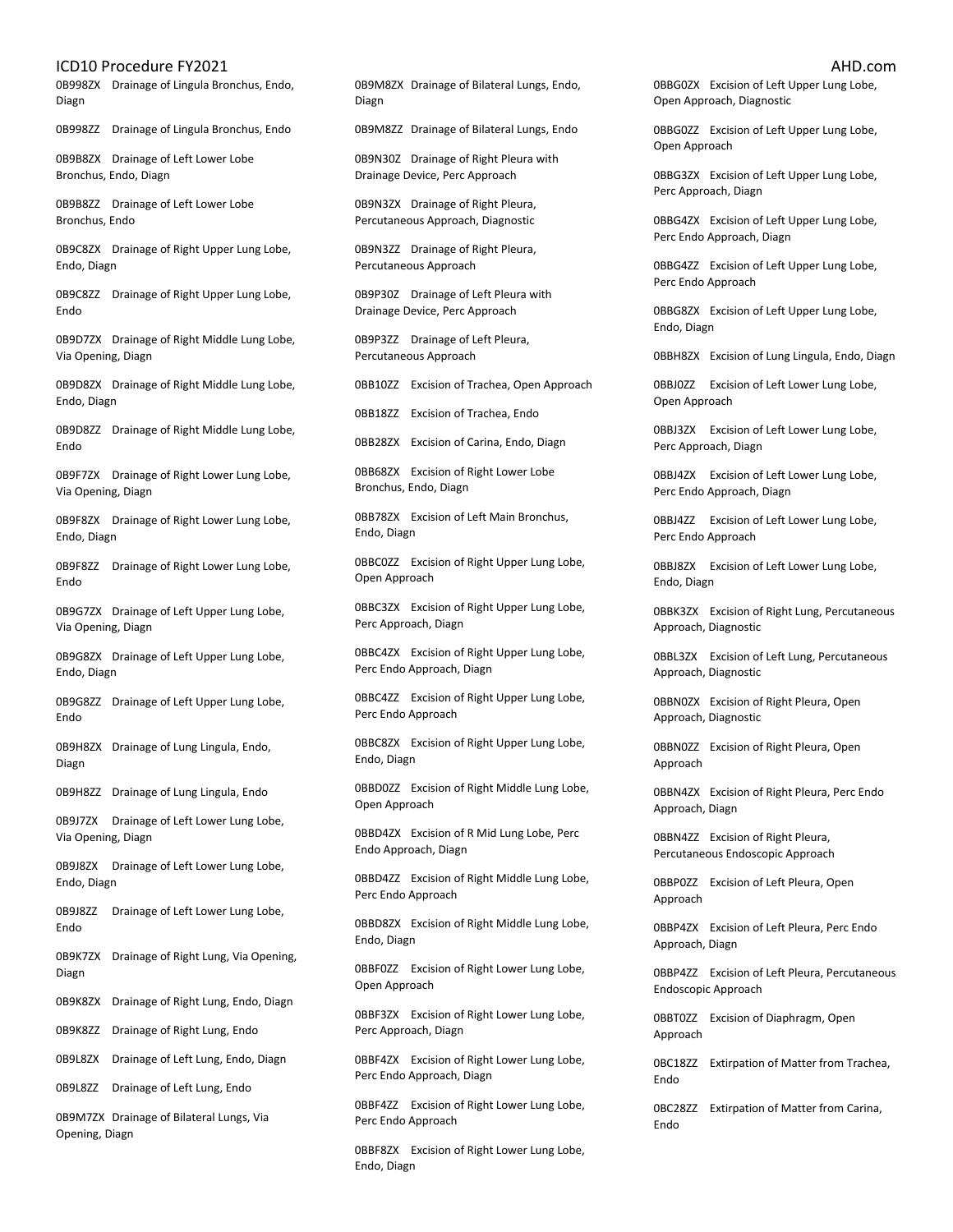0BC38ZZ Extirpation of Matter from Right Main Bronchus, Endo

0BC48ZZ Extirpation of Matter from Right Upper Lobe Bronchus, Endo

0BC58ZZ Extirpation of Matter from Right Middle Lobe Bronchus, Endo

0BC68ZZ Extirpation of Matter from Right Lower Lobe Bronchus, Endo

0BC78ZZ Extirpation of Matter from Left Main Bronchus, Endo

0BC88ZZ Extirpation of Matter from Left Upper Lobe Bronchus, Endo

0BC98ZZ Extirpation of Matter from Lingula Bronchus, Endo

0BCB8ZZ Extirpation of Matter from Left Lower Lobe Bronchus, Endo

0BCC8ZZ Extirpation of Matter from Right Upper Lung Lobe, Endo

0BCF8ZZ Extirpation of Matter from Right Lower Lung Lobe, Endo

0BCH8ZZ Extirpation of Matter from Lung Lingula, Endo

0BCJ8ZZ Extirpation of Matter from Left Lower Lung Lobe, Endo

0BCM8ZZ Extirpation of Matter from Bilateral Lungs, Endo

0BCN4ZZ Extirpation of Matter from Right Pleura, Perc Endo Approach

0BCP4ZZ Extirpation of Matter from Left Pleura, Perc Endo Approach

0BD28ZX Extraction of Carina, Endo, Diagn

0BD38ZX Extraction of Right Main Bronchus, Endo, Diagn

0BD48ZX Extraction of Right Upper Lobe Bronchus, Endo, Diagn

0BD58ZX Extraction of Right Middle Lobe Bronchus, Endo, Diagn

0BD68ZX Extraction of Right Lower Lobe Bronchus, Endo, Diagn

0BD78ZX Extraction of Left Main Bronchus, Endo, Diagn

0BD88ZX Extraction of Left Upper Lobe Bronchus, Endo, Diagn

0BDB8ZX Extraction of Left Lower Lobe Bronchus, Endo, Diagn

0BDC8ZX Extraction of Right Upper Lung Lobe, Endo, Diagn

0BDD8ZX Extraction of Right Middle Lung Lobe, Endo, Diagn

0BDF8ZX Extraction of Right Lower Lung Lobe, Endo, Diagn

0BDG8ZX Extraction of Left Upper Lung Lobe, Endo, Diagn

0BDJ8ZX Extraction of Left Lower Lung Lobe, Endo, Diagn

0BDK8ZX Extraction of Right Lung, Endo, Diagn

0BDM8ZX Extraction of Bilateral Lungs, Endo, Diagn

0BH13EZ Insertion of Endotracheal Airway into Trachea, Perc Approach

0BH17EZ Insertion of Endotracheal Airway into Trachea, Via Opening

0BH18EZ Insertion of Endotracheal Airway into Trachea, Endo

0BH48GZ Insertion of Endobronchial Valve into R Up Lobe Bronc, Endo

0BH58GZ Insertion of Endobronchial Valve into R Mid Lobe Bronc, Endo

0BH68GZ Insertion of Endobronchial Valve into R Low Lobe Bronc, Endo

0BH88GZ Insertion of Endobronchial Valve into L Up Lobe Bronc, Endo

0BHB8GZ Insertion of Endobronchial Valve into L Low Lobe Bronc, Endo

0BHT0MZ Insertion of Diaphragm Lead into Diaphragm, Open Approach

0BHT4MZ Insert of Diaphragm Lead into Diaphragm, Perc Endo Approach

0BJ08ZZ Inspection of Tracheobronchial Tree, Endo

0BJ18ZZ Inspection of Trachea, Endo

0BJK4ZZ Inspection of Right Lung, Percutaneous Endoscopic Approach

0BJL4ZZ Inspection of Left Lung, Percutaneous Endoscopic Approach

0BL48DZ Occlusion of R Up Lobe Bronc with Intralum Dev, Endo

0BL88DZ Occlusion of L Up Lobe Bronc with Intralum Dev, Endo

0BLB8DZ Occlusion of L Low Lobe Bronc with Intralum Dev, Endo

0BNC4ZZ Release Right Upper Lung Lobe, Perc Endo Approach

0BNF4ZZ Release Right Lower Lung Lobe, Perc Endo Approach

0BNG4ZZ Release Left Upper Lung Lobe, Perc Endo Approach

0BNJ4ZZ Release Left Lower Lung Lobe, Perc Endo Approach

0BNK0ZZ Release Right Lung, Open Approach

0BNK4ZZ Release Right Lung, Percutaneous Endoscopic Approach

0BNL0ZZ Release Left Lung, Open Approach

0BNL4ZZ Release Left Lung, Percutaneous Endoscopic Approach

0BNN4ZZ Release Right Pleura, Percutaneous Endoscopic Approach

0BNP0ZZ Release Left Pleura, Open Approach

0BNP4ZZ Release Left Pleura, Percutaneous Endoscopic Approach

0BP08DZ Removal of Intraluminal Device from Tracheobronc Tree, Endo

0BP1XDZ Removal of Intraluminal Device from Trachea, Extern Approach

0BP1XFZ Removal of Tracheostomy Device from Trachea, Extern Approach

0BPQX0Z Removal of Drainage Device from Pleura, External Approach

0BQG0ZZ Repair Left Upper Lung Lobe, Open Approach

0BQT0ZZ Repair Diaphragm, Open Approach

0BQT4ZZ Repair Diaphragm, Percutaneous Endoscopic Approach

0BTC0ZZ Resection of Right Upper Lung Lobe, Open Approach

0BTC4ZZ Resection of Right Upper Lung Lobe, Perc Endo Approach

0BTD4ZZ Resection of Right Middle Lung Lobe, Perc Endo Approach

0BTF0ZZ Resection of Right Lower Lung Lobe, Open Approach

0BTF4ZZ Resection of Right Lower Lung Lobe, Perc Endo Approach

0BTG0ZZ Resection of Left Upper Lung Lobe, Open Approach

0BTG4ZZ Resection of Left Upper Lung Lobe, Perc Endo Approach

0BTJ0ZZ Resection of Left Lower Lung Lobe, Open Approach

0BTJ4ZZ Resection of Left Lower Lung Lobe, Perc Endo Approach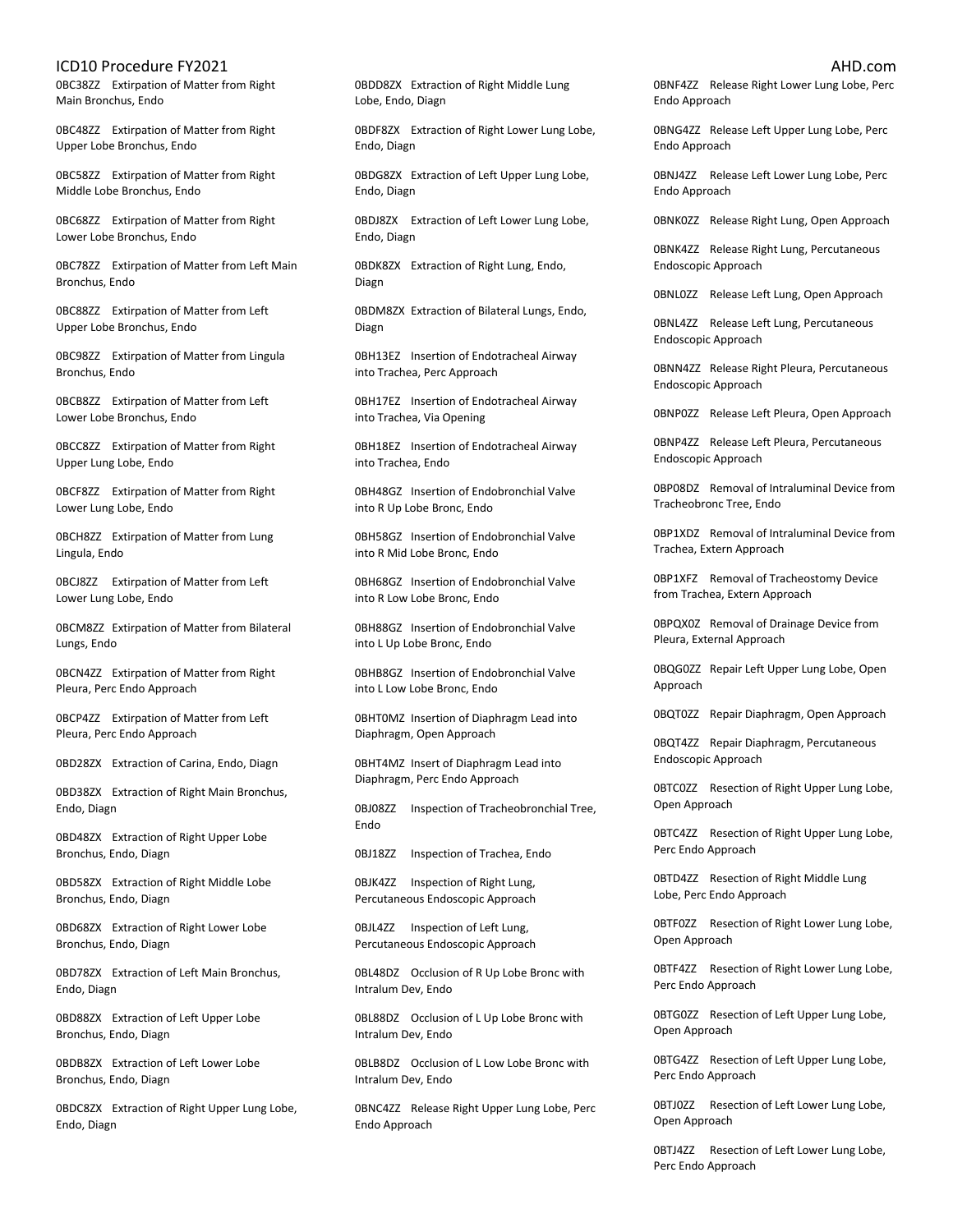0BUT0JZ Supplement Diaphragm with Synth Sub, Open Approach

0BUT4JZ Supplement Diaphragm with Synth Sub, Perc Endo Approach

0BUT4KZ Supplement Diaphragm with Nonaut Sub, Perc Endo Approach

0BYK0Z0 Transplantation of Right Lung, Allogeneic, Open Approach

0BYL0Z0 Transplantation of Left Lung, Allogeneic, Open Approach

0BYM0Z0 Transplantation of Bilateral Lungs, Allogen, Open Approach

0CB30ZZ Excision of Soft Palate, Open Approach

0CB40ZZ Excision of Buccal Mucosa, Open Approach

0CB70ZZ Excision of Tongue, Open Approach

0CB7XZZ Excision of Tongue, External Approach

0CB80ZZ Excision of Right Parotid Gland, Open Approach

0CB90ZZ Excision of Left Parotid Gland, Open Approach

0CBM0ZZ Excision of Pharynx, Open Approach

0CBM7ZZ Excision of Pharynx, Via Natural or Artificial Opening

0CBM8ZX Excision of Pharynx, Endo, Diagn

0CBM8ZZ Excision of Pharynx, Endo

0CBPXZZ Excision of Tonsils, External Approach

0CBR8ZX Excision of Epiglottis, Endo, Diagn

0CBS8ZX Excision of Larynx, Endo, Diagn

0CBS8ZZ Excision of Larynx, Endo

0CDWXZ0 Extraction of Upper Tooth, Single, External Approach

0CDWXZ1 Extraction of Upper Tooth, Multiple, External Approach

0CDWXZ2 Extraction of Upper Tooth, All, External Approach

0CDXXZ0 Extraction of Lower Tooth, Single, External Approach

0CDXXZ1 Extraction of Lower Tooth, Multiple, External Approach

0CDXXZ2 Extraction of Lower Tooth, All, External Approach

0CHY7BZ Insertion of Airway into Mouth and Throat, Via Opening

0CHY8BZ Insertion of Airway into Mouth and Throat, Endo

0CJS7ZZ Inspection of Larynx, Via Natural or Artificial Opening

0CJS8ZZ Inspection of Larynx, Endo

0CJY7ZZ Inspection of Mouth and Throat, Via Opening

0CJY8ZZ Inspection of Mouth and Throat, Endo

0CQ0XZZ Repair Upper Lip, External Approach

0CQ40ZZ Repair Buccal Mucosa, Open Approach

0CQM0ZZ Repair Pharynx, Open Approach

0CR407Z Replacement of Buccal Mucosa with Autol Sub, Open Approach

0CR707Z Replacement of Tongue with Autol Sub, Open Approach

0CR7X7Z Replacement of Tongue with Autol Sub, Extern Approach

0CR7XKZ Replacement of Tongue with Nonaut Sub, Extern Approach

0CRM07Z Replacement of Pharynx with Autol Sub, Open Approach

0CRS0JZ Replacement of Larynx with Synth Sub, Open Approach

0CT80ZZ Resection of Right Parotid Gland, Open Approach

0CT90ZZ Resection of Left Parotid Gland, Open Approach

0CTG0ZZ Resection of Right Submaxillary Gland, Open Approach

0CTH0ZZ Resection of Left Submaxillary Gland, Open Approach

0CTPXZZ Resection of Tonsils, External Approach

0CTS0ZZ Resection of Larynx, Open Approach

0CTW0Z0 Resection of Upper Tooth, Single, Open Approach

0CTW0Z1 Resection of Upper Tooth, Multiple, Open Approach

0CTX0Z0 Resection of Lower Tooth, Single, Open Approach

0CTX0Z1 Resection of Lower Tooth, Multiple, Open Approach

0CU407Z Supplement Buccal Mucosa with Autol Sub, Open Approach

0CUM07Z Supplement Pharynx with Autol Sub, Open Approach

0CX40ZZ Transfer Buccal Mucosa, Open Approach

0D160J4 Bypass Stomach to Cutaneous with Synth Sub, Open Approach

0D160Z4 Bypass Stomach to Cutaneous, Open Approach

0D160ZA Bypass Stomach to Jejunum, Open Approach

0D164ZA Bypass Stomach to Jejunum, Percutaneous Endoscopic Approach

0D190ZA Bypass Duodenum to Jejunum, Open Approach

0D194ZB Bypass Duodenum to Ileum, Percutaneous Endoscopic Approach

0D1B0Z4 Bypass Ileum to Cutaneous, Open Approach

0D1B4Z4 Bypass Ileum to Cutaneous, Percutaneous Endoscopic Approach

0D1E0Z4 Bypass Large Intestine to Cutaneous, Open Approach

0D1L0Z4 Bypass Transverse Colon to Cutaneous, Open Approach

0D1L4Z4 Bypass Transverse Colon to Cutaneous, Perc Endo Approach

0D1M0Z4 Bypass Descending Colon to Cutaneous, Open Approach

0D1M4Z4 Bypass Descending Colon to Cutaneous, Perc Endo Approach

0D1N0Z4 Bypass Sigmoid Colon to Cutaneous, Open Approach

0D1N4Z4 Bypass Sigmoid Colon to Cutaneous, Perc Endo Approach

0D1N4ZP Bypass Sigmoid Colon to Rectum, Perc Endo Approach

0D20XUZ Change Feeding Device in Up Intest Tract, Extern Approach

0D2DXUZ Change Feeding Device in Low Intest Tract, Extern Approach

0D568ZZ Destruction of Stomach, Endo

0D598ZZ Destruction of Duodenum, Endo

0D5A8ZZ Destruction of Jejunum, Endo

0D5K8ZZ Destruction of Ascending Colon, Endo

0D5P8ZZ Destruction of Rectum, Endo

0D718ZZ Dilation of Upper Esophagus, Endo

0D728ZZ Dilation of Middle Esophagus, Endo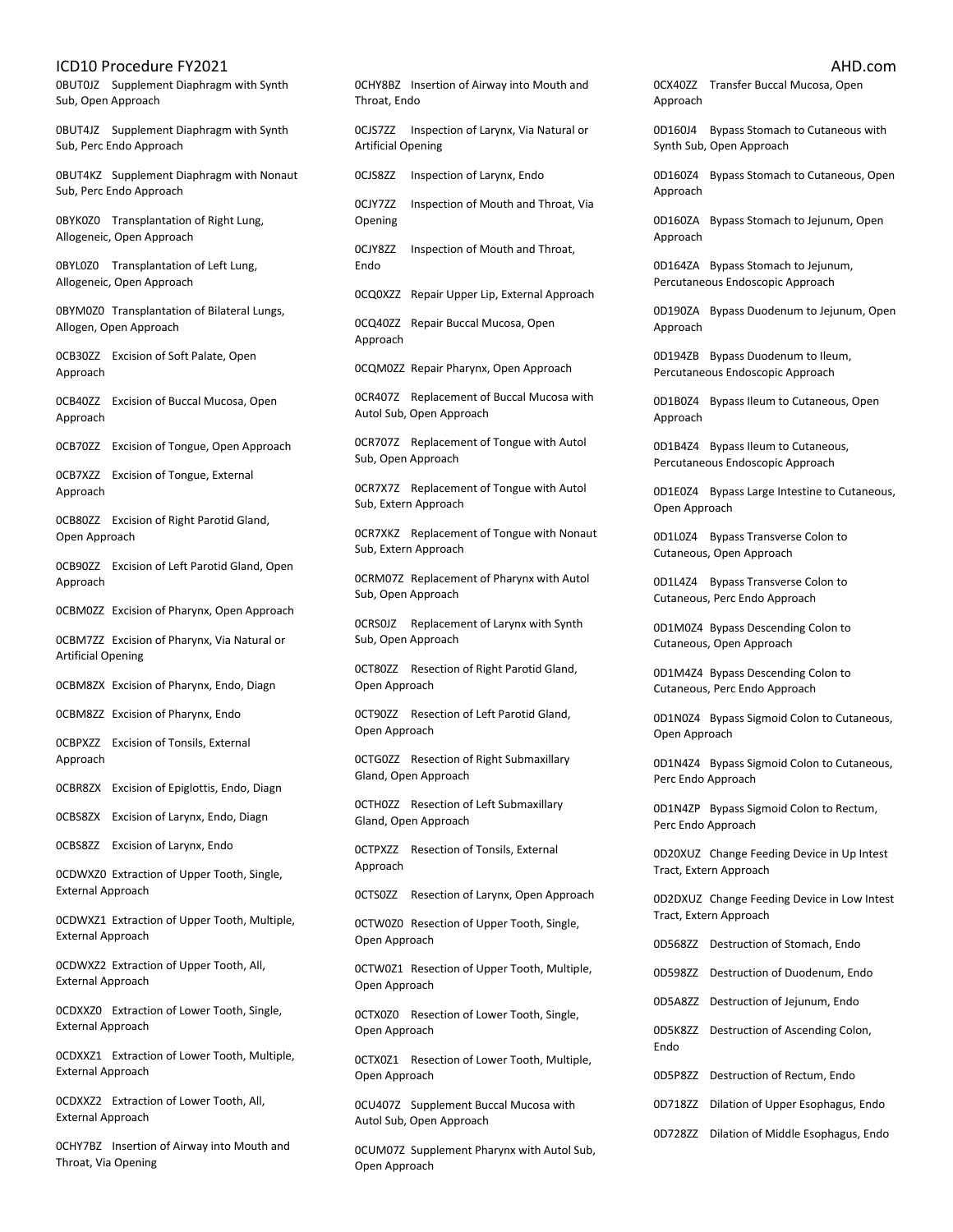0D737ZZ Dilation of Lower Esophagus, Via Opening

0D738DZ Dilation of Lower Esophagus with Intraluminal Device, Endo

0D738ZZ Dilation of Lower Esophagus, Endo

0D748ZZ Dilation of Esophagogastric Junction, **Endo** 

0D757ZZ Dilation of Esophagus, Via Natural or Artificial Opening

0D758DZ Dilation of Esophagus with Intraluminal Device, Endo

0D758ZZ Dilation of Esophagus, Endo

0D768DZ Dilation of Stomach with Intraluminal Device, Endo

0D768ZZ Dilation of Stomach, Endo

0D778ZZ Dilation of Stomach, Pylorus, Endo

0D798DZ Dilation of Duodenum with Intraluminal Device, Endo

0D798ZZ Dilation of Duodenum, Endo

0D7A8DZ Dilation of Jejunum with Intraluminal Device, Endo

0D7A8ZZ Dilation of Jejunum, Endo

0D7N8DZ Dilation of Sigmoid Colon with Intraluminal Device, Endo

0D844ZZ Division of Esophagogastric Junction, Perc Endo Approach

0D848ZZ Division of Esophagogastric Junction, Endo

0D870ZZ Division of Stomach, Pylorus, Open Approach

0D874ZZ Division of Stomach, Pylorus, Perc Endo Approach

0D9600Z Drainage of Stomach with Drainage Device, Open Approach

0D9630Z Drainage of Stomach with Drainage Device, Perc Approach

0D9670Z Drainage of Stomach with Drainage Device, Via Opening

0D9680Z Drainage of Stomach with Drainage Device, Endo

0D968ZX Drainage of Stomach, Endo, Diagn

0D968ZZ Drainage of Stomach, Endo

0D9770Z Drainage of Stomach, Pylorus with Drain Dev, Via Opening

0D978ZX Drainage of Stomach, Pylorus, Endo, Diagn

0D9870Z Drainage of Small Intestine with Drain Dev, Via Opening

0D9N8ZZ Drainage of Sigmoid Colon, Endo

0D9P0ZZ Drainage of Rectum, Open Approach

0D9P70Z Drainage of Rectum with Drainage Device, Via Opening

0D9W0ZZ Drainage of Peritoneum, Open Approach

0D9W30Z Drainage of Peritoneum with Drainage Device, Perc Approach

0D9W3ZZ Drainage of Peritoneum, Percutaneous Approach

0DB10ZZ Excision of Upper Esophagus, Open Approach

0DB18ZX Excision of Upper Esophagus, Endo, Diagn

0DB24ZZ Excision of Middle Esophagus, Perc Endo Approach

0DB28ZX Excision of Middle Esophagus, Endo, Diagn

0DB30ZZ Excision of Lower Esophagus, Open Approach

0DB34ZZ Excision of Lower Esophagus, Perc Endo Approach

0DB38ZX Excision of Lower Esophagus, Endo, Diagn

0DB48ZX Excision of Esophagogastric Junction, Endo, Diagn

0DB58ZX Excision of Esophagus, Endo, Diagn

0DB60Z3 Excision of Stomach, Open Approach, Vertical

0DB60ZZ Excision of Stomach, Open Approach

0DB64Z3 Excision of Stomach, Percutaneous Endoscopic Approach, Vert

0DB64ZX Excision of Stomach, Percutaneous Endoscopic Approach, Diagn

0DB64ZZ Excision of Stomach, Percutaneous Endoscopic Approach

0DB68ZX Excision of Stomach, Endo, Diagn

0DB68ZZ Excision of Stomach, Endo

0DB70ZZ Excision of Stomach, Pylorus, Open Approach

0DB74ZX Excision of Stomach, Pylorus, Perc Endo Approach, Diagn

0DB78ZX Excision of Stomach, Pylorus, Endo, Diagn

0DB80ZX Excision of Small Intestine, Open Approach, Diagnostic

0DB80ZZ Excision of Small Intestine, Open Approach

0DB84ZZ Excision of Small Intestine, Perc Endo Approach

0DB88ZX Excision of Small Intestine, Endo, Diagn

0DB90ZZ Excision of Duodenum, Open Approach

0DB94ZZ Excision of Duodenum, Percutaneous Endoscopic Approach

0DB98ZX Excision of Duodenum, Endo, Diagn

0DB98ZZ Excision of Duodenum, Endo

0DBA0ZZ Excision of Jejunum, Open Approach

0DBA4ZZ Excision of Jejunum, Percutaneous Endoscopic Approach

0DBA8ZX Excision of Jejunum, Endo, Diagn

0DBB0ZZ Excision of Ileum, Open Approach

0DBB4ZZ Excision of Ileum, Percutaneous Endoscopic Approach

0DBB8ZX Excision of Ileum, Endo, Diagn

0DBC8ZX Excision of Ileocecal Valve, Endo, Diagn

0DBE0ZZ Excision of Large Intestine, Open Approach

0DBE8ZX Excision of Large Intestine, Endo, Diagn

0DBF0ZZ Excision of Right Large Intestine, Open Approach

0DBF4ZZ Excision of Right Large Intestine, Perc Endo Approach

0DBF8ZX Excision of Right Large Intestine, Endo, Diagn

0DBG8ZX Excision of Left Large Intestine, Endo, Diagn

0DBH0ZZ Excision of Cecum, Open Approach

0DBH8ZX Excision of Cecum, Endo, Diagn

0DBH8ZZ Excision of Cecum, Endo

0DBK0ZZ Excision of Ascending Colon, Open Approach

0DBK8ZX Excision of Ascending Colon, Endo, Diagn

0DBK8ZZ Excision of Ascending Colon, Endo

0DBL0ZZ Excision of Transverse Colon, Open Approach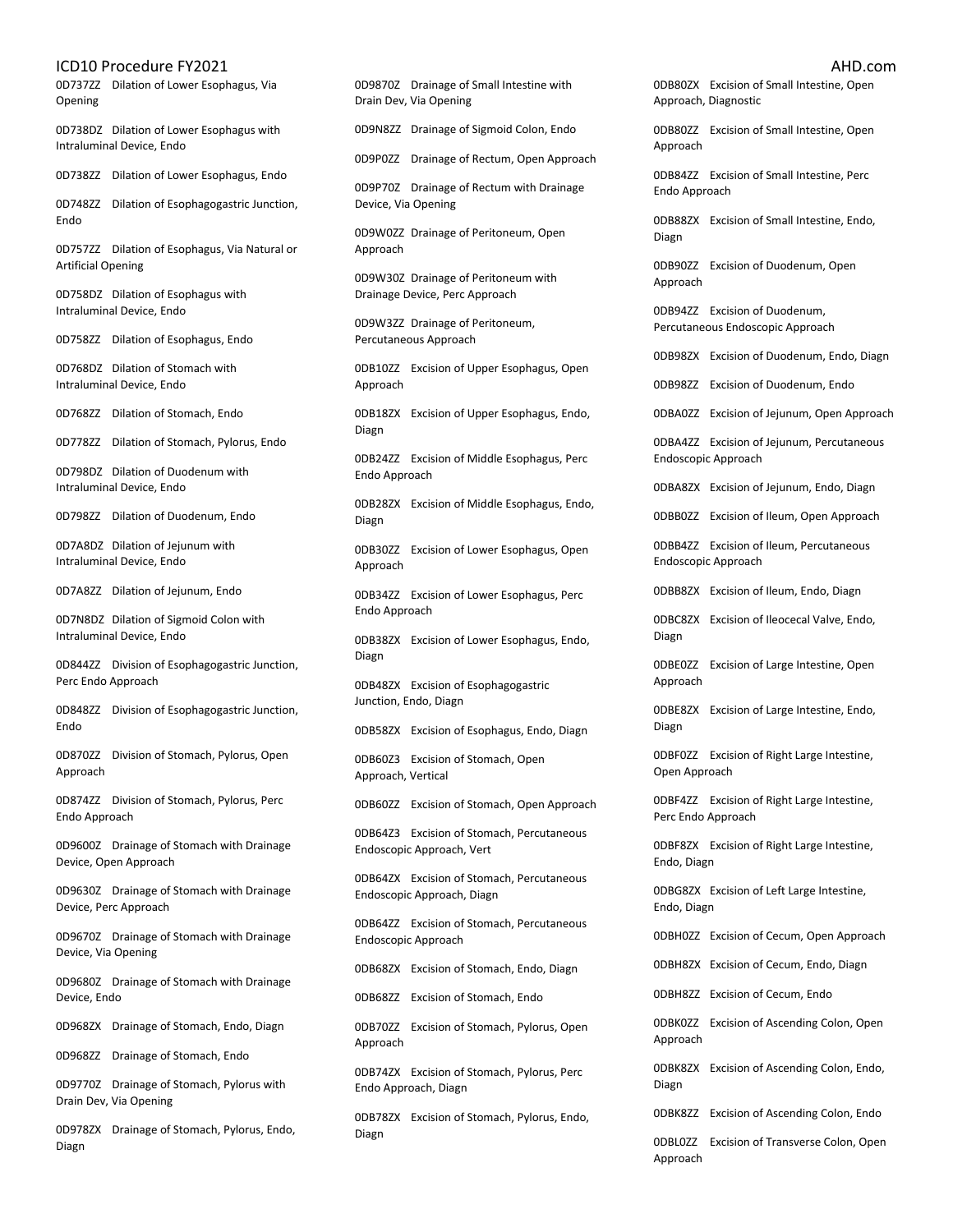0DBL4ZZ Excision of Transverse Colon, Perc Endo Approach

0DBL8ZX Excision of Transverse Colon, Endo, Diagn

0DBL8ZZ Excision of Transverse Colon, Endo

0DBM0ZZ Excision of Descending Colon, Open Approach

0DBM4ZZ Excision of Descending Colon, Perc Endo Approach

0DBM8ZX Excision of Descending Colon, Endo, Diagn

0DBM8ZZ Excision of Descending Colon, Endo

0DBN0ZX Excision of Sigmoid Colon, Open Approach, Diagnostic

0DBN0ZZ Excision of Sigmoid Colon, Open Approach

0DBN4ZZ Excision of Sigmoid Colon, Percutaneous Endoscopic Approach

0DBN8ZX Excision of Sigmoid Colon, Endo, Diagn

0DBN8ZZ Excision of Sigmoid Colon, Endo

0DBP0ZZ Excision of Rectum, Open Approach

0DBP4ZZ Excision of Rectum, Percutaneous Endoscopic Approach

0DBP7ZZ Excision of Rectum, Via Natural or Artificial Opening

0DBP8ZX Excision of Rectum, Endo, Diagn

0DBP8ZZ Excision of Rectum, Endo

0DBQ0ZZ Excision of Anus, Open Approach

0DBQ8ZX Excision of Anus, Endo, Diagn

0DBQ8ZZ Excision of Anus, Endo

0DBU0ZX Excision of Omentum, Open Approach, Diagnostic

0DBU0ZZ Excision of Omentum, Open Approach

0DBU3ZX Excision of Omentum, Percutaneous Approach, Diagnostic

0DBU4ZX Excision of Omentum, Percutaneous Endoscopic Approach, Diagn

0DBU4ZZ Excision of Omentum, Percutaneous Endoscopic Approach

0DBV0ZX Excision of Mesentery, Open Approach, Diagnostic

0DBV0ZZ Excision of Mesentery, Open Approach

0DBV4ZZ Excision of Mesentery, Percutaneous Endoscopic Approach

0DBW0ZX Excision of Peritoneum, Open Approach, Diagnostic

0DBW0ZZ Excision of Peritoneum, Open Approach

0DBW3ZX Excision of Peritoneum, Percutaneous Approach, Diagnostic

0DBW4ZX Excision of Peritoneum, Perc Endo Approach, Diagn

0DBW4ZZ Excision of Peritoneum, Percutaneous Endoscopic Approach

0DC38ZZ Extirpation of Matter from Lower Esophagus, Endo

0DC58ZZ Extirpation of Matter from Esophagus, Endo

0DC68ZZ Extirpation of Matter from Stomach, Endo

0DC98ZZ Extirpation of Matter from Duodenum, Endo

0DCP7ZZ Extirpation of Matter from Rectum, Via Opening

0DD38ZX Extraction of Lower Esophagus, Endo, Diagn

0DD48ZX Extraction of Esophagogastric Junction, Endo, Diagn

0DD58ZX Extraction of Esophagus, Endo, Diagn

0DD68ZX Extraction of Stomach, Endo, Diagn 0DD78ZX Extraction of Stomach, Pylorus,

Endo, Diagn

0DD88ZX Extraction of Small Intestine, Endo, Diagn

0DD98ZX Extraction of Duodenum, Endo, Diagn

0DDE8ZX Extraction of Large Intestine, Endo, Diagn

0DDK8ZX Extraction of Ascending Colon, Endo, Diagn

0DDN8ZX Extraction of Sigmoid Colon, Endo, Diagn

0DDP8ZX Extraction of Rectum, Endo, Diagn

0DH57UZ Insertion of Feeding Device into Esophagus, Via Opening

0DH58DZ Insertion of Intraluminal Device into Esophagus, Endo

0DH58YZ Insertion of Other Device into Esophagus, Endo

0DH60UZ Insertion of Feeding Device into Stomach, Open Approach

0DH63UZ Insertion of Feeding Device into Stomach, Perc Approach

0DH64UZ Insertion of Feeding Device into Stomach, Perc Endo Approach

0DH673Z Insertion of Infusion Device into Stomach, Via Opening

0DH67UZ Insertion of Feeding Device into Stomach, Via Opening

0DH67YZ Insertion of Other Device into Stomach, Via Opening

0DH68UZ Insertion of Feeding Device into Stomach, Endo

0DH68YZ Insertion of Other Device into Stomach, Endo

0DH87UZ Insertion of Feeding Device into Small Intest, Via Opening

0DH93UZ Insertion of Feeding Device into Duodenum, Perc Approach

0DH97UZ Insertion of Feeding Device into Duodenum, Via Opening

0DH98UZ Insertion of Feeding Device into Duodenum, Endo

0DHA0UZ Insertion of Feeding Device into Jejunum, Open Approach

0DHA3UZ Insertion of Feeding Device into Jejunum, Perc Approach

0DHA4UZ Insertion of Feeding Device into Jejunum, Perc Endo Approach

0DHA7UZ Insertion of Feeding Device into Jejunum, Via Opening

0DHA8UZ Insertion of Feeding Device into Jejunum, Endo

0DHP7DZ Insertion of Intraluminal Device into Rectum, Via Opening

0DJ07ZZ Inspection of Upper Intestinal Tract, Via Opening

0DJ08ZZ Inspection of Upper Intestinal Tract, Endo

0DJ68ZZ Inspection of Stomach, Endo

0DJD0ZZ Inspection of Lower Intestinal Tract, Open Approach

0DJD4ZZ Inspection of Lower Intestinal Tract, Perc Endo Approach

0DJD7ZZ Inspection of Lower Intestinal Tract, Via Opening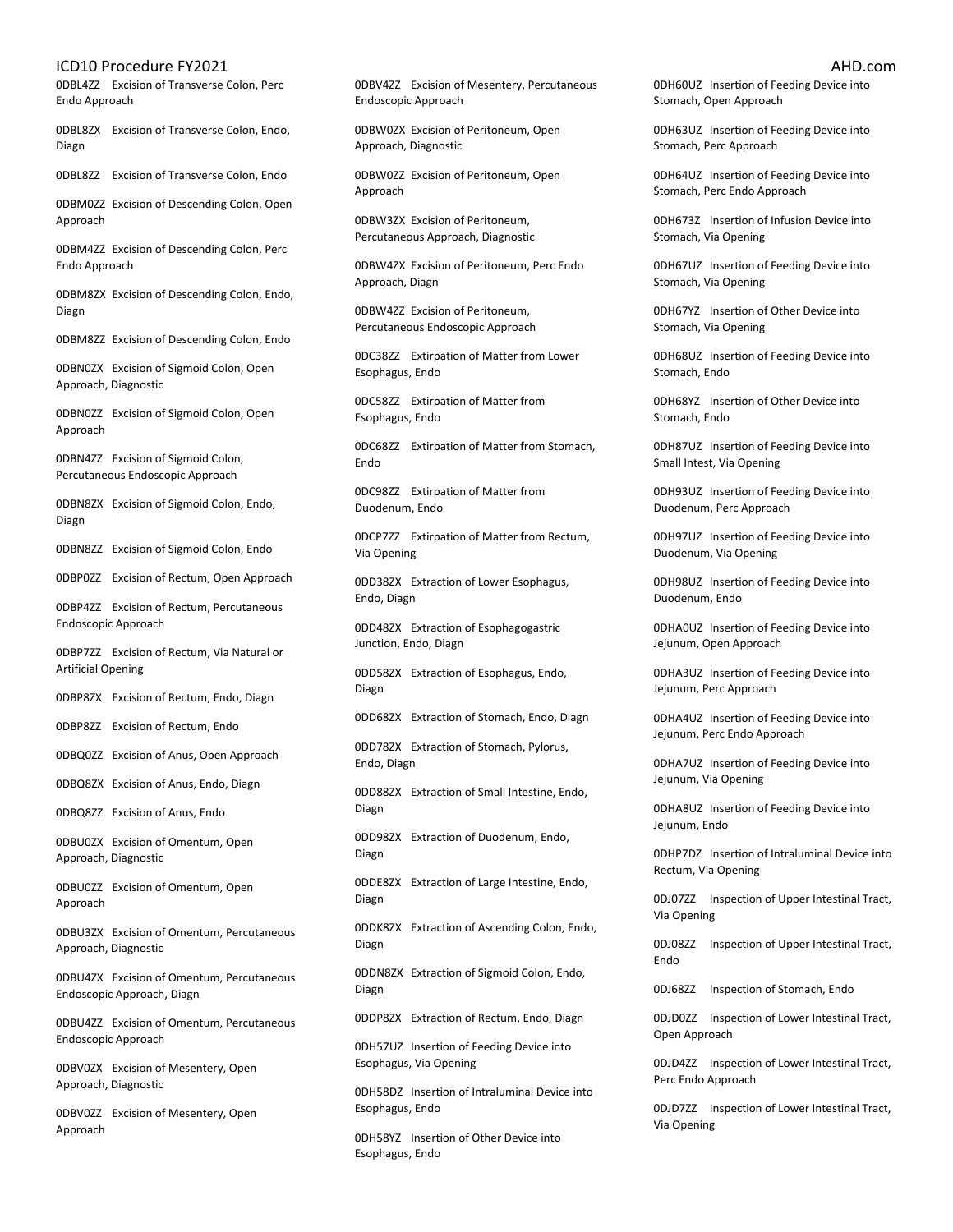0DJD8ZZ Inspection of Lower Intestinal Tract, Endo

0DJDXZZ Inspection of Lower Intestinal Tract, External Approach

0DJW4ZZ Inspection of Peritoneum, Percutaneous Endoscopic Approach

0DN44ZZ Release Esophagogastric Junction, Perc Endo Approach

0DN60ZZ Release Stomach, Open Approach

0DN64ZZ Release Stomach, Percutaneous Endoscopic Approach

0DN80ZZ Release Small Intestine, Open Approach

0DN84ZZ Release Small Intestine, Percutaneous Endoscopic Approach

0DN90ZZ Release Duodenum, Open Approach

0DN94ZZ Release Duodenum, Percutaneous Endoscopic Approach

0DNA0ZZ Release Jejunum, Open Approach

0DNA4ZZ Release Jejunum, Percutaneous Endoscopic Approach

0DNB0ZZ Release Ileum, Open Approach

0DNB4ZZ Release Ileum, Percutaneous Endoscopic Approach

0DNE0ZZ Release Large Intestine, Open Approach

0DNE4ZZ Release Large Intestine, Percutaneous Endoscopic Approach

0DNH0ZZ Release Cecum, Open Approach

0DNH4ZZ Release Cecum, Percutaneous Endoscopic Approach

0DNK0ZZ Release Ascending Colon, Open Approach

0DNL0ZZ Release Transverse Colon, Open Approach

0DNL4ZZ Release Transverse Colon, Percutaneous Endoscopic Approach

0DNM0ZZ Release Descending Colon, Open Approach

0DNM4ZZ Release Descending Colon, Percutaneous Endoscopic Approach

0DNN0ZZ Release Sigmoid Colon, Open Approach

0DNN4ZZ Release Sigmoid Colon, Percutaneous Endoscopic Approach

0DNP0ZZ Release Rectum, Open Approach

0DNP4ZZ Release Rectum, Percutaneous Endoscopic Approach

0DNU0ZZ Release Omentum, Open Approach

0DNU4ZZ Release Omentum, Percutaneous Endoscopic Approach

0DNV0ZZ Release Mesentery, Open Approach

0DNV4ZZ Release Mesentery, Percutaneous Endoscopic Approach

0DNW0ZZ Release Peritoneum, Open Approach

0DNW4ZZ Release Peritoneum, Percutaneous Endoscopic Approach

0DP0XUZ Removal of Feeding Dev from Up Intest Tract, Extern Approach

0DP58DZ Removal of Intraluminal Device from Esophagus, Endo

0DP58YZ Removal of Other Device from Esophagus, Endo

0DP64CZ Removal of Extralum Dev from Stomach, Perc Endo Approach

0DP68DZ Removal of Intraluminal Device from Stomach, Endo

0DP68UZ Removal of Feeding Device from Stomach, Endo

0DP6X0Z Removal of Drainage Device from Stomach, External Approach

0DP6XUZ Removal of Feeding Device from Stomach, External Approach

0DPD8UZ Removal of Feeding Device from Lower Intestinal Tract, Endo

0DQ44ZZ Repair Esophagogastric Junction, Perc Endo Approach

0DQ60ZZ Repair Stomach, Open Approach

0DQ64ZZ Repair Stomach, Percutaneous Endoscopic Approach

0DQ68ZZ Repair Stomach, Via Natural or Artificial Opening Endoscopic

0DQ80ZZ Repair Small Intestine, Open Approach

0DQ84ZZ Repair Small Intestine, Percutaneous Endoscopic Approach

0DQ90ZZ Repair Duodenum, Open Approach

0DQA0ZZ Repair Jejunum, Open Approach

0DQB0ZZ Repair Ileum, Open Approach

0DQE0ZZ Repair Large Intestine, Open Approach

0DQP0ZZ Repair Rectum, Open Approach

0DQP4ZZ Repair Rectum, Percutaneous Endoscopic Approach

0DQR0ZZ Repair Anal Sphincter, Open Approach

0DQU4ZZ Repair Omentum, Percutaneous Endoscopic Approach

0DQV0ZZ Repair Mesentery, Open Approach

0DQV4ZZ Repair Mesentery, Percutaneous Endoscopic Approach

0DS60ZZ Reposition Stomach, Open Approach

0DS64ZZ Reposition Stomach, Percutaneous Endoscopic Approach

0DS80ZZ Reposition Small Intestine, Open Approach

0DSP0ZZ Reposition Rectum, Open Approach

0DSP4ZZ Reposition Rectum, Percutaneous Endoscopic Approach

0DT20ZZ Resection of Middle Esophagus, Open Approach

0DT30ZZ Resection of Lower Esophagus, Open Approach

0DT34ZZ Resection of Lower Esophagus, Perc Endo Approach

0DT40ZZ Resection of Esophagogastric Junction, Open Approach

0DT44ZZ Resection of Esophagogastric Junction, Perc Endo Approach

0DT60ZZ Resection of Stomach, Open Approach

0DT80ZZ Resection of Small Intestine, Open Approach

0DT90ZZ Resection of Duodenum, Open Approach

0DT94ZZ Resection of Duodenum, Percutaneous Endoscopic Approach

0DTE0ZZ Resection of Large Intestine, Open Approach

0DTE4ZZ Resection of Large Intestine, Perc Endo Approach

0DTF0ZZ Resection of Right Large Intestine, Open Approach

0DTF4ZZ Resection of Right Large Intestine, Perc Endo Approach

0DTG0ZZ Resection of Left Large Intestine, Open Approach

0DTG4ZZ Resection of Left Large Intestine, Perc Endo Approach

0DTH0ZZ Resection of Cecum, Open Approach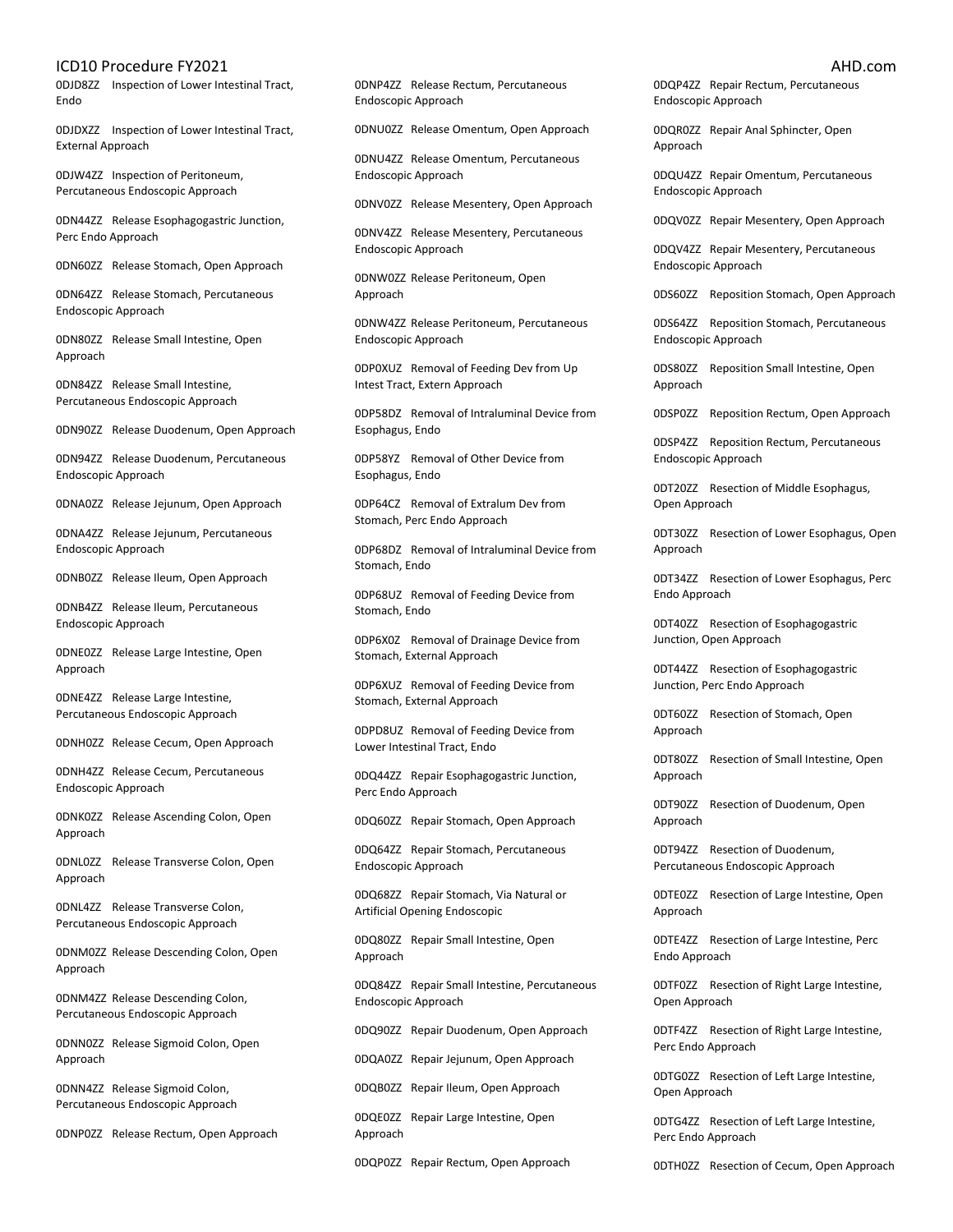0DTJ0ZZ Resection of Appendix, Open Approach

0DTJ4ZZ Resection of Appendix, Percutaneous Endoscopic Approach

0DTK0ZZ Resection of Ascending Colon, Open Approach

0DTK4ZZ Resection of Ascending Colon, Perc Endo Approach

0DTL0ZZ Resection of Transverse Colon, Open Approach

0DTM0ZZ Resection of Descending Colon, Open Approach

0DTN0ZZ Resection of Sigmoid Colon, Open Approach

0DTN4ZZ Resection of Sigmoid Colon, Percutaneous Endoscopic Approach

0DTP0ZZ Resection of Rectum, Open Approach

0DTP4ZZ Resection of Rectum, Percutaneous Endoscopic Approach

0DTQ0ZZ Resection of Anus, Open Approach

0DTU0ZZ Resection of Omentum, Open Approach

0DU647Z Supplement Stomach with Autol Sub, Perc Endo Approach

0DU707Z Supplement Stomach, Pylorus with Autol Sub, Open Approach

0DU907Z Supplement Duodenum with Autol Sub, Open Approach

0DUA47Z Supplement Jejunum with Autol Sub, Perc Endo Approach

0DUE47Z Supplement Lg Intest with Autol Sub, Perc Endo Approach

0DUL07Z Supplement Transverse Colon with Autol Sub, Open Approach

0DUP0JZ Supplement Rectum with Synthetic Substitute, Open Approach

0DUP4JZ Supplement Rectum with Synth Sub, Perc Endo Approach

0DUU07Z Supplement Omentum with Autol Sub, Open Approach

0DUV4JZ Supplement Mesentery with Synth Sub, Perc Endo Approach

0DV40ZZ Restriction of Esophagogastric Junction, Open Approach

0DV44ZZ Restriction of Esophagogastric Junction, Perc Endo Approach

0DW0XUZ Revision of Feeding Dev in Up Intest Tract, Extern Approach

0DX60Z5 Transfer Stomach to Esophagus, Open Approach

0DX64Z5 Transfer Stomach to Esophagus, Perc Endo Approach

0F170ZB Bypass Common Hepatic Duct to Small Intestine, Open Approach

0F190Z9 Bypass Common Bile Duct to Common Bile Duct, Open Approach

0F190ZB Bypass Common Bile Duct to Small Intestine, Open Approach

0F1G0ZB Bypass Pancreas to Small Intestine, Open Approach

0F20X0Z Change Drainage Device in Liver, External Approach

0F24X0Z Change Drainage Device in Gallbladder, External Approach

0F2BX0Z Change Drainage Device in Hepatobil Duct, Extern Approach

0F500ZZ Destruction of Liver, Open Approach

0F504ZZ Destruction of Liver, Percutaneous Endoscopic Approach

0F510ZZ Destruction of Right Lobe Liver, Open Approach

0F513ZZ Destruction of Right Lobe Liver, Percutaneous Approach

0F758DZ Dilation of Right Hepatic Duct with Intralum Dev, Endo

0F758ZZ Dilation of Right Hepatic Duct, Endo

0F768DZ Dilation of Left Hepatic Duct with Intraluminal Device, Endo

0F768ZZ Dilation of Left Hepatic Duct, Endo

0F778DZ Dilation of Common Hepatic Duct with Intralum Dev, Endo

0F778ZZ Dilation of Common Hepatic Duct, Endo

0F788DZ Dilation of Cystic Duct with Intraluminal Device, Endo

0F790DZ Dilation of Com Bile Duct with Intralum Dev, Open Approach

0F793DZ Dilation of Com Bile Duct with Intralum Dev, Perc Approach

0F798DZ Dilation of Common Bile Duct with Intraluminal Device, Endo

0F798ZZ Dilation of Common Bile Duct, Endo

0F7C8DZ Dilation of Ampulla of Vater with Intraluminal Device, Endo

0F7C8ZZ Dilation of Ampulla of Vater, Endo

0F7D8DZ Dilation of Pancreatic Duct with Intraluminal Device, Endo

0F7D8ZZ Dilation of Pancreatic Duct, Endo

0F9030Z Drainage of Liver with Drainage Device, Perc Approach

0F9130Z Drainage of Right Lobe Liver with Drain Dev, Perc Approach

0F9430Z Drainage of Gallbladder with Drainage Device, Perc Approach

0F943ZZ Drainage of Gallbladder, Percutaneous Approach

0F9480Z Drainage of Gallbladder with Drainage Device, Endo

0F9530Z Drainage of Right Hepatic Duct with Drain Dev, Perc Approach

0F9630Z Drainage of Left Hepatic Duct with Drain Dev, Perc Approach

0F9930Z Drainage of Common Bile Duct with Drain Dev, Perc Approach

0F9980Z Drainage of Common Bile Duct with Drainage Device, Endo

0F998ZX Drainage of Common Bile Duct, Endo, Diagn

0F998ZZ Drainage of Common Bile Duct, Endo

0F9C8ZZ Drainage of Ampulla of Vater, Endo

0F9D80Z Drainage of Pancreatic Duct with Drainage Device, Endo

0F9G80Z Drainage of Pancreas with Drainage Device, Endo

0F9G8ZX Drainage of Pancreas, Endo, Diagn

0F9G8ZZ Drainage of Pancreas, Endo

0FB00ZX Excision of Liver, Open Approach, Diagnostic

0FB00ZZ Excision of Liver, Open Approach

0FB03ZX Excision of Liver, Percutaneous Approach, Diagnostic

0FB04ZX Excision of Liver, Percutaneous Endoscopic Approach, Diagn

0FB10ZX Excision of Right Lobe Liver, Open Approach, Diagnostic

0FB10ZZ Excision of Right Lobe Liver, Open Approach

0FB13ZX Excision of Right Lobe Liver, Percutaneous Approach, Diagn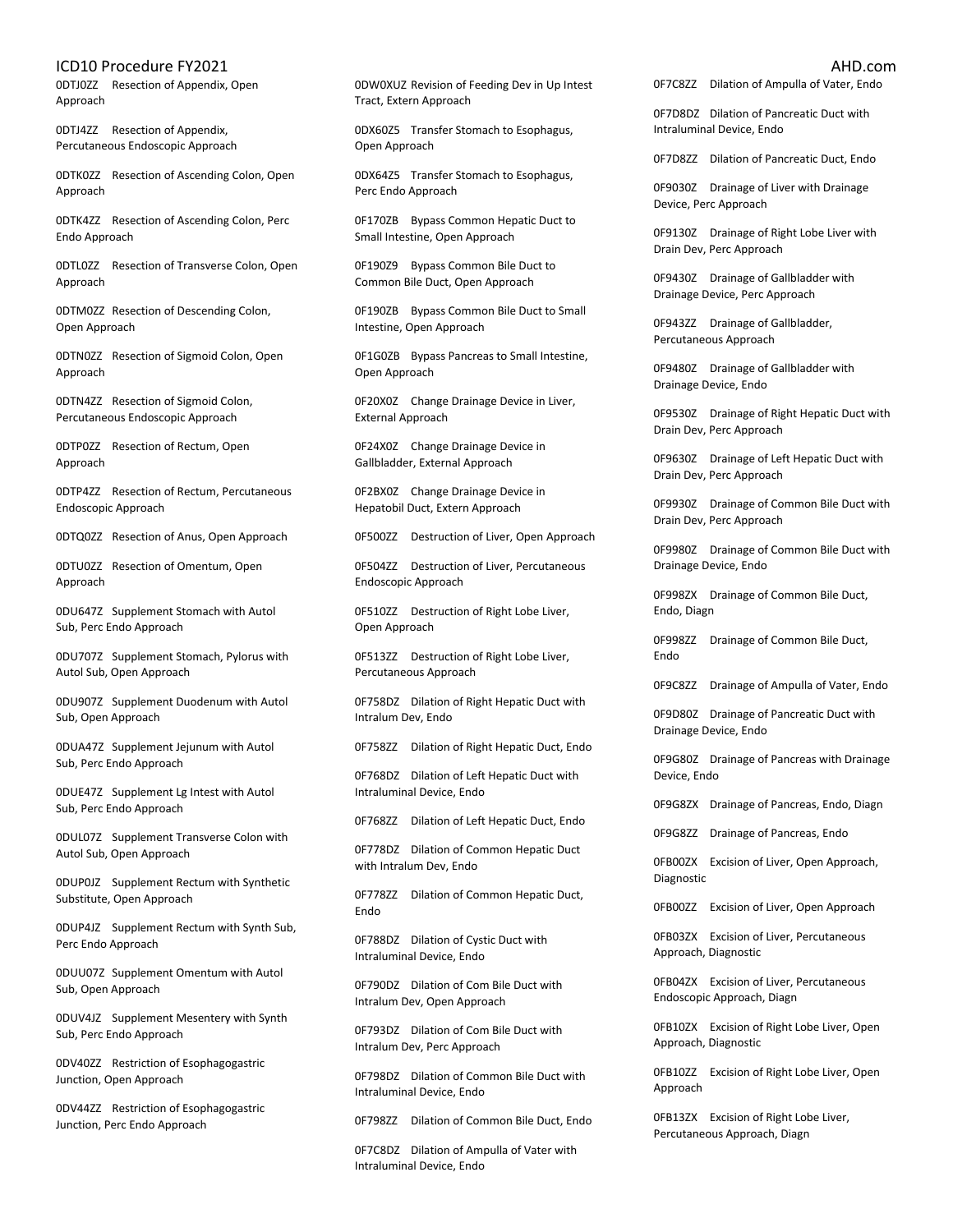0FB14ZX Excision of Right Lobe Liver, Perc Endo Approach, Diagn

0FB14ZZ Excision of Right Lobe Liver, Perc Endo Approach

0FB20ZX Excision of Left Lobe Liver, Open Approach, Diagnostic

0FB20ZZ Excision of Left Lobe Liver, Open Approach

0FB23ZX Excision of Left Lobe Liver, Percutaneous Approach, Diagn

0FB24ZX Excision of Left Lobe Liver, Perc Endo Approach, Diagn

0FB24ZZ Excision of Left Lobe Liver, Perc Endo Approach

0FB44ZZ Excision of Gallbladder, Percutaneous Endoscopic Approach

0FB70ZZ Excision of Common Hepatic Duct, Open Approach

0FB74ZZ Excision of Common Hepatic Duct, Perc Endo Approach

0FB90ZX Excision of Common Bile Duct, Open Approach, Diagnostic

0FB90ZZ Excision of Common Bile Duct, Open Approach

0FB94ZZ Excision of Common Bile Duct, Perc Endo Approach

0FB98ZX Excision of Common Bile Duct, Endo, Diagn

0FBC8ZX Excision of Ampulla of Vater, Endo, Diagn

0FBG0ZX Excision of Pancreas, Open Approach, Diagnostic

0FBG0ZZ Excision of Pancreas, Open Approach

0FBG3ZX Excision of Pancreas, Percutaneous Approach, Diagnostic

0FBG4ZZ Excision of Pancreas, Percutaneous Endoscopic Approach

0FBG8ZX Excision of Pancreas, Endo, Diagn

0FBG8ZZ Excision of Pancreas, Endo

0FC58ZZ Extirpation of Matter from Right Hepatic Duct, Endo

0FC68ZZ Extirpation of Matter from Left Hepatic Duct, Endo

0FC78ZZ Extirpation of Matter from Common Hepatic Duct, Endo

0FC90ZZ Extirpation of Matter from Common Bile Duct, Open Approach

0FC98ZZ Extirpation of Matter from Common Bile Duct, Endo

0FCD8ZZ Extirpation of Matter from Pancreatic Duct, Endo

0FD03ZX Extraction of Liver, Percutaneous Approach, Diagnostic

0FD04ZX Extraction of Liver, Percutaneous Endoscopic Approach, Diagn

0FD13ZX Extraction of Right Lobe Liver, Percutaneous Approach, Diagn

0FD98ZX Extraction of Common Bile Duct, Endo, Diagn

0FDG8ZX Extraction of Pancreas, Endo, Diagn

0FHB8DZ Insertion of Intraluminal Device into Hepatobil Duct, Endo

0FHD8DZ Insertion of Intraluminal Device into Pancreatic Duct, Endo

0FJ44ZZ Inspection of Gallbladder, Percutaneous Endoscopic Approach

0FJB0ZZ Inspection of Hepatobiliary Duct, Open Approach

0FJB8ZZ Inspection of Hepatobiliary Duct, Endo

0FJD8ZZ Inspection of Pancreatic Duct, Endo

0FJG4ZZ Inspection of Pancreas, Percutaneous Endoscopic Approach

0FN00ZZ Release Liver, Open Approach

0FN04ZZ Release Liver, Percutaneous Endoscopic Approach

0FN10ZZ Release Right Lobe Liver, Open Approach

0FPB8DZ Removal of Intraluminal Device from Hepatobiliary Duct, Endo

0FPD8DZ Removal of Intraluminal Device from Pancreatic Duct, Endo

0FQ00ZZ Repair Liver, Open Approach

0FT00ZZ Resection of Liver, Open Approach

0FT10ZZ Resection of Right Lobe Liver, Open Approach

0FT20ZZ Resection of Left Lobe Liver, Open Approach

0FT40ZZ Resection of Gallbladder, Open Approach

0FT44ZZ Resection of Gallbladder, Percutaneous Endoscopic Approach

0FTG0ZZ Resection of Pancreas, Open Approach

0FY00Z0 Transplantation of Liver, Allogeneic, Open Approach

0FYG0Z0 Transplantation of Pancreas, Allogeneic, Open Approach

0GB00ZZ Excision of Pituitary Gland, Open Approach

0GB04ZZ Excision of Pituitary Gland, Perc Endo Approach

0GBG3ZX Excision of Left Thyroid Gland Lobe, Perc Approach, Diagn

0GBH3ZX Excision of Right Thyroid Gland Lobe, Perc Approach, Diagn

0GBJ0ZZ Excision of Thyroid Gland Isthmus, Open Approach

0GT20ZZ Resection of Left Adrenal Gland, Open Approach

0GT24ZZ Resection of Left Adrenal Gland, Perc Endo Approach

0GT30ZZ Resection of Right Adrenal Gland, Open Approach

0GT34ZZ Resection of Right Adrenal Gland, Perc Endo Approach

0GTG0ZZ Resection of Left Thyroid Gland Lobe, Open Approach

0GTH0ZZ Resection of Right Thyroid Gland Lobe, Open Approach

0GTJ0ZZ Resection of Thyroid Gland Isthmus, Open Approach

0GTK0ZZ Resection of Thyroid Gland, Open Approach

0GTL0ZZ Resection of Right Superior Parathyroid Gland, Open Approach

0GTQ0ZZ Resection of Multiple Parathyroid Glands, Open Approach

0GTR0ZZ Resection of Parathyroid Gland, Open Approach

0H57XZZ Destruction of Abdomen Skin, External Approach

0H58XZZ Destruction of Buttock Skin, External Approach

0H9FXZZ Drainage of Right Hand Skin, External Approach

0H9NXZZ Drainage of Left Foot Skin, External Approach

0HB0XZZ Excision of Scalp Skin, External Approach

0HB1XZX Excision of Face Skin, External Approach, Diagnostic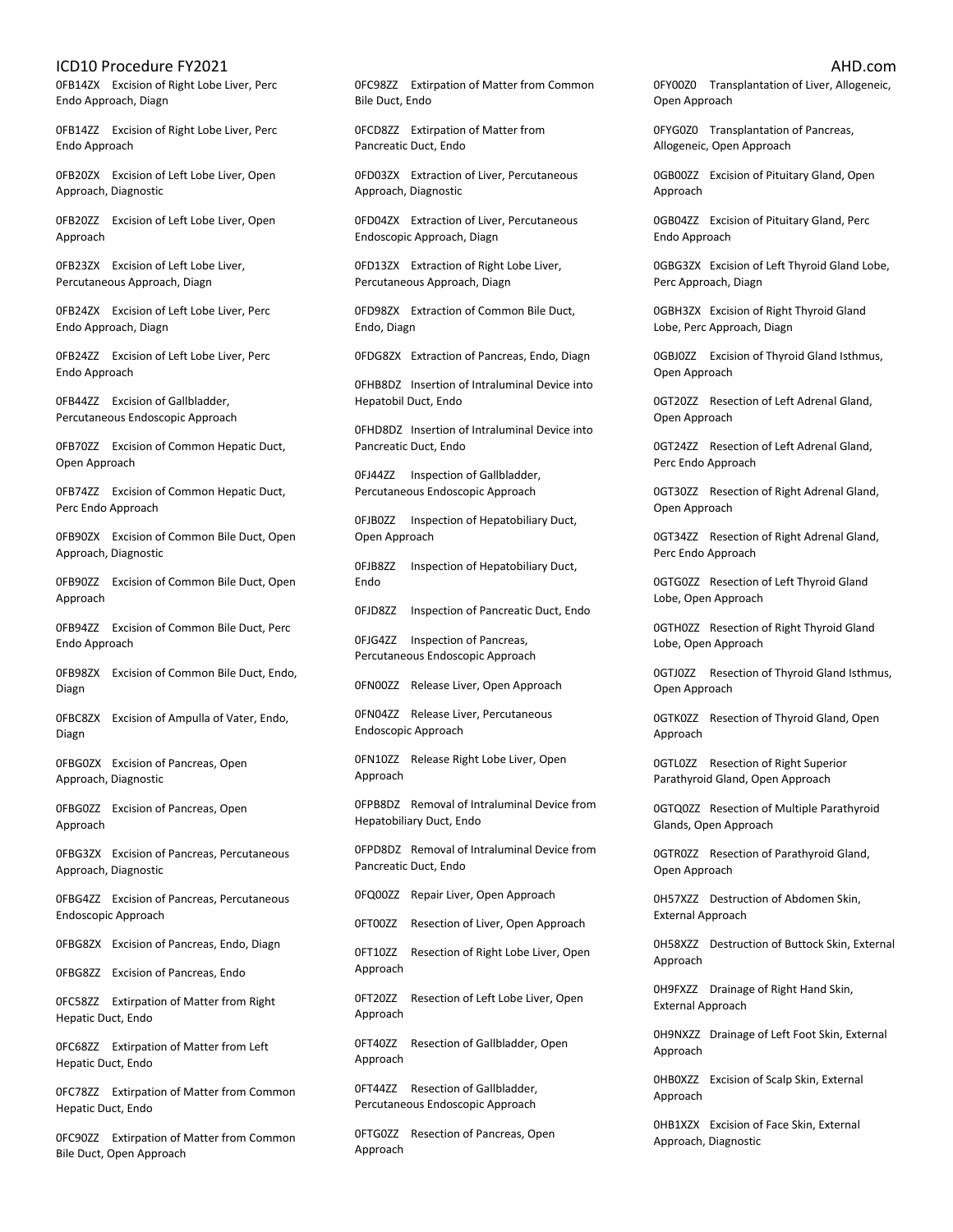0HB1XZZ Excision of Face Skin, External Approach

0HB4XZZ Excision of Neck Skin, External Approach

0HB5XZX Excision of Chest Skin, External Approach, Diagnostic

0HB5XZZ Excision of Chest Skin, External Approach

0HB6XZX Excision of Back Skin, External Approach, Diagnostic

0HB6XZZ Excision of Back Skin, External Approach

0HB7XZX Excision of Abdomen Skin, External Approach, Diagnostic

0HB7XZZ Excision of Abdomen Skin, External Approach

0HB8XZX Excision of Buttock Skin, External Approach, Diagnostic

0HB8XZZ Excision of Buttock Skin, External Approach

0HBBXZX Excision of Right Upper Arm Skin, External Approach, Diagn

0HBCXZX Excision of Left Upper Arm Skin, External Approach, Diagn

0HBCXZZ Excision of Left Upper Arm Skin, External Approach

0HBDXZX Excision of Right Lower Arm Skin, External Approach, Diagn

0HBEXZX Excision of Left Lower Arm Skin, External Approach, Diagn

0HBEXZZ Excision of Left Lower Arm Skin, External Approach

0HBHXZX Excision of Right Upper Leg Skin, External Approach, Diagn

0HBHXZZ Excision of Right Upper Leg Skin, External Approach

0HBJXZX Excision of Left Upper Leg Skin, External Approach, Diagn

0HBJXZZ Excision of Left Upper Leg Skin, External Approach

0HBKXZX Excision of Right Lower Leg Skin, External Approach, Diagn

0HBKXZZ Excision of Right Lower Leg Skin, External Approach

0HBLXZX Excision of Left Lower Leg Skin, External Approach, Diagn

0HBLXZZ Excision of Left Lower Leg Skin, External Approach

0HBMXZZ Excision of Right Foot Skin, External Approach

0HBNXZZ Excision of Left Foot Skin, External Approach

0HBQXZZ Excision of Finger Nail, External Approach

0HBRXZX Excision of Toe Nail, External Approach, Diagnostic

0HBRXZZ Excision of Toe Nail, External Approach

0HBT0ZZ Excision of Right Breast, Open Approach

0HD0XZZ Extraction of Scalp Skin, External Approach

0HD1XZZ Extraction of Face Skin, External Approach

0HD2XZZ Extraction of Right Ear Skin, External Approach

0HD3XZZ Extraction of Left Ear Skin, External Approach

0HD4XZZ Extraction of Neck Skin, External Approach

0HD5XZZ Extraction of Chest Skin, External Approach

0HD6XZZ Extraction of Back Skin, External Approach

0HD7XZZ Extraction of Abdomen Skin, External Approach

0HD8XZZ Extraction of Buttock Skin, External Approach

0HD9XZZ Extraction of Perineum Skin, External Approach

0HDAXZZ Extraction of Inguinal Skin, External Approach

0HDBXZZ Extraction of Right Upper Arm Skin, External Approach

0HDCXZZ Extraction of Left Upper Arm Skin, External Approach

0HDDXZZ Extraction of Right Lower Arm Skin, External Approach

0HDEXZZ Extraction of Left Lower Arm Skin, External Approach

0HDFXZZ Extraction of Right Hand Skin, External Approach

0HDGXZZ Extraction of Left Hand Skin, External Approach

0HDHXZZ Extraction of Right Upper Leg Skin, External Approach

0HDJXZZ Extraction of Left Upper Leg Skin, External Approach

0HDKXZZ Extraction of Right Lower Leg Skin, External Approach

0HDLXZZ Extraction of Left Lower Leg Skin, External Approach

0HDMXZZ Extraction of Right Foot Skin, External Approach

0HDNXZZ Extraction of Left Foot Skin, External Approach

0HDRXZZ Extraction of Toe Nail, External Approach

0HHV0NZ Insertion of Tissue Expander into Bi Breast, Open Approach

0HPPXKZ Removal of Nonaut Sub from Skin, Extern Approach

0HPT0JZ Removal of Synthetic Substitute from R Breast, Open Approach

0HPT0NZ Removal of Tissue Expander from Right Breast, Open Approach

0HPU0JZ Removal of Synthetic Substitute from L Breast, Open Approach

0HPU0NZ Removal of Tissue Expander from Left Breast, Open Approach

0HQ0XZZ Repair Scalp Skin, External Approach

0HQ1XZZ Repair Face Skin, External Approach

0HQ5XZZ Repair Chest Skin, External Approach

0HQ7XZZ Repair Abdomen Skin, External Approach

0HQ9XZZ Repair Perineum Skin, External Approach

0HQDXZZ Repair Right Lower Arm Skin, External Approach

0HQEXZZ Repair Left Lower Arm Skin, External Approach

0HQFXZZ Repair Right Hand Skin, External Approach

0HQGXZZ Repair Left Hand Skin, External Approach

0HQKXZZ Repair Right Lower Leg Skin, External Approach

0HQLXZZ Repair Left Lower Leg Skin, External Approach

0HQMXZZ Repair Right Foot Skin, External Approach

0HQNXZZ Repair Left Foot Skin, External Approach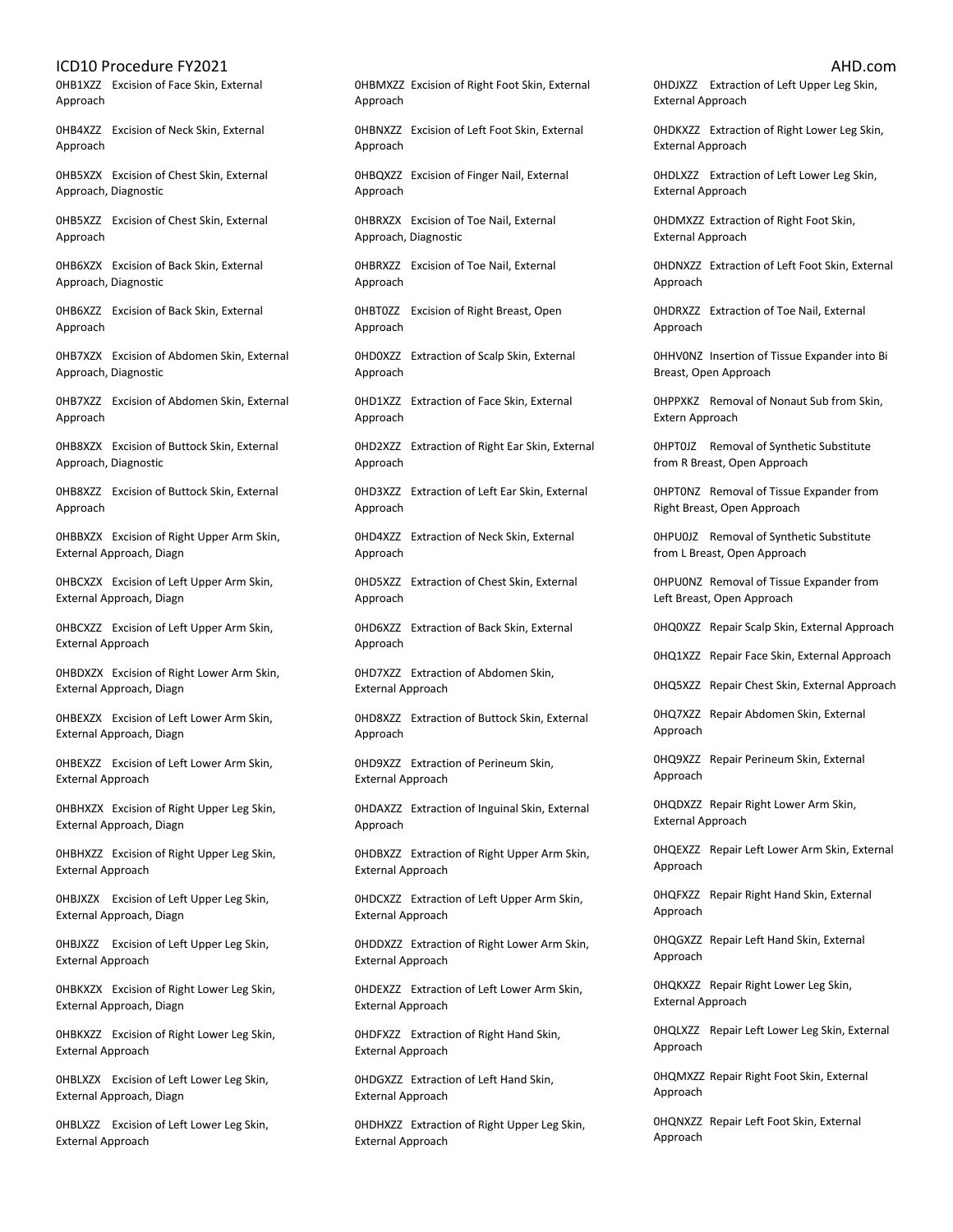0HR0X74 Replace Scalp Skin w Autol Sub, Part Thick, Extern

0HR0XK3 Replace Scalp Skin w Nonaut Sub, Full Thick, Extern

0HR1X73 Replace Face Skin w Autol Sub, Full Thick, Extern

0HR1X74 Replace Face Skin w Autol Sub, Part Thick, Extern

0HR1XK3 Replace Face Skin w Nonaut Sub, Full Thick, Extern

0HR1XK4 Replace Face Skin w Nonaut Sub, Part Thick, Extern

0HR3XK3 Replace L Ear Skin w Nonaut Sub, Full Thick, Extern

0HR4X73 Replace Neck Skin w Autol Sub, Full Thick, Extern

0HR4X74 Replace Neck Skin w Autol Sub, Part Thick, Extern

0HR4XK3 Replace Neck Skin w Nonaut Sub, Full Thick, Extern

0HR5X74 Replace Chest Skin w Autol Sub, Part Thick, Extern

0HR5XJZ Replacement of Chest Skin with Synth Sub, Extern Approach

0HR5XK3 Replace Chest Skin w Nonaut Sub, Full Thick, Extern

0HR6X74 Replace Back Skin w Autol Sub, Part Thick, Extern

0HR6XK3 Replace Back Skin w Nonaut Sub, Full Thick, Extern

0HR6XK4 Replace Back Skin w Nonaut Sub, Part Thick, Extern

0HR7X74 Replace Abd Skin w Autol Sub, Part Thick, Extern

0HR7XJZ Replacement of Abdomen Skin with Synth Sub, Extern Approach

0HR7XK3 Replace Abd Skin w Nonaut Sub, Full Thick, Extern

0HR7XK4 Replace Abd Skin w Nonaut Sub, Part Thick, Extern

0HR8X74 Replace Buttock Skin w Autol Sub, Part Thick, Extern

0HR8XK3 Replace Buttock Skin w Nonaut Sub, Full Thick, Extern

0HR8XK4 Replace Buttock Skin w Nonaut Sub, Part Thick, Extern

0HR9X74 Replace Perineum Skin w Autol Sub, Part Thick, Extern

0HR9XK3 Replace Perineum Skin w Nonaut Sub, Full Thick, Extern

0HRAXK3 Replace Inguin Skn w Nonaut Sub, Full Thick, Extern

0HRBX74 Replace R Up Arm Skin w Autol Sub, Part Thick, Extern

0HRBXJ4 Replace R Up Arm Skin w Synth Sub, Part Thick, Extern

0HRBXJZ Replacement of R Up Arm Skin with Synth Sub, Extern Approach

0HRBXK3 Replace R Up Arm Skin w Nonaut Sub, Full Thick, Extern

0HRCX74 Replace L Up Arm Skin w Autol Sub, Part Thick, Extern

0HRCXJZ Replacement of L Up Arm Skin with Synth Sub, Extern Approach

0HRCXK3 Replace L Up Arm Skin w Nonaut Sub, Full Thick, Extern

0HRDX74 Replace R Low Arm Skin w Autol Sub, Part Thick, Extern

0HRDXJ4 Replace R Low Arm Skin w Synth Sub, Part Thick, Extern

0HRDXK3 Replace R Low Arm Skin w Nonaut Sub, Full Thick, Extern

0HRDXK4 Replace R Low Arm Skin w Nonaut Sub, Part Thick, Extern

0HREX73 Replace L Low Arm Skin w Autol Sub, Full Thick, Extern

0HREX74 Replace L Low Arm Skin w Autol Sub, Part Thick, Extern

0HREXJ4 Replace L Low Arm Skin w Synth Sub, Part Thick, Extern

0HREXJZ Replace of L Low Arm Skin with Synth Sub, Extern Approach

0HREXK3 Replace L Low Arm Skin w Nonaut Sub, Full Thick, Extern

0HREXK4 Replace L Low Arm Skin w Nonaut Sub, Part Thick, Extern

0HRFX74 Replace R Hand Skin w Autol Sub, Part Thick, Extern

0HRFXJ4 Replace R Hand Skin w Synth Sub, Part Thick, Extern

0HRFXJZ Replacement of R Hand Skin with Synth Sub, Extern Approach

0HRFXK3 Replace R Hand Skin w Nonaut Sub, Full Thick, Extern

0HRFXK4 Replace R Hand Skin w Nonaut Sub, Part Thick, Extern

0HRGX74 Replace L Hand Skin w Autol Sub, Part Thick, Extern

0HRGXJ4 Replace L Hand Skin w Synth Sub, Part Thick, Extern

0HRGXK3 Replace L Hand Skin w Nonaut Sub, Full Thick, Extern

0HRGXK4 Replace L Hand Skin w Nonaut Sub, Part Thick, Extern

0HRHX74 Replace R Up Leg Skin w Autol Sub, Part Thick, Extern

0HRHXJ4 Replace R Up Leg Skin w Synth Sub, Part Thick, Extern

0HRHXJZ Replacement of R Up Leg Skin with Synth Sub, Extern Approach

0HRHXK3 Replace R Up Leg Skin w Nonaut Sub, Full Thick, Extern

0HRHXK4 Replace R Up Leg Skin w Nonaut Sub, Part Thick, Extern

0HRJX74 Replace L Up Leg Skin w Autol Sub, Part Thick, Extern

0HRJXJ4 Replace L Up Leg Skin w Synth Sub, Part Thick, Extern

0HRJXJZ Replacement of L Up Leg Skin with Synth Sub, Extern Approach

0HRJXK3 Replace L Up Leg Skin w Nonaut Sub, Full Thick, Extern

0HRJXK4 Replace L Up Leg Skin w Nonaut Sub, Part Thick, Extern

0HRKX74 Replace R Low Leg Skin w Autol Sub, Part Thick, Extern

0HRKXJZ Replace of R Low Leg Skin with Synth Sub, Extern Approach

0HRKXK3 Replace R Low Leg Skin w Nonaut Sub, Full Thick, Extern

0HRKXK4 Replace R Low Leg Skin w Nonaut Sub, Part Thick, Extern

0HRLX74 Replace L Low Leg Skin w Autol Sub, Part Thick, Extern

0HRLXJZ Replace of L Low Leg Skin with Synth Sub, Extern Approach

0HRLXK3 Replace L Low Leg Skin w Nonaut Sub, Full Thick, Extern

0HRLXK4 Replace L Low Leg Skin w Nonaut Sub, Part Thick, Extern

0HRMX74 Replace R Foot Skin w Autol Sub, Part Thick, Extern

0HRMXJZ Replacement of R Foot Skin with Synth Sub, Extern Approach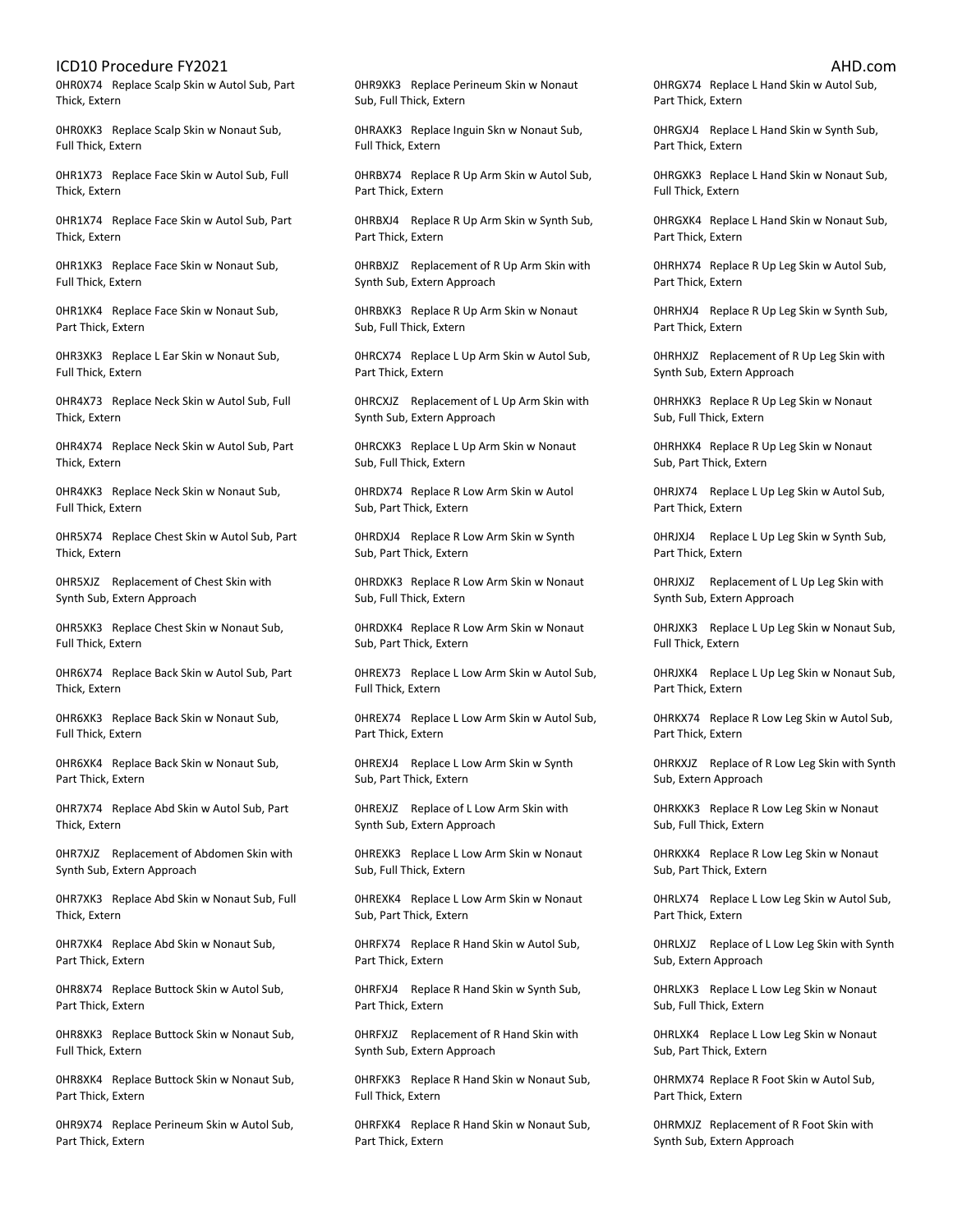0HRMXK3 Replace R Foot Skin w Nonaut Sub, Full Thick, Extern

0HRMXK4 Replace R Foot Skin w Nonaut Sub, Part Thick, Extern

0HRNX74 Replace L Foot Skin w Autol Sub, Part Thick, Extern

0HRNXJZ Replacement of L Foot Skin with Synth Sub, Extern Approach

0HRNXK3 Replace L Foot Skin w Nonaut Sub, Full Thick, Extern

0HRNXK4 Replace L Foot Skin w Nonaut Sub, Part Thick, Extern

0HRT077 Replacement of Right Breast using DIEP Flap, Open Approach

0HRV077 Replacement of Bi Breast using DIEP Flap, Open Approach

0HTRXZZ Resection of Toe Nail, External Approach

0HTT0ZZ Resection of Right Breast, Open Approach

0HTU0ZZ Resection of Left Breast, Open Approach

0HTV0ZZ Resection of Bilateral Breast, Open Approach

0HX0XZZ Transfer Scalp Skin, External Approach

0HX1XZZ Transfer Face Skin, External Approach

0HX4XZZ Transfer Neck Skin, External Approach

0HX5XZZ Transfer Chest Skin, External Approach

0HX7XZZ Transfer Abdomen Skin, External Approach

0HXEXZZ Transfer Left Lower Arm Skin, External Approach

0HXJXZZ Transfer Left Upper Leg Skin, External Approach

0HXMXZZ Transfer Right Foot Skin, External Approach

0HXNXZZ Transfer Left Foot Skin, External Approach

0J2SXYZ Change Oth Dev in Head & Neck Subcu/Fascia, Extern Approach

0J2TXYZ Change Other Device in Trunk Subcu/Fascia, Extern Approach

0J2WXYZ Change Oth Dev in Low Extrem Subcu/Fascia, Extern Approach

0J8L0ZZ Division of R Up Leg Subcu/Fascia, Open Approach

0J910ZZ Drainage of Face Subcu/Fascia, Open Approach

0J950ZZ Drainage of Lt Neck Subcu/Fascia, Open Approach

0J960ZZ Drainage of Chest Subcu/Fascia, Open Approach

0J970ZZ Drainage of Back Subcu/Fascia, Open Approach

0J980ZZ Drainage of Abd Subcu/Fascia, Open Approach

0J990ZZ Drainage of Buttock Subcu/Fascia, Open Approach

0J9C0ZZ Drainage of Pelvic Subcu/Fascia, Open Approach

0J9F0ZZ Drainage of L Up Arm Subcu/Fascia, Open Approach

0J9J0ZZ Drainage of R Hand Subcu/Fascia, Open Approach

0J9L0ZZ Drainage of R Up Leg Subcu/Fascia, Open Approach

0J9P0ZZ Drainage of L Low Leg Subcu/Fascia, Open Approach

0J9Q0ZZ Drainage of R Foot Subcu/Fascia, Open Approach

0J9R0ZZ Drainage of L Foot Subcu/Fascia, Open Approach

0JB00ZZ Excision of Scalp Subcu/Fascia, Open Approach

0JB10ZZ Excision of Face Subcu/Fascia, Open Approach

0JB40ZZ Excision of Rt Neck Subcu/Fascia, Open Approach

0JB50ZZ Excision of Lt Neck Subcu/Fascia, Open Approach

0JB60ZZ Excision of Chest Subcu/Fascia, Open Approach

0JB70ZX Excision of Back Subcu/Fascia, Open Approach, Diagn

0JB70ZZ Excision of Back Subcu/Fascia, Open Approach

0JB73ZZ Excision of Back Subcu/Fascia, Perc Approach

0JB80ZZ Excision of Abd Subcu/Fascia, Open Approach

0JB83ZX Excision of Abd Subcu/Fascia, Perc Approach, Diagn

0JB90ZZ Excision of Buttock Subcu/Fascia, Open Approach

0JBB0ZZ Excision of Perineum Subcu/Fascia, Open Approach

0JBC0ZZ Excision of Pelvic Subcu/Fascia, Open Approach

0JBD0ZZ Excision of R Up Arm Subcu/Fascia, Open Approach

0JBF0ZZ Excision of L Up Arm Subcu/Fascia, Open Approach

0JBG0ZZ Excision of R Low Arm Subcu/Fascia, Open Approach

0JBH0ZZ Excision of L Low Arm Subcu/Fascia, Open Approach

0JBJ0ZZ Excision of R Hand Subcu/Fascia, Open Approach

0JBK0ZZ Excision of L Hand Subcu/Fascia, Open Approach

0JBL0ZZ Excision of R Up Leg Subcu/Fascia, Open Approach

0JBM0ZZ Excision of L Up Leg Subcu/Fascia, Open Approach

0JBN0ZX Excision of R Low Leg Subcu/Fascia, Open Approach, Diagn

0JBN0ZZ Excision of R Low Leg Subcu/Fascia, Open Approach

0JBP0ZX Excision of L Low Leg Subcu/Fascia, Open Approach, Diagn

0JBP0ZZ Excision of L Low Leg Subcu/Fascia, Open Approach

0JBQ0ZZ Excision of R Foot Subcu/Fascia, Open Approach

0JBR0ZZ Excision of L Foot Subcu/Fascia, Open Approach

0JC60ZZ Extirpation of Matter from Chest Subcu/Fascia, Open Approach

0JC80ZZ Extirpation of Matter from Abd Subcu/Fascia, Open Approach

0JCL0ZZ Extirpate matter from R Up Leg Subcu/Fascia, Open

0JD00ZZ Extraction of Scalp Subcu/Fascia, Open Approach

0JD60ZZ Extraction of Chest Subcu/Fascia, Open Approach

0JD70ZZ Extraction of Back Subcu/Fascia, Open Approach

0JD73ZZ Extraction of Back Subcu/Fascia, Perc Approach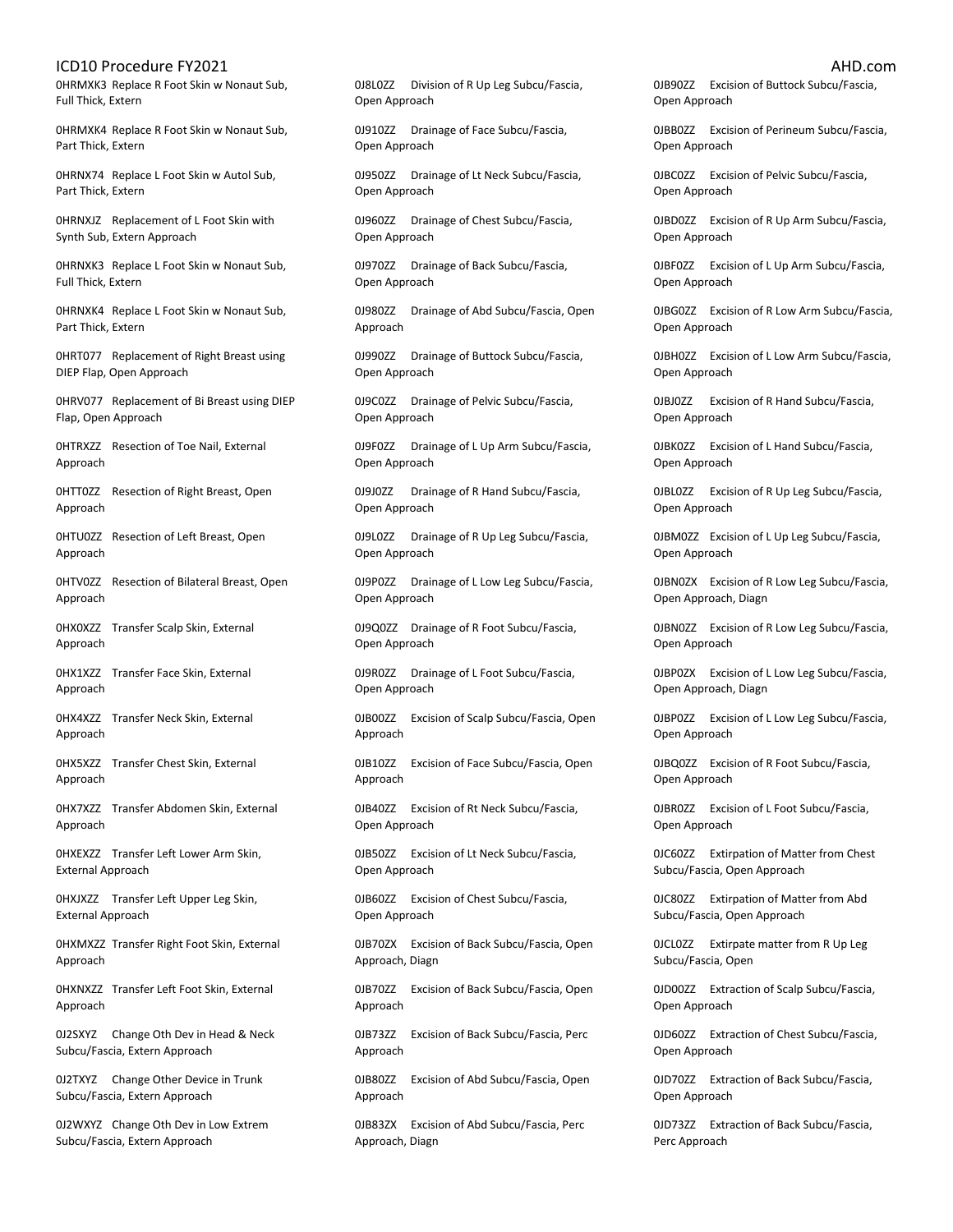0JD80ZZ Extraction of Abd Subcu/Fascia, Open Approach

0JD90ZZ Extraction of Buttock Subcu/Fascia, Open Approach

0JDB0ZZ Extraction of Perineum Subcu/Fascia, Open Approach

0JDC0ZZ Extraction of Pelvic Subcu/Fascia, Open Approach

0JDG0ZZ Extraction of R Low Arm Subcu/Fascia, Open Approach

0JDH0ZZ Extraction of L Low Arm Subcu/Fascia, Open Approach

0JDL0ZZ Extraction of R Up Leg Subcu/Fascia, Open Approach

0JDM0ZZ Extraction of L Up Leg Subcu/Fascia, Open Approach

0JDN0ZZ Extraction of R Low Leg Subcu/Fascia, Open Approach

0JDP0ZZ Extraction of L Low Leg Subcu/Fascia, Open Approach

0JDP3ZZ Extraction of L Low Leg Subcu/Fascia, Perc Approach

0JDQ0ZZ Extraction of R Foot Subcu/Fascia, Open Approach

0JDR0ZZ Extraction of L Foot Subcu/Fascia, Open Approach

0JDR3ZZ Extraction of L Foot Subcu/Fascia, Perc Approach

0JH602Z Insert of Monitor Dev into Chest Subcu/Fascia, Open Approach

0JH604Z Insert Pace, Singl Cham in Chest Subcu/Fascia, Open

0JH605Z Insert Pace, Singl Cham Rt Respn in Chest Subcu/Fascia, Open

0JH606Z Insert Pace. Dual Cham in Chest Subcu/Fascia, Open

0JH607Z Insert Card Rsync Pace Puls Gen in Chest Subcu/Fascia, Open

0JH608Z Insert of Defib Gen into Chest Subcu/Fascia, Open Approach

0JH609Z Insert Card Rsync Defib Puls Gen in Chest Subcu/Fascia, Open

0JH60BZ Insert Singl Array Stim Gen in Chest Subcu/Fascia, Open

0JH60DZ Insert Mult Array Stim Gen in Chest Subcu/Fascia, Open

0JH60EZ Insert Mult Array Rechg Stim Gen in Chest Subcu/Fascia, Open

0JH60FZ Insert Subcu Defib Lead in Chest Subcu/Fascia, Open

0JH60MZ Insertion of Stim Gen into Chest Subcu/Fascia, Open Approach

0JH60VZ Insert Infusion Pump in Chest Subcu/Fascia, Open

0JH60WZ Insertion of TIVAD into Chest Subcu/Fascia, Open Approach

0JH60XZ Insert of Tunnel VAD into Chest Subcu/Fascia, Open Approach

0JH632Z Insert of Monitor Dev into Chest Subcu/Fascia, Perc Approach

0JH634Z Insert Pace, Singl Cham in Chest Subcu/Fascia, Perc

0JH636Z Insert Pace. Dual Cham in Chest Subcu/Fascia, Perc

0JH63BZ Insert Singl Array Stim Gen in Chest Subcu/Fascia, Perc

0JH63VZ Insert Infusion Pump in Chest Subcu/Fascia, Perc

0JH63WZ Insertion of TIVAD into Chest Subcu/Fascia, Perc Approach

0JH63XZ Insert of Tunnel VAD into Chest Subcu/Fascia, Perc Approach

0JH63YZ Insertion of Oth Dev into Chest Subcu/Fascia, Perc Approach

0JH70BZ Insert Singl Array Stim Gen in Back Subcu/Fascia, Open

0JH80DZ Insert Mult Array Stim Gen in Abd Subcu/Fascia, Open

0JH80VZ Insert of Infusion Pump into Abd Subcu/Fascia, Open Approach

0JH83VZ Insert of Infusion Pump into Abd Subcu/Fascia, Perc Approach

0JH83XZ Insertion of Tunnel VAD into Abd Subcu/Fascia, Perc Approach

0JHD0XZ Insert Tunnel VAD in R Up Arm Subcu/Fascia, Open

0JHD3XZ Insert Tunnel VAD in R Up Arm Subcu/Fascia, Perc

0JHL3XZ Insert Tunnel VAD in R Up Leg Subcu/Fascia, Perc

0JHM3XZ Insert Tunnel VAD in L Up Leg Subcu/Fascia, Perc

0JHS33Z Insert Infusion Dev in Head & Neck Subcu/Fascia, Perc

0JHT33Z Insert Infusion Dev in Trunk Subcu/Fascia, Perc

0JJT0ZZ Inspection of Trunk Subcu/Fascia, Open Approach

0JN80ZZ Release Abd Subcu/Fascia, Open Approach

0JN83ZZ Release Abd Subcu/Fascia, Perc Approach

0JNC0ZZ Release Pelvic Subcu/Fascia, Open Approach

0JNL0ZZ Release R Up Leg Subcu/Fascia, Open Approach

0JNM0ZZ Release L Up Leg Subcu/Fascia, Open Approach

0JPT02Z Remove of Monitor Dev from Trunk Subcu/Fascia, Open Approach

0JPT0MZ Removal of Stim Gen from Trunk Subcu/Fascia, Open Approach

0JPT0PZ Remove Card Rhythm Dev from Trunk Subcu/Fascia, Open

0JPT0VZ Remove Infusion Pump from Trunk Subcu/Fascia, Open

0JPT0WZ Removal of TIVAD from Trunk Subcu/Fascia, Open Approach

0JPT0XZ Removal of Tunnel VAD from Trunk Subcu/Fascia, Open Approach

0JPT32Z Remove of Monitor Dev from Trunk Subcu/Fascia, Perc Approach

0JPT3PZ Remove Card Rhythm Dev from Trunk Subcu/Fascia, Perc

0JPT3WZ Removal of TIVAD from Trunk Subcu/Fascia, Perc Approach

0JPT3XZ Removal of Tunnel VAD from Trunk Subcu/Fascia, Perc Approach

0JPTXXZ Remove Tunnel VAD from Trunk Subcu/Fascia, Extern

0JPW3XZ Remove Tunnel VAD from Low Extrem Subcu/Fascia, Perc

0JQ00ZZ Repair Scalp Subcutaneous Tissue and Fascia, Open Approach

0JQ03ZZ Repair Scalp Subcutaneous Tissue and Fascia, Perc Approach

0JQ10ZZ Repair Face Subcutaneous Tissue and Fascia, Open Approach

0JQ13ZZ Repair Face Subcutaneous Tissue and Fascia, Perc Approach

0JQ60ZZ Repair Chest Subcutaneous Tissue and Fascia, Open Approach

0JQ70ZZ Repair Back Subcutaneous Tissue and Fascia, Open Approach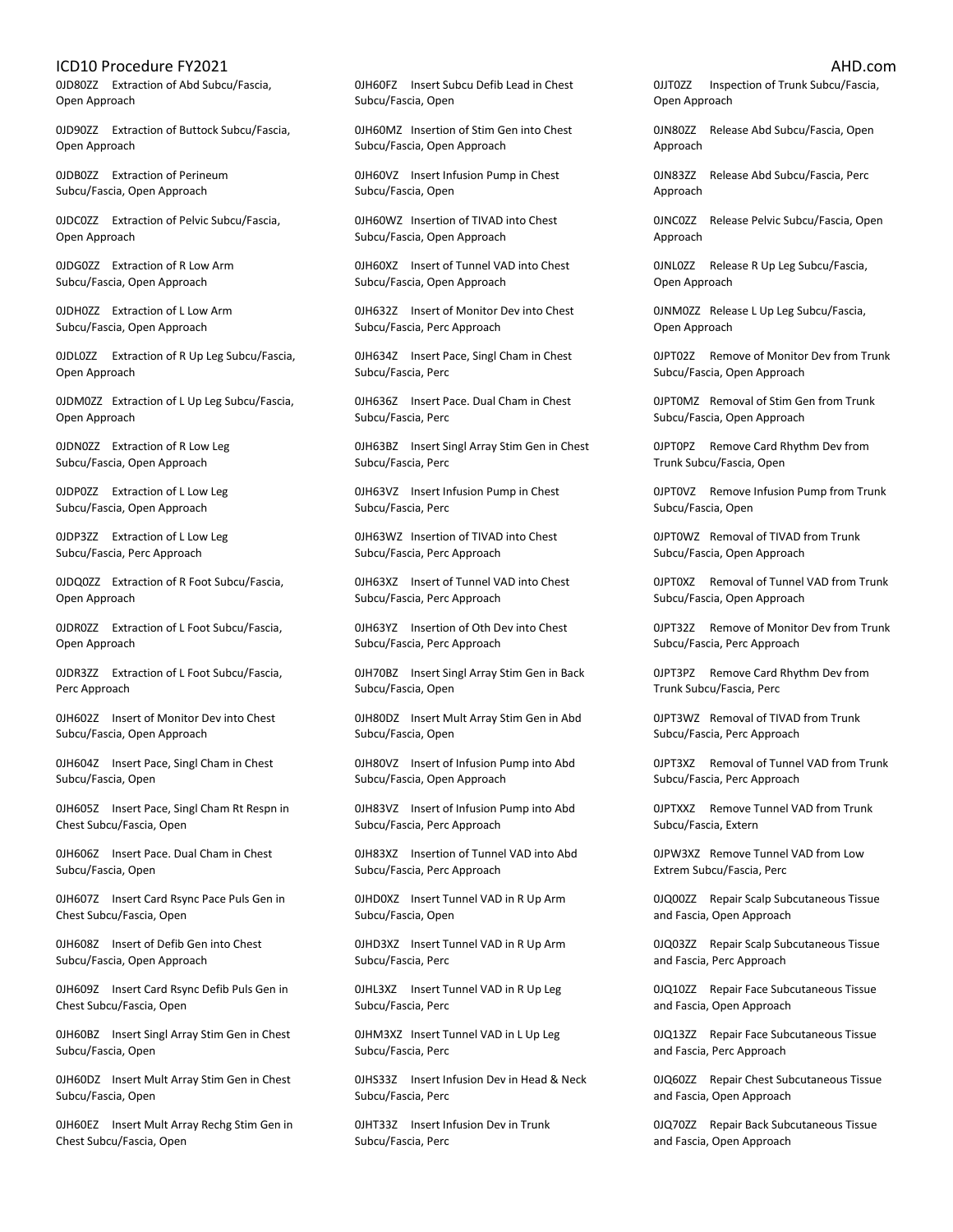0JQ80ZZ Repair Abdomen Subcutaneous Tissue and Fascia, Open Approach

0JQC0ZZ Repair Pelvic Subcu/Fascia, Open Approach

0JQC3ZZ Repair Pelvic Subcu/Fascia, Perc Approach

0JQN0ZZ Repair R Low Leg Subcu/Fascia, Open Approach

0JQP0ZZ Repair L Low Leg Subcu/Fascia, Open Approach

0JR107Z Replace of Face Subcu/Fascia with Autol Sub, Open Approach

0JR407Z Replace Rt Neck Subcu/Fascia w Autol Sub, Open

0JR507Z Replace Lt Neck Subcu/Fascia w Autol Sub, Open

0JU107Z Supplement Face Subcu/Fascia w Autol Sub, Open

0JU707Z Supplement Back Subcu/Fascia w Autol Sub, Open

0JUC0JZ Supplement Pelvic Subcu/Fascia w Synth Sub, Open

0JUC0KZ Supplement Pelvic Subcu/Fascia w Nonaut Sub, Open

0JUC3JZ Supplement Pelvic Subcu/Fascia w Synth Sub, Perc

0JUC3KZ Supplement Pelvic Subcu/Fascia w Nonaut Sub, Perc

0JUQ3KZ Supplement R Foot Subcu/Fascia w Nonaut Sub, Perc

0JUR3KZ Supplement L Foot Subcu/Fascia w Nonaut Sub, Perc

0JWT0PZ Revise Card Rhythm Dev in Trunk Subcu/Fascia, Open

0JX10ZB Transfer Face Subcu/Fascia with Skin, Subcu, Open Approach

0JX60ZB Transfer Chest Subcu/Fascia with Skin, Subcu, Open Approach

0JX60ZC Transfer Chest Subcu/Fascia w Skin, Subcu, Fascia, Open

0JX60ZZ Transfer Chest Subcutaneous Tissue and Fascia, Open Approach

0JX70ZC Transfer Back Subcu/Fascia w Skin, Subcu, Fascia, Open

0JX70ZZ Transfer Back Subcutaneous Tissue and Fascia, Open Approach

0JX80ZB Transfer Abd Subcu/Fascia with Skin, Subcu, Open Approach

0JX80ZC Transfer Abd Subcu/Fascia w Skin, Subcu, Fascia, Open

0JX80ZZ Transfer Abd Subcu/Fascia, Open Approach

0JX90ZC Transfer Buttock Subcu/Fascia w Skin, Subcu, Fascia, Open

0JXM0ZC Transfer L Up Leg Subcu/Fascia w Skin, Subcu, Fascia, Open

0JXM0ZZ Transfer L Up Leg Subcu/Fascia, Open Approach

0JXN0ZC Transfer R Low Leg Subcu/Fascia w Skin, Subcu, Fascia, Open

0JXP0ZC Transfer L Low Leg Subcu/Fascia w Skin, Subcu, Fascia, Open

0JXQ0ZC Transfer R Foot Subcu/Fascia w Skin, Subcu, Fascia, Open

0JXR0ZC Transfer L Foot Subcu/Fascia w Skin, Subcu, Fascia, Open

0JXR0ZZ Transfer L Foot Subcu/Fascia, Open Approach

0K840ZZ Division of Tongue, Palate, Pharynx Muscle, Open Approach

0K844ZZ Division of Tongue/Palate/Phar Muscle, Perc Endo Approach

0KB00ZZ Excision of Head Muscle, Open Approach

0KB20ZZ Excision of Right Neck Muscle, Open Approach

0KB30ZZ Excision of Left Neck Muscle, Open Approach

0KBF0ZZ Excision of Right Trunk Muscle, Open Approach

0KBG0ZZ Excision of Left Trunk Muscle, Open Approach

0KBH0ZZ Excision of Right Thorax Muscle, Open Approach

0KBJ0ZZ Excision of Left Thorax Muscle, Open Approach

0KBK0ZZ Excision of Right Abdomen Muscle, Open Approach

0KBL0ZZ Excision of Left Abdomen Muscle, Open Approach

0KBM0ZZ Excision of Perineum Muscle, Open Approach

0KBN0ZZ Excision of Right Hip Muscle, Open Approach

0KBP0ZZ Excision of Left Hip Muscle, Open Approach

0KBQ0ZZ Excision of Right Upper Leg Muscle, Open Approach

0KBR0ZZ Excision of Left Upper Leg Muscle, Open Approach

0KBS0ZZ Excision of Right Lower Leg Muscle, Open Approach

0KBT0ZZ Excision of Left Lower Leg Muscle, Open Approach

0KBV0ZZ Excision of Right Foot Muscle, Open Approach

0KBW0ZZ Excision of Left Foot Muscle, Open Approach

0KDN0ZZ Extraction of Right Hip Muscle, Open Approach

0KDP0ZZ Extraction of Left Hip Muscle, Open Approach

0KDS0ZZ Extraction of Right Lower Leg Muscle, Open Approach

0KN90ZZ Release Right Lower Arm and Wrist Muscle, Open Approach

0KNC0ZZ Release Right Hand Muscle, Open Approach

0KND0ZZ Release Left Hand Muscle, Open Approach

0KNK0ZZ Release Right Abdomen Muscle, Open Approach

0KNK4ZZ Release Right Abdomen Muscle, Perc Endo Approach

0KNL0ZZ Release Left Abdomen Muscle, Open Approach

0KNL4ZZ Release Left Abdomen Muscle, Perc Endo Approach

0KNN0ZZ Release Right Hip Muscle, Open Approach

0KNQ0ZZ Release Right Upper Leg Muscle, Open Approach

0KNR0ZZ Release Left Upper Leg Muscle, Open Approach

0KNS0ZZ Release Right Lower Leg Muscle, Open Approach

0KNT0ZZ Release Left Lower Leg Muscle, Open Approach

0KQ10ZZ Repair Facial Muscle, Open Approach

0KQG0ZZ Repair Left Trunk Muscle, Open Approach

0KQM0ZZ Repair Perineum Muscle, Open Approach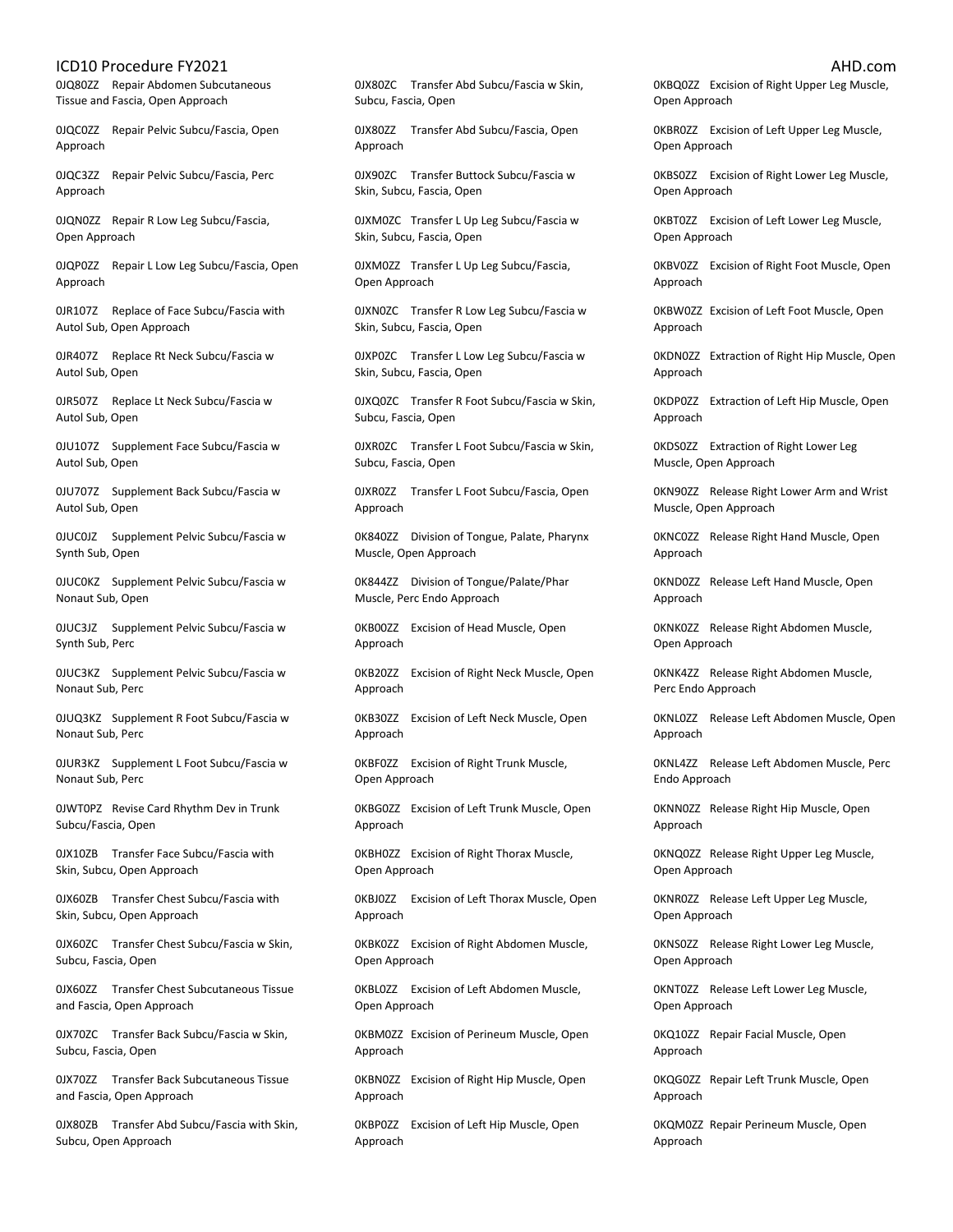0KQM3ZZ Repair Perineum Muscle, Percutaneous Approach

0KR007Z Replacement of Head Muscle with Autol Sub, Open Approach

0KR107Z Replacement of Facial Muscle with Autol Sub, Open Approach

0KR207Z Replacement of R Neck Muscle with Autol Sub, Open Approach

0KR307Z Replacement of L Neck Muscle with Autol Sub, Open Approach

0KX20ZZ Transfer Right Neck Muscle, Open Approach

0KX30ZZ Transfer Left Neck Muscle, Open Approach

0KX40Z2 Transfer Tongue/Palate/Phar Muscle w Skin, Subcu, Open

0KX40ZZ Transfer Tongue, Palate, Pharynx Muscle, Open Approach

0KX50ZZ Transfer Right Shoulder Muscle, Open Approach

0KX60ZZ Transfer Left Shoulder Muscle, Open Approach

0KXB0ZZ Transfer Left Lower Arm and Wrist Muscle, Open Approach

0KXF0Z0 Transfer Right Trunk Muscle with Skin, Open Approach

0KXF0Z1 Transfer Right Trunk Muscle with Subcu, Open Approach

0KXF0Z2 Transfer Right Trunk Muscle with Skin, Subcu, Open Approach

0KXF0Z5 Transfer Right Trunk Muscle, Lat Dorsi Flap, Open Approach

0KXF0ZZ Transfer Right Trunk Muscle, Open Approach

0KXG0Z0 Transfer Left Trunk Muscle with Skin, Open Approach

0KXG0Z1 Transfer Left Trunk Muscle with Subcu, Open Approach

0KXG0Z2 Transfer Left Trunk Muscle with Skin, Subcu, Open Approach

0KXG0Z5 Transfer Left Trunk Muscle, Lat Dorsi Flap, Open Approach

0KXG0ZZ Transfer Left Trunk Muscle, Open Approach

0KXH0ZZ Transfer Right Thorax Muscle, Open Approach

0KXJ0ZZ Transfer Left Thorax Muscle, Open Approach

0KXK0Z1 Transfer Right Abdomen Muscle with Subcu, Open Approach

0KXK0Z2 Transfer R Abd Muscle with Skin, Subcu, Open Approach

0KXK0Z6 Transfer Right Abdomen Muscle, TRAM Flap, Open Approach

0KXK0ZZ Transfer Right Abdomen Muscle, Open Approach

0KXL0Z1 Transfer Left Abdomen Muscle with Subcu, Open Approach

0KXL0Z2 Transfer Left Abdomen Muscle with Skin, Subcu, Open Approach

0KXL0Z6 Transfer Left Abdomen Muscle, TRAM Flap, Open Approach

0KXL0ZZ Transfer Left Abdomen Muscle, Open Approach

0KXL4ZZ Transfer Left Abdomen Muscle, Perc Endo Approach

0KXQ0ZZ Transfer Right Upper Leg Muscle, Open Approach

0KXR0ZZ Transfer Left Upper Leg Muscle, Open Approach

0KXT0ZZ Transfer Left Lower Leg Muscle, Open Approach

0KXW0ZZ Transfer Left Foot Muscle, Open Approach

0L8L0ZZ Division of Right Upper Leg Tendon, Open Approach

0L8N0ZZ Division of Right Lower Leg Tendon, Open Approach

0L8N3ZZ Division of Right Lower Leg Tendon, Percutaneous Approach

0L8P0ZZ Division of Left Lower Leg Tendon, Open Approach

0LB70ZZ Excision of Right Hand Tendon, Open Approach

0LB90ZZ Excision of Right Trunk Tendon, Open Approach

0LBB0ZZ Excision of Left Trunk Tendon, Open Approach

0LBJ0ZZ Excision of Right Hip Tendon, Open Approach

0LBK0ZZ Excision of Left Hip Tendon, Open Approach

0LBN0ZZ Excision of Right Lower Leg Tendon, Open Approach

0LBP0ZZ Excision of Left Lower Leg Tendon, Open Approach

0LBS0ZZ Excision of Right Ankle Tendon, Open Approach

0LBV0ZZ Excision of Right Foot Tendon, Open Approach

0LBW0ZZ Excision of Left Foot Tendon, Open Approach

0LN50ZZ Release Right Lower Arm and Wrist Tendon, Open Approach

0LNJ0ZZ Release Right Hip Tendon, Open Approach

0LNL0ZZ Release Right Upper Leg Tendon, Open Approach

0LNM0ZZ Release Left Upper Leg Tendon, Open Approach

0LNW0ZZ Release Left Foot Tendon, Open Approach

0LQ10ZZ Repair Right Shoulder Tendon, Open Approach

0LQ20ZZ Repair Left Shoulder Tendon, Open Approach

0LQ30ZZ Repair Right Upper Arm Tendon, Open Approach

0LQ60ZZ Repair Left Lower Arm and Wrist Tendon, Open Approach

0LQ80ZZ Repair Left Hand Tendon, Open Approach

0LQJ0ZZ Repair Right Hip Tendon, Open Approach

0LQV0ZZ Repair Right Foot Tendon, Open Approach

0LQW0ZZ Repair Left Foot Tendon, Open Approach

0LS10ZZ Reposition Right Shoulder Tendon, Open Approach

0LS20ZZ Reposition Left Shoulder Tendon, Open Approach

0LS30ZZ Reposition Right Upper Arm Tendon, Open Approach

0LS40ZZ Reposition Left Upper Arm Tendon, Open Approach

0LUV0KZ Supplement Right Foot Tendon with Nonaut Sub, Open Approach

0LUW0KZ Supplement Left Foot Tendon with Nonaut Sub, Open Approach

0MBD0ZZ Excision of Lower Spine Bursa and Ligament, Open Approach

0MBL0ZZ Excision of Right Hip Bursa and Ligament, Open Approach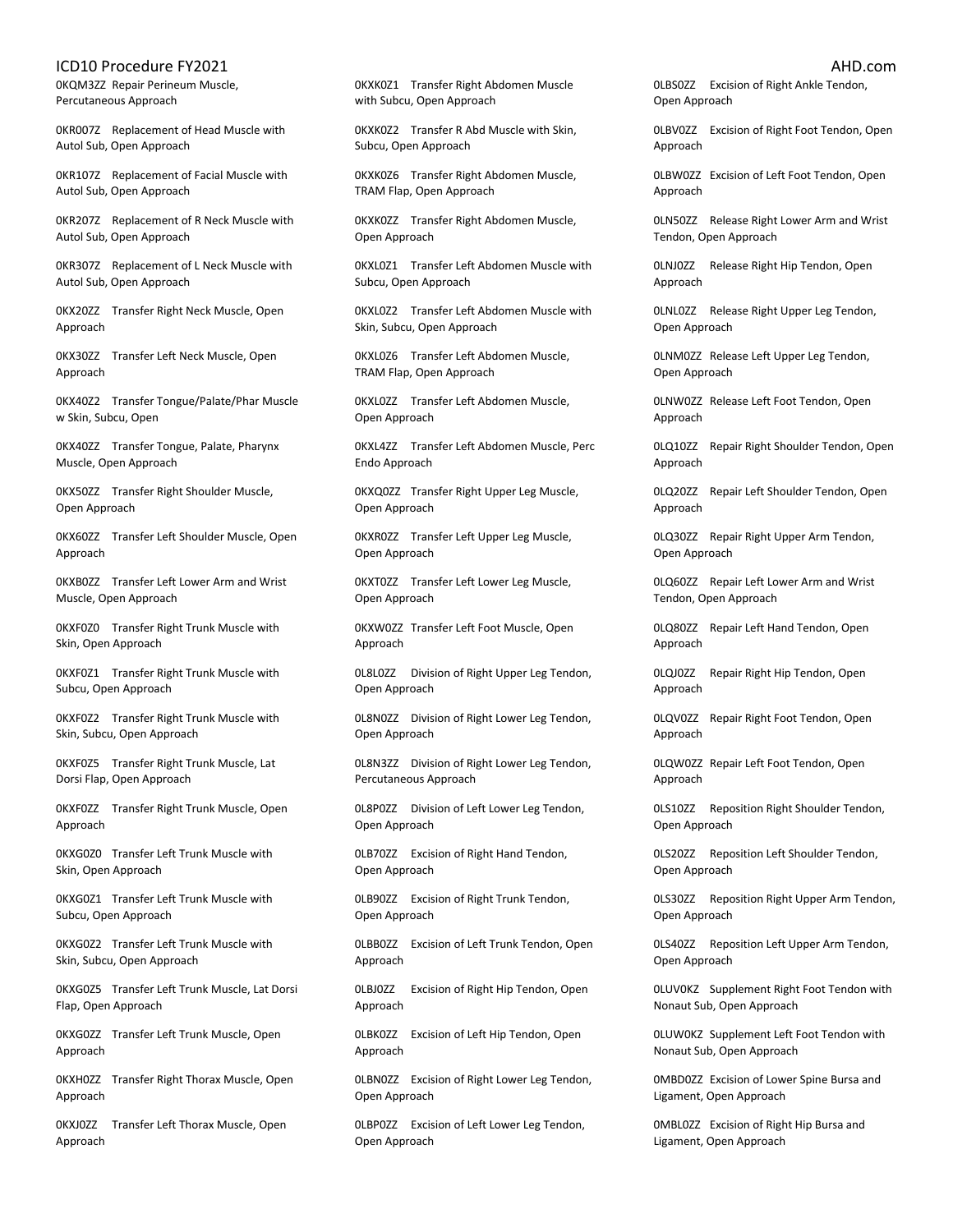0MBM0ZZ Excision of Left Hip Bursa and Ligament, Open Approach

0MBS0ZZ Excision of Right Foot Bursa and Ligament, Open Approach

0MN10ZZ Release Right Shoulder Bursa and Ligament, Open Approach

0MN20ZZ Release Left Shoulder Bursa and Ligament, Open Approach

0MNL0ZZ Release Right Hip Bursa and Ligament, Open Approach

0MNN0ZZ Release Right Knee Bursa and Ligament, Open Approach

0MNP0ZZ Release Left Knee Bursa and Ligament, Open Approach

0MQC0ZZ Repair Upper Spine Bursa and Ligament, Open Approach

0MQN0ZZ Repair Right Knee Bursa and Ligament, Open Approach

0MQQ0ZZ Repair Right Ankle Bursa and Ligament, Open Approach

0MTD0ZZ Resection of Lower Spine Bursa and Ligament, Open Approach

0NB00ZZ Excision of Skull, Open Approach

0NB50ZZ Excision of Right Temporal Bone, Open Approach

0NB60ZZ Excision of Left Temporal Bone, Open Approach

0NBR0ZZ Excision of Maxilla, Open Approach

0NBT0ZZ Excision of Right Mandible, Open Approach

0NBV0ZZ Excision of Left Mandible, Open Approach

0NH004Z Insertion of Int Fix into Skull, Open Approach

0NPW04Z Removal of Int Fix from Facial Bone, Open Approach

0NQR0ZZ Repair Maxilla, Open Approach

0NQT0ZZ Repair Right Mandible, Open Approach

0NQV0ZZ Repair Left Mandible, Open Approach

0NR00JZ Replacement of Skull with Synth Sub, Open Approach

0NR10JZ Replacement of Frontal Bone with Synth Sub, Open Approach

0NRR07Z Replacement of Maxilla with Autol Sub, Open Approach

0NRT07Z Replacement of Right Mandible with Autol Sub, Open Approach

0NRT0JZ Replacement of Right Mandible with Synth Sub, Open Approach

0NRV07Z Replacement of Left Mandible with Autol Sub, Open Approach

0NRV0JZ Replacement of Left Mandible with Synth Sub, Open Approach

0NS004Z Reposition Skull with Int Fix, Open Approach

0NS00ZZ Reposition Skull, Open Approach

0NSBXZZ Reposition Nasal Bone, External Approach

0NSR04Z Reposition Maxilla with Int Fix, Open Approach

0NST04Z Reposition Right Mandible with Int Fix, Open Approach

0NSV04Z Reposition Left Mandible with Int Fix, Open Approach

0NU007Z Supplement Skull with Autol Sub, Open Approach

0NU00JZ Supplement Skull with Synthetic Substitute, Open Approach

0NU10JZ Supplement Frontal Bone with Synth Sub, Open Approach

0NUC47Z Supplement Sphenoid Bone with Autol Sub, Perc Endo Approach

0P943ZX Drainage of Thoracic Vertebra, Percutaneous Approach, Diagn

0PB00ZZ Excision of Sternum, Open Approach

0PB10ZZ Excision of 1 to 2 Ribs, Open Approach

0PB20ZZ Excision of 3 or More Ribs, Open Approach

0PB30ZZ Excision of Cervical Vertebra, Open Approach

0PB40ZX Excision of Thoracic Vertebra, Open Approach, Diagnostic

0PB40ZZ Excision of Thoracic Vertebra, Open Approach

0PB43ZX Excision of Thoracic Vertebra, Percutaneous Approach, Diagn

0PB60ZZ Excision of Left Scapula, Open Approach

0PB90ZZ Excision of Right Clavicle, Open Approach

0PBJ0ZZ Excision of Left Radius, Open Approach

0PC00ZZ Extirpation of Matter from Sternum, Open Approach

0PD00ZZ Extraction of Sternum, Open Approach

0PH000Z Insertion of Rigid Plate Fix into Sternum, Open Approach

0PH004Z Insertion of Int Fix into Sternum, Open Approach

0PH304Z Insertion of Int Fix into Cervcal Vertebra, Open Approach

0PH404Z Insertion of Int Fix into Thor Vertebra, Open Approach

0PN00ZZ Release Sternum, Open Approach

0PP004Z Removal of Int Fix from Sternum, Open Approach

0PP304Z Removal of Int Fix from Cervcal Vertebra, Open Approach

0PP30JZ Removal of Synth Sub from Cervcal Vertebra, Open Approach

0PP404Z Removal of Int Fix from Thor Vertebra, Open Approach

0PQ00ZZ Repair Sternum, Open Approach

0PR707Z Replacement of R Glenoid Cav with Autol Sub, Open Approach

0PS000Z Reposition Sternum with Rigid Plate Fix, Open Approach

0PS004Z Reposition Sternum with Int Fix, Open Approach

0PS204Z Reposition 3 or More Ribs with Int Fix, Open Approach

0PS304Z Reposition Cervical Vertebra with Int Fix, Open Approach

0PS404Z Reposition Thoracic Vertebra with Int Fix, Open Approach

0PS40ZZ Reposition Thoracic Vertebra, Open Approach

0PS43ZZ Reposition Thoracic Vertebra, Percutaneous Approach

0PSC04Z Reposition Right Humeral Head with Int Fix, Open Approach

0PSD04Z Reposition Left Humeral Head with Int Fix, Open Approach

0PSF04Z Reposition Right Humeral Shaft with Int Fix, Open Approach

0PSG04Z Reposition Left Humeral Shaft with Int Fix, Open Approach

0PSH04Z Reposition Right Radius with Int Fix, Open Approach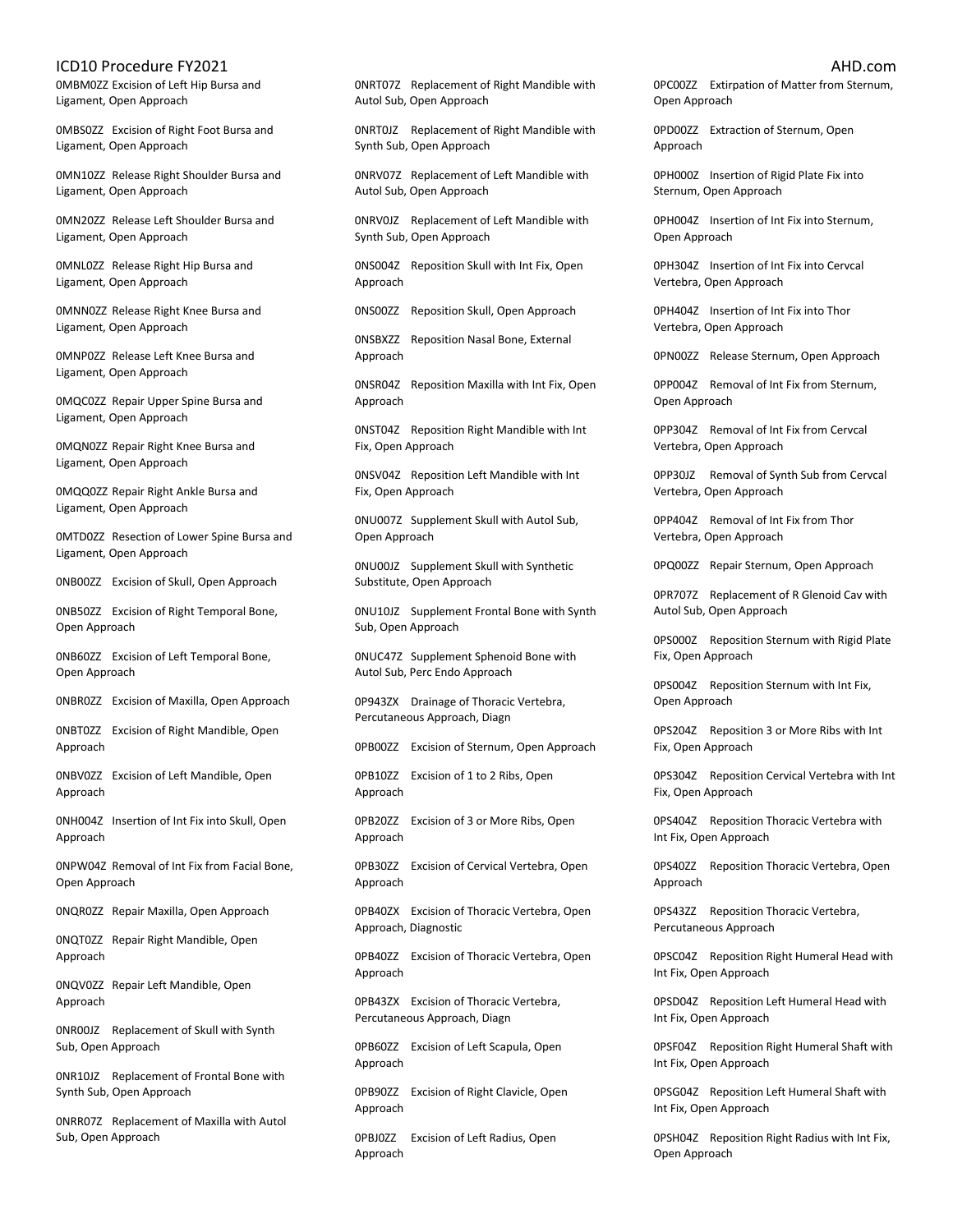0PSHXZZ Reposition Right Radius, External Approach

0PSJ04Z Reposition Left Radius with Int Fix, Open Approach

0PSJXZZ Reposition Left Radius, External Approach

0PSK04Z Reposition Right Ulna with Int Fix, Open Approach

0PSL04Z Reposition Left Ulna with Int Fix, Open Approach

0PU00JZ Supplement Sternum with Synthetic Substitute, Open Approach

0PU307Z Supplement Cervical Vertebra with Autol Sub, Open Approach

0PU30JZ Supplement Cervical Vertebra with Synth Sub, Open Approach

0PU30KZ Supplement Cervical Vertebra with Nonaut Sub, Open Approach

0PU40JZ Supplement Thoracic Vertebra with Synth Sub, Open Approach

0PU43JZ Supplement Thoracic Vertebra with Synth Sub, Perc Approach

0Q800ZZ Division of Lumbar Vertebra, Open Approach

0QB00ZX Excision of Lumbar Vertebra, Open Approach, Diagnostic

0QB00ZZ Excision of Lumbar Vertebra, Open Approach

0QB03ZX Excision of Lumbar Vertebra, Percutaneous Approach, Diagn

0QB03ZZ Excision of Lumbar Vertebra, Percutaneous Approach

0QB10ZX Excision of Sacrum, Open Approach, Diagnostic

0QB10ZZ Excision of Sacrum, Open Approach

0QB13ZZ Excision of Sacrum, Percutaneous Approach

0QB20ZZ Excision of Right Pelvic Bone, Open Approach

0QB23ZX Excision of Right Pelvic Bone, Percutaneous Approach, Diagn

0QB23ZZ Excision of Right Pelvic Bone, Percutaneous Approach

0QB30ZZ Excision of Left Pelvic Bone, Open Approach

0QB33ZX Excision of Left Pelvic Bone, Percutaneous Approach, Diagn

0QB33ZZ Excision of Left Pelvic Bone, Percutaneous Approach

0QB34ZZ Excision of Left Pelvic Bone, Perc Endo Approach

0QB40ZZ Excision of Right Acetabulum, Open Approach

0QB50ZZ Excision of Left Acetabulum, Open Approach

0QB60ZX Excision of Right Upper Femur, Open Approach, Diagnostic

0QB60ZZ Excision of Right Upper Femur, Open Approach

0QB70ZX Excision of Left Upper Femur, Open Approach, Diagnostic

0QB70ZZ Excision of Left Upper Femur, Open Approach

0QBB0ZZ Excision of Right Lower Femur, Open Approach

0QBC0ZZ Excision of Left Lower Femur, Open Approach

0QBD0ZZ Excision of Right Patella, Open Approach

0QBF0ZZ Excision of Left Patella, Open Approach

0QBG0ZX Excision of Right Tibia, Open Approach, Diagnostic

0QBG0ZZ Excision of Right Tibia, Open Approach

0QBH0ZX Excision of Left Tibia, Open Approach, Diagnostic

0QBH0ZZ Excision of Left Tibia, Open Approach

0QBJ0ZZ Excision of Right Fibula, Open Approach

0QBK0ZZ Excision of Left Fibula, Open Approach

0QBL0ZX Excision of Right Tarsal, Open Approach, Diagnostic

0QBL0ZZ Excision of Right Tarsal, Open Approach

0QBL3ZX Excision of Right Tarsal, Percutaneous Approach, Diagnostic

0QBM0ZX Excision of Left Tarsal, Open Approach, Diagnostic

0QBM0ZZ Excision of Left Tarsal, Open Approach

0QBM3ZX Excision of Left Tarsal, Percutaneous Approach, Diagnostic

0QBN0ZX Excision of Right Metatarsal, Open Approach, Diagnostic

0QBN0ZZ Excision of Right Metatarsal, Open Approach

0QBN3ZX Excision of Right Metatarsal, Percutaneous Approach, Diagn

0QBP0ZX Excision of Left Metatarsal, Open Approach, Diagnostic

0QBP0ZZ Excision of Left Metatarsal, Open Approach

0QBP3ZX Excision of Left Metatarsal, Percutaneous Approach, Diagn

0QBQ0ZX Excision of Right Toe Phalanx, Open Approach, Diagnostic

0QBQ0ZZ Excision of Right Toe Phalanx, Open Approach

0QBQ3ZX Excision of Right Toe Phalanx, Percutaneous Approach, Diagn

0QBR0ZX Excision of Left Toe Phalanx, Open Approach, Diagnostic

0QBR0ZZ Excision of Left Toe Phalanx, Open Approach

0QBR3ZX Excision of Left Toe Phalanx, Percutaneous Approach, Diagn

0QBS0ZZ Excision of Coccyx, Open Approach

0QD00ZZ Extraction of Lumbar Vertebra, Open Approach

0QD10ZZ Extraction of Sacrum, Open Approach

0QH004Z Insertion of Int Fix into Lum Vertebra, Open Approach

0QH104Z Insertion of Int Fix into Sacrum, Open Approach

0QH134Z Insertion of Int Fix into Sacrum, Perc Approach

0QH204Z Insertion of Int Fix into R Pelvic Bone, Open Approach

0QH304Z Insertion of Int Fix into L Pelvic Bone, Open Approach

0QH604Z Insertion of Int Fix into R Up Femur, Open Approach

0QH606Z Insertion of Intramed Fix into R Up Femur, Open Approach

0QH634Z Insertion of Int Fix into R Up Femur, Perc Approach

0QH636Z Insertion of Intramed Fix into R Up Femur, Perc Approach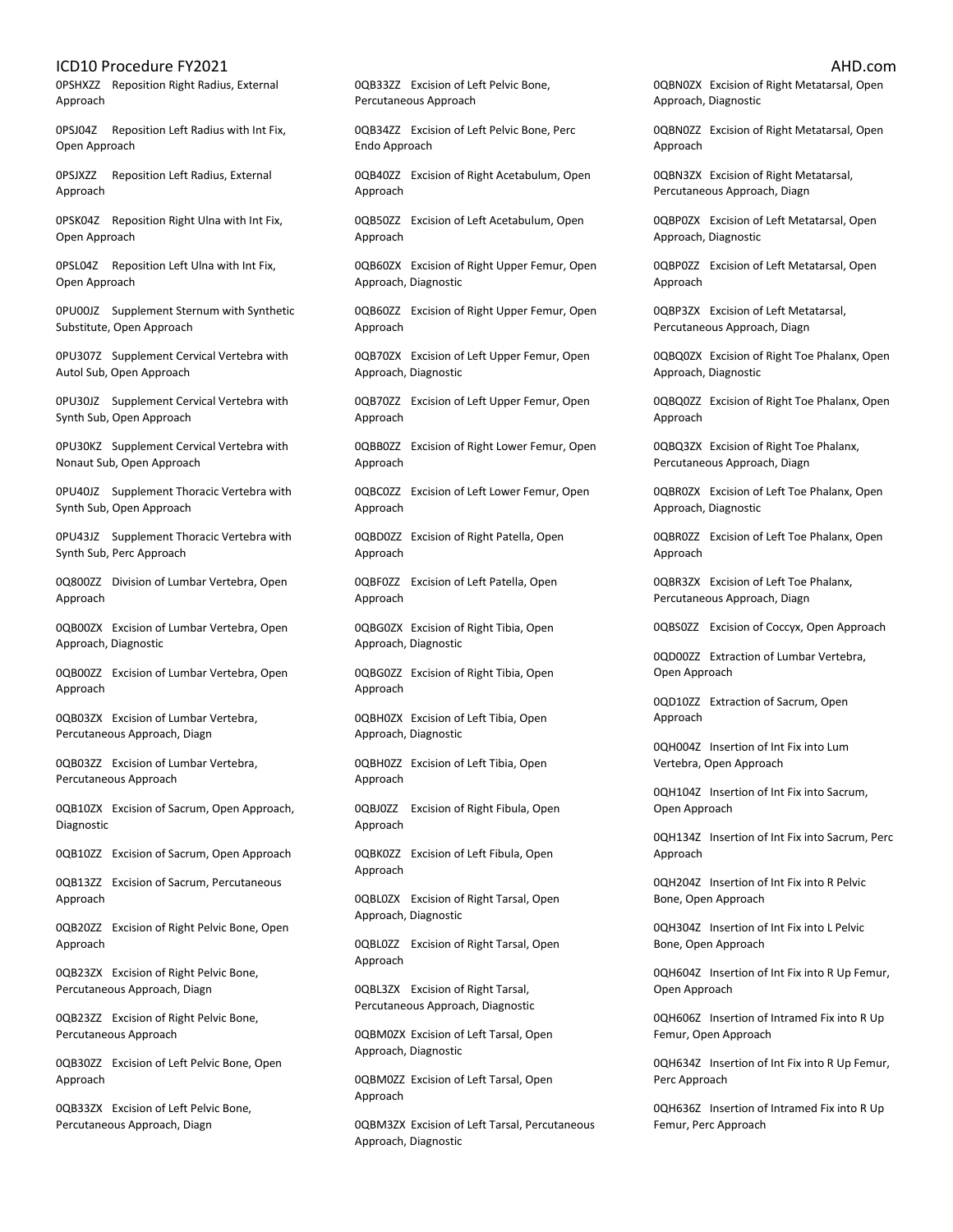0QH704Z Insertion of Int Fix into L Up Femur, Open Approach

0QH706Z Insertion of Intramed Fix into L Up Femur, Open Approach

0QH734Z Insertion of Int Fix into L Up Femur, Perc Approach

0QH736Z Insertion of Intramed Fix into L Up Femur, Perc Approach

0QNC0ZZ Release Left Lower Femur, Open Approach

0QND0ZZ Release Right Patella, Open Approach

0QNF0ZZ Release Left Patella, Open Approach

0QP004Z Removal of Int Fix from Lum Vertebra, Open Approach

0QP005Z Removal of Ext Fix from Lum Vertebra, Open Approach

0QP00JZ Removal of Synth Sub from Lum Vertebra, Open Approach

0QP034Z Removal of Int Fix from Lum Vertebra, Perc Approach

0QP104Z Removal of Int Fix from Sacrum, Open Approach

0QP204Z Removal of Int Fix from R Pelvic Bone, Open Approach

0QP304Z Removal of Int Fix from L Pelvic Bone, Open Approach

0QP604Z Removal of Int Fix from R Up Femur, Open Approach

0QP704Z Removal of Int Fix from L Up Femur, Open Approach

0QPC04Z Removal of Int Fix from L Low Femur, Open Approach

0QPG04Z Removal of Int Fix from R Tibia, Open Approach

0QPGX5Z Removal of Ext Fix from R Tibia, Extern Approach

0QPH04Z Removal of Int Fix from L Tibia, Open Approach

0QPHX5Z Removal of Ext Fix from L Tibia, Extern Approach

0QR60JZ Replacement of R Up Femur with Synth Sub, Open Approach

0QR70JZ Replacement of L Up Femur with Synth Sub, Open Approach

0QRC07Z Replacement of L Low Femur with Autol Sub, Open Approach

0QRD07Z Replacement of Right Patella with Autol Sub, Open Approach

0QRD0JZ Replacement of Right Patella with Synth Sub, Open Approach

0QRD0KZ Replacement of Right Patella with Nonaut Sub, Open Approach

0QRF07Z Replacement of Left Patella with Autol Sub, Open Approach

0QRF0JZ Replacement of Left Patella with Synth Sub, Open Approach

0QS004Z Reposition Lumbar Vertebra with Int Fix, Open Approach

0QS00ZZ Reposition Lumbar Vertebra, Open Approach

0QS03ZZ Reposition Lumbar Vertebra, Percutaneous Approach

0QS104Z Reposition Sacrum with Int Fix, Open Approach

0QS134Z Reposition Sacrum with Int Fix, Perc Approach

0QS204Z Reposition Right Pelvic Bone with Int Fix, Open Approach

0QS234Z Reposition Right Pelvic Bone with Int Fix, Perc Approach

0QS304Z Reposition Left Pelvic Bone with Int Fix, Open Approach

0QS334Z Reposition Left Pelvic Bone with Int Fix, Perc Approach

0QS404Z Reposition Right Acetabulum with Int Fix, Open Approach

0QS504Z Reposition Left Acetabulum with Int Fix, Open Approach

0QS604Z Reposition Right Upper Femur with Int Fix, Open Approach

0QS606Z Reposition R Up Femur with Intramed Fix, Open Approach

0QS634Z Reposition Right Upper Femur with Int Fix, Perc Approach

0QS636Z Reposition R Up Femur with Intramed Fix, Perc Approach

0QS6XZZ Reposition Right Upper Femur, External Approach

0QS704Z Reposition Left Upper Femur with Int Fix, Open Approach

0QS706Z Reposition Left Upper Femur with Intramed Fix, Open Approach

0QS70ZZ Reposition Left Upper Femur, Open Approach

0QS734Z Reposition Left Upper Femur with Int Fix, Perc Approach

0QS736Z Reposition Left Upper Femur with Intramed Fix, Perc Approach

0QS7XZZ Reposition Left Upper Femur, External Approach

0QS804Z Reposition Right Femoral Shaft with Int Fix, Open Approach

0QS806Z Reposition R Femur Shaft with Intramed Fix, Open Approach

0QS836Z Reposition R Femur Shaft with Intramed Fix, Perc Approach

0QS904Z Reposition Left Femoral Shaft with Int Fix, Open Approach

0QS906Z Reposition L Femur Shaft with Intramed Fix, Open Approach

0QS936Z Reposition L Femur Shaft with Intramed Fix, Perc Approach

0QSB04Z Reposition Right Lower Femur with Int Fix, Open Approach

0QSB06Z Reposition R Low Femur with Intramed Fix, Open Approach

0QSC04Z Reposition Left Lower Femur with Int Fix, Open Approach

0QSC06Z Reposition Left Lower Femur with Intramed Fix, Open Approach

0QSC36Z Reposition Left Lower Femur with Intramed Fix, Perc Approach

0QSD04Z Reposition Right Patella with Int Fix, Open Approach

0QSD0ZZ Reposition Right Patella, Open Approach

0QSF04Z Reposition Left Patella with Int Fix, Open Approach

0QSF0ZZ Reposition Left Patella, Open Approach

0QSG04Z Reposition Right Tibia with Int Fix, Open Approach

0QSG06Z Reposition Right Tibia with Intramed Fix, Open Approach

0QSG35Z Reposition Right Tibia with Ext Fix, Perc Approach

0QSG36Z Reposition Right Tibia with Intramed Fix, Perc Approach

0QSGXZZ Reposition Right Tibia, External Approach

0QSH04Z Reposition Left Tibia with Int Fix, Open Approach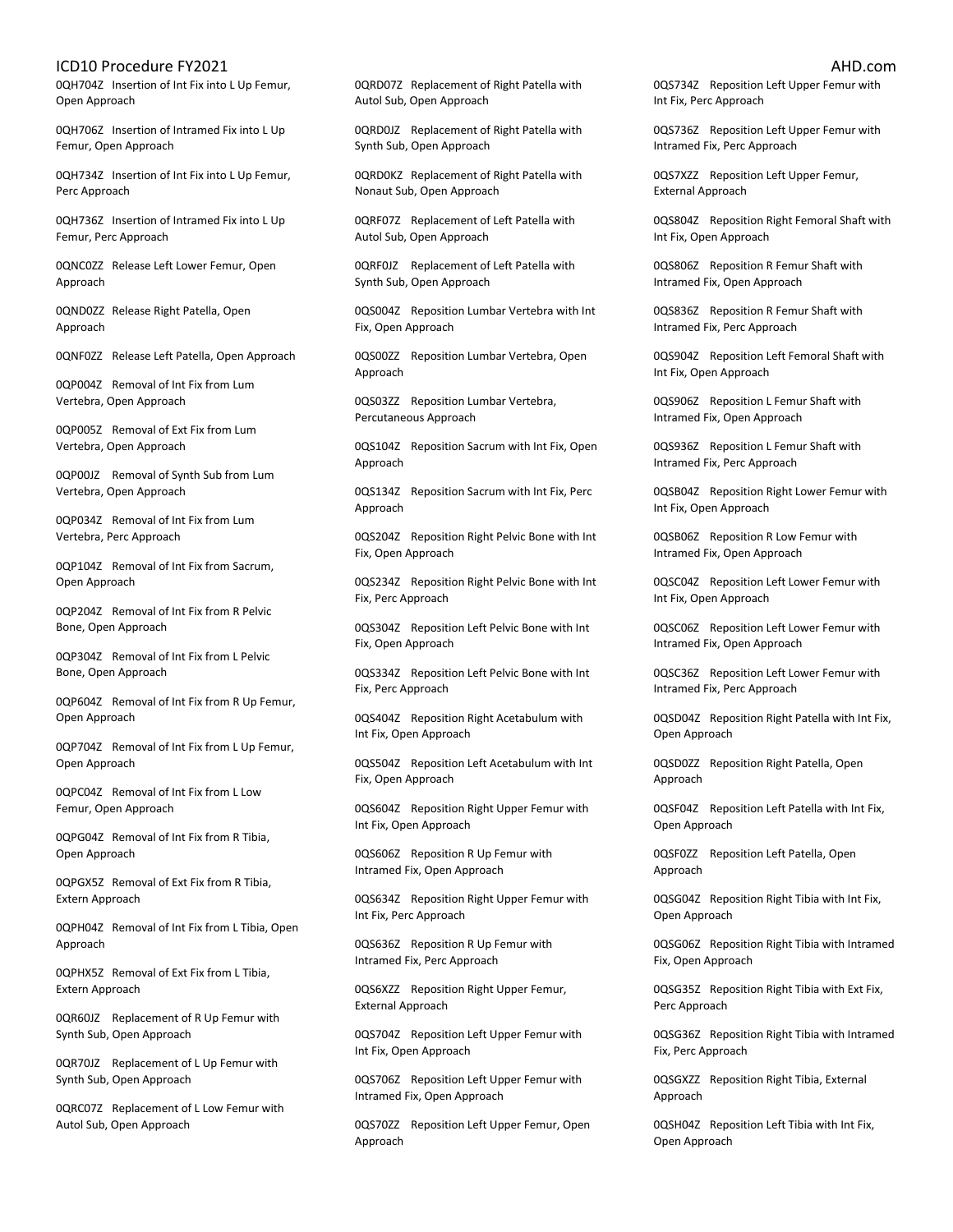0QSH06Z Reposition Left Tibia with Intramed Fix, Open Approach

0QSH35Z Reposition Left Tibia with Ext Fix, Perc Approach

0QSH36Z Reposition Left Tibia with Intramed Fix, Perc Approach

0QSHXZZ Reposition Left Tibia, External Approach

0QSJ04Z Reposition Right Fibula with Int Fix, Open Approach

0QSJ06Z Reposition Right Fibula with Intramed Fix, Open Approach

0QSJ36Z Reposition Right Fibula with Intramed Fix, Perc Approach

0QSJXZZ Reposition Right Fibula, External Approach

0QSK04Z Reposition Left Fibula with Int Fix, Open Approach

0QSK06Z Reposition Left Fibula with Intramed Fix, Open Approach

0QSK36Z Reposition Left Fibula with Intramed Fix, Perc Approach

0QSKXZZ Reposition Left Fibula, External Approach

0QSL04Z Reposition Right Tarsal with Int Fix, Open Approach

0QSM04Z Reposition Left Tarsal with Int Fix, Open Approach

0QTP0ZZ Resection of Left Metatarsal, Open Approach

0QU007Z Supplement Lumbar Vertebra with Autol Sub, Open Approach

0QU00JZ Supplement Lumbar Vertebra with Synth Sub, Open Approach

0QU03JZ Supplement Lumbar Vertebra with Synth Sub, Perc Approach

0QU13JZ Supplement Sacrum with Synthetic Substitute, Perc Approach

0QU407Z Supplement Right Acetabulum with Autol Sub, Open Approach

0QU507Z Supplement Left Acetabulum with Autol Sub, Open Approach

0QU607Z Supplement Right Upper Femur with Autol Sub, Open Approach

0QU60JZ Supplement Right Upper Femur with Synth Sub, Open Approach

0QU707Z Supplement Left Upper Femur with Autol Sub, Open Approach

0QUB07Z Supplement Right Lower Femur with Autol Sub, Open Approach

0QUC07Z Supplement Left Lower Femur with Autol Sub, Open Approach

0QUD07Z Supplement Right Patella with Autol Sub, Open Approach

0QUF07Z Supplement Left Patella with Autol Sub, Open Approach

0QUG07Z Supplement Right Tibia with Autol Sub, Open Approach

0QUH07Z Supplement Left Tibia with Autol Sub, Open Approach

0QUJ07Z Supplement Right Fibula with Autol Sub, Open Approach

0QW004Z Revision of Int Fix in Lum Vertebra, Open Approach

0R9K3ZX Drainage of Left Shoulder Joint, Perc Approach, Diagn

0RB30ZZ Excision of Cervical Vertebral Disc, Open Approach

0RB90ZZ Excision of Thoracic Vertebral Disc, Open Approach

0RBB0ZZ Excision of Thoracolumbar Vertebral Disc, Open Approach

0RG0071 Fusion Occip Jt w Autol Sub, Post Appr P Col, Open

0RG1071 Fusion Cerv Jt w Autol Sub, Post Appr P Col, Open

0RG10A0 Fusion Cerv Jt w Intbd Fus Dev, Ant Appr A Col, Open

0RG10J1 Fusion Cerv Jt w Synth Sub, Post Appr P Col, Open

0RG10K0 Fusion Cerv Jt w Nonaut Sub, Ant Appr A Col, Open

0RG10K1 Fusion Cerv Jt w Nonaut Sub, Post Appr P Col, Open

0RG2070 Fusion 2-6 C Jt w Autol Sub, Ant Appr A Col, Open

0RG2071 Fusion 2-6 C Jt w Autol Sub, Post Appr P Col, Open

0RG20A0 Fusion 2-6 C Jt w Intbd Fus Dev, Ant Appr A Col, Open

0RG20AJ Fusion 2-6 C Jt w Intbd Fus Dev, Post Appr A Col, Open

0RG20J0 Fusion 2-6 C Jt w Synth Sub, Ant Appr A Col, Open

0RG20J1 Fusion 2-6 C Jt w Synth Sub, Post Appr P Col, Open

0RG20K0 Fusion 2-6 C Jt w Nonaut Sub, Ant Appr A Col, Open

0RG20K1 Fusion 2-6 C Jt w Nonaut Sub, Post Appr P Col, Open

0RG23J1 Fusion 2-6 C Jt w Synth Sub, Post Appr P Col, Perc

0RG4071 Fusion C-thor Jt w Autol Sub, Post Appr P Col, Open

0RG40A0 Fusion C-thor Jt w Intbd Fus Dev, Ant Appr A Col, Open

0RG40K1 Fusion C-thor Jt w Nonaut Sub, Post Appr P Col, Open

0RG6071 Fusion Thor Jt w Autol Sub, Post Appr P Col, Open

0RG60AJ Fusion Thor Jt w Intbd Fus Dev, Post Appr A Col, Open

0RG60J1 Fusion Thor Jt w Synth Sub, Post Appr P Col, Open

0RG60K1 Fusion Thor Jt w Nonaut Sub, Post Appr P Col, Open

0RG7071 Fusion 2-7 T Jt w Autol Sub, Post Appr P Col, Open

0RG70A0 Fusion 2-7 T Jt w Intbd Fus Dev, Ant Appr A Col, Open

0RG70AJ Fusion 2-7 T Jt w Intbd Fus Dev, Post Appr A Col, Open

0RG70J1 Fusion 2-7 T Jt w Synth Sub, Post Appr P Col, Open

0RG70K1 Fusion 2-7 T Jt w Nonaut Sub, Post Appr P Col, Open

0RG8071 Fusion >7 T Jt w Autol Sub, Post Appr P Col, Open

0RG80K1 Fusion >7 T Jt w Nonaut Sub, Post Appr P Col, Open

0RGA071 Fusion T-lum Jt w Autol Sub, Post Appr P Col, Open

0RGA0A0 Fusion T-lum Jt w Intbd Fus Dev, Ant Appr A Col, Open

0RGA0AJ Fusion T-lum Jt w Intbd Fus Dev, Post Appr A Col, Open

0RGA0J1 Fusion T-lum Jt w Synth Sub, Post Appr P Col, Open

0RGA0K1 Fusion T-lum Jt w Nonaut Sub, Post Appr P Col, Open

0RH10CZ Insertion of Pedcl Stabl Dev into Cerv Jt, Open Approach

0RH60CZ Insertion of Pedcl Stabl Dev into Thor Jt, Open Approach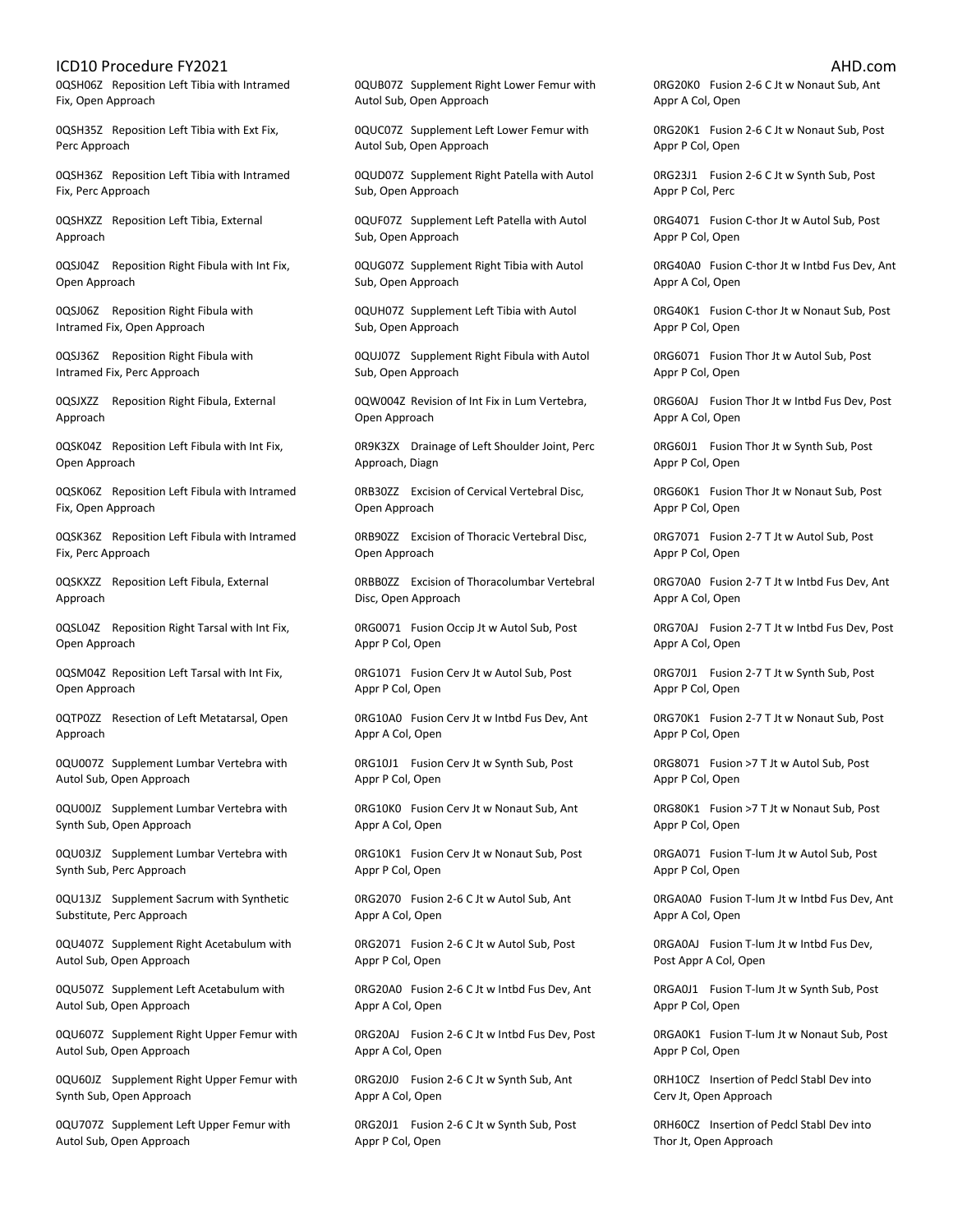0RHJ08Z Insertion of Spacer into Right Shoulder Joint, Open Approach

0RJ10ZZ Inspection of Cervical Vertebral Joint, Open Approach

0RNJ0ZZ Release Right Shoulder Joint, Open Approach

0RNK0ZZ Release Left Shoulder Joint, Open Approach

0RP104Z Removal of Int Fix from Cerv Jt, Open Approach

0RP604Z Removal of Int Fix from Thor Jt, Open Approach

0RPA04Z Removal of Int Fix from T-lum Jt, Open Approach

0RPJ0JZ Removal of Synth Sub from R Shoulder Jt, Open Approach

0RPK0JZ Removal of Synth Sub from L Shoulder Jt, Open Approach

0RR30JZ Replacement of Cerv Disc with Synth Sub, Open Approach

0RRJ00Z Replace of R Shoulder Jt with Rev Bl & Sockt, Open Approach

0RRJ0JZ Replacement of R Shoulder Jt with Synth Sub, Open Approach

0RRK00Z Replace of L Shoulder Jt with Rev Bl & Sockt, Open Approach

0RRK0JZ Replacement of L Shoulder Jt with Synth Sub, Open Approach

0RSJXZZ Reposition Right Shoulder Joint, External Approach

0RT30ZZ Resection of Cervical Vertebral Disc, Open Approach

0RT50ZZ Resection of Cervicothoracic Vertebral Disc, Open Approach

0RT90ZZ Resection of Thoracic Vertebral Disc, Open Approach

0S993ZX Drainage of Right Hip Joint, Percutaneous Approach, Diagn

0S993ZZ Drainage of Right Hip Joint, Percutaneous Approach

0S9B3ZX Drainage of Left Hip Joint, Percutaneous Approach, Diagn

0S9B3ZZ Drainage of Left Hip Joint, Percutaneous Approach

0S9C3ZX Drainage of Right Knee Joint, Percutaneous Approach, Diagn

0S9C3ZZ Drainage of Right Knee Joint, Percutaneous Approach

0S9D0ZZ Drainage of Left Knee Joint, Open Approach

0S9D3ZX Drainage of Left Knee Joint, Percutaneous Approach, Diagn

0S9D3ZZ Drainage of Left Knee Joint, Percutaneous Approach

0S9G3ZX Drainage of Left Ankle Joint, Percutaneous Approach, Diagn

0SB00ZZ Excision of Lumbar Vertebral Joint, Open Approach

0SB20ZZ Excision of Lumbar Vertebral Disc, Open Approach

0SB23ZZ Excision of Lumbar Vertebral Disc, Percutaneous Approach

0SB30ZZ Excision of Lumbosacral Joint, Open Approach

0SB40ZZ Excision of Lumbosacral Disc, Open Approach

0SB43ZZ Excision of Lumbosacral Disc, Percutaneous Approach

0SB90ZX Excision of Right Hip Joint, Open Approach, Diagnostic

0SB90ZZ Excision of Right Hip Joint, Open Approach

0SBB0ZX Excision of Left Hip Joint, Open Approach, Diagnostic

0SBB0ZZ Excision of Left Hip Joint, Open Approach

0SBC0ZX Excision of Right Knee Joint, Open Approach, Diagnostic

0SBC0ZZ Excision of Right Knee Joint, Open Approach

0SBC4ZZ Excision of Right Knee Joint, Perc Endo Approach

0SBD0ZX Excision of Left Knee Joint, Open Approach, Diagnostic

0SBD0ZZ Excision of Left Knee Joint, Open Approach

0SBD4ZZ Excision of Left Knee Joint, Perc Endo Approach

0SBM0ZZ Excision of Right Metatarsal-Phalangeal Joint, Open Approach

0SBN0ZZ Excision of Left Metatarsal-Phalangeal Joint, Open Approach

0SC90ZZ Extirpation of Matter from Right Hip Joint, Open Approach

0SG0071 Fusion Lum Jt w Autol Sub, Post Appr P Col, Open

0SG007J Fusion Lum Jt w Autol Sub, Post Appr A Col, Open

0SG00A0 Fusion Lum Jt w Intbd Fus Dev, Ant Appr A Col, Open

0SG00AJ Fusion Lum Jt w Intbd Fus Dev, Post Appr A Col, Open

0SG00J1 Fusion Lum Jt w Synth Sub, Post Appr P Col, Open

0SG00JJ Fusion Lum Jt w Synth Sub, Post Appr A Col, Open

0SG00K1 Fusion Lum Jt w Nonaut Sub, Post Appr P Col, Open

0SG0371 Fusion Lum Jt w Autol Sub, Post Appr P Col, Perc

0SG03A0 Fusion Lum Jt w Intbd Fus Dev, Ant Appr A Col, Perc

0SG03AJ Fusion Lum Jt w Intbd Fus Dev, Post Appr A Col, Perc

0SG03J1 Fusion Lum Jt w Synth Sub, Post Appr P Col, Perc

0SG03K1 Fusion Lum Jt w Nonaut Sub, Post Appr P Col, Perc

0SG1071 Fusion 2-4 L Jt w Autol Sub, Post Appr P Col, Open

0SG107J Fusion 2-4 L Jt w Autol Sub, Post Appr A Col, Open

0SG10A0 Fusion 2-4 L Jt w Intbd Fus Dev, Ant Appr A Col, Open

0SG10AJ Fusion 2-4 L Jt w Intbd Fus Dev, Post Appr A Col, Open

0SG10J1 Fusion 2-4 L Jt w Synth Sub, Post Appr P Col, Open

0SG10K1 Fusion 2-4 L Jt w Nonaut Sub, Post Appr P Col, Open

0SG1371 Fusion 2-4 L Jt w Autol Sub, Post Appr P Col, Perc

0SG13A0 Fusion 2-4 L Jt w Intbd Fus Dev, Ant Appr A Col, Perc

0SG13AJ Fusion 2-4 L Jt w Intbd Fus Dev, Post Appr A Col, Perc

0SG13J1 Fusion 2-4 L Jt w Synth Sub, Post Appr P Col, Perc

0SG13K1 Fusion 2-4 L Jt w Nonaut Sub, Post Appr P Col, Perc

0SG3071 Fusion Lumsac Jt w Autol Sub, Post Appr P Col, Open

0SG307J Fusion Lumsac Jt w Autol Sub, Post Appr A Col, Open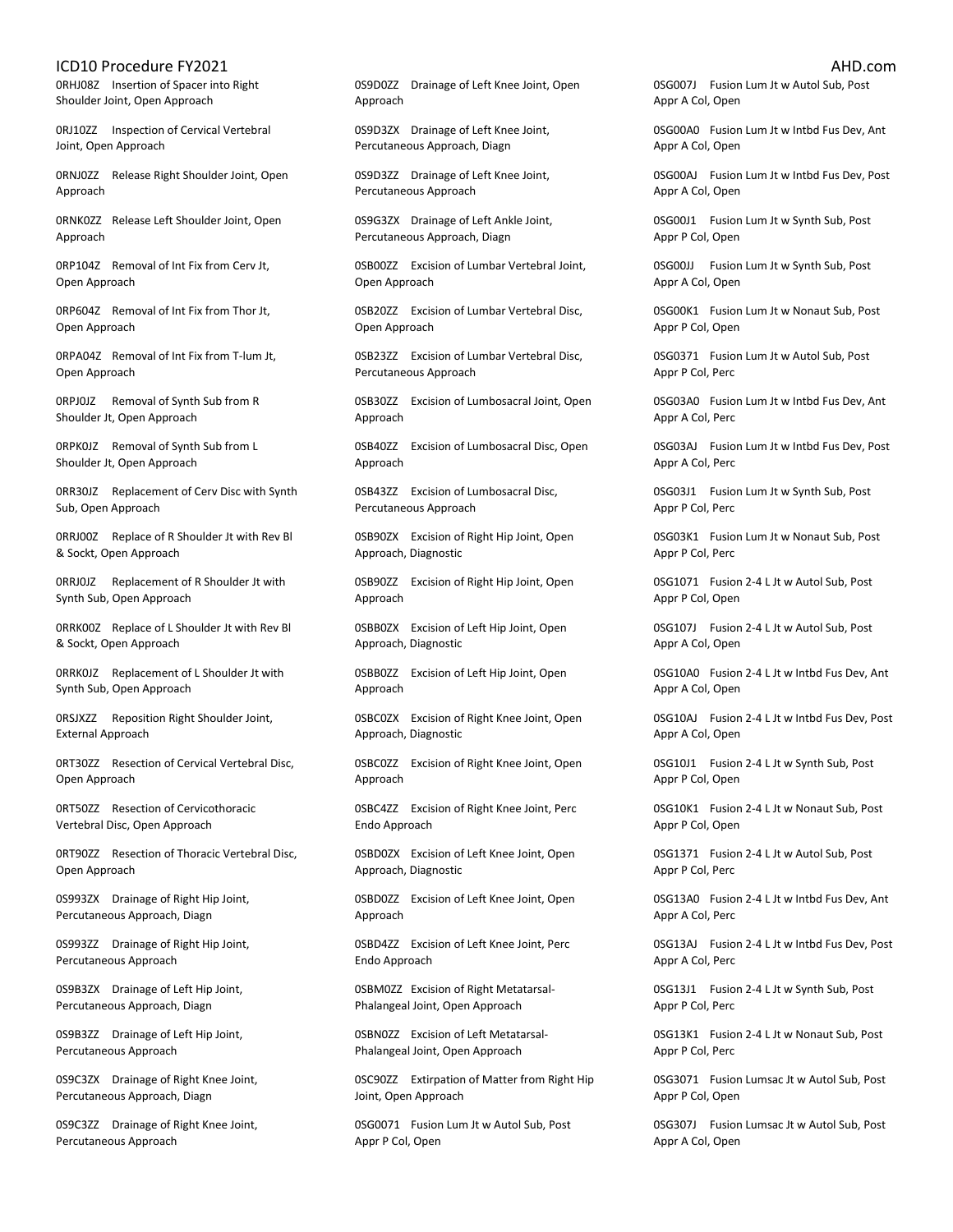0SG30A0 Fusion Lumsac Jt w Intbd Fus Dev, Ant Appr A Col, Open

0SG30AJ Fusion Lumsac Jt w Intbd Fus Dev, Post Appr A Col, Open

0SG30J1 Fusion Lumsac Jt w Synth Sub, Post Appr P Col, Open

0SG30K0 Fusion Lumsac Jt w Nonaut Sub, Ant Appr A Col, Open

0SG30K1 Fusion Lumsac Jt w Nonaut Sub, Post Appr P Col, Open

0SG33A0 Fusion Lumsac Jt w Intbd Fus Dev, Ant Appr A Col, Perc

0SG33AJ Fusion Lumsac Jt w Intbd Fus Dev, Post Appr A Col, Perc

0SG33J1 Fusion Lumsac Jt w Synth Sub, Post Appr P Col, Perc

0SG33K1 Fusion Lumsac Jt w Nonaut Sub, Post Appr P Col, Perc

0SG704Z Fusion of Right Sacroiliac Joint with Int Fix, Open Approach

0SG707Z Fusion of R Sacroiliac Jt with Autol Sub, Open Approach

0SG70JZ Fusion of R Sacroiliac Jt with Synth Sub, Open Approach

0SG70KZ Fusion of R Sacroiliac Jt with Nonaut Sub, Open Approach

0SG734Z Fusion of Right Sacroiliac Joint with Int Fix, Perc Approach

0SG737Z Fusion of R Sacroiliac Jt with Autol Sub, Perc Approach

0SG804Z Fusion of Left Sacroiliac Joint with Int Fix, Open Approach

0SG807Z Fusion of L Sacroiliac Jt with Autol Sub, Open Approach

0SG80JZ Fusion of L Sacroiliac Jt with Synth Sub, Open Approach

0SG80KZ Fusion of L Sacroiliac Jt with Nonaut Sub, Open Approach

0SG834Z Fusion of Left Sacroiliac Joint with Int Fix, Perc Approach

0SG837Z Fusion of L Sacroiliac Jt with Autol Sub, Perc Approach

0SGH04Z Fusion of Right Tarsal Joint with Int Fix, Open Approach

0SGH07Z Fusion of Right Tarsal Joint with Autol Sub, Open Approach

0SGJ04Z Fusion of Left Tarsal Joint with Int Fix, Open Approach

0SGJ07Z Fusion of Left Tarsal Joint with Autol Sub, Open Approach

0SGJ0KZ Fusion of Left Tarsal Joint with Nonaut Sub, Open Approach

0SH004Z Insertion of Int Fix into Lum Jt, Open Approach

0SH00BZ Insert of Intspin Prcs Stabl Dev into Lum Jt, Open Approach

0SH00CZ Insertion of Pedcl Stabl Dev into Lum Jt, Open Approach

0SH704Z Insertion of Int Fix into R Sacroiliac Jt, Open Approach

0SH804Z Insertion of Int Fix into L Sacroiliac Jt, Open Approach

0SH908Z Insertion of Spacer into Right Hip Joint, Open Approach

0SHB08Z Insertion of Spacer into Left Hip Joint, Open Approach

0SHC08Z Insertion of Spacer into Right Knee Joint, Open Approach

0SHD08Z Insertion of Spacer into Left Knee Joint, Open Approach

0SJ00ZZ Inspection of Lumbar Vertebral Joint, Open Approach

0SND0ZZ Release Left Knee Joint, Open Approach

0SNP0ZZ Release Right Toe Phalangeal Joint, Open Approach

0SNQ0ZZ Release Left Toe Phalangeal Joint, Open Approach

0SP004Z Removal of Int Fix from Lum Jt, Open Approach

0SP00AZ Removal of Intbd Fus Dev from Lum Jt, Open Approach

0SP00JZ Removal of Synthetic Substitute from Lum Jt, Open Approach

0SP304Z Removal of Int Fix from Lumsac Jt, Open Approach

0SP909Z Removal of Liner from Right Hip Joint, Open Approach

0SP90EZ Removal of Articulating Spacer from R Hip Jt, Open Approach

0SP90JZ Removal of Synthetic Substitute from R Hip Jt, Open Approach

0SPA0JZ Removal of Synth Sub from R Hip Jt, Acetab, Open Approach

0SPB09Z Removal of Liner from Left Hip Joint, Open Approach

0SPB0EZ Removal of Articulating Spacer from L Hip Jt, Open Approach

0SPB0JZ Removal of Synthetic Substitute from L Hip Jt, Open Approach

0SPC08Z Removal of Spacer from Right Knee Joint, Open Approach

0SPC09Z Removal of Liner from Right Knee Joint, Open Approach

0SPC0EZ Removal of Articulating Spacer from R Knee Jt, Open Approach

0SPC0JZ Removal of Synth Sub from R Knee Jt, Open Approach

0SPD08Z Removal of Spacer from Left Knee Joint, Open Approach

0SPD09Z Removal of Liner from Left Knee Joint, Open Approach

0SPD0EZ Removal of Articulating Spacer from L Knee Jt, Open Approach

0SPD0JZ Removal of Synth Sub from L Knee Jt, Open Approach

0SPE0JZ Removal of Synth Sub from L Hip Jt, Acetab, Open Approach

0SPR0JZ Removal of Synth Sub from R Hip Jt, Femoral, Open Approach

0SPS0JZ Removal of Synth Sub from L Hip Jt, Femoral, Open Approach

0SPU0JZ Removal of Synth Sub from L Knee Jt, Femoral, Open Approach

0SPV0JZ Removal of Synth Sub from R Knee Jt, Tibial, Open Approach

0SPW0JZ Removal of Synth Sub from L Knee Jt, Tibial, Open Approach

0SR901A Replacement of R Hip Jt with Metal, Uncement, Open Approach

0SR901Z Replacement of Right Hip Joint with Metal, Open Approach

0SR9029 Replace R Hip Jt w Metal on Poly, Cement, Open

0SR902A Replace R Hip Jt w Metal on Poly, Uncement, Open

0SR902Z Replacement of R Hip Jt with Metal on Poly, Open Approach

0SR9039 Replacement of R Hip Jt with Ceramic, Cement, Open Approach

0SR903A Replace of R Hip Jt with Ceramic, Uncement, Open Approach

0SR903Z Replacement of Right Hip Joint with Ceramic, Open Approach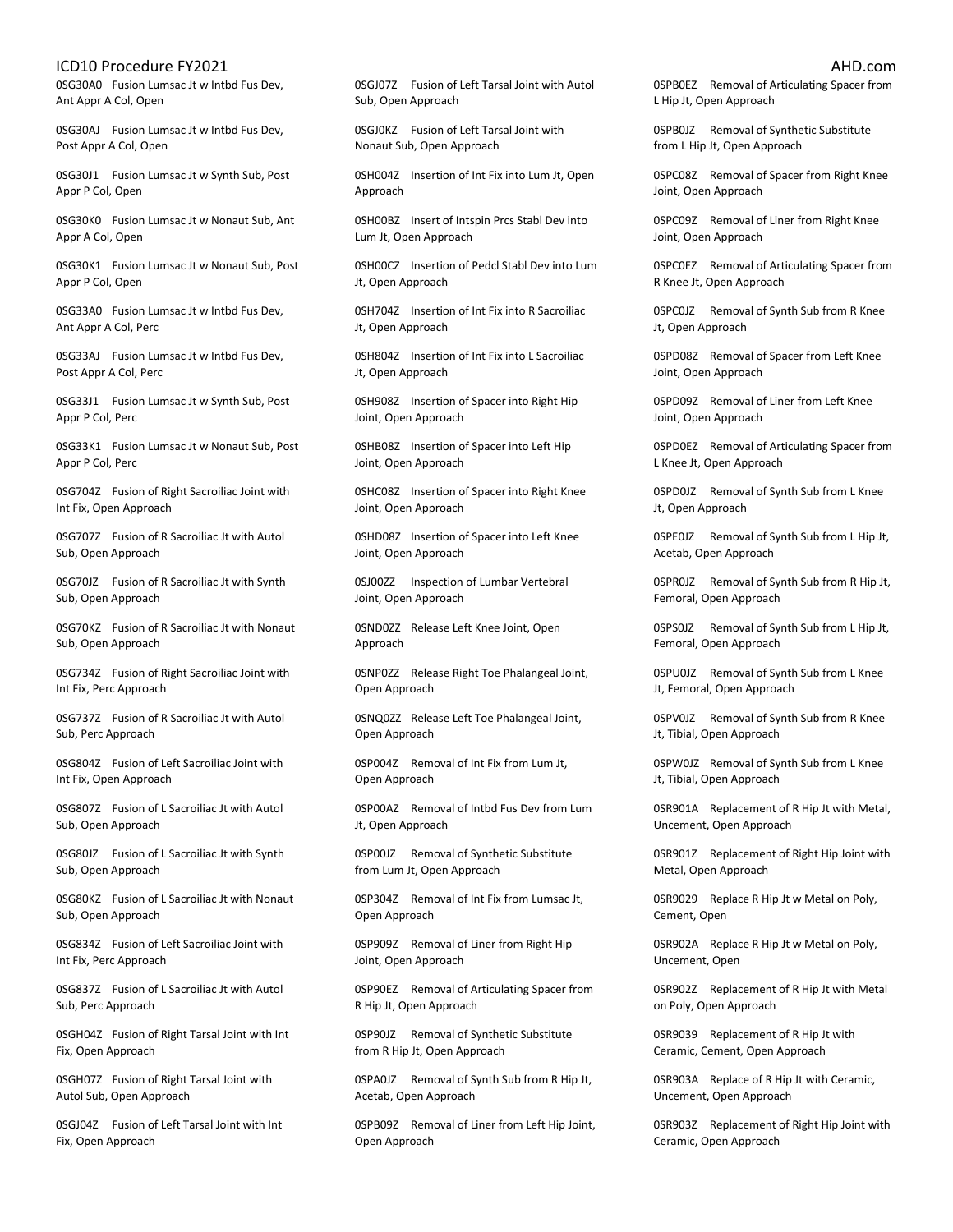0SR9049 Replace R Hip Jt w Ceramic on Poly, Cement, Open

0SR904A Replace R Hip Jt w Ceramic on Poly, Uncement, Open

0SR904Z Replacement of R Hip Jt with Ceramic on Poly, Open Approach

0SR9069 Replace of R Hip Jt with Zirc on Poly, Cement, Open Approach

0SR906A Replace R Hip Jt w Zirc on Poly, Uncement, Open

0SR906Z Replacement of R Hip Jt with Zirc on Poly, Open Approach

0SR90EZ Replacement of Right Hip Joint with Artc Spcr, Open Approach

0SR90J9 Replace of R Hip Jt with Synth Sub, Cement, Open Approach

0SR90JA Replace of R Hip Jt with Synth Sub, Uncement, Open Approach

0SR90JZ Replacement of Right Hip Joint with Synth Sub, Open Approach

0SRB01A Replacement of L Hip Jt with Metal, Uncement, Open Approach

0SRB01Z Replacement of Left Hip Joint with Metal, Open Approach

0SRB029 Replace L Hip Jt w Metal on Poly, Cement, Open

0SRB02A Replace L Hip Jt w Metal on Poly, Uncement, Open

0SRB02Z Replacement of L Hip Jt with Metal on Poly, Open Approach

0SRB039 Replacement of L Hip Jt with Ceramic, Cement, Open Approach

0SRB03A Replace of L Hip Jt with Ceramic, Uncement, Open Approach

0SRB03Z Replacement of Left Hip Joint with Ceramic, Open Approach

0SRB049 Replace L Hip Jt w Ceramic on Poly, Cement, Open

0SRB04A Replace L Hip Jt w Ceramic on Poly, Uncement, Open

0SRB04Z Replacement of L Hip Jt with Ceramic on Poly, Open Approach

0SRB069 Replace of L Hip Jt with Zirc on Poly, Cement, Open Approach

0SRB06A Replace L Hip Jt w Zirc on Poly, Uncement, Open

0SRB06Z Replacement of L Hip Jt with Zirc on Poly, Open Approach

0SRB0EZ Replacement of Left Hip Joint with Artc Spcr, Open Approach

0SRB0J9 Replace of L Hip Jt with Synth Sub, Cement, Open Approach

0SRB0JA Replace of L Hip Jt with Synth Sub, Uncement, Open Approach

0SRB0JZ Replacement of Left Hip Joint with Synth Sub, Open Approach

0SRC069 Replace R Knee Jt w Zirc on Poly, Cement, Open

0SRC06A Replace R Knee Jt w Zirc on Poly, Uncement, Open

0SRC0EZ Replacement of R Knee Jt with Artc Spcr, Open Approach

0SRC0J9 Replace of R Knee Jt with Synth Sub, Cement, Open Approach

0SRC0JA Replace of R Knee Jt with Synth Sub, Uncement, Open Approach

0SRC0JZ Replacement of R Knee Jt with Synth Sub, Open Approach

0SRC0L9 Replace of R Knee Jt with Med Unicnd, Cement, Open Approach

0SRC0N9 Replace of R Knee Jt with Patelfem, Cement, Open Approach

0SRD069 Replace L Knee Jt w Zirc on Poly, Cement, Open

0SRD0EZ Replacement of Left Knee Joint with Artc Spcr, Open Approach

0SRD0J9 Replace of L Knee Jt with Synth Sub, Cement, Open Approach

0SRD0JA Replace of L Knee Jt with Synth Sub, Uncement, Open Approach

0SRD0JZ Replacement of Left Knee Joint with Synth Sub, Open Approach

0SRD0L9 Replace of L Knee Jt with Med Unicnd, Cement, Open Approach

0SRD0N9 Replace of L Knee Jt with Patelfem, Cement, Open Approach

0SRF0J9 Replace of R Ankle Jt with Synth Sub, Cement, Open Approach

0SRF0JA Replace R Ankle Jt w Synth Sub, Uncement, Open

0SRF0JZ Replacement of R Ankle Jt with Synth Sub, Open Approach

0SRG0JA Replace L Ankle Jt w Synth Sub, Uncement, Open

0SRG0JZ Replacement of L Ankle Jt with Synth Sub, Open Approach

0SRR019 Replace R Hip Jt, Femoral w Metal, Cement, Open

0SRR01A Replace R Hip Jt, Femoral w Metal, Uncement, Open

0SRR01Z Replacement of R Hip Jt, Femoral with Metal, Open Approach

0SRR03A Replace R Hip Jt, Femoral w Ceramic, Uncement, Open

0SRR03Z Replacement of R Hip Jt, Femoral with Ceramic, Open Approach

0SRR0J9 Replace R Hip Jt, Femoral w Synth Sub, Cement, Open

0SRR0JA Replace R Hip Jt, Femoral w Synth Sub, Uncement, Open

0SRR0JZ Replace of R Hip Jt, Femoral with Synth Sub, Open Approach

0SRS019 Replace L Hip Jt, Femoral w Metal, Cement, Open

0SRS01A Replace L Hip Jt, Femoral w Metal, Uncement, Open

0SRS01Z Replacement of L Hip Jt, Femoral with Metal, Open Approach

0SRS039 Replace L Hip Jt, Femoral w Ceramic, Cement, Open

0SRS03A Replace L Hip Jt, Femoral w Ceramic, Uncement, Open

0SRS03Z Replacement of L Hip Jt, Femoral with Ceramic, Open Approach

0SRS0J9 Replace L Hip Jt, Femoral w Synth Sub, Cement, Open

0SRS0JA Replace L Hip Jt, Femoral w Synth Sub, Uncement, Open

0SRS0JZ Replace of L Hip Jt, Femoral with Synth Sub, Open Approach

0SRU0J9 Replace L Knee Jt, Femoral w Synth Sub, Cement, Open

0SRW0JZ Replace of L Knee Jt, Tibial with Synth Sub, Open Approach

0SS004Z Reposition Lum Jt with Int Fix, Open Approach

0SS00ZZ Reposition Lumbar Vertebral Joint, Open Approach

0SS304Z Reposition Lumbosacral Joint with Int Fix, Open Approach

0SS904Z Reposition Right Hip Joint with Int Fix, Open Approach

0SSB04Z Reposition Left Hip Joint with Int Fix, Open Approach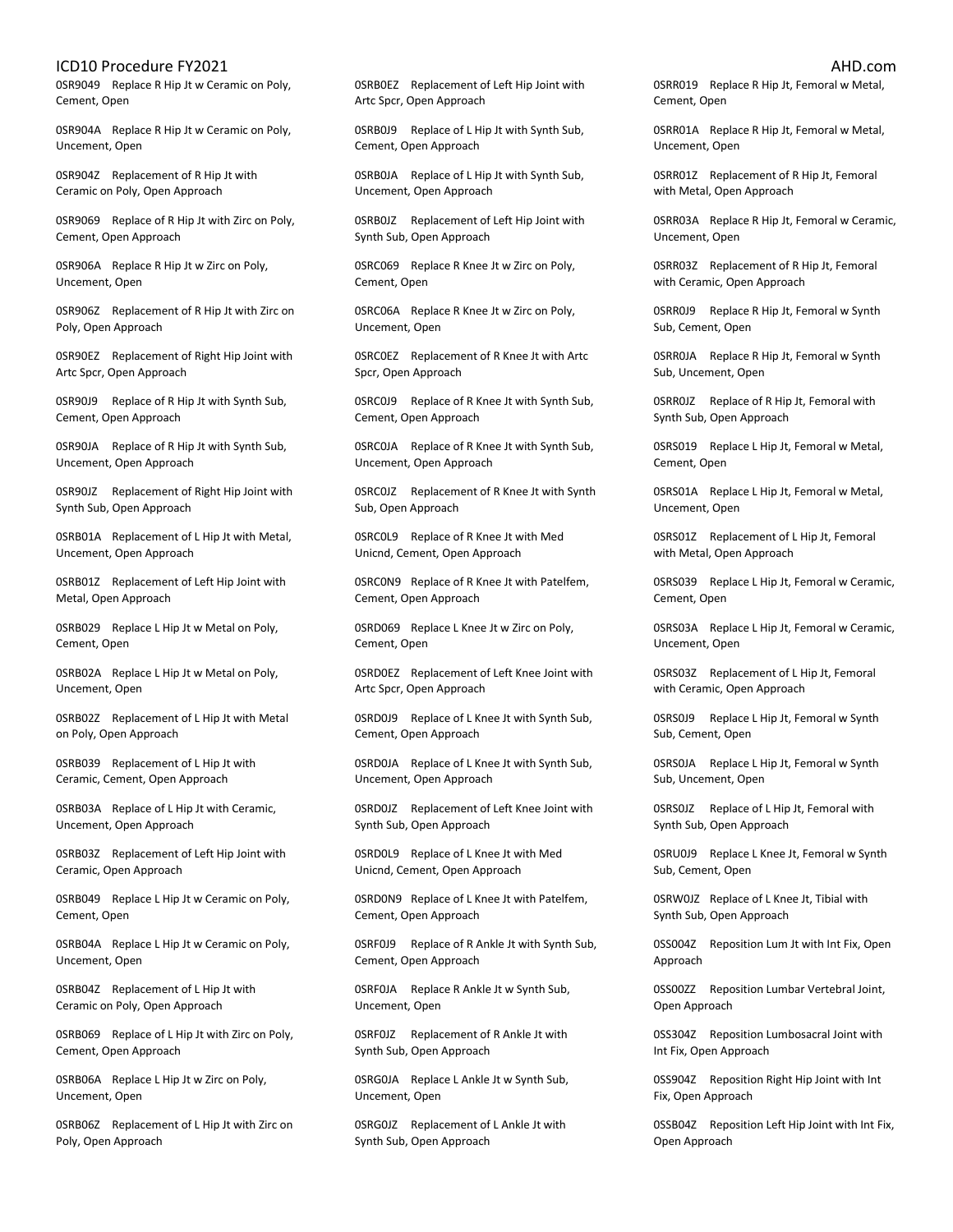0SSF04Z Reposition Right Ankle Joint with Int Fix, Open Approach

0SSFXZZ Reposition Right Ankle Joint, External Approach

0SSG04Z Reposition Left Ankle Joint with Int Fix, Open Approach

0ST20ZZ Resection of Lumbar Vertebral Disc, Open Approach

0ST40ZZ Resection of Lumbosacral Disc, Open Approach

0SU00KZ Supplement Lum Jt with Nonaut Sub, Open Approach

0SU20JZ Supplement Lum Disc with Synth Sub, Open Approach

0SUA09Z Supplement R Hip Jt, Acetab with Liner, Open Approach

0SUC09Z Supplement Right Knee Joint with Liner, Open Approach

0SUE09Z Supplement L Hip Jt, Acetab with Liner, Open Approach

0SUV09Z Supplement R Knee Jt, Tibial with Liner, Open Approach

0SUW09Z Supplement L Knee Jt, Tibial with Liner, Open Approach

0SW9XJZ Revision of Synth Sub in R Hip Jt, Extern Approach

0SWBXJZ Revision of Synth Sub in L Hip Jt, Extern Approach

0T160Z6 Bypass Right Ureter to Right Ureter, Open Approach

0T160ZB Bypass Right Ureter to Bladder, Open Approach

0T1707C Bypass L Ureter to Ileocutan with Autol Sub, Open Approach

0T170ZB Bypass Left Ureter to Bladder, Open Approach

0T170ZC Bypass Left Ureter to Ileocutaneous, Open Approach

0T174ZC Bypass Left Ureter to Ileocutaneous, Perc Endo Approach

0T1807C Bypass Bi Ureter to Ileocutan with Autol Sub, Open Approach

0T180ZC Bypass Bilateral Ureters to Ileocutaneous, Open Approach

0T1847C Bypass Bi Ureter to Ileocutan w Autol Sub, Perc Endo

0T184ZC Bypass Bilateral Ureters to Ileocutan, Perc Endo Approach

0T25X0Z Change Drainage Device in Kidney, External Approach

0T29X0Z Change Drainage Device in Ureter, External Approach

0T2BX0Z Change Drainage Device in Bladder, External Approach

0T5B8ZZ Destruction of Bladder, Endo

0T5D8ZZ Destruction of Urethra, Endo

0T738DZ Dilation of Right Kidney Pelvis with Intralum Dev, Endo

0T748DZ Dilation of Left Kidney Pelvis with Intralum Dev, Endo

0T760DZ Dilation of Right Ureter with Intralum Dev, Open Approach

0T763DZ Dilation of Right Ureter with Intralum Dev, Perc Approach

0T768DZ Dilation of Right Ureter with Intraluminal Device, Endo

0T770DZ Dilation of Left Ureter with Intralum Dev, Open Approach

0T773DZ Dilation of Left Ureter with Intralum Dev, Perc Approach

0T778DZ Dilation of Left Ureter with Intraluminal Device, Endo

0T778ZZ Dilation of Left Ureter, Endo

0T780DZ Dilation of Bi Ureter with Intralum Dev, Open Approach

0T784DZ Dilation of Bi Ureter with Intralum Dev, Perc Endo Approach

0T787DZ Dilation of Bilateral Ureters with Intralum Dev, Via Opening

0T788DZ Dilation of Bilateral Ureters with Intraluminal Device, Endo

0T788ZZ Dilation of Bilateral Ureters, Endo

0T7B0DZ Dilation of Bladder with Intraluminal Device, Open Approach

0T7D7ZZ Dilation of Urethra, Via Natural or Artificial Opening

0T7D8DZ Dilation of Urethra with Intraluminal Device, Endo

0T7D8ZZ Dilation of Urethra, Endo

0T9030Z Drainage of Right Kidney with Drainage Device, Perc Approach

0T903ZZ Drainage of Right Kidney, Percutaneous Approach

0T9130Z Drainage of Left Kidney with Drainage Device, Perc Approach

0T913ZZ Drainage of Left Kidney, Percutaneous Approach

0T9330Z Drainage of R Kidney Pelvis with Drain Dev, Perc Approach

0T9380Z Drainage of Right Kidney Pelvis with Drainage Device, Endo

0T9430Z Drainage of Left Kidney Pelvis with Drain Dev, Perc Approach

0T9480Z Drainage of Left Kidney Pelvis with Drainage Device, Endo

0T9600Z Drainage of Right Ureter with Drainage Device, Open Approach

0T9680Z Drainage of Right Ureter with Drainage Device, Endo

0T9700Z Drainage of Left Ureter with Drainage Device, Open Approach

0T9780Z Drainage of Left Ureter with Drainage Device, Endo

0T9870Z Drainage of Bilateral Ureters with Drain Dev, Via Opening

0T9880Z Drainage of Bilateral Ureters with Drainage Device, Endo

0T9B00Z Drainage of Bladder with Drainage Device, Open Approach

0T9B30Z Drainage of Bladder with Drainage Device, Perc Approach

0T9B70Z Drainage of Bladder with Drainage Device, Via Opening

0T9B7ZZ Drainage of Bladder, Via Natural or Artificial Opening

0T9B80Z Drainage of Bladder with Drainage Device, Endo

0T9B8ZX Drainage of Bladder, Endo, Diagn

0T9B8ZZ Drainage of Bladder, Endo

0T9C70Z Drainage of Bladder Neck with Drainage Device, Via Opening

0TB00ZX Excision of Right Kidney, Open Approach, Diagnostic

0TB00ZZ Excision of Right Kidney, Open Approach

0TB03ZX Excision of Right Kidney, Percutaneous Approach, Diagnostic

0TB04ZZ Excision of Right Kidney, Percutaneous Endoscopic Approach

0TB10ZX Excision of Left Kidney, Open Approach, Diagnostic

0TB10ZZ Excision of Left Kidney, Open Approach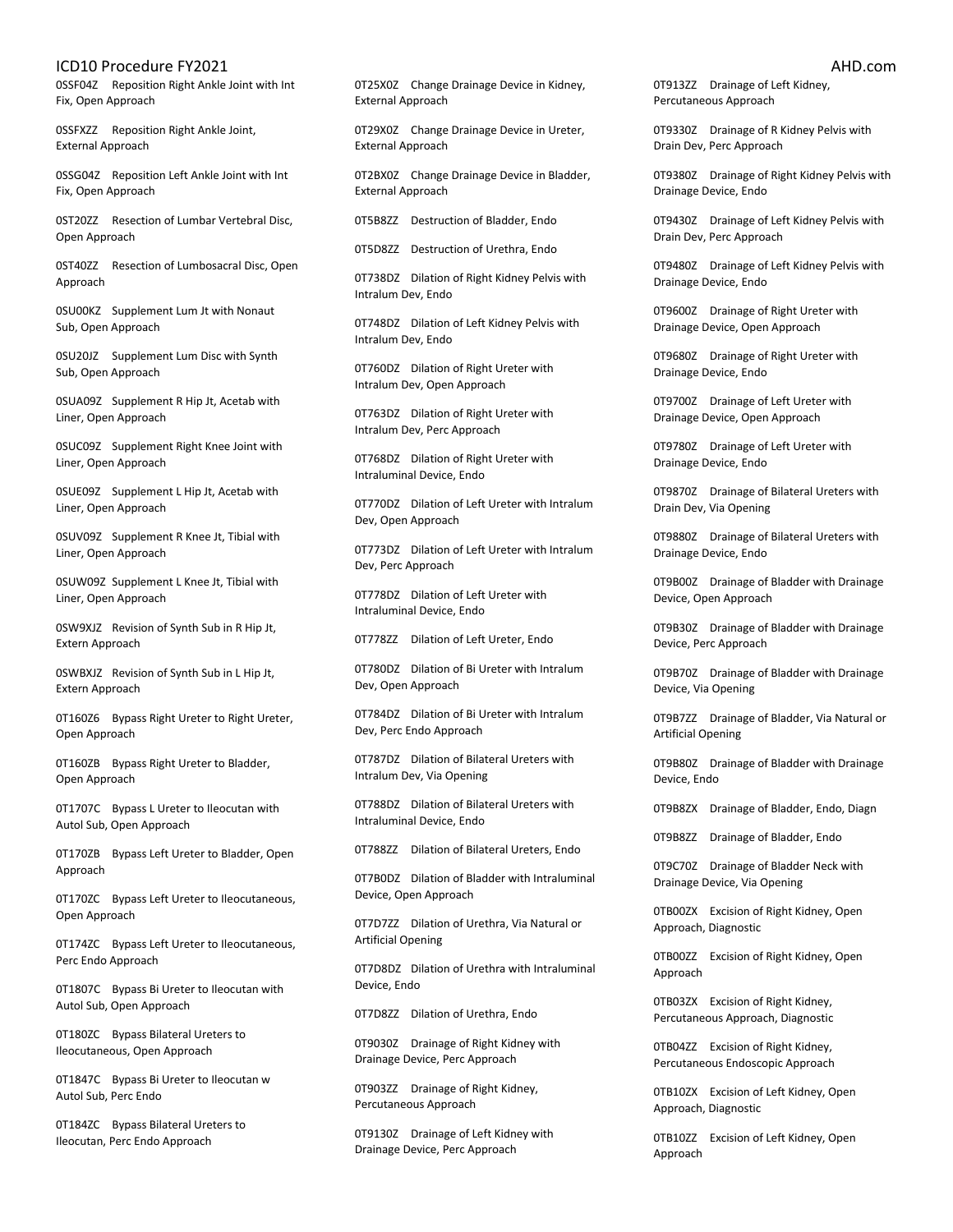0TB13ZX Excision of Left Kidney, Percutaneous Approach, Diagnostic

0TB14ZZ Excision of Left Kidney, Percutaneous Endoscopic Approach

0TB33ZX Excision of Right Kidney Pelvis, Perc Approach, Diagn

0TB60ZX Excision of Right Ureter, Open Approach, Diagnostic

0TB60ZZ Excision of Right Ureter, Open Approach

0TB64ZX Excision of Right Ureter, Perc Endo Approach, Diagn

0TB64ZZ Excision of Right Ureter, Percutaneous Endoscopic Approach

0TB70ZX Excision of Left Ureter, Open Approach, Diagnostic

0TB70ZZ Excision of Left Ureter, Open Approach

0TB74ZX Excision of Left Ureter, Perc Endo Approach, Diagn

0TB74ZZ Excision of Left Ureter, Percutaneous Endoscopic Approach

0TBB0ZZ Excision of Bladder, Open Approach

0TBB4ZZ Excision of Bladder, Percutaneous Endoscopic Approach

0TBB8ZX Excision of Bladder, Endo, Diagn

0TBB8ZZ Excision of Bladder, Endo

0TBC4ZX Excision of Bladder Neck, Perc Endo Approach, Diagn

0TBC8ZZ Excision of Bladder Neck, Endo

0TBD0ZX Excision of Urethra, Open Approach, Diagnostic

0TBD0ZZ Excision of Urethra, Open Approach

0TBD4ZX Excision of Urethra, Percutaneous Endoscopic Approach, Diagn

0TC03ZZ Extirpation of Matter from Right Kidney, Perc Approach

0TC08ZZ Extirpation of Matter from Right Kidney, Endo

0TC13ZZ Extirpation of Matter from Left Kidney, Perc Approach

0TC18ZZ Extirpation of Matter from Left Kidney, Endo

0TC33ZZ Extirpation of Matter from R Kidney Pelvis, Perc Approach

0TC38ZZ Extirpation of Matter from Right Kidney Pelvis, Endo

0TC43ZZ Extirpation of Matter from Left Kidney Pelvis, Perc Approach

0TC48ZZ Extirpation of Matter from Left Kidney Pelvis, Endo

0TC68ZZ Extirpation of Matter from Right Ureter, Endo

0TC78ZZ Extirpation of Matter from Left Ureter, Endo

0TCB7ZZ Extirpation of Matter from Bladder, Via Opening

0TCB8ZZ Extirpation of Matter from Bladder, Endo

0TF48ZZ Fragmentation in Left Kidney Pelvis, Endo

0TF68ZZ Fragmentation in Right Ureter, Endo

0TF6XZZ Fragmentation in Right Ureter, External Approach

0TF78ZZ Fragmentation in Left Ureter, Endo

0TF7XZZ Fragmentation in Left Ureter, External Approach

0TH90YZ Insertion of Other Device into Ureter, Open Approach

0TH982Z Insertion of Monitoring Device into Ureter, Endo

0TH98YZ Insertion of Other Device into Ureter, Endo

0TJ98ZZ Inspection of Ureter, Endo

0TJB8ZZ Inspection of Bladder, Endo

0TJBXZZ Inspection of Bladder, External Approach

0TJD8ZZ Inspection of Urethra, Endo

0TN60ZZ Release Right Ureter, Open Approach

0TN64ZZ Release Right Ureter, Percutaneous Endoscopic Approach

0TN70ZZ Release Left Ureter, Open Approach

0TN74ZZ Release Left Ureter, Percutaneous Endoscopic Approach

0TNB0ZZ Release Bladder, Open Approach

0TNB4ZZ Release Bladder, Percutaneous Endoscopic Approach

0TP530Z Removal of Drainage Device from Kidney, Perc Approach

0TP5X0Z Removal of Drainage Device from Kidney, External Approach

0TP93DZ Removal of Intraluminal Device from Ureter, Perc Approach

0TP97DZ Removal of Intraluminal Device from Ureter, Via Opening

0TP98DZ Removal of Intraluminal Device from Ureter, Endo

0TP9XDZ Removal of Intraluminal Device from Ureter, Extern Approach

0TPB70Z Removal of Drainage Device from Bladder, Via Opening

0TPBX0Z Removal of Drainage Device from Bladder, External Approach

0TQB0ZZ Repair Bladder, Open Approach

0TQC4ZZ Repair Bladder Neck, Percutaneous Endoscopic Approach

0TQD0ZZ Repair Urethra, Open Approach

0TQD4ZZ Repair Urethra, Percutaneous Endoscopic Approach

0TQD7ZZ Repair Urethra, Via Natural or Artificial Opening

0TRB07Z Replacement of Bladder with Autol Sub, Open Approach

0TRB47Z Replacement of Bladder with Autol Sub, Perc Endo Approach

0TSC0ZZ Reposition Bladder Neck, Open Approach

0TSC4ZZ Reposition Bladder Neck, Percutaneous Endoscopic Approach

0TSD0ZZ Reposition Urethra, Open Approach

0TSD4ZZ Reposition Urethra, Percutaneous Endoscopic Approach

0TT00ZZ Resection of Right Kidney, Open Approach

0TT04ZZ Resection of Right Kidney, Percutaneous Endoscopic Approach

0TT10ZZ Resection of Left Kidney, Open Approach

0TT14ZZ Resection of Left Kidney, Percutaneous Endoscopic Approach

0TT20ZZ Resection of Bilateral Kidneys, Open Approach

0TT64ZZ Resection of Right Ureter, Percutaneous Endoscopic Approach

0TT70ZZ Resection of Left Ureter, Open Approach

0TT74ZZ Resection of Left Ureter, Percutaneous Endoscopic Approach

0TTB0ZZ Resection of Bladder, Open Approach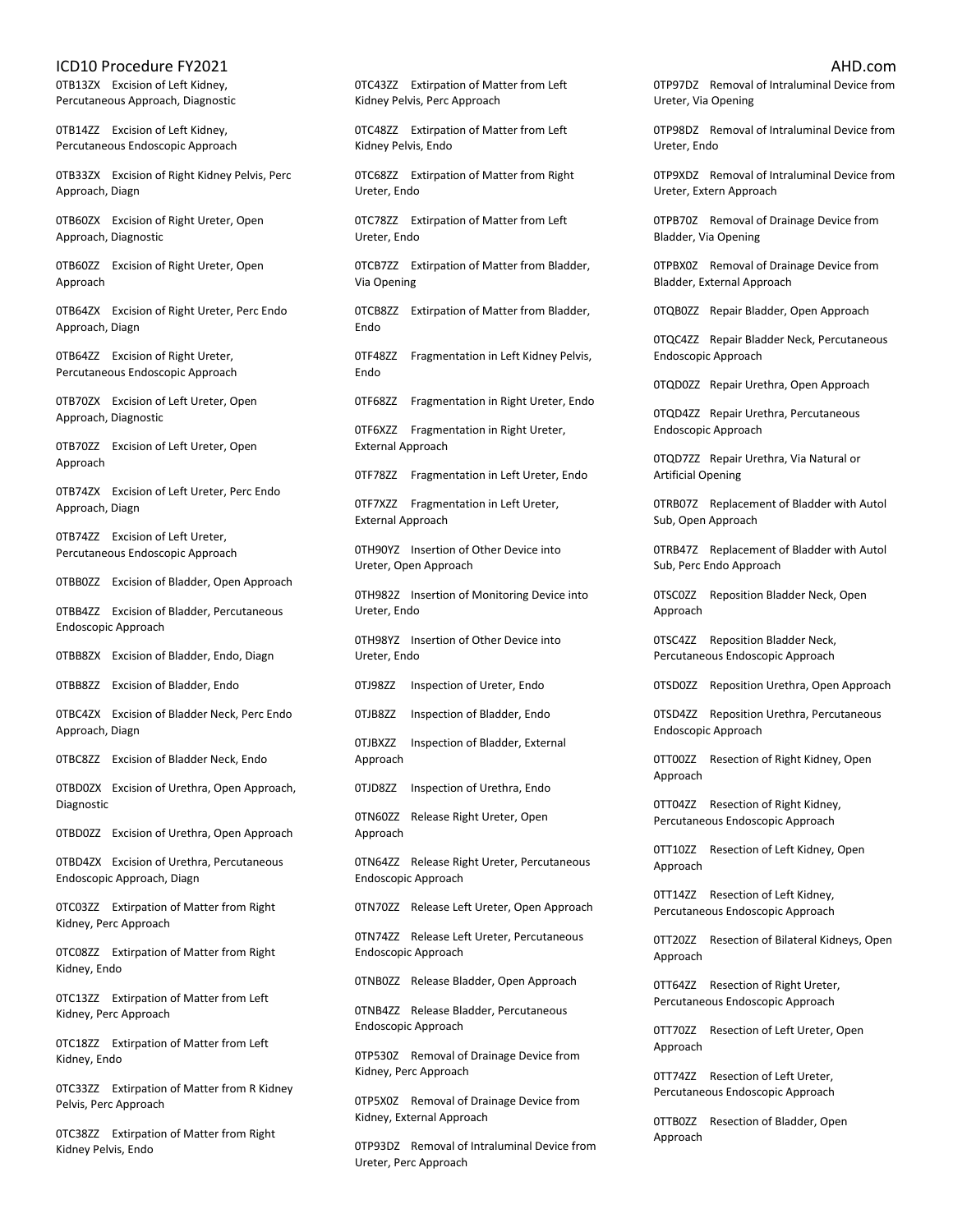0TTB4ZZ Resection of Bladder, Percutaneous Endoscopic Approach

0TTD4ZZ Resection of Urethra, Percutaneous Endoscopic Approach

0TUB47Z Supplement Bladder with Autol Sub, Perc Endo Approach

0TUD07Z Supplement Urethra with Autol Sub, Open Approach

0TY00Z0 Transplantation of Right Kidney, Allogeneic, Open Approach

0TY10Z0 Transplantation of Left Kidney, Allogeneic, Open Approach

0U5B0ZZ Destruction of Endometrium, Open Approach

0U7C7ZZ Dilation of Cervix, Via Natural or Artificial Opening

0UB20ZZ Excision of Bilateral Ovaries, Open Approach

0UB70ZZ Excision of Bilateral Fallopian Tubes, Open Approach

0UBC7ZX Excision of Cervix, Via Natural or Artificial Opening, Diagn

0UBF0ZZ Excision of Cul-de-sac, Open Approach

0UBG0ZZ Excision of Vagina, Open Approach

0UBG4ZZ Excision of Vagina, Percutaneous Endoscopic Approach

0UBG7ZZ Excision of Vagina, Via Natural or Artificial Opening

0UBM0ZZ Excision of Vulva, Open Approach

0UDB7ZX Extraction of Endometrium, Via Opening, Diagn

0UDB8ZX Extraction of Endometrium, Endo, Diagn

0UHD7YZ Insertion of Other Device into Uterus & Cervix, Via Opening

0UJD0ZZ Inspection of Uterus and Cervix, Open Approach

0ULG7ZZ Occlusion of Vagina, Via Natural or Artificial Opening

0UQF0ZZ Repair Cul-de-sac, Open Approach

0UQF4ZZ Repair Cul-de-sac, Percutaneous Endoscopic Approach

0UQF7ZZ Repair Cul-de-sac, Via Natural or Artificial Opening

0UQG0ZZ Repair Vagina, Open Approach

0US90ZZ Reposition Uterus, Open Approach

0USG0ZZ Reposition Vagina, Open Approach

0USG4ZZ Reposition Vagina, Percutaneous Endoscopic Approach

0USG7ZZ Reposition Vagina, Via Natural or Artificial Opening

0UT00ZZ Resection of Right Ovary, Open Approach

0UT10ZZ Resection of Left Ovary, Open Approach

0UT20ZZ Resection of Bilateral Ovaries, Open Approach

0UT24ZZ Resection of Bilateral Ovaries, Perc Endo Approach

0UT27ZZ Resection of Bilateral Ovaries, Via Opening

0UT2FZZ Resection of Bilateral Ovaries, Via Opening w Perc Endo

0UT60ZZ Resection of Left Fallopian Tube, Open Approach

0UT70ZZ Resection of Bilateral Fallopian Tubes, Open Approach

0UT74ZZ Resection of Bilateral Fallopian Tubes, Perc Endo Approach

0UT77ZZ Resection of Bilateral Fallopian Tubes, Via Opening

0UT7FZZ Resection of Bi Fallopian Tube, Via Opening w Perc Endo

0UT90ZL Resection of Uterus, Supracervical, Open Approach

0UT90ZZ Resection of Uterus, Open Approach

0UT94ZL Resection of Uterus, Supracervical, Perc Endo Approach

0UT94ZZ Resection of Uterus, Percutaneous Endoscopic Approach

0UT97ZZ Resection of Uterus, Via Natural or Artificial Opening

0UT9FZZ Resection of Uterus, Via Opening w Perc Endo

0UTC0ZZ Resection of Cervix, Open Approach

0UTC4ZZ Resection of Cervix, Percutaneous Endoscopic Approach

0UTC7ZZ Resection of Cervix, Via Natural or Artificial Opening

0UTG0ZZ Resection of Vagina, Open Approach

0UTG7ZZ Resection of Vagina, Via Natural or Artificial Opening

0UUF4KZ Supplement Cul-de-sac with Nonaut Sub, Perc Endo Approach

0V508ZZ Destruction of Prostate, Endo

0V950ZZ Drainage of Scrotum, Open Approach

0VB00ZZ Excision of Prostate, Open Approach

0VB03ZX Excision of Prostate, Percutaneous Approach, Diagnostic

0VB04ZX Excision of Prostate, Perc Endo Approach, Diagn

0VB04ZZ Excision of Prostate, Percutaneous Endoscopic Approach

0VB07ZZ Excision of Prostate, Via Natural or Artificial Opening

0VB08ZX Excision of Prostate, Endo, Diagn

0VB08ZZ Excision of Prostate, Endo

0VB30ZZ Excision of Bilateral Seminal Vesicles, Open Approach

0VB34ZX Excision of Bi Seminal Vesicle, Perc Endo Approach, Diagn

0VB34ZZ Excision of Bilateral Seminal Vesicles, Perc Endo Approach

0VB50ZZ Excision of Scrotum, Open Approach

0VBQ0ZZ Excision of Bilateral Vas Deferens, Open Approach

0VBQ4ZX Excision of Bi Vas Deferens, Perc Endo Approach, Diagn

0VBQ4ZZ Excision of Bilateral Vas Deferens, Perc Endo Approach

0VBS0ZZ Excision of Penis, Open Approach

0VNTXZZ Release Prepuce, External Approach

0VPS0JZ Removal of Synthetic Substitute from Penis, Open Approach

0VT00ZZ Resection of Prostate, Open Approach

0VT04ZZ Resection of Prostate, Percutaneous Endoscopic Approach

0VT08ZZ Resection of Prostate, Endo

0VT30ZZ Resection of Bilateral Seminal Vesicles, Open Approach

0VT34ZZ Resection of Bilateral Seminal Vesicles, Perc Endo Approach

0VTQ0ZZ Resection of Bilateral Vas Deferens, Open Approach

0VTQ4ZZ Resection of Bilateral Vas Deferens, Perc Endo Approach

0VUS0JZ Supplement Penis with Synthetic Substitute, Open Approach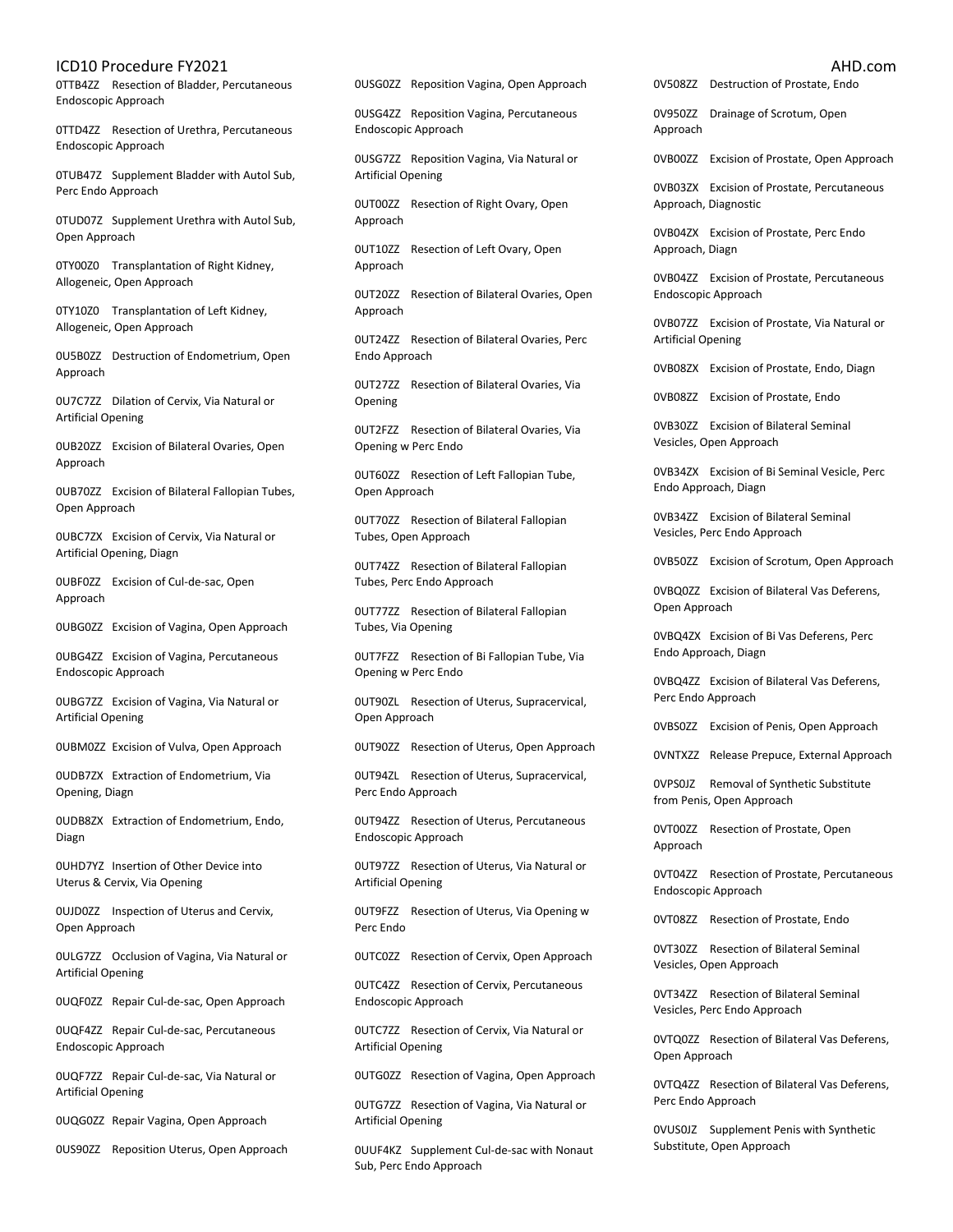0W29X0Z Change Drainage Device in R Pleural Cav, Extern Approach

0W2FX0Z Change Drainage Device in Abdominal Wall, External Approach

0W2GX0Z Change Drainage Device in Peritoneal Cavity, Extern Approach

0W2HX0Z Change Drainage Device in Retroperitoneum, External Approach

0W2JX0Z Change Drainage Device in Pelvic Cavity, External Approach

0W310ZZ Control Bleeding in Cranial Cavity, Open Approach

0W337ZZ Control Bleeding in Oral Cavity and Throat, Via Opening

0W380ZZ Control Bleeding in Chest Wall, Open Approach

0W3C0ZZ Control Bleeding in Mediastinum, Open Approach

0W3D0ZZ Control Bleeding in Pericardial Cavity, Open Approach

0W3F0ZZ Control Bleeding in Abdominal Wall, Open Approach

0W3G0ZZ Control Bleeding in Peritoneal Cavity, Open Approach

0W3P0ZZ Control Bleeding in Gastrointestinal Tract, Open Approach

0W3P4ZZ Control Bleeding in GI Tract, Perc Endo Approach

0W3P8ZZ Control Bleeding in Gastrointestinal Tract, Endo

0W3Q8ZZ Control Bleeding in Respiratory Tract, Endo

0W3R8ZZ Control Bleeding in Genitourinary Tract, Endo

0W4M070 Create Vagina in Male Perineum w Autol Sub, Open

0W930ZX Drainage of Oral Cavity and Throat, Open Approach, Diagn

0W930ZZ Drainage of Oral Cavity and Throat, Open Approach

0W9900Z Drainage of R Pleural Cav with Drain Dev, Open Approach

0W9930Z Drainage of R Pleural Cav with Drain Dev, Perc Approach

0W993ZX Drainage of Right Pleural Cavity, Perc Approach, Diagn

0W993ZZ Drainage of Right Pleural Cavity, Percutaneous Approach

0W9940Z Drainage of R Pleural Cav with Drain Dev, Perc Endo Approach

0W994ZX Drainage of Right Pleural Cavity, Perc Endo Approach, Diagn

0W994ZZ Drainage of Right Pleural Cavity, Perc Endo Approach

0W9B00Z Drainage of L Pleural Cav with Drain Dev, Open Approach

0W9B30Z Drainage of L Pleural Cav with Drain Dev, Perc Approach

0W9B3ZX Drainage of Left Pleural Cavity, Perc Approach, Diagn

0W9B3ZZ Drainage of Left Pleural Cavity, Percutaneous Approach

0W9B40Z Drainage of L Pleural Cav with Drain Dev, Perc Endo Approach

0W9C00Z Drainage of Mediastinum with Drainage Device, Open Approach

0W9C0ZZ Drainage of Mediastinum, Open Approach

0W9C30Z Drainage of Mediastinum with Drainage Device, Perc Approach

0W9D00Z Drainage of Pericardial Cavity with Drain Dev, Open Approach

0W9D0ZZ Drainage of Pericardial Cavity, Open Approach

0W9D30Z Drainage of Pericardial Cavity with Drain Dev, Perc Approach

0W9D3ZZ Drainage of Pericardial Cavity, Percutaneous Approach

0W9D40Z Drainage of Pericard Cav with Drain Dev, Perc Endo Approach

0W9D4ZZ Drainage of Pericardial Cavity, Perc Endo Approach

0W9F00Z Drainage of Abdominal Wall with Drain Dev, Open Approach

0W9F0ZZ Drainage of Abdominal Wall, Open Approach

0W9F30Z Drainage of Abdominal Wall with Drain Dev, Perc Approach

0W9F3ZZ Drainage of Abdominal Wall, Percutaneous Approach

0W9G00Z Drainage of Peritoneal Cavity with Drain Dev, Open Approach

0W9G0ZZ Drainage of Peritoneal Cavity, Open Approach

0W9G30Z Drainage of Peritoneal Cavity with Drain Dev, Perc Approach

0W9G3ZX Drainage of Peritoneal Cavity, Percutaneous Approach, Diagn

0W9G3ZZ Drainage of Peritoneal Cavity, Percutaneous Approach

0W9G40Z Drainage of Periton Cav with Drain Dev, Perc Endo Approach

0W9G4ZZ Drainage of Peritoneal Cavity, Perc Endo Approach

0W9H0ZZ Drainage of Retroperitoneum, Open Approach

0W9H30Z Drainage of Retroperitoneum with Drain Dev, Perc Approach

0W9H4ZZ Drainage of Retroperitoneum, Perc Endo Approach

0W9J00Z Drainage of Pelvic Cavity with Drain Dev, Open Approach

0W9J0ZZ Drainage of Pelvic Cavity, Open Approach

0W9J30Z Drainage of Pelvic Cavity with Drain Dev, Perc Approach

0W9J3ZZ Drainage of Pelvic Cavity, Percutaneous Approach

0WB30ZZ Excision of Oral Cavity and Throat, Open Approach

0WB3XZZ Excision of Oral Cavity and Throat, External Approach

0WB80ZZ Excision of Chest Wall, Open Approach

0WBC0ZZ Excision of Mediastinum, Open Approach

0WBC4ZZ Excision of Mediastinum, Percutaneous Endoscopic Approach

0WBF0ZZ Excision of Abdominal Wall, Open Approach

0WBH0ZX Excision of Retroperitoneum, Open Approach, Diagnostic

0WBH0ZZ Excision of Retroperitoneum, Open Approach

0WBH3ZX Excision of Retroperitoneum, Percutaneous Approach, Diagn

0WBH4ZX Excision of Retroperitoneum, Perc Endo Approach, Diagn

0WCC0ZZ Extirpation of Matter from Mediastinum, Open Approach

0WCD0ZZ Extirpation of Matter from Pericardial Cavity, Open Approach

0WCG0ZZ Extirpation of Matter from Peritoneal Cavity, Open Approach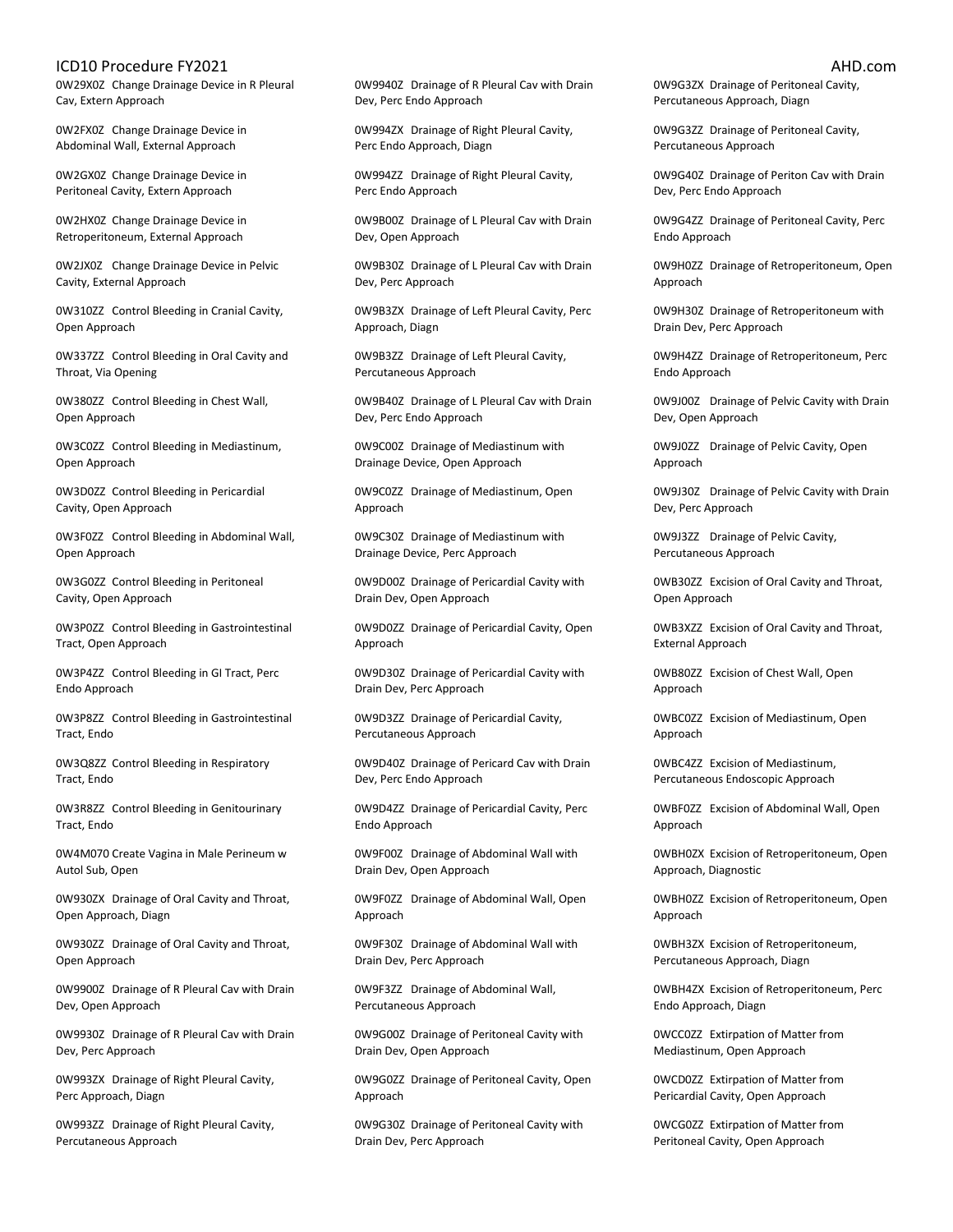0WCH0ZZ Extirpation of Matter from Retroperitoneum, Open Approach

0WCQ8ZZ Extirpation of Matter from Respiratory Tract, Endo

0WH633Z Insertion of Infusion Device into Neck, Perc Approach

0WHF0YZ Insertion of Other Device into Abdominal Wall, Open Approach

0WHF33Z Insertion of Infusion Device into Abd Wall, Perc Approach

0WHG33Z Insertion of Infusion Device into Periton Cav, Perc Approach

0WHG43Z Insert of Infusion Dev into Periton Cav, Perc Endo Approach

0WHK33Z Insertion of Infusion Device into Upper Back, Perc Approach

0WHQ7YZ Insertion of Other Device into Resp Tract, Via Opening

0WHR8YZ Insertion of Other Device into Genitourinary Tract, Endo

0WJ34ZZ Inspection of Oral Cavity and Throat, Perc Endo Approach

0WJ60ZZ Inspection of Neck, Open Approach

0WJ80ZZ Inspection of Chest Wall, Open Approach

0WJ93ZZ Inspection of Right Pleural Cavity, Percutaneous Approach

0WJC0ZZ Inspection of Mediastinum, Open Approach

0WJF0ZZ Inspection of Abdominal Wall, Open Approach

0WJF4ZZ Inspection of Abdominal Wall, Perc Endo Approach

0WJG0ZZ Inspection of Peritoneal Cavity, Open Approach

0WJG3ZZ Inspection of Peritoneal Cavity, Percutaneous Approach

0WJG4ZZ Inspection of Peritoneal Cavity, Perc Endo Approach

0WJH0ZZ Inspection of Retroperitoneum, Open Approach

0WJP4ZZ Inspection of Gastrointestinal Tract, Perc Endo Approach

0WJP8ZZ Inspection of Gastrointestinal Tract, Endo Approach

0WJQ8ZZ Inspection of Respiratory Tract, Endo Approach

0WP833Z Removal of Infusion Device from Chest Wall, Perc Approach

0WP8X0Z Removal of Drainage Device from Chest Wall, Extern Approach

0WP930Z Removal of Drainage Device from R Pleural Cav, Perc Approach

0WP9X0Z Removal of Drain Dev from R Pleural Cav, Extern Approach

0WPB30Z Removal of Drainage Device from L Pleural Cav, Perc Approach

0WPBX0Z Removal of Drain Dev from L Pleural Cav, Extern Approach

0WPC30Z Removal of Drainage Device from Mediastinum, Perc Approach

0WPCX0Z Removal of Drainage Device from Mediastinum, Extern Approach

0WPDX0Z Removal of Drain Dev from Pericard Cav, Extern Approach

0WPF0JZ Removal of Synthetic Substitute from Abd Wall, Open Approach

0WPG03Z Removal of Infusion Device from Periton Cav, Open Approach

0WPG33Z Removal of Infusion Device from Periton Cav, Perc Approach

0WPGX0Z Removal of Drainage Device from Periton Cav, Extern Approach

0WPGX3Z Removal of Infusion Device from Periton Cav, Extern Approach

0WPLX0Z Removal of Drainage Device from Lower Back, Extern Approach

0WPQ8YZ Removal of Other Device from Respiratory Tract, Endo

0WPQXYZ Removal of Other Device from Resp Tract, Extern Approach

0WQ30ZZ Repair Oral Cavity and Throat, Open Approach

0WQ80ZZ Repair Chest Wall, Open Approach

0WQF0ZZ Repair Abdominal Wall, Open Approach

0WQF4ZZ Repair Abdominal Wall, Percutaneous Endoscopic Approach

0WU80JZ Supplement Chest Wall with Synth Sub, Open Approach

0WUF07Z Supplement Abdominal Wall with Autol Sub, Open Approach

0WUF0JZ Supplement Abdominal Wall with Synth Sub, Open Approach

0WUF0KZ Supplement Abdominal Wall with Nonaut Sub, Open Approach

0WUF47Z Supplement Abdominal Wall with Autol Sub, Perc Endo Approach

0WUF4JZ Supplement Abdominal Wall with Synth Sub, Perc Endo Approach

0WUL07Z Supplement Lower Back with Autol Sub, Open Approach

0WWG43ZRevision of Infusion Dev in Periton Cav, Perc Endo Approach

0XH233Z Insertion of Infusion Device into R Shoulder, Perc Approach

0XH333Z Insertion of Infusion Device into L Shoulder, Perc Approach

0XH633Z Insertion of Infusion Device into R Up Extrem, Perc Approach

0XH733Z Insertion of Infusion Device into L Up Extrem, Perc Approach

0XH833Z Insertion of Infusion Device into R Up Arm, Perc Approach

0XH933Z Insertion of Infusion Device into L Up Arm, Perc Approach

0XHD33Z Insertion of Infusion Device into R Low Arm, Perc Approach

0XHF33Z Insertion of Infusion Device into L Low Arm, Perc Approach

0XP6X3Z Removal of Infusion Device from R Up Extrem, Extern Approach

0Y6C0Z1 Detachment at Right Upper Leg, High, Open Approach

0Y6C0Z2 Detachment at Right Upper Leg, Mid, Open Approach

0Y6C0Z3 Detachment at Right Upper Leg, Low, Open Approach

0Y6D0Z1 Detachment at Left Upper Leg, High, Open Approach

0Y6D0Z2 Detachment at Left Upper Leg, Mid, Open Approach

0Y6D0Z3 Detachment at Left Upper Leg, Low, Open Approach

0Y6F0ZZ Detachment at Right Knee Region, Open Approach

0Y6H0Z1 Detachment at Right Lower Leg, High, Open Approach

0Y6H0Z2 Detachment at Right Lower Leg, Mid, Open Approach

0Y6H0Z3 Detachment at Right Lower Leg, Low, Open Approach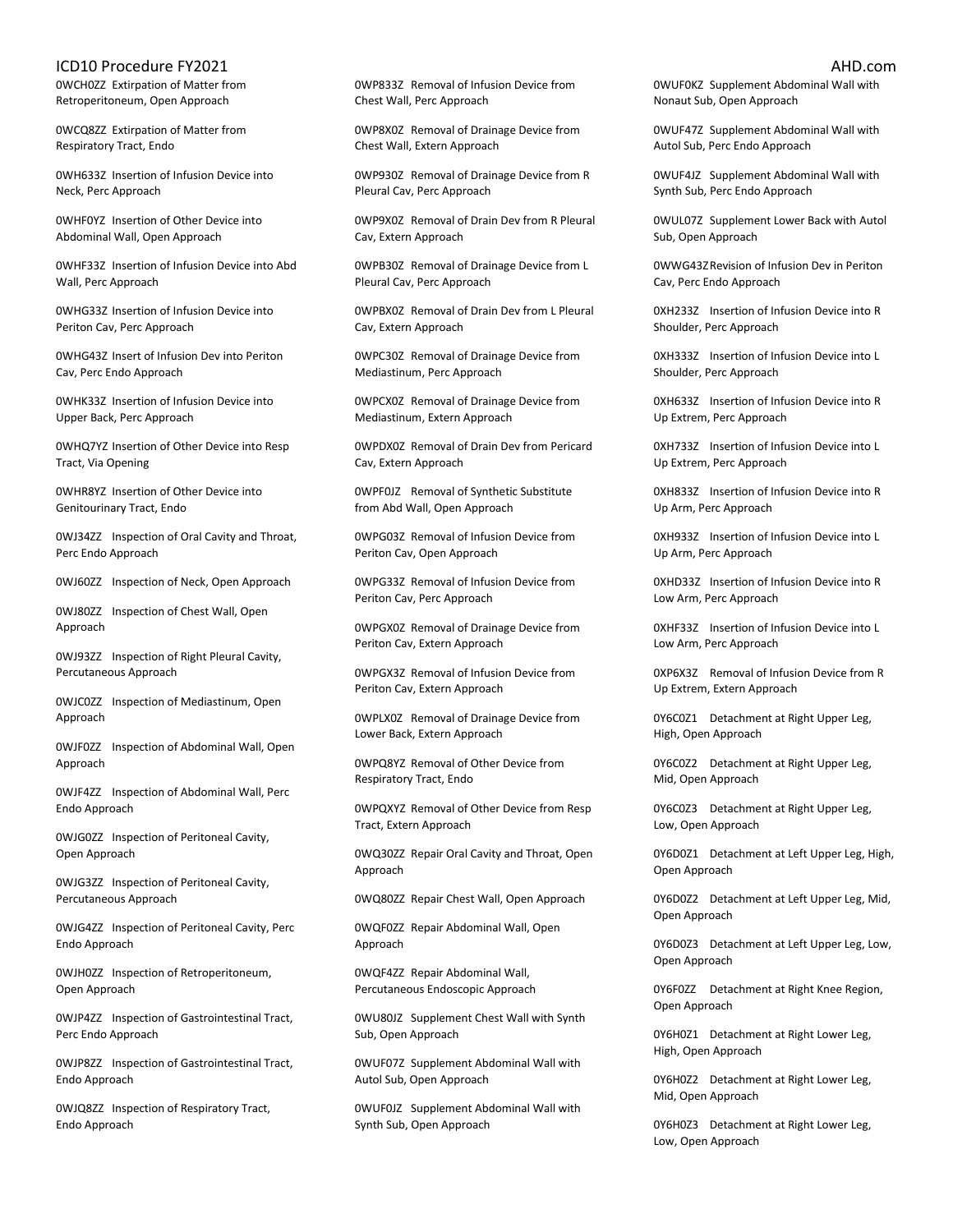0Y6J0Z1 Detachment at Left Lower Leg, High, Open Approach

0Y6J0Z2 Detachment at Left Lower Leg, Mid, Open Approach

0Y6J0Z3 Detachment at Left Lower Leg, Low, Open Approach

0Y6M0Z0 Detachment at Right Foot, Complete, Open Approach

0Y6M0Z9 Detachment at Right Foot, Partial 1st Ray, Open Approach

0Y6M0ZB Detachment at Right Foot, Partial 2nd Ray, Open Approach

0Y6M0ZC Detachment at Right Foot, Partial 3rd Ray, Open Approach

0Y6M0ZD Detachment at Right Foot, Partial 4th Ray, Open Approach

0Y6M0ZF Detachment at Right Foot, Partial 5th Ray, Open Approach

0Y6N0Z0 Detachment at Left Foot, Complete, Open Approach

0Y6N0Z9 Detachment at Left Foot, Partial 1st Ray, Open Approach

0Y6N0ZB Detachment at Left Foot, Partial 2nd Ray, Open Approach

0Y6N0ZC Detachment at Left Foot, Partial 3rd Ray, Open Approach

0Y6N0ZD Detachment at Left Foot, Partial 4th Ray, Open Approach

0Y6N0ZF Detachment at Left Foot, Partial 5th Ray, Open Approach

0Y6P0Z0 Detachment at Right 1st Toe, Complete, Open Approach

0Y6P0Z1 Detachment at Right 1st Toe, High, Open Approach

0Y6Q0Z0 Detachment at Left 1st Toe, Complete, Open Approach

0Y6R0Z0 Detachment at Right 2nd Toe, Complete, Open Approach

0Y6R0Z1 Detachment at Right 2nd Toe, High, Open Approach

0Y6S0Z0 Detachment at Left 2nd Toe, Complete, Open Approach

0Y6T0Z0 Detachment at Right 3rd Toe, Complete, Open Approach

0Y6U0Z0 Detachment at Left 3rd Toe, Complete, Open Approach

0Y6V0Z0 Detachment at Right 4th Toe, Complete, Open Approach

0Y6W0Z0 Detachment at Left 4th Toe, Complete, Open Approach

0Y6X0Z0 Detachment at Right 5th Toe, Complete, Open Approach

0Y6Y0Z0 Detachment at Left 5th Toe, Complete, Open Approach

0Y9M0ZZ Drainage of Right Foot, Open Approach

0Y9N0ZZ Drainage of Left Foot, Open Approach

0YH733Z Insert of Infusion Dev into R Femoral Region, Perc Approach

0YH833Z Insert of Infusion Dev into L Femoral Region, Perc Approach

0YH933Z Insertion of Infusion Dev into R Low Extrem, Perc Approach

0YHB33Z Insertion of Infusion Dev into L Low Extrem, Perc Approach

0YHC33Z Insertion of Infusion Device into R Up Leg, Perc Approach

0YHD33Z Insertion of Infusion Device into L Up Leg, Perc Approach

0YHF03Z Insertion of Infusion Device into R Knee, Open Approach

0YHG03Z Insertion of Infusion Device into L Knee, Open Approach

0YHH33Z Insertion of Infusion Device into R Low Leg, Perc Approach

0YHJ33Z Insertion of Infusion Device into L Low Leg, Perc Approach

0YQ50ZZ Repair Right Inguinal Region, Open Approach

0YQM0ZZ Repair Right Foot, Open Approach

0YQN0ZZ Repair Left Foot, Open Approach

0YU50JZ Supplement R Inguinal Region with Synth Sub, Open Approach

0YU54JZ Supplement R Inguinal Region w Synth Sub, Perc Endo

0YU60JZ Supplement L Inguinal Region with Synth Sub, Open Approach

0YUA4JZ Supplement Bi Inguinal Region w Synth Sub, Perc Endo

0YUM0KZ Supplement Right Foot with Nonaut Sub, Open Approach

0YUN0KZ Supplement Left Foot with Nonaut Sub, Open Approach

10907ZC Drainage of Amniotic Fl, Therap from POC, Via Opening

10D00Z1 Extraction of Products of Conception, Low, Open Approach

10E0XZZ Delivery of Products of Conception, External Approach

10H073Z Insertion of Monitoring Electrode into POC, Via Opening

10H07YZ Insertion of Other Device into POC, Via Opening

2W03X4Z Change Bandage on Abdominal Wall

2W03X6Z Change Pressure Dressing on Abdominal Wall

2W04X6Z Change Pressure Dressing on Chest Wall

2W05X6Z Change Pressure Dressing on Back

2W06X6Z Change Pressure Dressing on Right Inguinal Region

2W07X6Z Change Pressure Dressing on Left Inguinal Region

2W08X6Z Change Pressure Dressing on Right Upper Extremity

2W0CX6Z Change Pressure Dressing on Right Lower Arm

2W0LX6Z Change Pressure Dressing on Right Lower Extremity

2W0MX6Z Change Pressure Dressing on Left Lower Extremity

2W0NX6Z Change Pressure Dressing on Right Upper Leg

2W0PX6Z Change Pressure Dressing on Left Upper Leg

2W0QX6Z Change Pressure Dressing on Right Lower Leg

2W0RX6Z Change Pressure Dressing on Left Lower Leg

2W0SX4Z Change Bandage on Right Foot

2W0SX6Z Change Pressure Dressing on Right Foot

2W0TX6Z Change Pressure Dressing on Left Foot

2W13X6Z Compression of Abdominal Wall using Pressure Dressing

2W14X6Z Compression of Chest Wall using Pressure Dressing

2W15X6Z Compression of Back using Pressure Dressing

2W16X6Z Compression of Right Inguinal Region using Pressure Dressing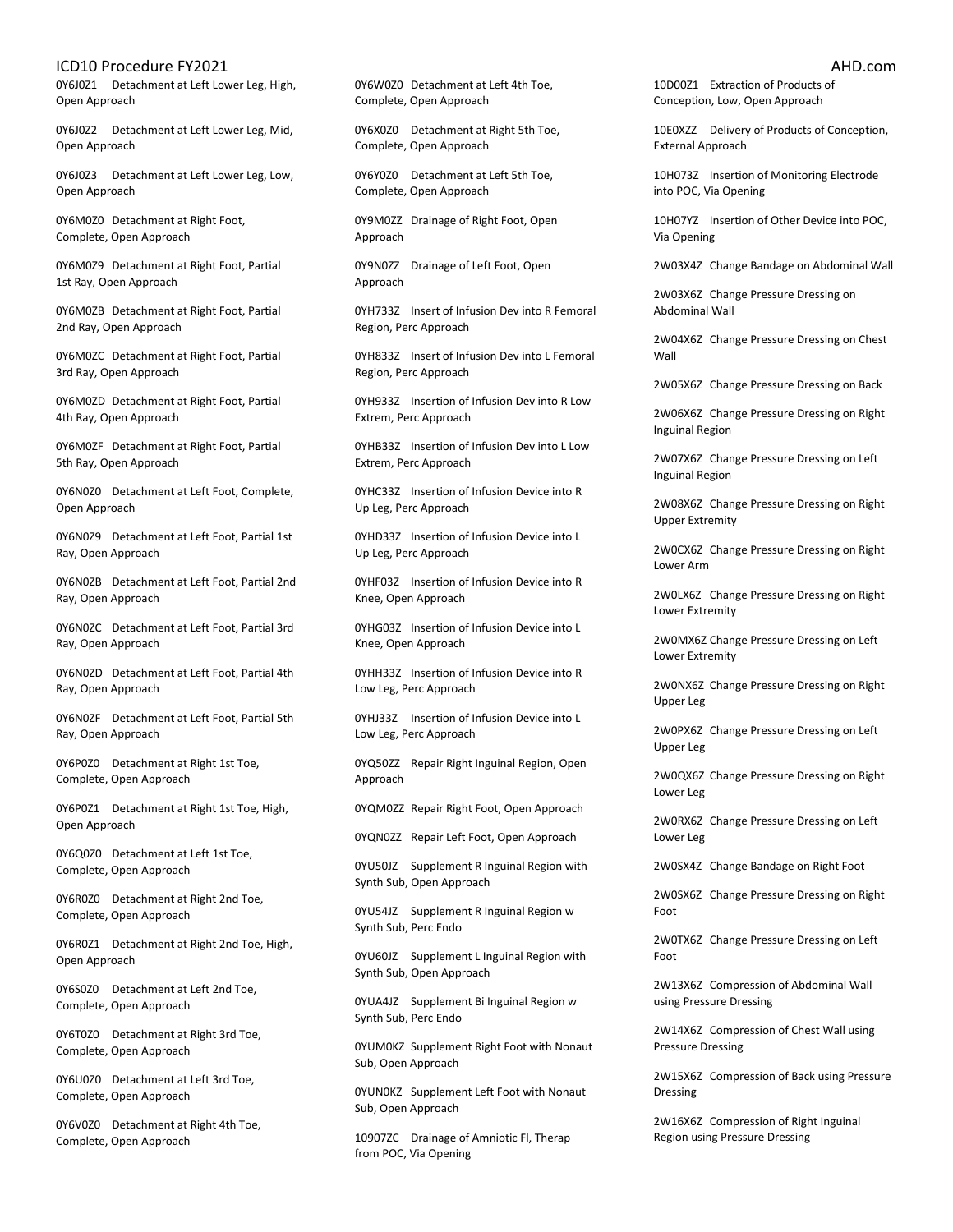2W17X6Z Compression of Left Inguinal Region using Pressure Dressing

2W1LX6Z Compression of Right Lower Extremity using Pressure Dressing

2W1LX7Z Compression of R Low Extrem using Intermit Pressure Dev

2W1MX6Z Compression of Left Lower Extremity using Pressure Dressing

2W1MX7Z Compression of L Low Extrem using Intermit Pressure Dev

2W1NX6Z Compression of Right Upper Leg using Pressure Dressing

2W1PX6Z Compression of Left Upper Leg using Pressure Dressing

2W1QX6Z Compression of Right Lower Leg using Pressure Dressing

2W1RX6Z Compression of Left Lower Leg using Pressure Dressing

2W1SX6Z Compression of Right Foot using Pressure Dressing

2W1TX6Z Compression of Left Foot using Pressure Dressing

2W21X4Z Dressing of Face using Bandage

2W22X4Z Dressing of Neck using Bandage

2W24X4Z Dressing of Chest Wall using Bandage

2W25X4Z Dressing of Back using Bandage

2W26X4Z Dressing of Right Inguinal Region using Bandage

2W27X4Z Dressing of Left Inguinal Region using Bandage

2W2EX4Z Dressing of Right Hand using Bandage

2W2FX4Z Dressing of Left Hand using Bandage

2W2LX4Z Dressing of Right Lower Extremity using Bandage

2W2MX4Z Dressing of Left Lower Extremity using Bandage

2W2SX4Z Dressing of Right Foot using Bandage

2W2TX4Z Dressing of Left Foot using Bandage

2W30XYZ Immobilization of Head using Other Device

2W32X3Z Immobilization of Neck using Brace

2W35X3Z Immobilization of Back using Brace

2W38XYZ Immobilization of Right Upper Extremity using Other Device

2W39X1Z Immobilization of Left Upper Extremity using Splint

2W39XYZ Immobilization of Left Upper Extremity using Other Device

2W3AXYZ Immobilization of Right Upper Arm using Other Device

2W3CX1Z Immobilization of Right Lower Arm using Splint

2W3CXYZ Immobilization of Right Lower Arm using Other Device

2W3DX1Z Immobilization of Left Lower Arm using Splint

2W3DXYZ Immobilization of Left Lower Arm using Other Device

2W3EXYZ Immobilization of Right Hand using Other Device

2W3FXYZ Immobilization of Left Hand using Other Device

2W3LX1Z Immobilization of Right Lower Extremity using Splint

2W3LXYZ Immobilization of Right Lower Extremity using Other Device

2W3MXYZ Immobilization of Left Lower Extremity using Other Device

2W3QX1Z Immobilization of Right Lower Leg using Splint

2W3QXYZ Immobilization of Right Lower Leg using Other Device

2W3RX1Z Immobilization of Left Lower Leg using Splint

2W3RXYZ Immobilization of Left Lower Leg using Other Device

2W43X5Z Packing of Abdominal Wall using Packing Material

2W50X0Z Removal of Traction Apparatus on Head

2W50XYZ Removal of Other Device on Head

2W52X0Z Removal of Traction Apparatus on Neck

2W54XYZ Removal of Other Device on Chest Wall

2W60X0Z Traction of Head using Traction Apparatus

2W62X0Z Traction of Neck using Traction Apparatus

2W6LX0Z Traction of Right Lower Extremity using Traction Apparatus

2W6MX0Z Traction of Left Lower Extremity using Traction Apparatus

2W6NX0Z Traction of Right Upper Leg using Traction Apparatus

2W6NXZZ Traction of Right Upper Leg

2W6PX0Z Traction of Left Upper Leg using Traction Apparatus

2W6PXZZ Traction of Left Upper Leg

2W6QX0Z Traction of Right Lower Leg using Traction Apparatus

2W6RX0Z Traction of Left Lower Leg using Traction Apparatus

2Y41X5Z Packing of Nasal Region using Packing Material

2Y44X5Z Packing of Female Genital Tract using Packing Material

30230N1 Transfuse Nonaut Red Blood Cells in Periph Vein, Open

30230P1 Transfuse Nonaut Frozen Red Cells in Periph Vein, Open

30233H0 Transfuse Autol Whole Blood in Periph Vein, Perc

30233H1 Transfuse Nonaut Whole Blood in Periph Vein, Perc

30233J1 Transfuse Nonaut Serum Albumin in Periph Vein, Perc

30233K1 Transfuse Nonaut Frozen Plasma in Periph Vein, Perc

30233L1 Transfuse Nonaut Fresh Plasma in Periph Vein, Perc

30233M1 Transfuse Nonaut Plasma Cryoprecip in Periph Vein, Perc

30233N0 Transfuse Autol Red Blood Cells in Periph Vein, Perc

30233N1 Transfuse Nonaut Red Blood Cells in Periph Vein, Perc

30233P1 Transfuse Nonaut Frozen Red Cells in Periph Vein, Perc

30233R0 Transfuse of Autol Platelets into Periph Vein, Perc Approach

30233R1 Transfuse Nonaut Platelets in Periph Vein, Perc

30233S0 Transfuse of Autol Globulin into Periph Vein, Perc Approach

30233S1 Transfuse of Nonaut Globulin into Periph Vein, Perc Approach

30233V1 Transfuse Nonaut Antihemophilic in Periph Vein, Perc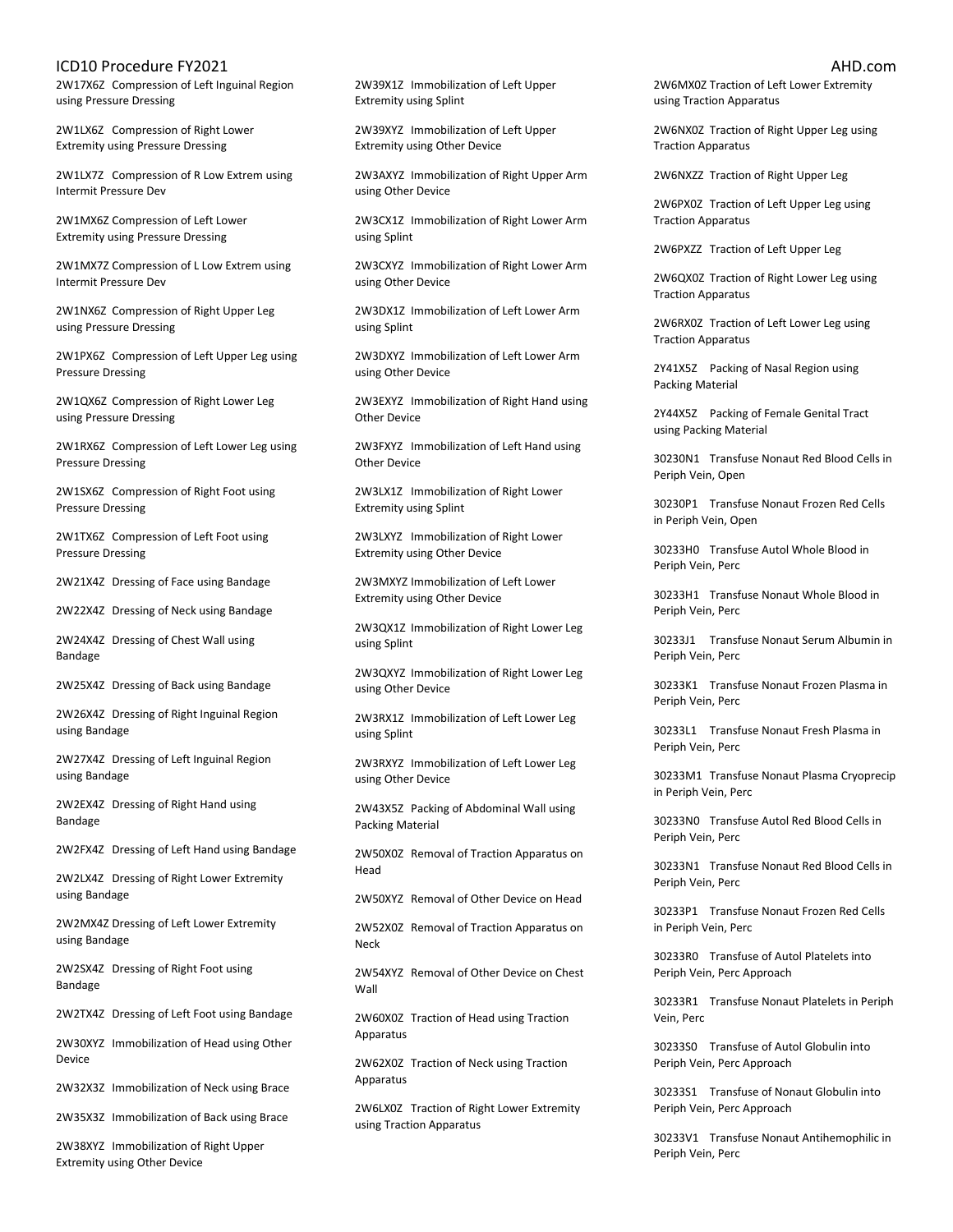30233W1 Transfuse Nonaut Factor IX in Periph Vein, Perc

30233Y0 Transfuse Autol Hemat Stem Cell in Periph Vein, Perc

30233Y2 Transfuse Allo Rel Hemat Stem Cell in Periph Vein, Perc

30233Y3 Transfuse Allo Unr Hemat Stem Cell in Periph Vein, Perc

30240H0 Transfuse Autol Whole Blood in Central Vein, Open

30240N1 Transfuse Nonaut Red Blood Cells in Central Vein, Open

30243C0 Transfuse Autol HSPC, Gene Mod in Central Vein, Perc

30243H0 Transfuse Autol Whole Blood in Central Vein, Perc

30243J1 Transfuse Nonaut Serum Albumin in Central Vein, Perc

30243K1 Transfuse Nonaut Frozen Plasma in Central Vein, Perc

30243L1 Transfuse Nonaut Fresh Plasma in Central Vein, Perc

30243M1 Transfuse Nonaut Plasma Cryoprecip in Central Vein, Perc

30243N0 Transfuse Autol Red Blood Cells in Central Vein, Perc

30243N1 Transfuse Nonaut Red Blood Cells in Central Vein, Perc

30243P1 Transfuse Nonaut Frozen Red Cells in Central Vein, Perc

30243R1 Transfuse Nonaut Platelets in Central Vein, Perc

30243S1 Transfuse Nonaut Globulin in Central Vein, Perc

30243V1 Transfuse Nonaut Antihemophilic in Central Vein, Perc

30243Y0 Transfuse Autol Hemat Stem Cell in Central Vein, Perc

30243Y2 Transfuse Allo Rel Hemat Stem Cell in Central Vein, Perc

30243Y3 Transfuse Allo Unr Hemat Stem Cell in Central Vein, Perc

30280B1 Transfusion of Nonaut 4-Factor PCC into Vein, Open Approach

30283B1 Transfusion of Nonaut 4-Factor PCC into Vein, Perc Approach

3C1ZX8Z Irrigation of Indwell Dev using Irrigat, Extern Approach

3E00X29 Introduce Oth Anti-infect in Skin/Mucous Mem, Extern

3E00X4Z Introduce Serum/Tox/Vaccine in Skin/Mucous Mem, Extern

3E00XGC Introduce Oth Therap Subst in Skin/Mucous Mem, Extern

3E0102A Introduction of Anti-infect Envelp into Subcu, Open Approach

3E01305 Introduction of Oth Antineoplastic into Subcu, Perc Approach

3E0130M Introduce of Monoclonal Antibody into Subcu, Perc Approach

3E01329 Introduction of Oth Anti-infect into Subcu, Perc Approach

3E0132A Introduction of Anti-infect Envelp into Subcu, Perc Approach

3E0133Z Introduction of Anti-inflammatory into Subcu, Perc Approach

3E01340 Introduction of Influenza Vaccine into Subcu, Perc Approach

3E0134Z Introduction of Serum/Tox/Vaccine into Subcu, Perc Approach

3E013BZ Introduction of Anesthetic Agent into Subcu, Perc Approach

3E013GC Introduction of Oth Therap Subst into Subcu, Perc Approach

3E013NZ Introduction of Analg/Hypnot/Sedat into Subcu, Perc Approach

3E013VG Introduction of Insulin into Subcu, Perc Approach

3E02329 Introduction of Oth Anti-infect into Muscle, Perc Approach

3E0233Z Introduction of Anti-inflammatory into Muscle, Perc Approach

3E02340 Introduction of Influenza Vaccine into Muscle, Perc Approach

3E0234Z Introduction of Serum/Tox/Vaccine into Muscle, Perc Approach

3E023BZ Introduction of Anesthetic Agent into Muscle, Perc Approach

3E023GC Introduction of Oth Therap Subst into Muscle, Perc Approach

3E023NZ Introduce of Analg/Hypnot/Sedat into Muscle, Perc Approach

3E0303Z Introduction of Anti-inflam into Periph Vein, Open Approach

3E0306Z Introduction of Nutritional into Periph Vein, Open Approach

3E030XZ Introduction of Vasopressor into Periph Vein, Open Approach

3E03305 Introduce Oth Antineoplastic in Periph Vein, Perc

3E0330M Introduce Monoclonal Antibody in Periph Vein, Perc

3E03317 Introduce Oth Thrombolytic in Periph Vein, Perc

3E03328 Introduce of Oxazolidinones into Periph Vein, Perc Approach

3E03329 Introduce of Oth Anti-infect into Periph Vein, Perc Approach

3E0333Z Introduction of Anti-inflam into Periph Vein, Perc Approach

3E0334Z Introduce Serum/Tox/Vaccine in Periph Vein, Perc

3E0336Z Introduction of Nutritional into Periph Vein, Perc Approach

3E0337Z Introduce Electrol/Water Bal in Periph Vein, Perc

3E033FZ Introduce Intracirc Anesth in Periph Vein, Perc

3E033GC Introduce Oth Therap Subst in Periph Vein, Perc

3E033GQ Introduction of Glucarpidase into Periph Vein, Perc Approach

3E033HZ Introduce of Radioact Subst into Periph Vein, Perc Approach

3E033KZ Introduce of Oth Diagn Subst into Periph Vein, Perc Approach

3E033NZ Introduce Analg/Hypnot/Sedat in Periph Vein, Perc

3E033PZ Introduce Platelet Inhibitor in Periph Vein, Perc

3E033RZ Introduce of Antiarrhythmic into Periph Vein, Perc Approach

3E033VG Introduction of Insulin into Peripheral Vein, Perc Approach

3E033VJ Introduction of Oth Hormone into Periph Vein, Perc Approach

3E033WL Introduction of Immunosuppressive into Peripheral Vein, Perc

3E033XZ Introduction of Vasopressor into Periph Vein, Perc Approach

3E04017 Introduce Oth Thrombolytic in Central Vein, Open

3E04302 Introduce of High dose IL-2 into Central Vein, Perc Approach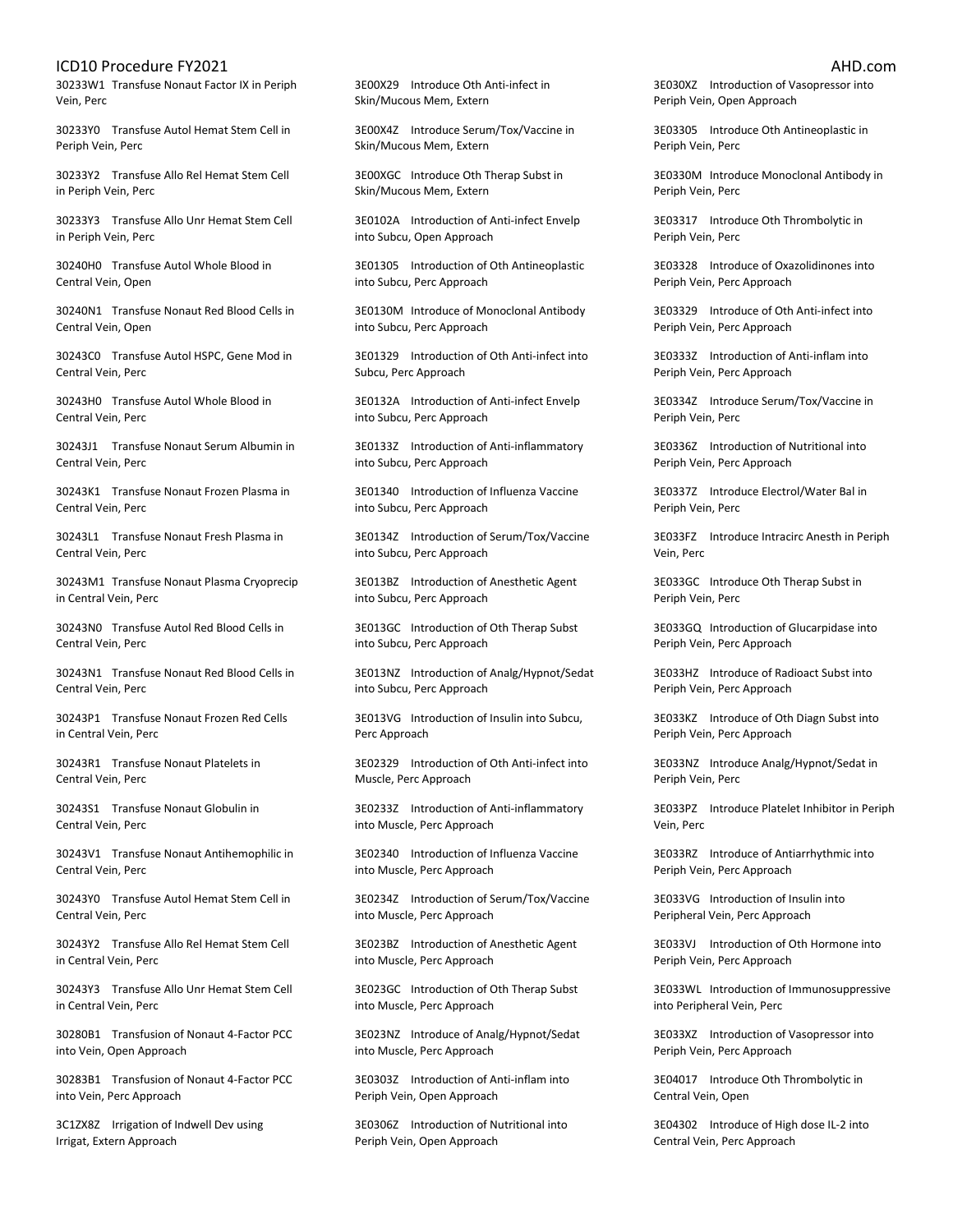3E04305 Introduce Oth Antineoplastic in Central Vein, Perc

3E0430M Introduce Monoclonal Antibody in Central Vein, Perc

3E04317 Introduce Oth Thrombolytic in Central Vein, Perc

3E04328 Introduce of Oxazolidinones into Central Vein, Perc Approach

3E04329 Introduce Oth Anti-infect in Central Vein, Perc

3E0433Z Introduction of Anti-inflam into Central Vein, Perc Approach

3E0436Z Introduction of Nutritional into Central Vein, Perc Approach

3E0437Z Introduce Electrol/Water Bal in Central Vein, Perc

3E043FZ Introduce Intracirc Anesth in Central Vein, Perc

3E043GC Introduce Oth Therap Subst in Central Vein, Perc

3E043NZ Introduce Analg/Hypnot/Sedat in Central Vein, Perc

3E043RZ Introduce of Antiarrhythmic into Central Vein, Perc Approach

3E043VG Introduction of Insulin into Central Vein, Perc Approach

3E043WL Introduction of Immunosuppressive into Central Vein, Perc

3E043XZ Introduction of Vasopressor into Central Vein, Perc Approach

3E05305 Introduce Oth Antineoplastic in Periph Art, Perc

3E05317 Introduce of Oth Thrombolytic into Periph Art, Perc Approach

3E0533Z Introduction of Anti-inflam into Periph Art, Perc Approach

3E0536Z Introduction of Nutritional into Periph Art, Perc Approach

3E053GC Introduce of Oth Therap Subst into Periph Art, Perc Approach

3E053PZ Introduce Platelet Inhibitor in Periph Art, Perc

3E053XZ Introduction of Vasopressor into Periph Art, Perc Approach

3E06305 Introduce Oth Antineoplastic in Central Art, Perc

3E06317 Introduce Oth Thrombolytic in Central Art, Perc

3E0633Z Introduction of Anti-inflam into Central Art, Perc Approach

3E0636Z Introduction of Nutritional into Central Art, Perc Approach

3E063GC Introduce Oth Therap Subst in Central Art, Perc

3E063KZ Introduce of Oth Diagn Subst into Central Art, Perc Approach

3E063PZ Introduce Platelet Inhibitor in Central Art, Perc

3E063RZ Introduce of Antiarrhythmic into Central Art, Perc Approach

3E063XZ Introduction of Vasopressor into Central Art, Perc Approach

3E07317 Introduce Oth Thrombolytic in Coronary Art, Perc

3E073GC Introduce Oth Therap Subst in Coronary Art, Perc

3E073KZ Introduce Oth Diagn Subst in Coronary Art, Perc

3E073PZ Introduce Platelet Inhibitor in Coronary Art, Perc

3E074GC Introduce Oth Therap Subst in Coronary Art, Perc Endo

3E08017 Introduction of Other Thrombolytic into Heart, Open Approach

3E080GC Introduction of Oth Therap Subst into Heart, Open Approach

3E083GC Introduction of Oth Therap Subst into Heart, Perc Approach

3E083KZ Introduction of Oth Diagn Subst into Heart, Perc Approach

3E0973Z Introduction of Anti-inflammatory into Nose, Via Opening

3E097GC Introduction of Oth Therap Subst into Nose, Via Opening

3E09X3Z Introduction of Anti-inflammatory into Nose, Extern Approach

3E09XGC Introduction of Oth Therap Subst into Nose, Extern Approach

3E0A3GC Introduce Oth Therap Subst in Bone Marrow, Perc

3E0C30M Introduction of Monoclonal Antibody into Eye, Perc Approach

3E0C329 Introduction of Other Anti-infective into Eye, Perc Approach

3E0C7GC Introduction of Oth Therap Subst into Eye, Via Opening

3E0CX29 Introduction of Oth Anti-infect into Eye, Extern Approach

3E0CX3Z Introduction of Anti-inflammatory into Eye, Extern Approach

3E0CXBZ Introduction of Anesthetic Agent into Eye, External Approach

3E0CXGC Introduction of Oth Therap Subst into Eye, Extern Approach

3E0CXKZ Introduction of Oth Diagn Subst into Eye, Extern Approach

3E0D705 Introduce of Oth Antineoplastic into Mouth/Phar, Via Opening

3E0D728 Introduction of Oxazolidinones into Mouth/Phar, Via Opening

3E0D729 Introduction of Oth Anti-infect into Mouth/Phar, Via Opening

3E0D73Z Introduction of Anti-inflam into Mouth/Phar, Via Opening

3E0D7BZ Introduction of Anesthetic into Mouth/Phar, Via Opening

3E0D7GC Introduce of Oth Therap Subst into Mouth/Phar, Via Opening

3E0D7NZ Introduce of Analg/Hypnot/Sedat into Mouth/Phar, Via Opening

3E0D7RZ Introduction of Antiarrhythmic into Mouth/Phar, Via Opening

3E0DX05 Introduce Oth Antineoplastic in Mouth/Phar, Extern

3E0DX0M Introduce Monoclonal Antibody in Mouth/Phar, Extern

3E0DX29 Introduce Oth Anti-infect in Mouth/Phar, Extern

3E0DX3Z Introduction of Anti-inflam into Mouth/Phar, Extern Approach

3E0DXGC Introduce Oth Therap Subst in Mouth/Phar, Extern

3E0DXKZ Introduce Oth Diagn Subst in Mouth/Phar, Extern

3E0DXNZ Introduce Analg/Hypnot/Sedat in Mouth/Phar, Extern

3E0DXRZ Introduce of Antiarrhythmic into Mouth/Phar, Extern Approach

3E0F33Z Introduction of Anti-inflam into Resp Tract, Perc Approach

3E0F3KZ Introduce of Oth Diagn Subst into Resp Tract, Perc Approach

3E0F3SD Introduce of Nitric Oxide Gas into Resp Tract, Perc Approach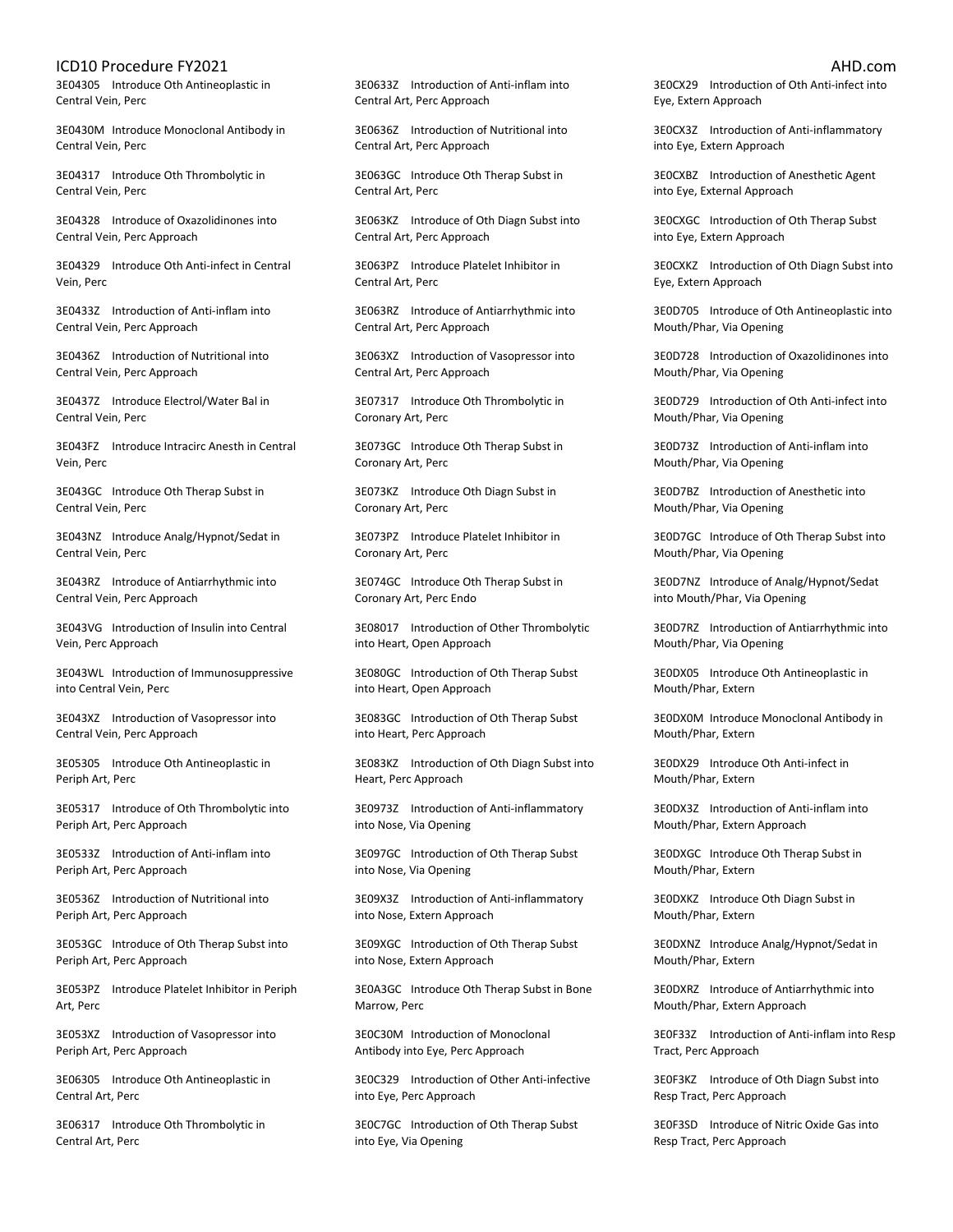3E0F3TZ Introduction of Destr Agent into Resp Tract, Perc Approach

3E0F73Z Introduction of Anti-inflam into Resp Tract, Via Opening

3E0F76Z Introduction of Nutritional into Resp Tract, Via Opening

3E0F7BZ Introduction of Anesthetic into Resp Tract, Via Opening

3E0F7GC Introduce of Oth Therap Subst into Resp Tract, Via Opening

3E0F7KZ Introduction of Oth Diagn Subst into Resp Tract, Via Opening

3E0F7SD Introduce of Nitric Oxide Gas into Resp Tract, Via Opening

3E0F7SF Introduction of Other Gas into Resp Tract, Via Opening

3E0F83Z Introduction of Anti-inflammatory into Resp Tract, Endo

3E0F8GC Introduction of Oth Therap Subst into Resp Tract, Endo

3E0G36Z Introduction of Nutritional into Up GI, Perc Approach

3E0G3KZ Introduction of Oth Diagn Subst into Up GI, Perc Approach

3E0G4GC Introduce of Oth Therap Subst into Up GI, Perc Endo Approach

3E0G73Z Introduction of Anti-inflammatory into Upper GI, Via Opening

3E0G76Z Introduction of Nutritional into Up GI, Via Opening

3E0G7GC Introduction of Oth Therap Subst into Up GI, Via Opening

3E0G7KZ Introduction of Oth Diagn Subst into Up GI, Via Opening

3E0G8GC Introduction of Other Therapeutic Substance into Up GI, Endo

3E0G8SF Introduction of Other Gas into Upper GI, Endo

3E0G8TZ Introduction of Destructive Agent into Upper GI, Endo

3E0H4GC Introduce Oth Therap Subst in Low GI, Perc Endo

3E0H76Z Introduction of Nutritional into Low GI, Via Opening

3E0H7GC Introduction of Oth Therap Subst into Low GI, Via Opening

3E0H8GC Introduction of Oth Therap Subst into Low GI, Endo

3E0H8KZ Introduction of Other Diagnostic Substance into Low GI, Endo

3E0K705 Introduce of Oth Antineoplastic into GU Tract, Via Opening

3E0K8KZ Introduction of Oth Diagn Subst into GU Tract, Endo

3E0L329 Introduce of Oth Anti-infect into Pleural Cav, Perc Approach

3E0L3GC Introduce Oth Therap Subst in Pleural Cav, Perc

3E0L4GC Introduce Oth Therap Subst in Pleural Cav, Perc Endo

3E0M05Z Introduce Adhesion Barrier in Periton Cav, Open

3E0M30Y Introduce Hyperthermic Antineoplastic in Periton Cav, Perc

3E0M45Z Introduce Adhesion Barrier in Periton Cav, Perc Endo

3E0P05Z Introduce of Adhesion Barrier into Fem Reprod, Open Approach

3E0P7VZ Introduction of Hormone into Fem Reprod, Via Opening

3E0Q005 Introduce Oth Antineoplastic in Cran Cav/Brain, Open

3E0Q3GC Introduce Oth Therap Subst in Cran Cav/Brain, Perc

3E0Q3KZ Introduce Oth Diagn Subst in Cran Cav/Brain, Perc

3E0R305 Introduce Oth Antineoplastic in Spinal Canal, Perc

3E0R329 Introduce Oth Anti-infect in Spinal Canal, Perc

3E0R33Z Introduction of Anti-inflam into Spinal Canal, Perc Approach

3E0R3BZ Introduction of Anesthetic into Spinal Canal, Perc Approach

3E0R3GC Introduce Oth Therap Subst in Spinal Canal, Perc

3E0R3NZ Introduce Analg/Hypnot/Sedat in Spinal Canal, Perc

3E0S33Z Introduce of Anti-inflam into Epidural Space, Perc Approach

3E0S3BZ Introduce of Anesthetic into Epidural Space, Perc Approach

3E0S3NZ Introduce Analg/Hypnot/Sedat in Epidural Space, Perc

3E0T33Z Introduce Anti-inflam in Periph Nrv, Plexi, Perc

3E0T3BZ Introduce Anesthetic in Periph Nrv, Plexi, Perc

3E0T3GC Introduce Oth Therap Subst in Periph Nrv, Plexi, Perc

3E0T3TZ Introduce Destr Agent in Periph Nrv, Plexi, Perc

3E0U029 Introduction of Oth Anti-infect into Joint, Open Approach

3E0U0GB Introduction of BMP into Joint, Open Approach

3E0U33Z Introduction of Anti-inflammatory into Joints, Perc Approach

3E0U3BZ Introduction of Anesthetic Agent into Joints, Perc Approach

3E0U3GB Introduction of BMP into Joint, Perc Approach

3E0U3GC Introduction of Oth Therap Subst into Joint, Perc Approach

3E0U3NZ Introduction of Analg/Hypnot/Sedat into Joint, Perc Approach

3E0V0GB Introduction of BMP into Bone, Open Approach

3E0V329 Introduction of Oth Anti-infect into Bone, Perc Approach

3E0V3GC Introduction of Oth Therap Subst into Bone, Perc Approach

3E1038Z Irrigation of Skin/Mucous Mem using Irrigat, Perc Approach

3E10X8X Irrigation of Skin and Mucous Membranes using Irrigat, Diagn

3E10X8Z Irrigation of Skin and Mucous Membranes using Irrigat

3E1978X Irrigation of Nose using Irrigat, Via Opening, Diagn

3E1978Z Irrigation of Nose using Irrigating Substance, Via Opening

3E1F88X Irrigation of Respiratory Tract using Irrigat, Endo, Diagn

3E1F88Z Irrigation of Respiratory Tract using Irrigat, Endo

3E1G78Z Irrigation of Upper GI using Irrigat, Via Opening

3E1G88Z Irrigation of Upper GI using Irrigating Substance, Endo

3E1H78Z Irrigation of Lower GI using Irrigat, Via Opening

3E1H88Z Irrigation of Lower GI using Irrigating Substance, Endo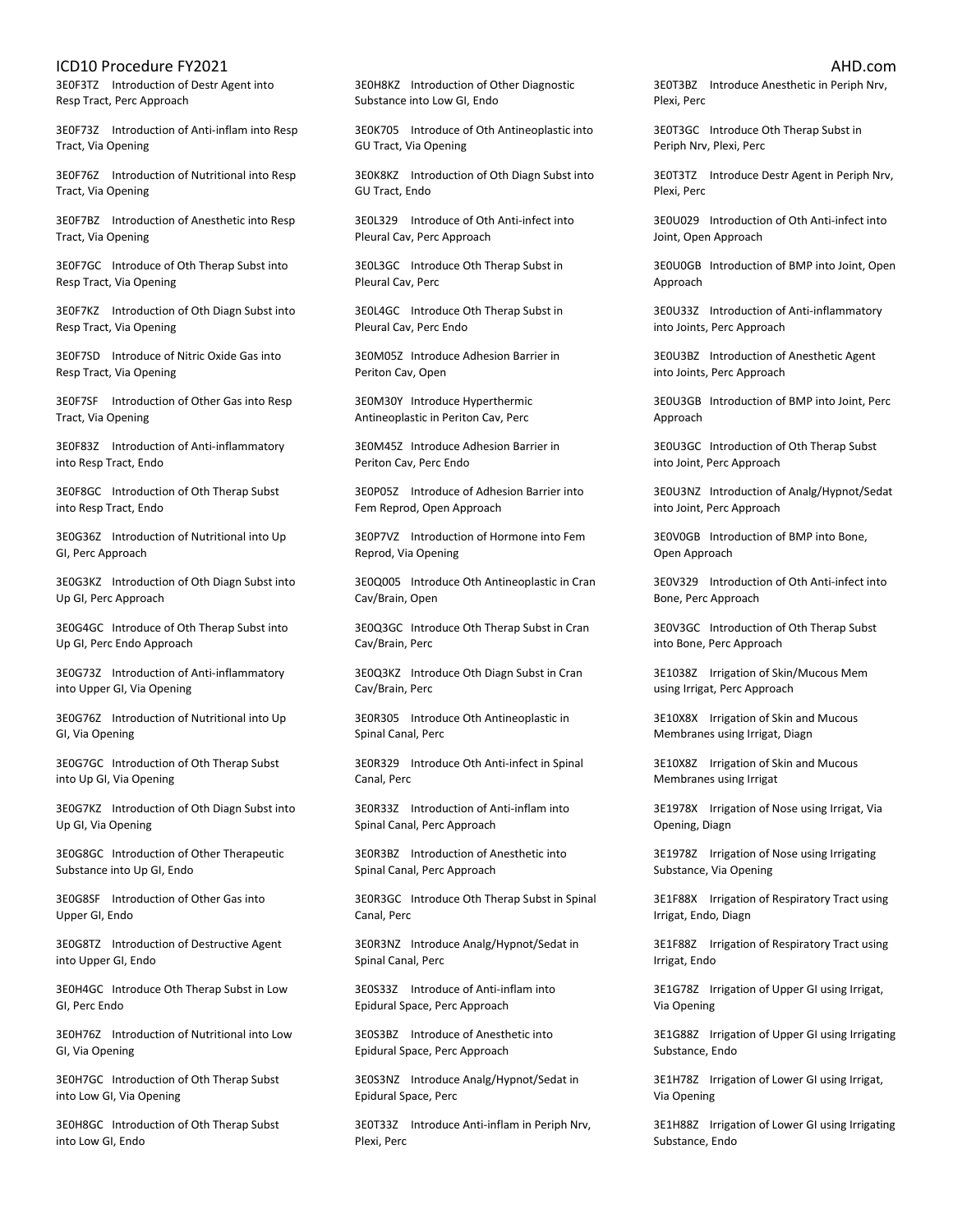3E1K38Z Irrigation of GU Tract using Irrigat, Perc Approach

3E1K78Z Irrigation of Genitourinary Tract using Irrigat, Via Opening

3E1K88Z Irrigation of Genitourinary Tract using Irrigat, Endo

3E1M38X Irrigate of Periton Cav using Irrigat, Perc Approach, Diagn

3E1M38Z Irrigation of Peritoneal Cavity using Irrigat, Perc Approach

3E1M39Z Irrigation of Periton Cav using Dialysate, Perc Approach

3E1U38Z Irrigation of Joints using Irrigat, Perc Approach

3E1Y38Z Irrigation of Pericard Cav using Irrigat, Perc Approach

4A0034Z Measurement of CNS Electr Activity, Perc Approach

4A0074Z Measurement of Central Nervous Electr Activity, Via Opening

4A00X4Z Measurement of CNS Electr Activity, Extern Approach

4A0104Z Measurement of PNS Electr Activity, Open Approach

4A01329 Measurement of PNS Conductivity, Sensory, Perc Approach

4A0132B Measurement of PNS Conductivity, Motor, Perc Approach

4A0134Z Measurement of PNS Electr Activity, Perc Approach

4A01X29 Measurement of PNS Conductivity, Sensory, Extern Approach

4A01X2B Measurement of PNS Conductivity, Motor, Extern Approach

4A01X4Z Measurement of PNS Electr Activity, Extern Approach

4A020N6 Measure of Cardiac Sampl & Pressure, R Heart, Open Approach

4A0234Z Measurement of Cardiac Electrical Activity, Perc Approach

4A0239Z Measurement of Cardiac Output, Percutaneous Approach

4A023CZ Measurement of Cardiac Rate, Percutaneous Approach

4A023FZ Measurement of Cardiac Rhythm, Percutaneous Approach

4A023N6 Measure of Cardiac Sampl & Pressure, R Heart, Perc Approach

4A023N7 Measure of Cardiac Sampl & Pressure, L Heart, Perc Approach

4A023N8 Measure Cardiac Sampl & Pressure, Bilateral, Perc

4A02X4A Measure Cardiac Electr Activity, Guidance, Extern

4A02X4Z Measurement of Cardiac Electrical Activity, Extern Approach

4A02XFZ Measurement of Cardiac Rhythm, External Approach

4A02XM4 Measurement of Cardiac Total Activity, External Approach

4A0305C Measurement of Arterial Flow, Coronary, Open Approach

4A030B1 Measurement of Arterial Pressure, Peripheral, Open Approach

4A03353 Measurement of Arterial Flow, Pulmonary, Perc Approach

4A0335C Measurement of Arterial Flow, Coronary, Perc Approach

4A033B1 Measurement of Arterial Pressure, Peripheral, Perc Approach

4A033B3 Measurement of Arterial Pressure, Pulmonary, Perc Approach

4A033BC Measurement of Arterial Pressure, Coronary, Perc Approach

4A033BF Measurement of Arterial Pressure, Oth Thor, Perc Approach

4A033R1 Measure of Arterial Saturation, Peripheral, Perc Approach

4A03X51 Measurement of Arterial Flow, Peripheral, External Approach

4A03X5D Measurement of Arterial Flow, Intracranial, Extern Approach

4A03XB1 Measure of Arterial Pressure, Peripheral, Extern Approach

4A03XH1 Measurement of Arterial Sound, Peripheral, External Approach

4A03XJ1 Measurement of Arterial Pulse, Peripheral, External Approach

4A03XR1 Measure of Arterial Saturation, Peripheral, Extern Approach

4A04351 Measurement of Venous Flow, Peripheral, Perc Approach

4A043B0 Measurement of Venous Pressure, Central, Perc Approach

4A043B2 Measurement of Venous Pressure, Portal, Perc Approach

4A043R1 Measurement of Venous Saturation, Peripheral, Perc Approach

4A04XR1 Measure of Venous Saturation, Peripheral, Extern Approach

4A0971Z Measurement of Respiratory Capacity, Via Opening

4A0975Z Measurement of Respiratory Flow, Via Opening

4A097MZ Measurement of Respiratory Total Activity, Via Opening

4A09X1Z Measurement of Respiratory Capacity, External Approach

4A09X5Z Measurement of Respiratory Flow, External Approach

4A09XCZ Measurement of Respiratory Rate, External Approach

4A09XDZ Measurement of Respiratory Resistance, External Approach

4A09XLZ Measurement of Respiratory Volume, External Approach

4A09XMZ Measurement of Respiratory Total Activity, External Approach

4A0B78Z Measurement of Gastrointestinal Motility, Via Opening

4A0B7BZ Measurement of Gastrointestinal Pressure, Via Opening

4A0B88Z Measurement of Gastrointestinal Motility, Endo

4A0D73Z Measurement of Urinary Contractility, Via Opening

4A0D75Z Measurement of Urinary Flow, Via Opening

4A0D7BZ Measurement of Urinary Pressure, Via Opening

4A0D7LZ Measurement of Urinary Volume, Via Opening

4A0F33Z Measurement of Musculoskeletal Contractility, Perc Approach

4A0FX3Z Measurement of MS Contractility, Extern Approach

4A0HXCZ Measurement of POC, Cardiac Rate, Extern Approach

4A0Z7KZ Measurement of Temperature, Via Opening

4A0ZXKZ Measurement of Temperature, External Approach

4A1004G Monitoring of CNS Electr Activity, Intraop, Open Approach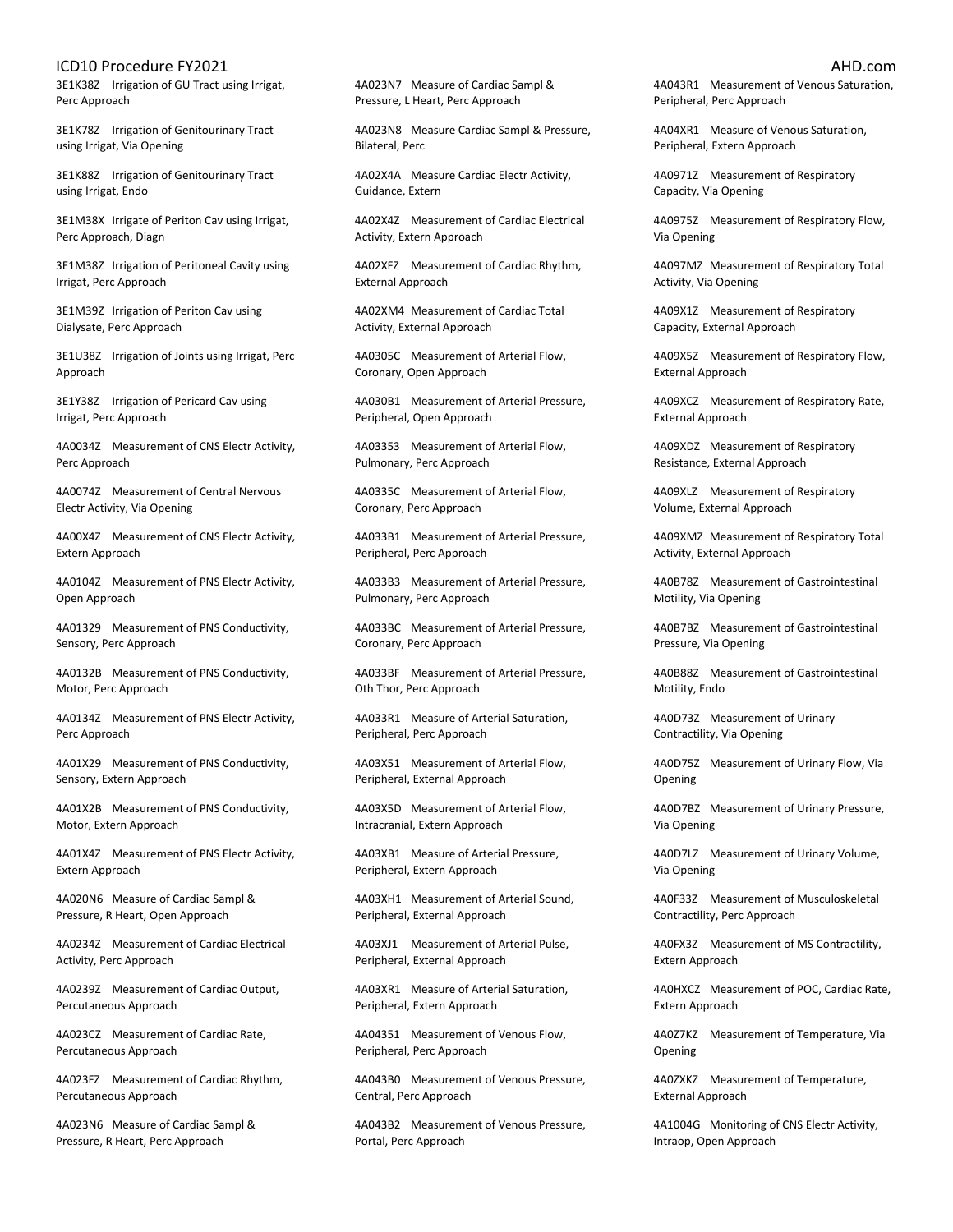4A1034G Monitoring of CNS Electr Activity, Intraop, Perc Approach

4A1034Z Monitoring of Central Nervous Electr Activity, Perc Approach

4A103BD Monitoring of Intracranial Pressure, Percutaneous Approach

4A103RD Monitoring of Intracranial Saturation, Percutaneous Approach

4A1074Z Monitoring of Central Nervous Electr Activity, Via Opening

4A107BD Monitoring of Intracranial Pressure, Via Opening

4A10X4G Monitoring of CNS Electr Activity, Intraop, Extern Approach

4A10X4Z Monitoring of CNS Electr Activity, Extern Approach

4A1104G Monitoring of PNS Electr Activity, Intraop, Open Approach

4A1134G Monitoring of PNS Electr Activity, Intraop, Perc Approach

4A11X29 Monitoring of PNS Conductivity, Sensory, Extern Approach

4A11X4G Monitoring of PNS Electr Activity, Intraop, Extern Approach

4A1239Z Monitoring of Cardiac Output, Percutaneous Approach

4A12X45 Monitor Cardiac Electr Activity, Ambulatory, Extern

4A12X4Z Monitoring of Cardiac Electrical Activity, External Approach

4A12X9Z Monitoring of Cardiac Output, External Approach

4A12XCZ Monitoring of Cardiac Rate, External Approach

4A12XFZ Monitoring of Cardiac Rhythm, External Approach

4A12XM4 Monitoring of Cardiac Stress, External Approach

4A12XSH Monitor Cardiac Vasc Perfus, ICG dye, Extern

4A1335C Monitoring of Arterial Flow, Coronary, Percutaneous Approach

4A133B1 Monitoring of Arterial Pressure, Peripheral, Perc Approach

4A133B3 Monitoring of Arterial Pressure, Pulmonary, Perc Approach

4A133BC Monitoring of Arterial Pressure, Coronary, Perc Approach

4A133J1 Monitoring of Arterial Pulse, Peripheral, Perc Approach

4A133R1 Monitoring of Arterial Saturation, Peripheral, Perc Approach

4A13XB1 Monitoring of Arterial Pressure, Peripheral, Extern Approach

4A13XJ1 Monitoring of Arterial Pulse, Peripheral, External Approach

4A13XR1 Monitor of Arterial Saturation, Peripheral, Extern Approach

4A143B0 Monitoring of Venous Pressure, Central, Perc Approach

4A143R0 Monitoring of Venous Saturation, Central, Perc Approach

4A14XB1 Monitoring of Venous Pressure, Peripheral, External Approach

4A1605H Monitoring of Lymphatic Flow using ICG dye, Open Approach

4A1635H Monitoring of Lymphatic Flow using ICG dye, Perc Approach

4A1685H Monitoring of Lymphatic Flow using ICG dye, Endo

4A19X1Z Monitoring of Respiratory Capacity, External Approach

4A19X5Z Monitoring of Respiratory Flow, External Approach

4A1BXSH Monitoring of GI Vasc Perfus using ICG dye, Extern Approach

4A1D85Z Monitoring of Urinary Flow, Endo

4A1GXSH Monitor Skin/Breast Vasc Perfus, ICG dye, Extern

4A1H7CZ Monitoring of POC, Cardiac Rate, Via Opening

4A1HXCZ Monitoring of POC, Cardiac Rate, Extern Approach

4A1ZXQZ Monitoring of Sleep, External Approach

4B02XSZ Measurement of Cardiac Pacemaker, External Approach

4B02XTZ Measurement of Cardiac Defibrillator, External Approach

4B09XSZ Measurement of Respiratory Pacemaker, External Approach

5A02110 Assist with Cardiac Output using Balloon Pump, Intermittent

5A02210 Assist with Cardiac Output using Balloon Pump, Continuous

5A02215 Assist w Cardiac Output w Puls Compression, Continuous

5A02216 Assistance with Cardiac Output using Other Pump, Continuous

5A0221D Assist with Cardiac Output using Impeller Pump, Continuous

5A05121 Extracorporeal Hyperbaric Oxygenation, Intermittent

5A05221 Extracorporeal Hyperbaric Oxygenation, Continuous

5A0522C Extracorporeal Supersaturated Oxygenation, Continuous

5A0920Z Assistance with Respiratory Filtration, Continuous

5A09357 Assistance with Respiratory Ventilation, <24 Hrs, CPAP

5A09358 Assistance with Resp Ventilation, <24 Hrs, Intermit Pos Air

5A0935A Assistance with Resp Ventilation, <24 Hrs, High Nasal Fl Vel

5A0935B Assistance with Resp Ventilation, <24 Hrs, Intermit Neg Air

5A0935Z Assistance with Respiratory Ventilation, <24 Hrs

5A09457 Assistance with Respiratory Ventilation, 24-96 Hrs, CPAP

5A09458 Assist with Resp Ventilation, 24-96 Hrs, Intermit Pos Air

5A0945A Assist with Resp Ventilation, 24-96 Hrs, High Nasal Fl Vel

5A0945B Assist with Resp Ventilation, 24-96 Hrs, Intermit Neg Air

5A0945Z Assistance with Respiratory Ventilation, 24-96 Hrs

5A09557 Assistance with Respiratory Ventilation, >96 Hrs, CPAP

5A09558 Assistance with Resp Ventilation, >96 Hrs, Intermit Pos Air

5A0955A Assistance with Resp Ventilation, >96 Hrs, High Nasal Fl Vel

5A0955Z Assistance with Respiratory Ventilation, >96 Hrs

5A12012 Performance of Cardiac Output, Single, Manual

5A1213Z Performance of Cardiac Pacing, Intermittent

5A1221Z Performance of Cardiac Output, Continuous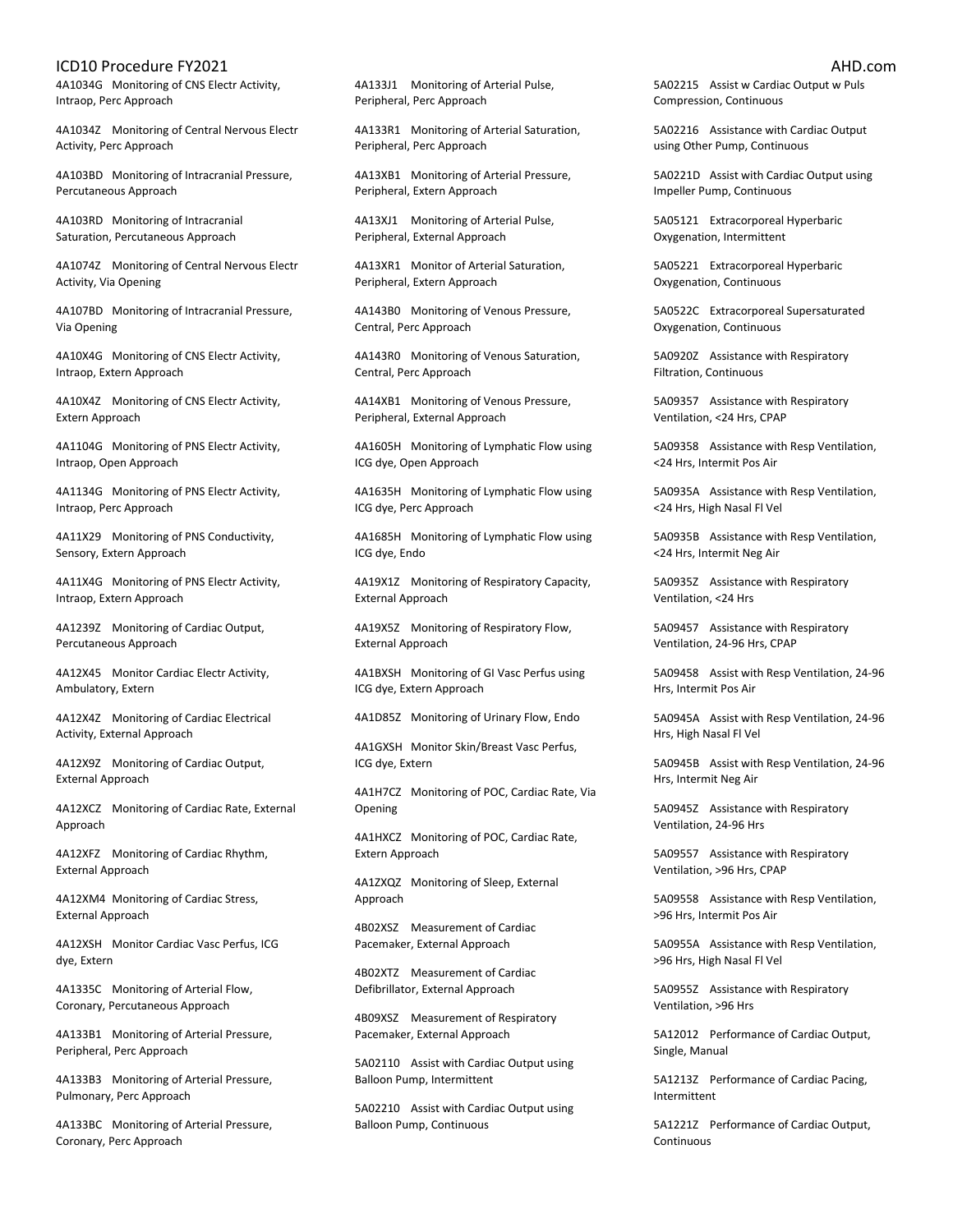5A1223Z Performance of Cardiac Pacing, Continuous

5A1522F Extracorporeal Oxygenation, Membrane, Central

5A1522G Extracorporeal Oxygenation, Perph VA ECMO

5A1522H Extracorporeal Oxygenation, Membrane, Peripheral Veno-venous

5A15A2F Extracorporeal Oxygenation, Membrane, Central, Intraop

5A15A2G Extracorporeal Oxygenation, Perph VA ECMO, Intraop

5A15A2H Extracorporeal Oxygenation, Perph VV ECMO, Intraop

5A19054 Respiratory Ventilation, Single, Nonmechanical

5A1935Z Respiratory Ventilation, Less than 24 Consecutive Hours

5A1945Z Respiratory Ventilation, 24-96 Consecutive Hours

5A1955Z Respiratory Ventilation, Greater than 96 Consecutive Hours

5A1D70Z Performance of Urinary Filtration, <6 hrs/day

5A1D80Z Performance of Urinary Filtration, 6- 18 hrs/day

5A1D90Z Performance of Urinary Filtration, >18 hrs/day

5A2204Z Restoration of Cardiac Rhythm, Single

6A0Z0ZZ Atmospheric Control, Single

6A3Z0ZZ Hyperthermia, Single

6A3Z1ZZ Hyperthermia, Multiple

6A4Z0ZZ Hypothermia, Single

6A4Z1ZZ Hypothermia, Multiple

6A550Z0 Pheresis of Erythrocytes, Single

6A550Z1 Pheresis of Leukocytes, Single

6A550Z2 Pheresis of Platelets, Single

6A550Z3 Pheresis of Plasma, Single

6A550ZV Pheresis of Hematopoietic Stem Cells, Single

6A551Z0 Pheresis of Erythrocytes, Multiple

6A551Z1 Pheresis of Leukocytes, Multiple

6A551Z2 Pheresis of Platelets, Multiple

6A551Z3 Pheresis of Plasma, Multiple

6A551ZV Pheresis of Hematopoietic Stem Cells, Multiple

6A650ZZ Phototherapy, Circulatory, Single

6A651ZZ Phototherapy, Circulatory, Multiple

6A750Z7 Ultrasound Therapy of Other Vessels, Single

6ABB0BZ Perfusion of Respiratory System Donor Organ, Single

6ABF0BZ Perfusion of Hepato Sys Pancrs Donor Org, Single

6ABT0BZ Perfusion of Urinary System Donor Organ, Single

7W00X1Z Osteopathic Treatment of Head using Fascial Release

7W00X2Z Osteopathic Treatment of Head using General Mobilization

7W00X9Z Osteopathic Treatment of Head using Other Method

7W01X1Z Osteopathic Treatment Cervcal Region w Fascial Release

7W01X2Z Osteopathic Treatment Cervcal Region w Gen Mobilization

7W01X9Z Osteopathic Treatment of Cervical Region using Other Method

7W02X1Z Osteopathic Treatment Thoracic Region w Fascial Release

7W02X2Z Osteopathic Treatment Thoracic Region w Gen Mobilization

7W02X9Z Osteopathic Treatment of Thoracic Region using Other Method

7W03X1Z Osteopathic Treatment of Lumbar Region using Fascial Release

7W03X2Z Osteopathic Treatment Lumbar Region w Gen Mobilization

7W03X9Z Osteopathic Treatment of Lumbar Region using Other Method

7W04X1Z Osteopathic Treatment of Sacrum using Fascial Release

7W04X2Z Osteopathic Treatment of Sacrum using General Mobilization

7W04X9Z Osteopathic Treatment of Sacrum using Other Method

7W05X1Z Osteopathic Treatment of Pelvis using Fascial Release

7W05X2Z Osteopathic Treatment of Pelvis using General Mobilization

7W05X9Z Osteopathic Treatment of Pelvis using Other Method

7W06X1Z Osteopathic Treatment of Low Extrem using Fascial Release

7W06X2Z Osteopathic Treatment of Low Extrem using Gen Mobilization

7W06X9Z Osteopathic Treatment of Lower Extremities using Oth Method

7W07X1Z Osteopathic Treatment of Up Extrem using Fascial Release

7W07X2Z Osteopathic Treatment of Up Extrem using Gen Mobilization

7W07X9Z Osteopathic Treatment of Upper Extremities using Oth Method

7W08X0Z Osteopathic Treatment of Rib Cage w Articulatory Raising

7W08X1Z Osteopathic Treatment of Rib Cage using Fascial Release

7W08X2Z Osteopathic Treatment of Rib Cage using General Mobilization

7W08X9Z Osteopathic Treatment of Rib Cage using Other Method

7W09X1Z Osteopathic Treatment of Abdomen using Fascial Release

7W09X2Z Osteopathic Treatment of Abdomen using General Mobilization

7W09X9Z Osteopathic Treatment of Abdomen using Other Method

8C01X6J Collection of CSF from Indwell Dev in Nervous Sys

8C02X6K Collection of Blood from Indwelling Device in Circ Sys

8E090CZ Robotic Assisted Procedure of Head and Neck, Open Approach

8E093CZ Robotic Assisted Procedure of Head and Neck, Perc Approach

8E094CZ Robot Assist of Head and Neck, Perc Endo Approach

8E097CZ Robotic Assisted Procedure of Head and Neck, Via Opening

8E098CZ Robotic Assisted Procedure of Head and Neck Region, Endo

8E09XBF Computer Assisted Procedure of Head and Neck, w Fluoro

8E09XBG Computer Assisted Procedure of Head and Neck Region, w CT

8E09XBH Computer Assisted Procedure of Head and Neck Region, w MRI

8E09XBZ Computer Assisted Procedure of Head and Neck Region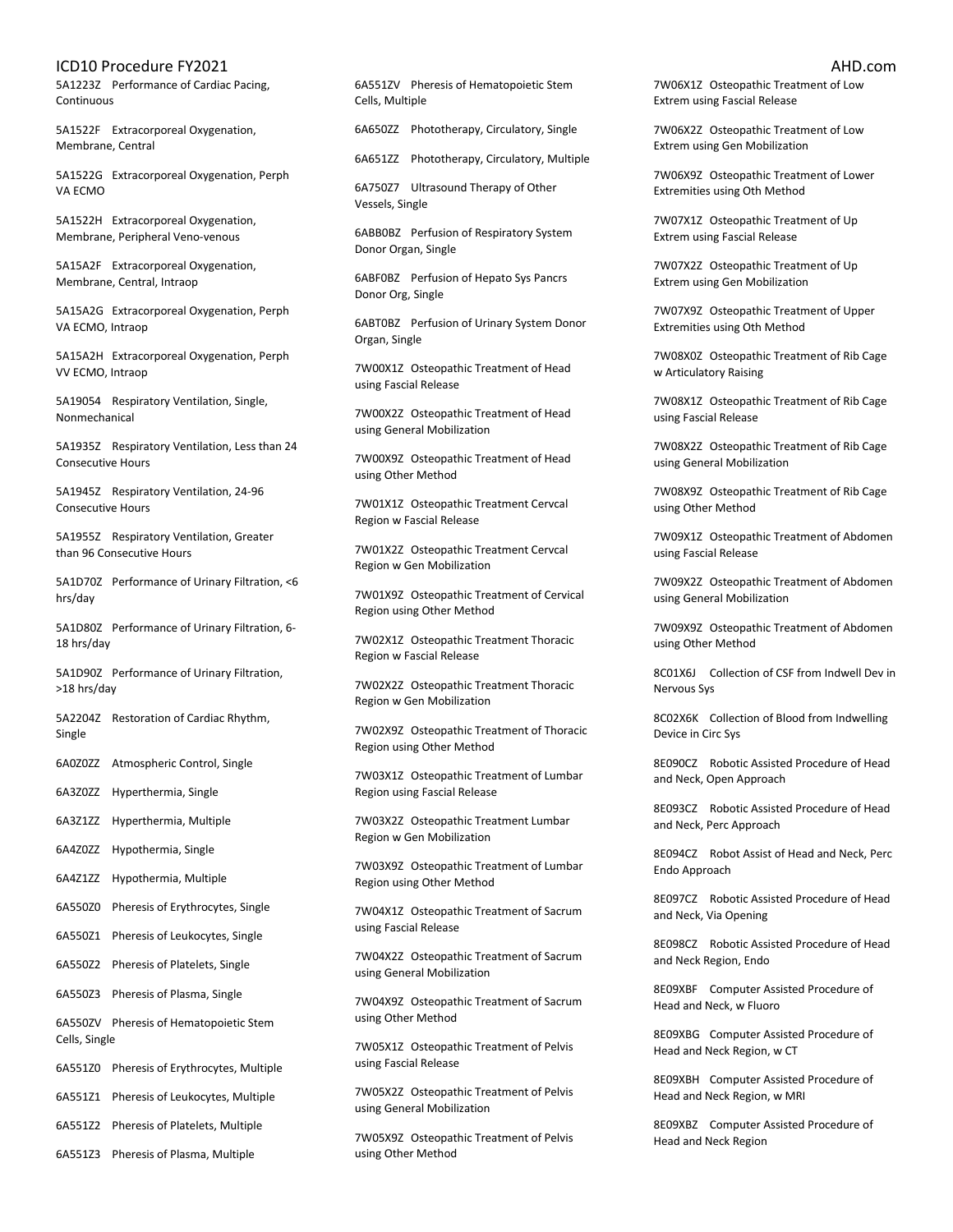8E09XCZ Robotic Assisted Procedure of Head and Neck Region

8E09XY8 Suture Removal from Head and Neck Region

8E0H30Z Acupuncture

8E0KXY7 Examination of Musculoskeletal System

8E0W0CZ Robotic Assisted Procedure of Trunk Region, Open Approach

8E0W3CZ Robotic Assisted Procedure of Trunk Region, Perc Approach

8E0W4CZ Robotic Assisted Procedure of Trunk, Perc Endo Approach

8E0W4EZ Fluorescence Guided Procedure of Trunk, Perc Endo Approach

8E0W8CZ Robotic Assisted Procedure of Trunk Region, Endo

8E0WXBF Computer Assisted Procedure of Trunk Region, w Fluoro

8E0WXBG Computer Assisted Procedure of Trunk Region, w CT

8E0WXBH Computer Assisted Procedure of Trunk Region, w MRI

8E0WXBZ Computer Assisted Procedure of Trunk Region

8E0WXCZ Robotic Assisted Procedure of Trunk Region

8E0WXY8 Suture Removal from Trunk Region

8E0XXBZ Computer Assisted Procedure of Upper Extremity

8E0Y0CZ Robotic Assisted Procedure of Lower Extremity, Open Approach

8E0Y3CZ Robotic Assisted Procedure of Lower Extremity, Perc Approach

8E0Y3EZ Fluorescence Guided Procedure of Low Extrem, Perc Approach

8E0Y4CZ Robotic Assisted Procedure of Low Extrem, Perc Endo Approach

8E0YXBF Computer Assisted Procedure of Lower Extremity, w Fluoro

8E0YXBG Computer Assisted Procedure of Lower Extremity, w CT

8E0YXBH Computer Assisted Procedure of Lower Extremity, w MRI

8E0YXBZ Computer Assisted Procedure of Lower Extremity

8E0YXCZ Robotic Assisted Procedure of Lower Extremity

8E0YXY8 Suture Removal from Lower Extremity

8E0ZXY6 Isolation

B01B1ZZ Fluoroscopy of Spinal Cord using Low Osmolar Contrast

B01BYZZ Fluoroscopy of Spinal Cord using Other Contrast

B01BZZZ Fluoroscopy of Spinal Cord

B02010Z CT Scan of Brain using L Osm Contrast, Unenh, Enhance

B0201ZZ CT Scan of Brain using L Osm Contrast

B020Y0Z CT Scan of Brain using Oth Contrast, Unenh, Enhance

B020YZZ CT Scan of Brain using Oth Contrast

B020ZZZ Computerized Tomography (CT Scan) of Brain

B0281ZZ CT Scan of Cereb Vent using L Osm Contrast

B028ZZZ Computerized Tomography (CT Scan) of Cerebral Ventricle(s)

B02BZZZ Computerized Tomography (CT Scan) of Spinal Cord

B030Y0Z MRI of Brain using Oth Contrast, Unenh, Enhance

B030YZZ Magnetic Resonance Imaging (MRI) of Brain using Oth Contrast

B030ZZZ Magnetic Resonance Imaging (MRI) of Brain

B03BYZZ MRI of Spinal Cord using Oth Contrast

B03BZZZ Magnetic Resonance Imaging (MRI) of Spinal Cord

B040ZZZ Ultrasonography of Brain

B04BZZZ Ultrasonography of Spinal Cord

B2001ZZ Plain Radiography of Single Cor Art using L Osm Contrast

B200YZZ Plain Radiography of Single Cor Art using Oth Contrast

B2011ZZ Plain Radiography of Mult Cor Art using L Osm Contrast

B201YZZ Plain Radiography of Mult Cor Art using Oth Contrast

B2021ZZ Plain Radiography of Sing Cor A Graft using L Osm Contrast

B2031ZZ Plain Radiography of Mult Cor A Graft using L Osm Contrast

B204YZZ Plain Radiography of Right Heart using Other Contrast

B2051ZZ Plain Radiography of Left Heart using Low Osmolar Contrast

B205YZZ Plain Radiography of Left Heart using Other Contrast

B206YZZ Plain Radiography of Right and Left Heart using Oth Contrast

B2081ZZ Plain Radiography of L Int Mamm Graft using L Osm Contrast

B2100ZZ Fluoroscopy of Single Coronary Artery using H Osm Contrast

B2101ZZ Fluoroscopy of Single Coronary Artery using L Osm Contrast

B210YZZ Fluoroscopy of Single Coronary Artery using Other Contrast

B2110ZZ Fluoroscopy of Mult Cor Art using H Osm Contrast

B2111ZZ Fluoroscopy of Mult Cor Art using L Osm Contrast

B211YZZ Fluoroscopy of Multiple Coronary Arteries using Oth Contrast

B2120ZZ Fluoroscopy of Sing Cor A Graft using H Osm Contrast

B2121ZZ Fluoroscopy of Sing Cor A Graft using L Osm Contrast

B212YZZ Fluoroscopy of Sing Cor A Graft using Oth Contrast

B2130ZZ Fluoroscopy of Mult Cor A Graft using H Osm Contrast

B2131ZZ Fluoroscopy of Mult Cor A Graft using L Osm Contrast

B213YZZ Fluoroscopy of Mult Cor A Graft using Oth Contrast

B2140ZZ Fluoroscopy of Right Heart using High Osmolar Contrast

B2141ZZ Fluoroscopy of Right Heart using Low Osmolar Contrast

B214YZZ Fluoroscopy of Right Heart using Other Contrast

B2150ZZ Fluoroscopy of Left Heart using High Osmolar Contrast

B2151ZZ Fluoroscopy of Left Heart using Low Osmolar Contrast

B215YZZ Fluoroscopy of Left Heart using Other Contrast

B2160ZZ Fluoroscopy of Right and Left Heart using H Osm Contrast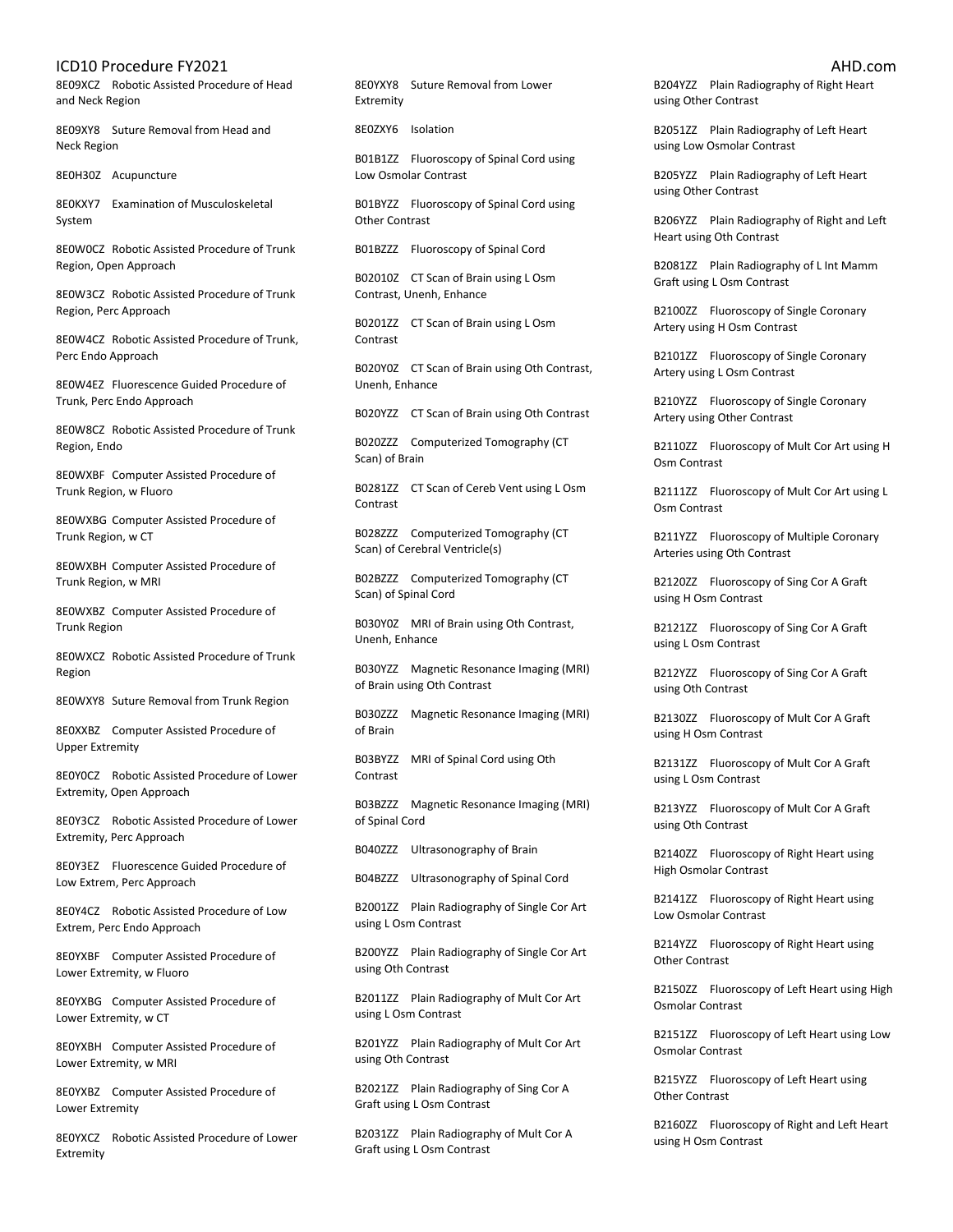B2161ZZ Fluoroscopy of Right and Left Heart using L Osm Contrast

B216YZZ Fluoroscopy of Right and Left Heart using Other Contrast

B2171ZZ Fluoroscopy of R Int Mamm Graft using L Osm Contrast

B2180ZZ Fluoroscopy of L Int Mamm Graft using H Osm Contrast

B2181ZZ Fluoroscopy of L Int Mamm Graft using L Osm Contrast

B218YZZ Fluoroscopy of L Int Mamm Graft using Oth Contrast

B21F0ZZ Fluoroscopy of Other Bypass Graft using H Osm Contrast

B21F1ZZ Fluoroscopy of Other Bypass Graft using Low Osmolar Contrast

B21FYZZ Fluoroscopy of Other Bypass Graft using Other Contrast

B22110Z CT Scan of Mult Cor Art using L Osm Contrast, Unenh, Enhance

B2211ZZ CT Scan of Mult Cor Art using L Osm Contrast

B221YZZ CT Scan of Mult Cor Art using Oth Contrast

B221Z2Z CT Scan of Mult Cor Art using Intravasc Optic Cohere

B2231ZZ CT Scan of Mult Cor A Graft using L Osm Contrast

B2261ZZ CT Scan of R & L Heart using L Osm Contrast

B226YZZ CT Scan of R & L Heart using Oth Contrast

B236Y0Z MRI of R & L Heart using Oth Contrast, Unenh, Enhance

B236YZZ MRI of R & L Heart using Oth Contrast

B236ZZZ Magnetic Resonance Imaging (MRI) of Right and Left Heart

B240YZZ Ultrasonography of Single Coronary Artery using Oth Contrast

B240ZZ3 Ultrasonography of Single Coronary Artery, Intravascular

B241YZZ Ultrasonography of Mult Cor Art using Oth Contrast

B241ZZ3 Ultrasonography of Multiple Coronary Arteries, Intravascular

B241ZZ4 Ultrasonography of Multiple Coronary Arteries, Transesoph

B241ZZZ Ultrasonography of Multiple Coronary Arteries

B244YZZ Ultrasonography of Right Heart using Other Contrast

B244ZZ3 Ultrasonography of Right Heart, Intravascular

B244ZZ4 Ultrasonography of Right Heart, Transesophageal

B244ZZZ Ultrasonography of Right Heart

B245YZZ Ultrasonography of Left Heart using Other Contrast

B245ZZ3 Ultrasonography of Left Heart, Intravascular

B245ZZ4 Ultrasonography of Left Heart, Transesophageal

B245ZZZ Ultrasonography of Left Heart

B246YZZ Ultrasonography of Right and Left Heart using Other Contrast

B246ZZ3 Ultrasonography of Right and Left Heart, Intravascular

B246ZZ4 Ultrasonography of Right and Left Heart, Transesophageal

B246ZZZ Ultrasonography of Right and Left Heart

B24BYZZ Ultrasonography of Heart with Aorta using Other Contrast

B24BZZ3 Ultrasonography of Heart with Aorta, Intravascular

B24BZZ4 Ultrasonography of Heart with Aorta, Transesophageal

B24BZZZ Ultrasonography of Heart with Aorta

B24CYZZ Ultrasonography of Pericardium using Other Contrast

B24CZZ3 Ultrasonography of Pericardium, Intravascular

B24CZZ4 Ultrasonography of Pericardium, Transesophageal

B24CZZZ Ultrasonography of Pericardium

B3001ZZ Plain Radiography of Thoracic Aorta using L Osm Contrast

B300YZZ Plain Radiography of Thoracic Aorta using Other Contrast

B3031ZZ Plain Radiography of R Com Carotid using L Osm Contrast

B305ZZZ Plain Radiography of Bilateral Common Carotid Arteries

B306ZZZ Plain Radiography of Right Internal Carotid Artery

B308ZZZ Plain Radiography of Bilateral Internal Carotid Arteries

B30R1ZZ Plain Radiography of Intracran Art using L Osm Contrast

B30RYZZ Plain Radiography of Intracran Art using Oth Contrast

B30RZZZ Plain Radiography of Intracranial **Arteries** 

B3100ZZ Fluoroscopy of Thoracic Aorta using High Osmolar Contrast

B3101ZZ Fluoroscopy of Thoracic Aorta using Low Osmolar Contrast

B310YZZ Fluoroscopy of Thoracic Aorta using Other Contrast

B310ZZZ Fluoroscopy of Thoracic Aorta

B3111ZZ Fluoroscopy of R Brachioceph A using L Osm Contrast

B311YZZ Fluoroscopy of R Brachioceph A using Oth Contrast

B3121ZZ Fluoroscopy of Left Subclavian Artery using L Osm Contrast

B312YZZ Fluoroscopy of Left Subclavian Artery using Other Contrast

B3131ZZ Fluoroscopy of R Com Carotid using L Osm Contrast

B313YZZ Fluoroscopy of R Com Carotid using Oth Contrast

B3141ZZ Fluoroscopy of L Com Carotid using L Osm Contrast

B314YZZ Fluoroscopy of Left Common Carotid Artery using Oth Contrast

B3151ZZ Fluoroscopy of Bi Com Carotid using L Osm Contrast

B315YZZ Fluoroscopy of Bi Com Carotid using Oth Contrast

B315ZZZ Fluoroscopy of Bilateral Common Carotid Arteries

B3161ZZ Fluoroscopy of R Int Carotid using L Osm Contrast

B316YZZ Fluoroscopy of R Int Carotid using Oth Contrast

B316ZZZ Fluoroscopy of Right Internal Carotid Artery

B3171ZZ Fluoroscopy of L Int Carotid using L Osm Contrast

B317YZZ Fluoroscopy of L Int Carotid using Oth Contrast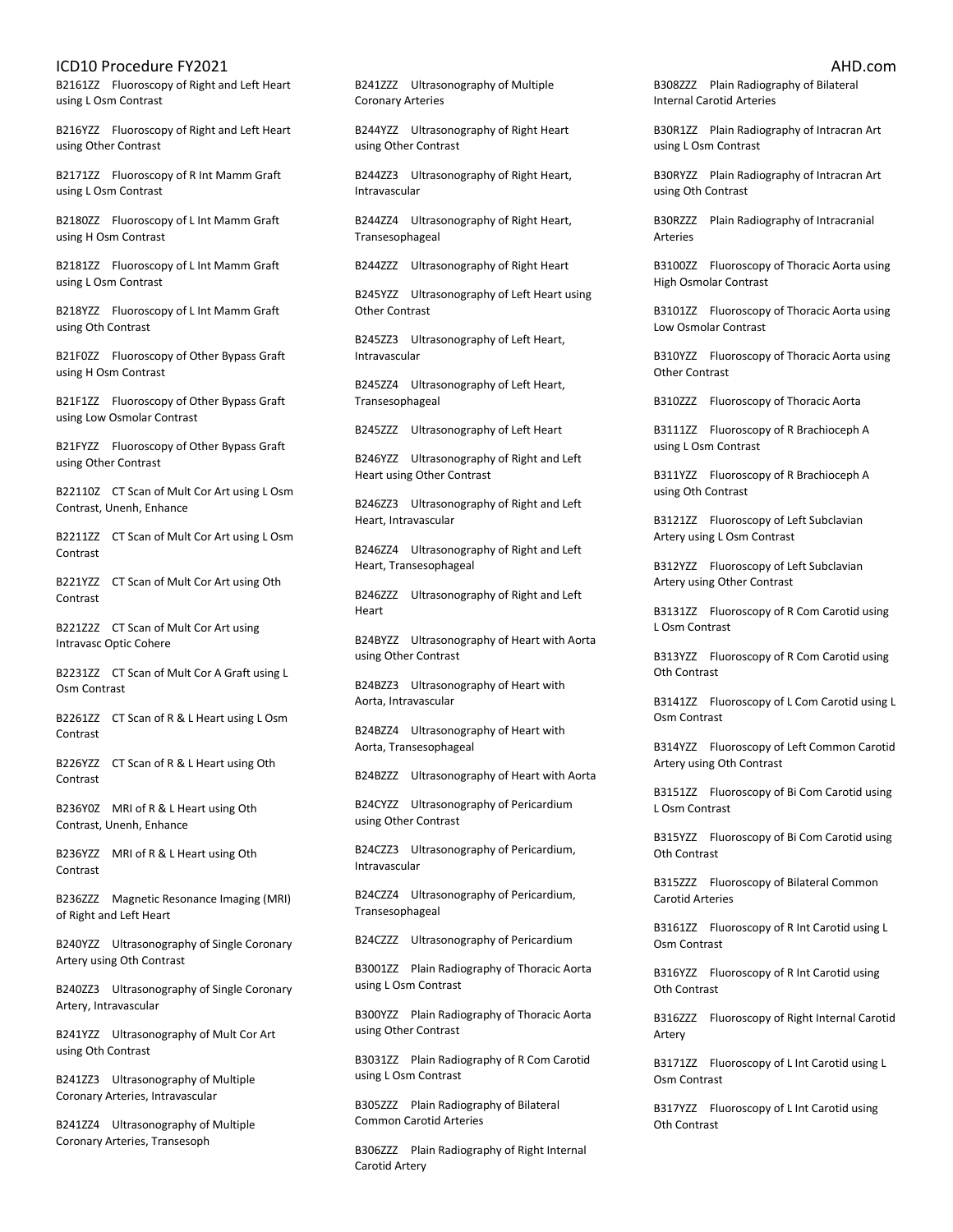B3181ZZ Fluoroscopy of Bi Int Carotid using L Osm Contrast

B318YZZ Fluoroscopy of Bi Int Carotid using Oth Contrast

B318ZZZ Fluoroscopy of Bilateral Internal Carotid Arteries

B3191ZZ Fluoroscopy of R Ext Carotid using L Osm Contrast

B319YZZ Fluoroscopy of R Ext Carotid using Oth Contrast

B31B1ZZ Fluoroscopy of L Ext Carotid using L Osm Contrast

B31BYZZ Fluoroscopy of L Ext Carotid using Oth Contrast

B31C1ZZ Fluoroscopy of Bi Ext Carotid using L Osm Contrast

B31CYZZ Fluoroscopy of Bi Ext Carotid using Oth Contrast

B31CZZZ Fluoroscopy of Bilateral External Carotid Arteries

B31D1ZZ Fluoroscopy of Right Vertebral Artery using L Osm Contrast

B31DYZZ Fluoroscopy of Right Vertebral Artery using Other Contrast

B31F1ZZ Fluoroscopy of Left Vertebral Artery using L Osm Contrast

B31FYZZ Fluoroscopy of Left Vertebral Artery using Other Contrast

B31FZZZ Fluoroscopy of Left Vertebral Artery

B31G1ZZ Fluoroscopy of Bi Verteb Art using L Osm Contrast

B31GYZZ Fluoroscopy of Bi Verteb Art using Oth Contrast

B31GZZZ Fluoroscopy of Bilateral Vertebral Arteries

B31H1ZZ Fluoroscopy of R Up Extrem Art using L Osm Contrast

B31HYZZ Fluoroscopy of R Up Extrem Art using Oth Contrast

B31J1ZZ Fluoroscopy of L Up Extrem Art using L Osm Contrast

B31JYZZ Fluoroscopy of L Up Extrem Art using Oth Contrast

B31K1ZZ Fluoroscopy of Bi Up Extrem Art using L Osm Contrast

B31L1ZZ Fluoroscopy of Intercos/Bronc A using L Osm Contrast

B31LYZZ Fluoroscopy of Intercos/Bronc A using Oth Contrast

B31M1ZZ Fluoroscopy of Spinal Arteries using Low Osmolar Contrast

B31N1ZZ Fluoroscopy of Other Upper Arteries using L Osm Contrast

B31NYZZ Fluoroscopy of Other Upper Arteries using Other Contrast

B31P1ZZ Fluoroscopy of Thoraco-Abdominal Aorta using L Osm Contrast

B31PYZZ Fluoroscopy of Thoraco-Abdominal Aorta using Other Contrast

B31Q1ZZ Fluoroscopy of Cervico-Cerebral Arch using L Osm Contrast

B31QYZZ Fluoroscopy of Cervico-Cerebral Arch using Other Contrast

B31R1ZZ Fluoroscopy of Intracranial Arteries using L Osm Contrast

B31RYZZ Fluoroscopy of Intracranial Arteries using Other Contrast

B31RZZZ Fluoroscopy of Intracranial Arteries

B31S1ZZ Fluoroscopy of Right Pulmonary Artery using L Osm Contrast

B31SYZZ Fluoroscopy of Right Pulmonary Artery using Other Contrast

B31T1ZZ Fluoroscopy of Left Pulmonary Artery using L Osm Contrast

B31TYZZ Fluoroscopy of Left Pulmonary Artery using Other Contrast

B31U1ZZ Fluoroscopy of Pulmonary Trunk using Low Osmolar Contrast

B31UYZZ Fluoroscopy of Pulmonary Trunk using Other Contrast

B3201ZZ CT Scan of Thoracic Aorta using L Osm Contrast

B320YZZ CT Scan of Thoracic Aorta using Oth Contrast

B320ZZZ Computerized Tomography (CT Scan) of Thoracic Aorta

B3250ZZ CT Scan of Bi Com Carotid using H Osm Contrast

B3251ZZ CT Scan of Bi Com Carotid using L Osm Contrast

B325YZZ CT Scan of Bi Com Carotid using Oth Contrast

B325ZZZ Computerized Tomography (CT Scan) of Bi Com Carotid

B3280ZZ CT Scan of Bi Int Carotid using H Osm Contrast

B3281ZZ CT Scan of Bi Int Carotid using L Osm Contrast

B328YZZ CT Scan of Bi Int Carotid using Oth Contrast

B328ZZZ Computerized Tomography (CT Scan) of Bi Int Carotid

B32G0ZZ CT Scan of Bi Verteb Art using H Osm Contrast

B32G1ZZ CT Scan of Bi Verteb Art using L Osm Contrast

B32GYZZ CT Scan of Bi Verteb Art using Oth Contrast

B32GZZZ Computerized Tomography (CT Scan) of Bi Verteb Art

B32R0ZZ CT Scan of Intracran Art using H Osm Contrast

B32R1ZZ CT Scan of Intracran Art using L Osm Contrast

B32RYZZ CT Scan of Intracran Art using Oth Contrast

B32RZZZ Computerized Tomography (CT Scan) of Intracranial Arteries

B32S0ZZ CT Scan of R Pulm Art using H Osm Contrast

B32S1ZZ CT Scan of R Pulm Art using L Osm Contrast

B32SYZZ CT Scan of R Pulm Art using Oth Contrast

B32SZ2Z CT Scan of R Pulm Art using Intravasc Optic Cohere

B32SZZZ Computerized Tomography (CT Scan) of Right Pulmonary Artery

B32T0ZZ CT Scan of L Pulm Art using H Osm Contrast

B32T1ZZ CT Scan of L Pulm Art using L Osm Contrast

B32TYZZ CT Scan of L Pulm Art using Oth Contrast

B32TZ2Z CT Scan of L Pulm Art using Intravasc Optic Cohere

B32TZZZ Computerized Tomography (CT Scan) of Left Pulmonary Artery

B330YZZ MRI of Thoracic Aorta using Oth Contrast

B335Y0Z MRI of Bi Com Carotid using Oth Contrast, Unenh, Enhance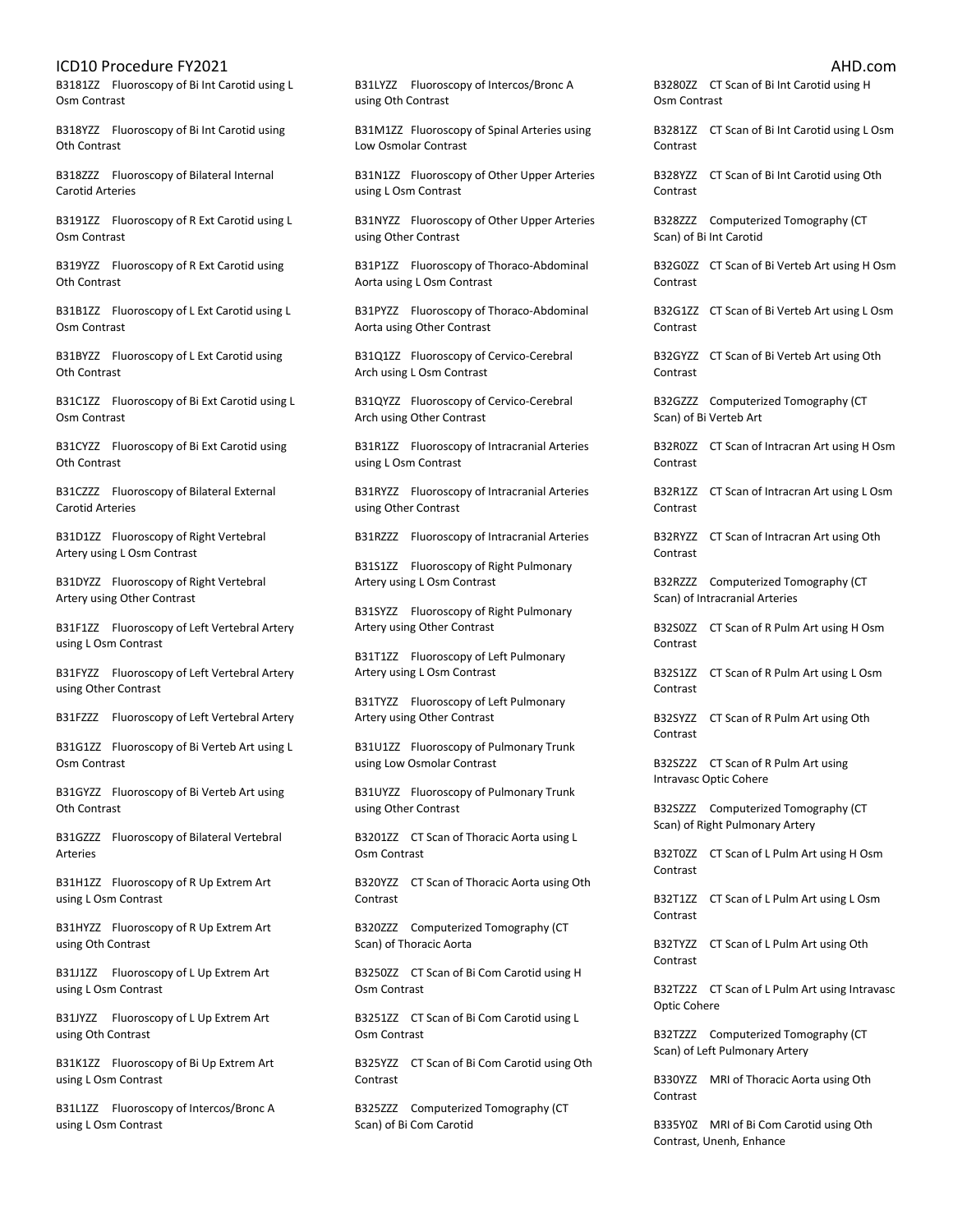B335YZZ MRI of Bi Com Carotid using Oth **Contrast** 

B335ZZZ Magnetic Resonance Imaging (MRI) of Bi Com Carotid

B338Y0Z MRI of Bi Int Carotid using Oth Contrast, Unenh, Enhance

B338YZZ MRI of Bi Int Carotid using Oth **Contrast** 

B338ZZZ Magnetic Resonance Imaging (MRI) of Bi Int Carotid

B33GY0Z MRI of Bi Verteb Art using Oth Contrast, Unenh, Enhance

B33GYZZ MRI of Bi Verteb Art using Oth Contrast

B33GZZZ Magnetic Resonance Imaging (MRI) of Bi Verteb Art

B33RY0Z MRI of Intracran Art using Oth Contrast, Unenh, Enhance

B33RYZZ MRI of Intracran Art using Oth Contrast

B33RZZZ Magnetic Resonance Imaging (MRI) of Intracranial Arteries

B340ZZ3 Ultrasonography of Thoracic Aorta, Intravascular

B340ZZZ Ultrasonography of Thoracic Aorta

B343ZZ3 Ultrasonography of Right Common Carotid Artery, Intravasc

B344ZZ3 Ultrasonography of Left Common Carotid Artery, Intravascular

B345ZZ3 Ultrasonography of Bi Com Carotid, Intravasc

B345ZZZ Ultrasonography of Bilateral Common Carotid Arteries

B346ZZ3 Ultrasonography of Right Internal Carotid Artery, Intravasc

B347ZZ3 Ultrasonography of Left Internal Carotid Artery, Intravasc

B348ZZZ Ultrasonography of Bilateral Internal Carotid Arteries

B34HZZ3 Ultrasonography of Right Upper Extremity Arteries, Intravasc

B34HZZZ Ultrasonography of Right Upper Extremity Arteries

B34JZZZ Ultrasonography of Left Upper Extremity Arteries

B34KZZZ Ultrasonography of Bilateral Upper Extremity Arteries

B34RZZZ Ultrasonography of Intracranial Arteries

B4001ZZ Plain Radiography of Abdominal Aorta using L Osm Contrast

B400YZZ Plain Radiography of Abdominal Aorta using Other Contrast

B40D1ZZ Plain Radiography of Aorta, Bi LE Art using L Osm Contrast

B40DYZZ Plain Radiography of Aorta, Bi LE Art using Oth Contrast

B40F0ZZ Plain Radiography of R Low Extrem Art using H Osm Contrast

B40F1ZZ Plain Radiography of R Low Extrem Art using L Osm Contrast

B40FYZZ Plain Radiography of R Low Extrem Art using Oth Contrast

B40G0ZZ Plain Radiography of L Low Extrem Art using H Osm Contrast

B40G1ZZ Plain Radiography of L Low Extrem Art using L Osm Contrast

B40GYZZ Plain Radiography of L Low Extrem Art using Oth Contrast

B4101ZZ Fluoroscopy of Abdominal Aorta using Low Osmolar Contrast

B410YZZ Fluoroscopy of Abdominal Aorta using Other Contrast

B410ZZZ Fluoroscopy of Abdominal Aorta

B4121ZZ Fluoroscopy of Hepatic Artery using Low Osmolar Contrast

B412YZZ Fluoroscopy of Hepatic Artery using Other Contrast

B412ZZZ Fluoroscopy of Hepatic Artery

B4131ZZ Fluoroscopy of Splenic Arteries using Low Osmolar Contrast

B4141ZZ Fluoroscopy of Sup Mesent Art using L Osm Contrast

B414YZZ Fluoroscopy of Superior Mesenteric Artery using Oth Contrast

B414ZZZ Fluoroscopy of Superior Mesenteric Artery

B4151ZZ Fluoroscopy of Inf Mesent Art using L Osm Contrast

B415YZZ Fluoroscopy of Inferior Mesenteric Artery using Oth Contrast

B4161ZZ Fluoroscopy of Right Renal Artery using Low Osmolar Contrast

B416YZZ Fluoroscopy of Right Renal Artery using Other Contrast

B4171ZZ Fluoroscopy of Left Renal Artery using Low Osmolar Contrast

B417YZZ Fluoroscopy of Left Renal Artery using Other Contrast

B4181ZZ Fluoroscopy of Bilateral Renal Arteries using L Osm Contrast

B418YZZ Fluoroscopy of Bilateral Renal Arteries using Other Contrast

B4191ZZ Fluoroscopy of Lumbar Arteries using Low Osmolar Contrast

B41B1ZZ Fluoroscopy of Oth Intraabd Art using L Osm Contrast

B41BYZZ Fluoroscopy of Oth Intraabd Art using Oth Contrast

B41BZZZ Fluoroscopy of Other Intra-Abdominal Arteries

B41C0ZZ Fluoroscopy of Pelvic Arteries using High Osmolar Contrast

B41C1ZZ Fluoroscopy of Pelvic Arteries using Low Osmolar Contrast

B41CY10 Fluoroscopy of Pelvic Art using Oth Contrast, Laser Intraop

B41CYZZ Fluoroscopy of Pelvic Arteries using Other Contrast

B41D0ZZ Fluoroscopy of Aorta, Bi LE Art using H Osm Contrast

B41D1ZZ Fluoroscopy of Aorta, Bi LE Art using L Osm Contrast

B41DYZZ Fluoroscopy of Aorta, Bi LE Art using Oth Contrast

B41DZZZ Fluoroscopy of Aorta and Bilateral Lower Extremity Arteries

B41F0ZZ Fluoroscopy of R Low Extrem Art using H Osm Contrast

B41F1ZZ Fluoroscopy of R Low Extrem Art using L Osm Contrast

B41FYZZ Fluoroscopy of R Low Extrem Art using Oth Contrast

B41FZZZ Fluoroscopy of Right Lower Extremity Arteries

B41G0ZZ Fluoroscopy of L Low Extrem Art using H Osm Contrast

B41G1ZZ Fluoroscopy of L Low Extrem Art using L Osm Contrast

B41GYZZ Fluoroscopy of L Low Extrem Art using Oth Contrast

B41GZZZ Fluoroscopy of Left Lower Extremity Arteries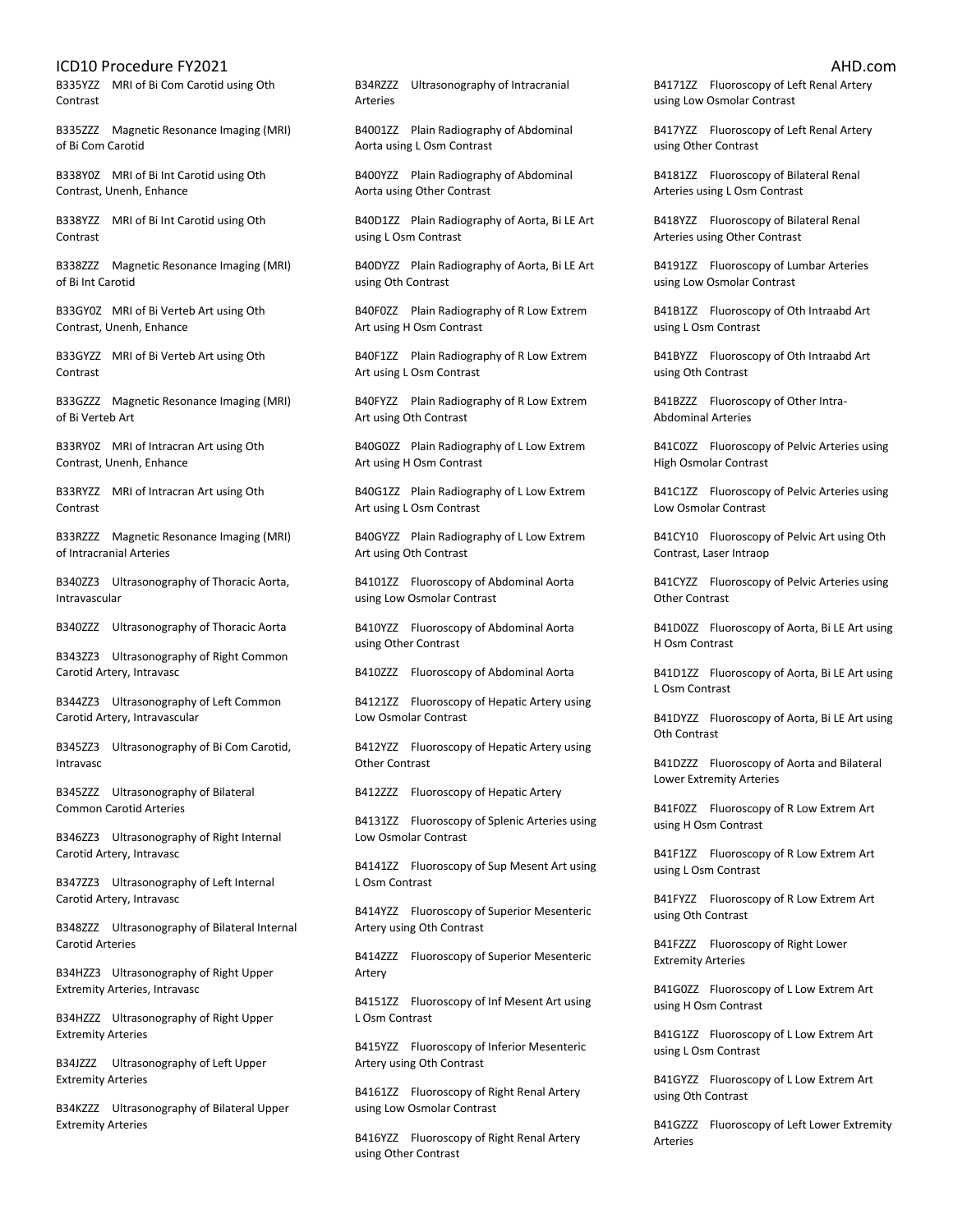B41J1ZZ Fluoroscopy of Other Lower Arteries using L Osm Contrast

B41JYZZ Fluoroscopy of Other Lower Arteries using Other Contrast

B4201ZZ CT Scan of Abd Aorta using L Osm Contrast

B420YZZ CT Scan of Abd Aorta using Oth **Contrast** 

B420ZZZ Computerized Tomography (CT Scan) of Abdominal Aorta

B4211ZZ CT Scan of Celiac Art using L Osm Contrast

B421ZZZ Computerized Tomography (CT Scan) of Celiac Artery

B4241ZZ CT Scan of Sup Mesent Art using L Osm Contrast

B424ZZZ Computerized Tomography (CT Scan) of Sup Mesent Art

B4281ZZ CT Scan of Bi Renal Art using L Osm Contrast

B428YZZ CT Scan of Bi Renal Art using Oth Contrast

B428ZZZ Computerized Tomography (CT Scan) of Bi Renal Art

B42C1ZZ CT Scan of Pelvic Art using L Osm Contrast

B42CYZZ CT Scan of Pelvic Art using Oth Contrast

B42CZZZ Computerized Tomography (CT Scan) of Pelvic Arteries

B42F1ZZ CT Scan of R Low Extrem Art using L Osm Contrast

B42G1ZZ CT Scan of L Low Extrem Art using L Osm Contrast

B42H1ZZ CT Scan of Bi Low Extrem Art using L Osm Contrast

B42HYZZ CT Scan of Bi Low Extrem Art using Oth Contrast

B440ZZ3 Ultrasonography of Abdominal Aorta, Intravascular

B440ZZZ Ultrasonography of Abdominal Aorta

B448ZZZ Ultrasonography of Bilateral Renal Arteries

B44BZZ3 Ultrasonography of Other Intra-Abdominal Arteries, Intravasc

B44FZZ3 Ultrasonography of Right Lower Extremity Arteries, Intravasc

B44FZZZ Ultrasonography of Right Lower Extremity Arteries

B44GZZ3 Ultrasonography of Left Lower Extremity Arteries, Intravasc

B44GZZZ Ultrasonography of Left Lower Extremity Arteries

B44HZZ3 Ultrasonography of Bi Low Extrem Art, Intravasc

B44HZZZ Ultrasonography of Bilateral Lower Extremity Arteries

B44KZZ3 Ultrasonography of Celiac and Mesenteric Arteries, Intravasc

B44LZZ3 Ultrasonography of Femoral Artery, Intravascular

B44LZZZ Ultrasonography of Femoral Artery

B5091ZZ Plain Radiography of Inferior Vena Cava using L Osm Contrast

B50C1ZZ Plain Radiography of L Low Extrem Vein using L Osm Contrast

B50DYZZ Plain Radiography of Bi Low Extrem Vein using Oth Contrast

B5111ZZ Fluoroscopy of Cereb & Cerebel Vein using L Osm Contrast

B5131ZA Fluoroscopy of R Jugular Vein using L Osm Contrast, Guidance

B5131ZZ Fluoroscopy of Right Jugular Veins using L Osm Contrast

B513YZA Fluoroscopy of R Jugular Vein using Oth Contrast, Guidance

B513ZZA Fluoroscopy of Right Jugular Veins, Guidance

B5141ZA Fluoroscopy of L Jugular Vein using L Osm Contrast, Guidance

B514YZA Fluoroscopy of L Jugular Vein using Oth Contrast, Guidance

B514ZZA Fluoroscopy of Left Jugular Veins, Guidance

B5161ZA Fluoroscopy of R Subclav Vein using L Osm Contrast, Guidance

B5161ZZ Fluoroscopy of Right Subclavian Vein using L Osm Contrast

B516ZZA Fluoroscopy of Right Subclavian Vein, Guidance

B5171ZZ Fluoroscopy of Left Subclavian Vein using L Osm Contrast

B517YZZ Fluoroscopy of Left Subclavian Vein using Other Contrast

B5180ZA Fluoroscopy of Sup Vena Cava using H Osm Contrast, Guidance

B5181ZA Fluoroscopy of Sup Vena Cava using L Osm Contrast, Guidance

B5181ZZ Fluoroscopy of Superior Vena Cava using Low Osmolar Contrast

B518YZA Fluoroscopy of Sup Vena Cava using Oth Contrast, Guidance

B518YZZ Fluoroscopy of Superior Vena Cava using Other Contrast

B518ZZA Fluoroscopy of Superior Vena Cava, Guidance

B518ZZZ Fluoroscopy of Superior Vena Cava

B5191ZA Fluoroscopy of Inf Vena Cava using L Osm Contrast, Guidance

B5191ZZ Fluoroscopy of Inferior Vena Cava using Low Osmolar Contrast

B519YZA Fluoroscopy of Inf Vena Cava using Oth Contrast, Guidance

B519YZZ Fluoroscopy of Inferior Vena Cava using Other Contrast

B519ZZA Fluoroscopy of Inferior Vena Cava, Guidance

B519ZZZ Fluoroscopy of Inferior Vena Cava

B51B1ZA Fluoroscopy R Low Extrem Vein w L Osm Contrast, Guidance

B51B1ZZ Fluoroscopy of R Low Extrem Vein using L Osm Contrast

B51BYZZ Fluoroscopy of R Low Extrem Vein using Oth Contrast

B51BZZA Fluoroscopy of Right Lower Extremity Veins, Guidance

B51C1ZZ Fluoroscopy of L Low Extrem Vein using L Osm Contrast

B51CYZZ Fluoroscopy of Left Lower Extremity Veins using Oth Contrast

B51D1ZZ Fluoroscopy of Bi Low Extrem Vein using L Osm Contrast

B51DYZZ Fluoroscopy of Bi Low Extrem Vein using Oth Contrast

B51F1ZZ Fluoroscopy of R Pelvic Vein using L Osm Contrast

B51FYZZ Fluoroscopy of Right Pelvic (Iliac) Veins using Oth Contrast

B51G1ZZ Fluoroscopy of L Pelvic Vein using L Osm Contrast

B51M1ZA Fluoroscopy R Up Extrem Vein w L Osm Contrast, Guidance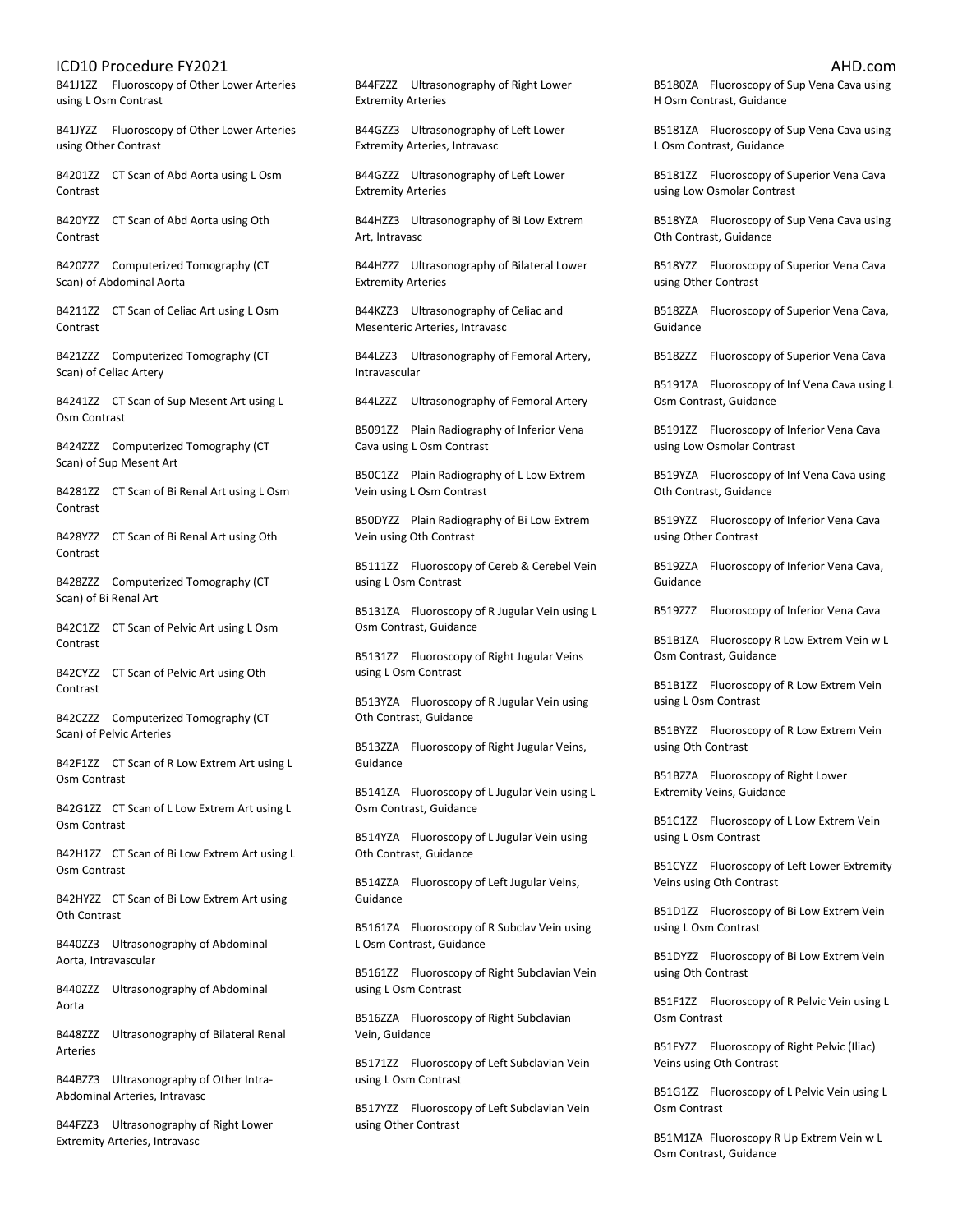B51M1ZZ Fluoroscopy of R Up Extrem Vein using L Osm Contrast

B51MYZA Fluoroscopy of R Up Extrem Vein using Oth Contrast, Guidance

B51MYZZ Fluoroscopy of R Up Extrem Vein using Oth Contrast

B51MZZA Fluoroscopy of Right Upper Extremity Veins, Guidance

B51N1ZA Fluoroscopy L Up Extrem Vein w L Osm Contrast, Guidance

B51N1ZZ Fluoroscopy of L Up Extrem Vein using L Osm Contrast

B51NYZA Fluoroscopy of L Up Extrem Vein using Oth Contrast, Guidance

B51NYZZ Fluoroscopy of Left Upper Extremity Veins using Oth Contrast

B51NZZA Fluoroscopy of Left Upper Extremity Veins, Guidance

B51NZZZ Fluoroscopy of Left Upper Extremity Veins

B51P1ZZ Fluoroscopy of Bi Up Extrem Vein using L Osm Contrast

B51T1ZA Fluoroscopy Port/Splanch Vein w L Osm Contrast, Guidance

B51T1ZZ Fluoroscopy of Port/Splanch Vein using L Osm Contrast

B51TYZZ Fluoroscopy of Port/Splanch Vein using Oth Contrast

B51TZZZ Fluoroscopy of Portal and Splanchnic Veins

B51V1ZA Fluoroscopy of Other Veins using L Osm Contrast, Guidance

B51V1ZZ Fluoroscopy of Other Veins using Low Osmolar Contrast

B51VYZZ Fluoroscopy of Other Veins using Other Contrast

B51VZZA Fluoroscopy of Other Veins, Guidance

B51W1ZA Fluoroscopy of Dialysis Shunt using L Osm Contrast, Guidance

B51W1ZZ Fluoroscopy of Dialysis Shunt/Fistula using L Osm Contrast

B51WYZZ Fluoroscopy of Dialysis Shunt/Fistula using Other Contrast

B51WZZZ Fluoroscopy of Dialysis Shunt/Fistula

B5221ZZ CT Scan of Intracran Sinus using L Osm Contrast

B5291ZZ CT Scan of Inf Vena Cava using L Osm Contrast

B52S10Z CT Scan of Bi Pulm Vein using L Osm Contrast, Unenh, Enhance

B52S1ZZ CT Scan of Bi Pulm Vein using L Osm Contrast

B52T1ZZ CT Scan of Port/Splanch Vein using L Osm Contrast

B543ZZ3 Ultrasonography of Right Jugular Veins, Intravascular

B543ZZA Ultrasonography of Right Jugular Veins, Guidance

B543ZZZ Ultrasonography of Right Jugular Veins

B544ZZA Ultrasonography of Left Jugular Veins, Guidance

B546ZZA Ultrasonography of Right Subclavian Vein, Guidance

B547ZZA Ultrasonography of Left Subclavian Vein, Guidance

B548ZZA Ultrasonography of Superior Vena Cava, Guidance

B549ZZ3 Ultrasonography of Inferior Vena Cava, Intravascular

B549ZZA Ultrasonography of Inferior Vena Cava, Guidance

B54BZZ3 Ultrasonography of Right Lower Extremity Veins, Intravasc

B54BZZA Ultrasonography of Right Lower Extremity Veins, Guidance

B54BZZZ Ultrasonography of Right Lower Extremity Veins

B54CZZ3 Ultrasonography of Left Lower Extremity Veins, Intravascular

B54CZZA Ultrasonography of Left Lower Extremity Veins, Guidance

B54CZZZ Ultrasonography of Left Lower Extremity Veins

B54DZZ3 Ultrasonography of Bi Low Extrem Vein, Intravasc

B54DZZA Ultrasonography of Bilateral Lower Extremity Veins, Guidance

B54DZZZ Ultrasonography of Bilateral Lower Extremity Veins

B54LZZZ Ultrasonography of Bilateral Renal Veins

B54MZZ3 Ultrasonography of Right Upper Extremity Veins, Intravasc

B54MZZA Ultrasonography of Right Upper Extremity Veins, Guidance

B54MZZZ Ultrasonography of Right Upper Extremity Veins

B54NZZA Ultrasonography of Left Upper Extremity Veins, Guidance

B54NZZZ Ultrasonography of Left Upper Extremity Veins

B54PZZZ Ultrasonography of Bilateral Upper Extremity Veins

B91GYZZ Fluoroscopy of Pharynx and Epiglottis using Other Contrast

B91GZZZ Fluoroscopy of Pharynx and Epiglottis

B91JYZZ Fluoroscopy of Larynx using Other Contrast

B91JZZZ Fluoroscopy of Larynx

B9221ZZ CT Scan of Paranasal Sinus using L Osm Contrast

BB14ZZZ Fluoroscopy of Bilateral Lungs

BB1DZZZ Fluoroscopy of Upper Airways

BB2410Z CT Scan of Bi Lung using L Osm Contrast, Unenh, Enhance

BB241ZZ CT Scan of Bi Lung using L Osm Contrast

BB24YZZ CT Scan of Bi Lung using Oth Contrast

BB24ZZZ Computerized Tomography (CT Scan) of Bilateral Lungs

BB2F1ZZ CT Scan of Trachea/Airway using L Osm Contrast

BB4BZZZ Ultrasonography of Pleura

BB4CZZZ Ultrasonography of Mediastinum

BD11YZZ Fluoroscopy of Esophagus using Other Contrast

BD11ZZZ Fluoroscopy of Esophagus

BD12YZZ Fluoroscopy of Stomach using Other Contrast

BD12ZZZ Fluoroscopy of Stomach

BD13YZZ Fluoroscopy of Small Bowel using Other Contrast

BD13ZZZ Fluoroscopy of Small Bowel

BD15YZZ Fluoroscopy of Upper GI using Other Contrast

BD15ZZZ Fluoroscopy of Upper GI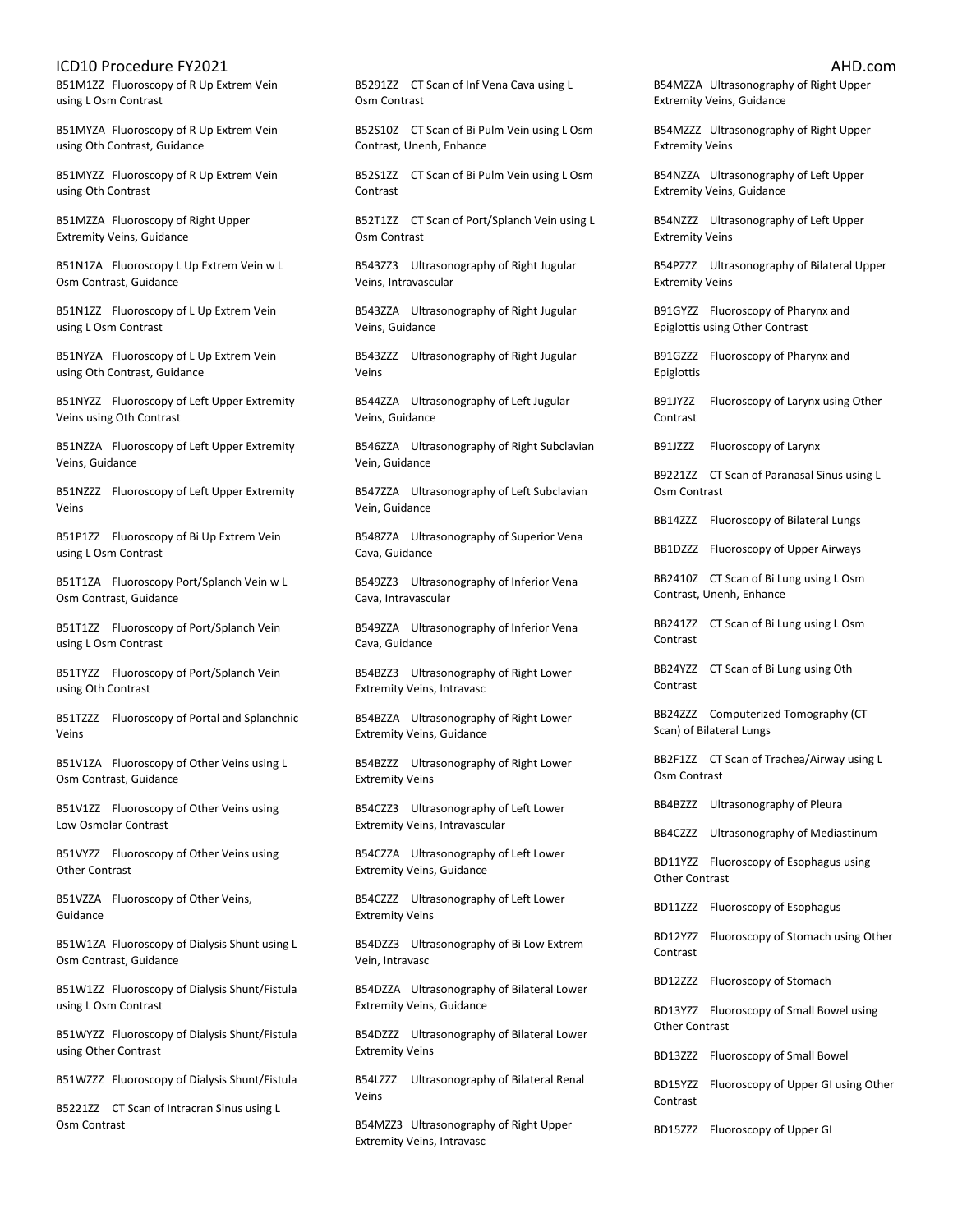# ICD10 Procedure FY2021

BD16YZZ Fluoroscopy of Upper GI and Small Bowel using Other Contrast

BD16ZZZ Fluoroscopy of Upper GI and Small Bowel

BD1BYZZ Fluoroscopy of Mouth/Oropharynx using Other Contrast

BD241ZZ CT Scan of Colon using L Osm Contrast

BD47ZZZ Ultrasonography of Gastrointestinal Tract

BD49ZZZ Ultrasonography of Duodenum

BF031ZZ Radiography of Gallbladder & Bile Duct using L Osm Contrast

BF03YZZ Radiography of Gallbladder & Bile Duct using Oth Contrast

BF0CYZZ Plain Radiography of Hepatobil Sys, All using Oth Contrast

BF100ZZ Fluoroscopy of Bile Ducts using High Osmolar Contrast

BF101ZZ Fluoroscopy of Bile Ducts using Low Osmolar Contrast

BF10YZZ Fluoroscopy of Bile Ducts using Other Contrast

BF111ZZ Fluoroscopy of Bili/Pancr Duct using L Osm Contrast

BF11YZZ Fluoroscopy of Bili/Pancr Duct using Oth Contrast

BF121ZZ Fluoroscopy of Gallbladder using Low Osmolar Contrast

BF12YZZ Fluoroscopy of Gallbladder using Other Contrast

BF130ZZ Fluoroscopy of Gallbladder & Bile Duct using H Osm Contrast

BF131ZZ Fluoroscopy of Gallbladder & Bile Duct using L Osm Contrast

BF13YZZ Fluoroscopy of Gallbladder and Bile Ducts using Oth Contrast

BF141ZZ Fluoroscopy of Gallbl, Bile, Pancr Duct using L Osm Contrast

BF14YZZ Fluoroscopy of Gallbl, Bile, Pancr Duct using Oth Contrast

BF251ZZ CT Scan of Liver using L Osm Contrast

BF25ZZZ Computerized Tomography (CT Scan) of Liver

BF2C1ZZ CT Scan of Hepatobil Sys, All using L Osm Contrast

| Contrast                                                | BF36YZZ MRI of Liver & Spleen using Oth     |  |
|---------------------------------------------------------|---------------------------------------------|--|
| of Liver and Spleen                                     | BF36ZZZ Magnetic Resonance Imaging (MRI)    |  |
| Unenh, Enhance                                          | BF37Y0Z MRI of Pancreas using Oth Contrast, |  |
|                                                         | BF37YZZ MRI of Pancreas using Oth Contrast  |  |
| BF37ZZZ Magnetic Resonance Imaging (MRI)<br>of Pancreas |                                             |  |
| BF40ZZZ                                                 | Ultrasonography of Bile Ducts               |  |
| BF42ZZZ                                                 | Ultrasonography of Gallbladder              |  |
| BF45ZZZ                                                 | Ultrasonography of Liver                    |  |
| BF47ZZZ                                                 | Ultrasonography of Pancreas                 |  |
| System, All                                             | BF4CZZZ Ultrasonography of Hepatobiliary    |  |
| BF50200                                                 | Other Imaging of Bile Ducts using           |  |

Fluor Agent, ICG, Intraop BF502Z0 Other Imaging of Bile Ducts using

Fluorescing Agent, Intraop

BF52200 Other Imaging of Gallbladder using Fluor Agent, ICG, Intraop

BF522Z0 Other Imaging of Gallbladder using Fluor Agent, Intraop

BF53200 Oth Imag Gallbladder & Bile Duct w Fluor Agent, ICG, Intraop

BG221ZZ CT Scan of Bi Adrenal Gland using L Osm Contrast

BG44ZZZ Ultrasonography of Thyroid Gland

BH48ZZZ Ultrasonography of Lower Extremity

BH4BZZZ Ultrasonography of Chest Wall

BH4CZZZ Ultrasonography of Head and Neck

BN251ZZ CT Scan of Facial Bone using L Osm Contrast

BN25ZZZ Computerized Tomography (CT Scan) of Facial Bones

BP08ZZZ Plain Radiography of Right Shoulder

BP09ZZZ Plain Radiography of Left Shoulder

BP0HZZZ Plain Radiography of Left Elbow

BP0MZZZ Plain Radiography of Left Wrist

BP0NZZZ Plain Radiography of Right Hand

BP2W1ZZ CT Scan of Thorax using L Osm Contrast

BP2WYZZ CT Scan of Thorax using Oth Contrast

|                     |                                                                       | AHD.com |
|---------------------|-----------------------------------------------------------------------|---------|
|                     | BQ000ZZ Plain Radiography of Right Hip using<br>High Osmolar Contrast |         |
| BQ00ZZZ             | Plain Radiography of Right Hip                                        |         |
| BQ01ZZZ             | Plain Radiography of Left Hip                                         |         |
| BQ03ZZZ             | Plain Radiography of Right Femur                                      |         |
| BQ04ZZZ             | Plain Radiography of Left Femur                                       |         |
| BQ07ZZZ             | Plain Radiography of Right Knee                                       |         |
| BQ08ZZZ             | Plain Radiography of Left Knee                                        |         |
| BQ0FZZZ             | Plain Radiography of Left Lower Leg                                   |         |
| BQ0GZZZ             | Plain Radiography of Right Ankle                                      |         |
| BQ0HZZZ             | Plain Radiography of Left Ankle                                       |         |
| BQ0LZZZ             | Plain Radiography of Right Foot                                       |         |
|                     | BQ0MZZZ Plain Radiography of Left Foot                                |         |
| BQ10YZZ<br>Contrast | Fluoroscopy of Right Hip using Other                                  |         |
| BQ10ZZZ             | Fluoroscopy of Right Hip                                              |         |
| BQ11YZZ<br>Contrast | Fluoroscopy of Left Hip using Other                                   |         |
| BQ11ZZZ             | Fluoroscopy of Left Hip                                               |         |
| BQ13ZZZ             | Fluoroscopy of Right Femur                                            |         |
| BQ14ZZZ             | Fluoroscopy of Left Femur                                             |         |
| BQ1FZZZ             | Fluoroscopy of Left Lower Leg                                         |         |
| BQ1G1ZZ             | Fluoroscopy of Right Ankle using<br>Low Osmolar Contrast              |         |
| Osmolar Contrast    | BQ1H1ZZ Fluoroscopy of Left Ankle using Low                           |         |
| Scan) of Right Hip  | BQ20ZZZ Computerized Tomography (CT                                   |         |
| Scan) of Left Hip   | BQ21ZZZ Computerized Tomography (CT                                   |         |
| Scan) of Right Knee | BQ27ZZZ Computerized Tomography (CT                                   |         |
| Scan) of Left Knee  | BQ28ZZZ Computerized Tomography (CT                                   |         |
| Scan) of Left Ankle | BQ2HZZZ Computerized Tomography (CT                                   |         |
| Osm Contrast        | BQ2R1ZZ CT Scan of R Low Extrem using L                               |         |
|                     | BQ2RZZZ Computerized Tomography (CT<br>Scan) of Right Lower Extremity |         |
| Contrast            | BQ2S1ZZ CT Scan of L Low Extrem using L Osm                           |         |

BQ2SZZZ Computerized Tomography (CT Scan) of Left Lower Extremity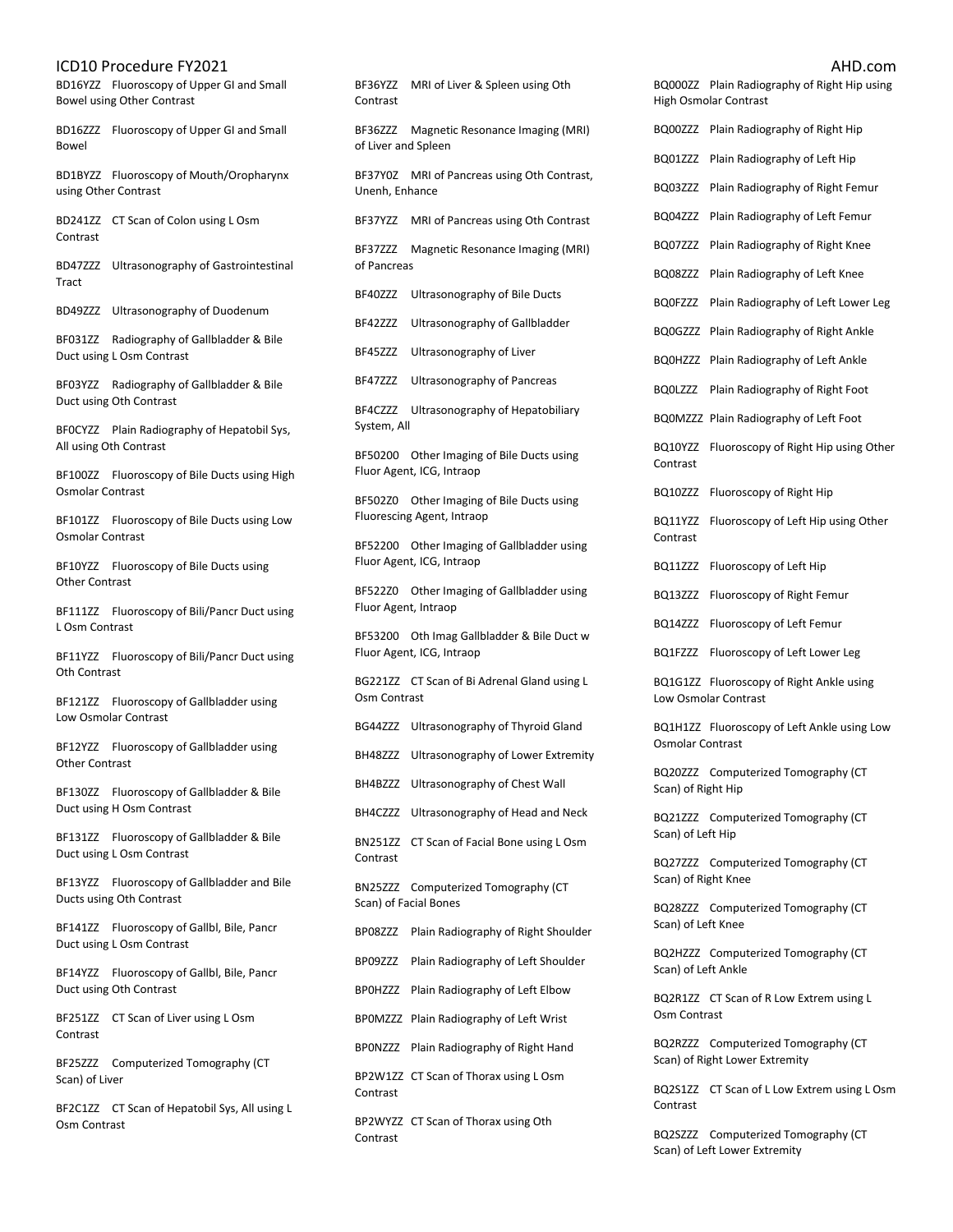BQ3DZZZ Magnetic Resonance Imaging (MRI) of Right Lower Leg

BQ3LY0Z MRI of R Foot using Oth Contrast, Unenh, Enhance

BQ3LYZZ MRI of R Foot using Oth Contrast

BQ3LZZZ Magnetic Resonance Imaging (MRI) of Right Foot

BQ3MY0Z MRI of L Foot using Oth Contrast, Unenh, Enhance

BQ3MYZZ MRI of L Foot using Oth Contrast

BQ3MZZZ Magnetic Resonance Imaging (MRI) of Left Foot

BQ41ZZZ Ultrasonography of Left Hip

BR00ZZZ Plain Radiography of Cervical Spine

BR09ZZZ Plain Radiography of Lumbar Spine

BR0CZZZ Plain Radiography of Pelvis

BR101ZZ Fluoroscopy of Cervical Spine using Low Osmolar Contrast

BR10ZZZ Fluoroscopy of Cervical Spine

BR13ZZZ Fluoroscopy of Lumbar Disc(s)

BR141ZZ Fluoroscopy of Cervical Facet Joint(s) using L Osm Contrast

BR151ZZ Fluoroscopy of Thoracic Facet Joint(s) using L Osm Contrast

BR161ZZ Fluoroscopy of Lumbar Facet Joint(s) using L Osm Contrast

BR16ZZZ Fluoroscopy of Lumbar Facet Joint(s)

BR171ZZ Fluoroscopy of Thoracic Spine using Low Osmolar Contrast

BR17ZZZ Fluoroscopy of Thoracic Spine

BR191ZZ Fluoroscopy of Lumbar Spine using Low Osmolar Contrast

BR19ZZZ Fluoroscopy of Lumbar Spine

BR1B1ZZ Fluoroscopy of Lumbosacral Joint using Low Osmolar Contrast

BR1BZZZ Fluoroscopy of Lumbosacral Joint

BR1C1ZZ Fluoroscopy of Pelvis using Low Osmolar Contrast

BR1CZZZ Fluoroscopy of Pelvis

BR201ZZ CT Scan of Cerv Spine using L Osm Contrast

BR20ZZZ Computerized Tomography (CT Scan) of Cervical Spine

BR271ZZ CT Scan of Thoracic Spine using L Osm Contrast

BR27ZZZ Computerized Tomography (CT Scan) of Thoracic Spine

BR291ZZ CT Scan of Lumbar Spine using L Osm Contrast

BR29ZZZ Computerized Tomography (CT Scan) of Lumbar Spine

BR2CZZZ Computerized Tomography (CT Scan) of Pelvis

BR30Y0Z MRI of Cerv Spine using Oth Contrast, Unenh, Enhance

BR30YZZ MRI of Cerv Spine using Oth Contrast

BR30ZZZ Magnetic Resonance Imaging (MRI) of Cervical Spine

BR37Y0Z MRI of Thoracic Spine using Oth Contrast, Unenh, Enhance

BR37YZZ MRI of Thoracic Spine using Oth Contrast

BR37ZZZ Magnetic Resonance Imaging (MRI) of Thoracic Spine

BR39Y0Z MRI of Lumbar Spine using Oth Contrast, Unenh, Enhance

BR39YZZ MRI of Lumbar Spine using Oth Contrast

BR39ZZZ Magnetic Resonance Imaging (MRI) of Lumbar Spine

BT00YZZ Plain Radiography of Bladder using Other Contrast

BT041ZZ Radiography of Kidney, Ureter & Bladder using L Osm Contrast

BT04ZZZ Plain Radiography of Kidneys, Ureters and Bladder

BT101ZZ Fluoroscopy of Bladder using Low Osmolar Contrast

BT10YZZ Fluoroscopy of Bladder using Other Contrast

BT111ZZ Fluoroscopy of Right Kidney using Low Osmolar Contrast

BT121ZZ Fluoroscopy of Left Kidney using Low Osmolar Contrast

BT131ZZ Fluoroscopy of Bilateral Kidneys using Low Osmolar Contrast

BT140ZZ Fluoroscopy of Kidney, Ureter & Bladder using H Osm Contrast

BT141ZZ Fluoroscopy of Kidney, Ureter & Bladder using L Osm Contrast

BT14YZZ Fluoroscopy of Kidney, Ureter & Bladder using Oth Contrast

BT14ZZZ Fluoroscopy of Kidneys, Ureters and Bladder

BT161ZZ Fluoroscopy of Right Ureter using Low Osmolar Contrast

BT171ZZ Fluoroscopy of Left Ureter using Low Osmolar Contrast

BT1B1ZZ Fluoroscopy of Bladder and Urethra using L Osm Contrast

BT1D0ZZ Fluoroscopy Kidney, Ureter, Bladder, R w H Osm Contrast

BT1D1ZZ Fluoroscopy Kidney, Ureter, Bladder, R w L Osm Contrast

BT1DYZZ Fluoroscopy of Kidney, Ureter, Bladder, R using Oth Contrast

BT1DZZZ Fluoroscopy of Right Kidney, Ureter and Bladder

BT1F0ZZ Fluoroscopy Kidney, Ureter, Bladder, L w H Osm Contrast

BT1F1ZZ Fluoroscopy Kidney, Ureter, Bladder, L w L Osm Contrast

BT1FYZZ Fluoroscopy of Kidney, Ureter, Bladder, L using Oth Contrast

BT1FZZZ Fluoroscopy of Left Kidney, Ureter and Bladder

BT200ZZ CT Scan of Bladder using H Osm Contrast

BT201ZZ CT Scan of Bladder using L Osm Contrast

BT20ZZZ Computerized Tomography (CT Scan) of Bladder

BT231ZZ CT Scan of Bi Kidney using L Osm Contrast

BT40ZZZ Ultrasonography of Bladder

BT41ZZZ Ultrasonography of Right Kidney

BT42ZZZ Ultrasonography of Left Kidney

BT43ZZZ Ultrasonography of Bilateral Kidneys

BT49ZZZ Ultrasonography of Kidney **Transplant** 

BT4JZZZ Ultrasonography of Kidneys and Bladder

BU4CZZZ Ultrasonography of Uterus and Ovaries

BV44ZZZ Ultrasonography of Scrotum

BW00ZZZ Plain Radiography of Abdomen

BW03ZZZ Plain Radiography of Chest

BW0CZZZ Plain Radiography of Lower Extremity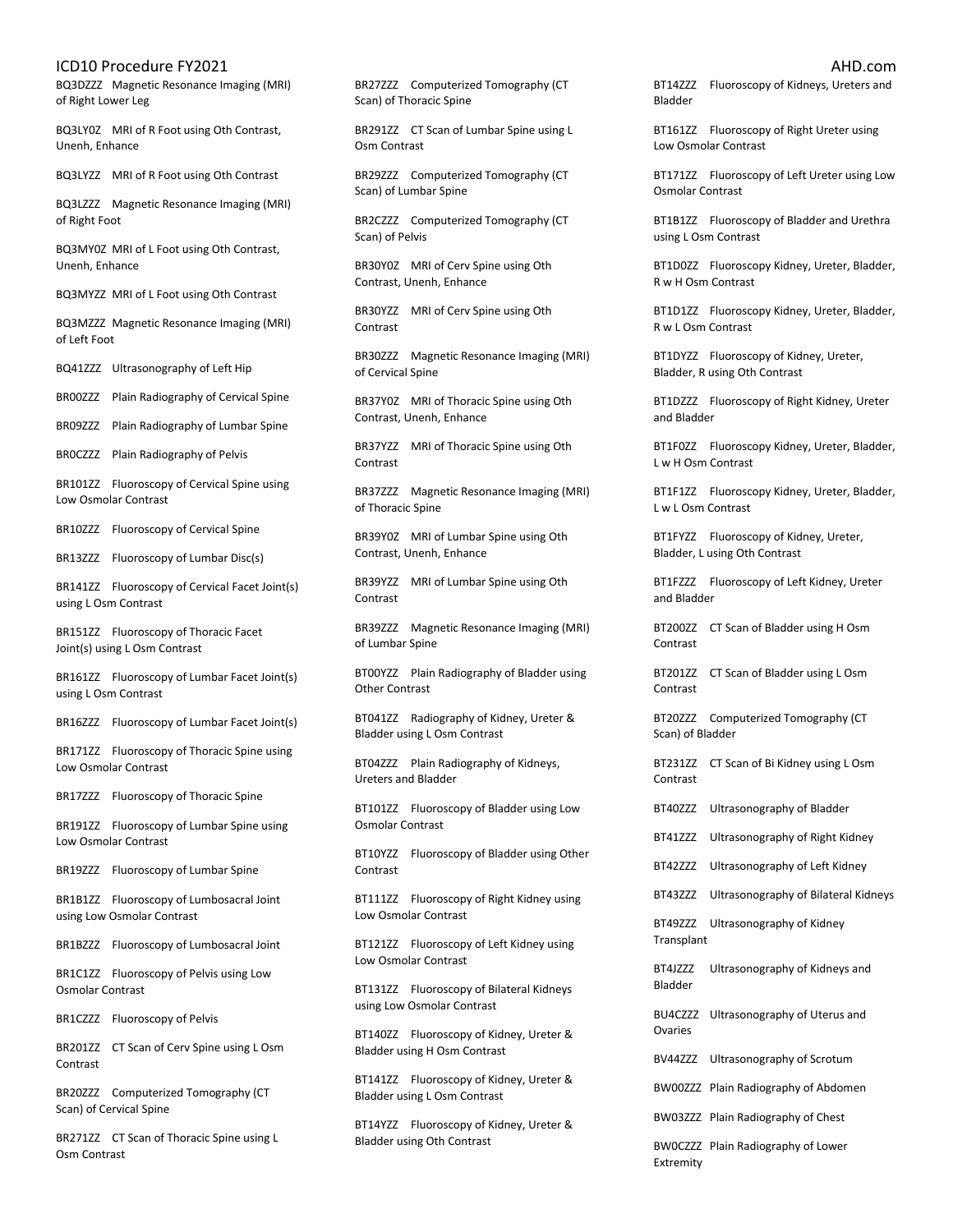BW0JZZZ Plain Radiography of Upper Extremity

BW111ZZ Fluoroscopy of Abdomen and Pelvis using Low Osmolar Contrast

BW11YZZ Fluoroscopy of Abdomen and Pelvis using Other Contrast

BW11ZZZ Fluoroscopy of Abdomen and Pelvis

BW191ZZ Fluoroscopy of Head and Neck using Low Osmolar Contrast

BW19ZZZ Fluoroscopy of Head and Neck

BW1C1ZZ Fluoroscopy of Lower Extremity using Low Osmolar Contrast

BW1CYZZ Fluoroscopy of Lower Extremity using Other Contrast

BW1CZZZ Fluoroscopy of Lower Extremity

BW1J1ZZ Fluoroscopy of Upper Extremity using Low Osmolar Contrast

BW2010Z CT Scan of Abd using L Osm Contrast, Unenh, Enhance

BW201ZZ CT Scan of Abd using L Osm Contrast

BW20YZZ Computerized Tomography (CT Scan) of Abd using Oth Contrast

BW20ZZZ Computerized Tomography (CT Scan) of Abdomen

BW2110Z CT Scan of Abd & Pelvis using L Osm Contrast, Unenh, Enhance

BW211ZZ CT Scan of Abd & Pelvis using L Osm Contrast

BW21Y0Z CT Scan of Abd & Pelvis using Oth Contrast, Unenh, Enhance

BW21YZZ CT Scan of Abd & Pelvis using Oth Contrast

BW21ZZZ Computerized Tomography (CT Scan) of Abdomen and Pelvis

BW240ZZ CT Scan of Chest & Abd using H Osm Contrast

BW2410Z CT Scan of Chest & Abd using L Osm Contrast, Unenh, Enhance

BW241ZZ CT Scan of Chest & Abd using L Osm Contrast

BW24Y0Z CT Scan of Chest & Abd using Oth Contrast, Unenh, Enhance

BW24YZZ CT Scan of Chest & Abd using Oth Contrast

BW24ZZZ Computerized Tomography (CT Scan) of Chest and Abdomen

BW2510Z CT Scan Chest, Abd & Pelvis w L Osm Contrast, Unenh, Enhance

BW251ZZ CT Scan of Chest, Abd & Pelvis using L Osm Contrast

BW25Y0Z CT Scan Chest, Abd & Pelvis w Oth Contrast, Unenh, Enhance

BW25YZZ CT Scan of Chest, Abd & Pelvis using Oth Contrast

BW25ZZZ Computerized Tomography (CT Scan) of Chest, Abd & Pelvis

BW2810Z CT Scan of Head using L Osm Contrast, Unenh, Enhance

BW281ZZ CT Scan of Head using L Osm Contrast

BW28YZZ Computerized Tomography (CT Scan) of Head using Oth Contrast

BW28ZZZ Computerized Tomography (CT Scan) of Head

BW2910Z CT Scan of Head & Neck using L Osm Contrast, Unenh, Enhance

BW291ZZ CT Scan of Head & Neck using L Osm Contrast

BW29YZZ CT Scan of Head & Neck using Oth Contrast

BW29ZZZ Computerized Tomography (CT Scan) of Head and Neck

BW2F10Z CT Scan of Neck using L Osm Contrast, Unenh, Enhance

BW2F1ZZ CT Scan of Neck using L Osm Contrast

BW2FYZZ Computerized Tomography (CT Scan) of Neck using Oth Contrast

BW2FZZZ Computerized Tomography (CT Scan) of Neck

BW2G1ZZ CT Scan of Pelvic Region using L Osm Contrast

BW2GZZZ Computerized Tomography (CT Scan) of Pelvic Region

BW30Y0Z MRI of Abd using Oth Contrast, Unenh, Enhance

BW30YZZ Magnetic Resonance Imaging (MRI) of Abd using Oth Contrast

BW30ZZZ Magnetic Resonance Imaging (MRI) of Abdomen

BW38Y0Z MRI of Head using Oth Contrast, Unenh, Enhance

BW38YZZ Magnetic Resonance Imaging (MRI) of Head using Oth Contrast

BW38ZZZ Magnetic Resonance Imaging (MRI) of Head

BW3FY0Z MRI of Neck using Oth Contrast, Unenh, Enhance

BW3FYZZ Magnetic Resonance Imaging (MRI) of Neck using Oth Contrast

BW3FZZZ Magnetic Resonance Imaging (MRI) of Neck

BW3GY0Z MRI of Pelvic Region using Oth Contrast, Unenh, Enhance

BW3GYZZ MRI of Pelvic Region using Oth Contrast

BW40ZZZ Ultrasonography of Abdomen

BW41ZZZ Ultrasonography of Abdomen and Pelvis

BW4FZZZ Ultrasonography of Neck

BW4GZZZ Ultrasonography of Pelvic Region

BW52Z1Z Other Imaging of Trunk using Bacterial Autofluorescence

BY4FZZZ Ultrasonography of Third Trimester, Single Fetus

C2161ZZ Planar Nucl Med Imag of R & L Heart using Technetium 99m

C216YZZ Planar Nucl Med Imag of R & L Heart using Oth Radionuclide

C21G1ZZ Planar Nucl Med Imag of Myocardium using Technetium 99m

C21GSZZ Planar Nucl Med Imag of Myocardium using Thallium 201

C21GYZZ Planar Nucl Med Imag of Myocardium using Oth Radionuclide

C21YYZZ Planar Nucl Med Imag of Heart using Oth Radionuclide

C2261ZZ Tomo Nucl Med Imag of R & L Heart using Technetium 99m

C226YZZ Tomo Nucl Med Imag of R & L Heart using Oth Radionuclide

C22G1ZZ Tomo Nucl Med Imag of Myocardium using Technetium 99m

C22GSZZ Tomo Nucl Med Imag of Myocardium using Thallium 201

C22GYZZ Tomo Nucl Med Imag of Myocardium using Oth Radionuclide

C22YYZZ Tomo Nucl Med Imag of Heart using Oth Radionuclide

C23GQZZ PET Imag of Myocardium using Rubidium 82

C23GYZZ PET Imag of Myocardium using Oth Radionuclide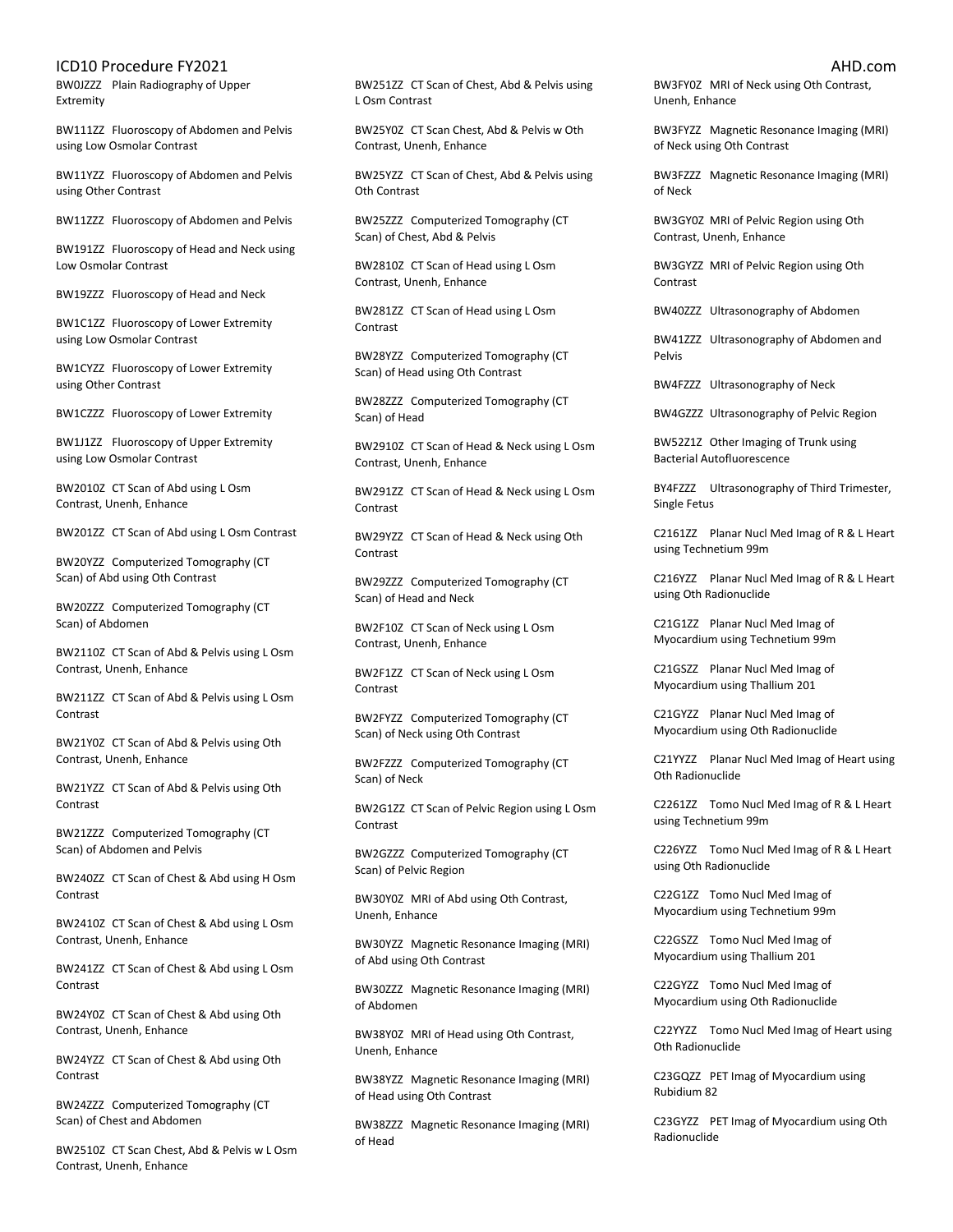C713YZZ Planar Nucl Med Imag of Blood using Oth Radionuclide

C71L1ZZ Planar Nucl Med Imag of Up Chest Lymph using Technetium 99m

CB121ZZ Planar Nucl Med Imag of Lungs & Bronchi using Technetium 99m

CB12VZZ Planar Nucl Med Imag of Lungs & Bronchi using Xenon 133

CB12YZZ Planar Nucl Med Imag Lungs & Bronchi w Oth Radionuclide

CB1YYZZ Planar Nucl Med Imag of Resp Sys using Oth Radionuclide

CB221ZZ Tomo Nucl Med Imag of Lungs & Bronchi using Technetium 99m

CB2YYZZ Tomo Nucl Med Imag of Resp Sys using Oth Radionuclide

CD171ZZ Planar Nucl Med Imag of GI Tract using Technetium 99m

CF141ZZ Planar Nucl Med Imag of Gallbladder using Technetium 99m

CF1C1ZZ Planar Nucl Med Imag Hepatobil Sys, All w Technetium 99m

CF2YYZZ Tomo Nucl Med Imag Hepatobil Sys & Panc w Oth Radionuclide

CP1Z1ZZ Planar Nucl Med Imag Musculo Sys, All w Technetium 99m

CP2YYZZ Tomo Nucl Med Imag Musculo Sys, Oth w Oth Radionuclide

CT131ZZ Planar Nuclear Medicine Imaging of KUB using Technetium 99m

CW131ZZ Planar Nucl Med Imag of Chest using Technetium 99m

CW1D1ZZ Planar Nucl Med Imag of Low Extrem using Technetium 99m

CW1DLZZ Planar Nucl Med Imag of Low Extrem using Gallium 67

CW1DYZZ Planar Nucl Med Imag of Low Extrem using Oth Radionuclide

CW1N1ZZ Planar Nucl Med Imag of Whole Body using Technetium 99m

CW1NLZZ Planar Nucl Med Imag of Whole Body using Gallium 67

CW21YZZ Tomo Nucl Med Imag of Abd & Pelvis using Oth Radionuclide

CW3NYZZ PET Imag of Whole Body using Oth Radionuclide

D0001ZZ Beam Radiation of Brain using Photons 1 - 10 MeV

D0002ZZ Beam Radiation of Brain using Photons >10 MeV

D0003ZZ Beam Radiation of Brain using Electrons

D0061ZZ Beam Radiation of Spinal Cord using Photons 1 - 10 MeV

D0063ZZ Beam Radiation of Spinal Cord using Electrons

D0064ZZ Beam Radiation of Spinal Cord using Heavy Particles

D0071ZZ Beam Radiation of Peripheral Nerve using Photons 1 - 10 MeV

D020DZZ Stereotactic Other Photon Radiosurgery of Brain

D020JZZ Stereotactic Gamma Beam Radiosurgery of Brain

D0Y07ZZ Contact Radiation of Brain

D0Y0KZZ Laser Interstitial Thermal Therapy of Brain

D0Y67ZZ Contact Radiation of Spinal Cord

D7031ZZ Beam Radiation of Neck Lymphatics using Photons 1 - 10 MeV

D7051ZZ Beam Radiation of Thorax Lymphatics using Photons 1 - 10 MeV

D810B9Z Low Dose Rate (LDR) Brachytherapy of Eye using Iodine 125

D8Y0FZZ Plaque Radiation of Eye

D9051ZZ Beam Radiation of Tongue using Photons 1 - 10 MeV

D90F1ZZ Beam Radiation of Oropharynx using Photons 1 - 10 MeV

DB021ZZ Beam Radiation of Lung using Photons 1 - 10 MeV

DB022ZZ Beam Radiation of Lung using Photons >10 MeV

DBY27ZZ Contact Radiation of Lung

DBY67ZZ Contact Radiation of Mediastinum

DD001ZZ Beam Radiation of Esophagus using Photons 1 - 10 MeV

DD002ZZ Beam Radiation of Esophagus using Photons >10 MeV

DD003ZZ Beam Radiation of Esophagus using Electrons

DD004ZZ Beam Radiation of Esophagus using Heavy Particles

DD071ZZ Beam Radiation of Rectum using Photons 1 - 10 MeV

DDY37ZZ Contact Radiation of Jejunum

DFY3CZZ Intraoperative Radiation Therapy (IORT) of Pancreas

DH0B2ZZ Beam Radiation of Leg Skin using Photons >10 MeV

DP081ZZ Beam Radiation of Pelvic Bones using Photons 1 - 10 MeV

DP082ZZ Beam Radiation of Pelvic Bones using Photons >10 MeV

DP083ZZ Beam Radiation of Pelvic Bones using Electrons

DP091ZZ Beam Radiation of Femur using Photons 1 - 10 MeV

DP092ZZ Beam Radiation of Femur using Photons >10 MeV

DP0C1ZZ Beam Radiation of Other Bone using Photons 1 - 10 MeV

DP0C2ZZ Beam Radiation of Other Bone using Photons >10 MeV

DP0C3ZZ Beam Radiation of Other Bone using Electrons

DPY57ZZ Contact Radiation of Rib(s)

DPY87ZZ Contact Radiation of Pelvic Bones

DPYC7ZZ Contact Radiation of Other Bone

DT021ZZ Beam Radiation of Bladder using Photons 1 - 10 MeV

DU1198Z HDR Brachytherapy of Cervix using Iridium 192

DU1298Z HDR Brachytherapy of Uterus using Iridium 192

DV011ZZ Beam Radiation of Testis using Photons 1 - 10 MeV

DW011ZZ Beam Radiation of Head and Neck using Photons 1 - 10 MeV

DW013ZZ Beam Radiation of Head and Neck using Electrons

DW023ZZ Beam Radiation of Chest using Electrons

DW031ZZ Beam Radiation of Abdomen using Photons 1 - 10 MeV

DW032ZZ Beam Radiation of Abdomen using Photons >10 MeV

DW033ZZ Beam Radiation of Abdomen using Electrons

DW051ZZ Beam Radiation of Whole Body using Photons 1 - 10 MeV

DW061ZZ Beam Radiation of Pelvic Region using Photons 1 - 10 MeV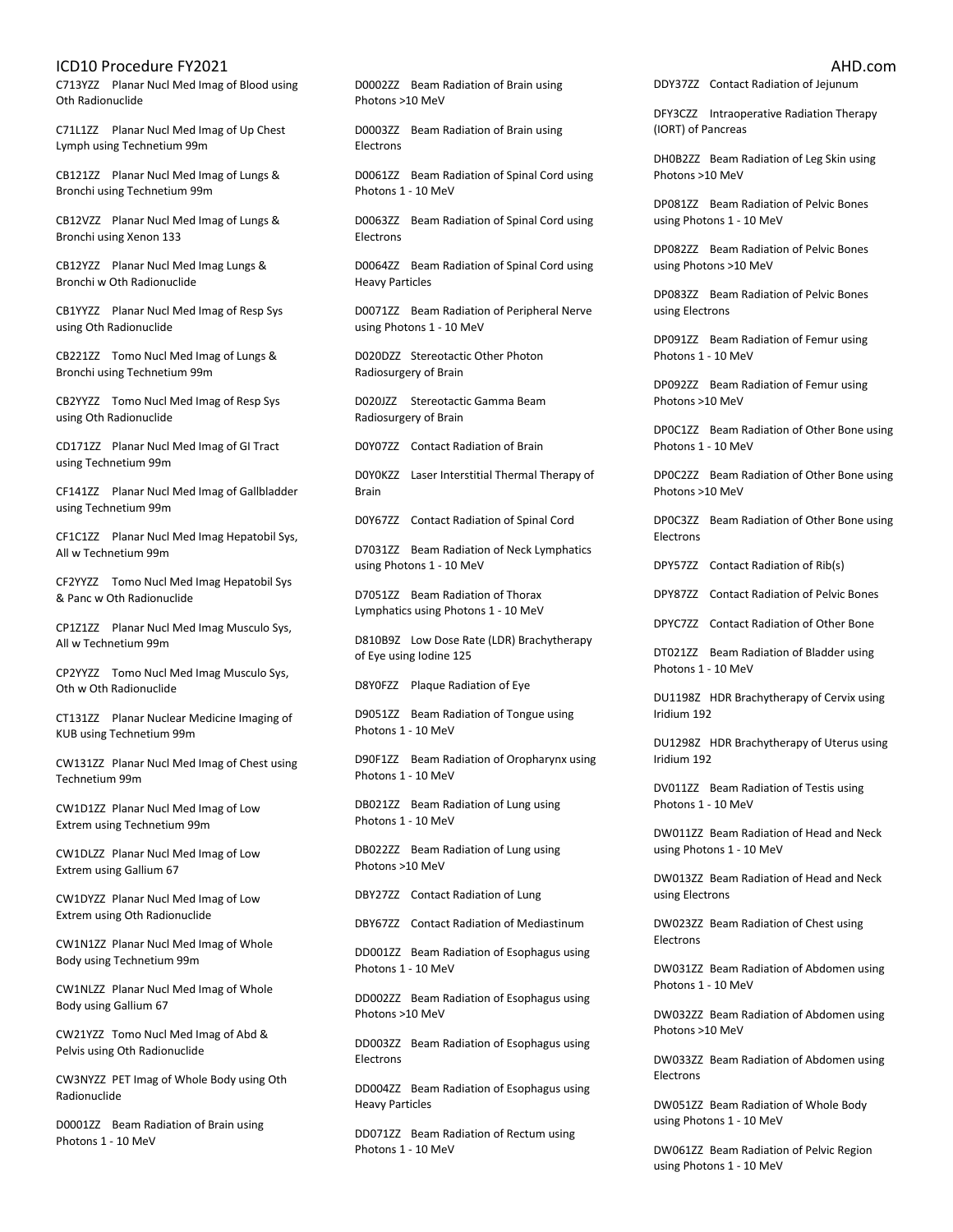DW062ZZ Beam Radiation of Pelvic Region using Photons >10 MeV

DW063ZZ Beam Radiation of Pelvic Region using Electrons

DWY17ZZ Contact Radiation of Head and Neck

DWY57ZZ Contact Radiation of Whole Body

DWY67ZZ Contact Radiation of Pelvic Region

DWY68ZZ Hyperthermia of Pelvic Region

F003GZZ Comm/Cognit Skill Assessment of Neuro Body

F00Z6ZZ Speech and/or Language Screening Assessment

F00ZCZZ Aphasia Assessment

F00ZGYZ Comm/Cognit Skill Assessment using Oth Equip

F00ZGZZ Communicative/Cognitive Integration Skills Assessment

F00ZHYZ Bedside Swal/Oral Funct Assessment using Oth Equip

F00ZHZZ Bedside Swallowing and Oral Function Assessment

F00ZJWZ Instru Swal/Oral Funct Assessment using Swallow Equipment

F00ZJYZ Instru Swal/Oral Funct Assessment using Oth Equip

F0110ZZ Muscle Performance Assessment of Neuro Up Back/UE

F0114ZZ Motor Function Assessment of Neuro Up Back/UE

F0115ZZ ROM/Jt Integrity Assessment of Neuro Up Back/UE

F0120ZZ Muscle Performance Assessment of Neuro Low Back/LE

F0124ZZ Motor Function Assessment of Neuro Low Back/LE

F0125ZZ ROM/Jt Integrity Assessment of Neuro Low Back/LE

F0133ZZ Coordination/Dexterity Assessment of Neuro Body

F0134ZZ Motor Function Assessment of Neuro Body

F01K0ZZ Muscle Performance Assessment of Musculosk Up Back/UE

F01K5ZZ ROM/Jt Integrity Assessment of Musculosk Up Back/UE

F01L0ZZ Muscle Performance Assessment of Musculosk Low Back/LE

F01L5ZZ ROM/Jt Integrity Assessment of Musculosk Low Back/LE

F01M0ZZ Muscle Performance Assessment of Musculosk Whole

F01M5ZZ ROM/Jt Integrity Assessment of Musculosk Whole

F01Z9JZ Somatosens Evoked Potentials Assess w Somatosensory Equip

F01ZBFZ Bed Mobility Assessment using Assist Equipment

F01ZBZZ Bed Mobility Assessment

F01ZCFZ Transfer Assessment using Assist Equipment

F01ZCZZ Transfer Assessment

F01ZDFZ Gait and/or Balance Assessment using Assist Equipment

F01ZDYZ Gait and/or Balance Assessment using Other Equipment

F01ZDZZ Gait and/or Balance Assessment

F01ZFFZ Wheelchair Mobility Assessment using Assist Equipment

F01ZFZZ Wheelchair Mobility Assessment

F0209ZZ Cranial Nerve Integrity Assessment of Neuro Head, Neck

F02Z0FZ Bathing/Showering Assessment using Assist Equipment

F02Z0ZZ Bathing/Showering Assessment

F02Z1FZ Dressing Assessment using Assist Equipment

F02Z1ZZ Dressing Assessment

F02Z2YZ Feeding/Eating Assessment using Other Equipment

F02Z2ZZ Feeding/Eating Assessment

F02Z3FZ Grooming/Personal Hygiene Assessment using Assist Equipment

F02Z3ZZ Grooming/Personal Hygiene Assessment

F02Z4FZ Home Management Assessment using Assist Equipment

F02Z4ZZ Home Management Assessment

F02Z6ZZ Psychosocial Skills Assessment

F02ZBZZ Environmental, Home and Work Barriers Assessment

F02ZCZZ Ergonomics and Body Mechanics Assessment

F02ZFYZ Pain Assessment using Other Equipment F02ZHZZ Vocation Activ/Commun Assessment

F0636KZ Comm/Cognit Skill Treatment of Neuro Body using AV Equipment

F0636YZ Comm/Cognit Skill Treatment of Neuro Body using Oth Equip

F0636ZZ Comm/Cognit Skill Treatment of Neuro Body

F06Z1ZZ Speech Path Counsel Treatment

F06Z2ZZ Speech Path Prevent Treatment

F06Z3ZZ Aphasia Treatment

F06Z4ZZ Articulation/Phonology Treatment

F06Z5ZZ Aural Rehabilitation Treatment

F06Z6KZ Comm/Cognit Skill Treatment using AV Equipment

F06Z6YZ Comm/Cognit Skill Treatment using Oth Equip

F06Z6ZZ Communicative/Cognitive Integration Skills Treatment

F06Z7ZZ Fluency Treatment

F06Z8YZ Motor Speech Treatment using Other Equipment

F06Z8ZZ Motor Speech Treatment

F06ZBZZ Receptive/Expressive Language Treatment

F06ZCZZ Voice Treatment

F06ZDYZ Swallowing Dysfunction Treatment using Other Equipment

F06ZDZZ Swallowing Dysfunction Treatment

F0711ZZ Muscle Performance Treatment of Neuro Up Back/UE

F0716ZZ Therapeutic Exercise Treatment of Neuro Up Back/UE

F0717ZZ Manual Therapy Techniques Treatment of Neuro Up Back/UE

F0721ZZ Muscle Performance Treatment of Neuro Low Back/LE

F0722FZ Coord/Dexterity Trmt Neuro Low Back/LE w Assist Equip

F0726FZ Exercise Trmt Neuro Low Back/LE w Assist Equip

F0726ZZ Therapeutic Exercise Treatment of Neuro Low Back/LE

F0727ZZ Manual Therapy Techniques Treatment of Neuro Low Back/LE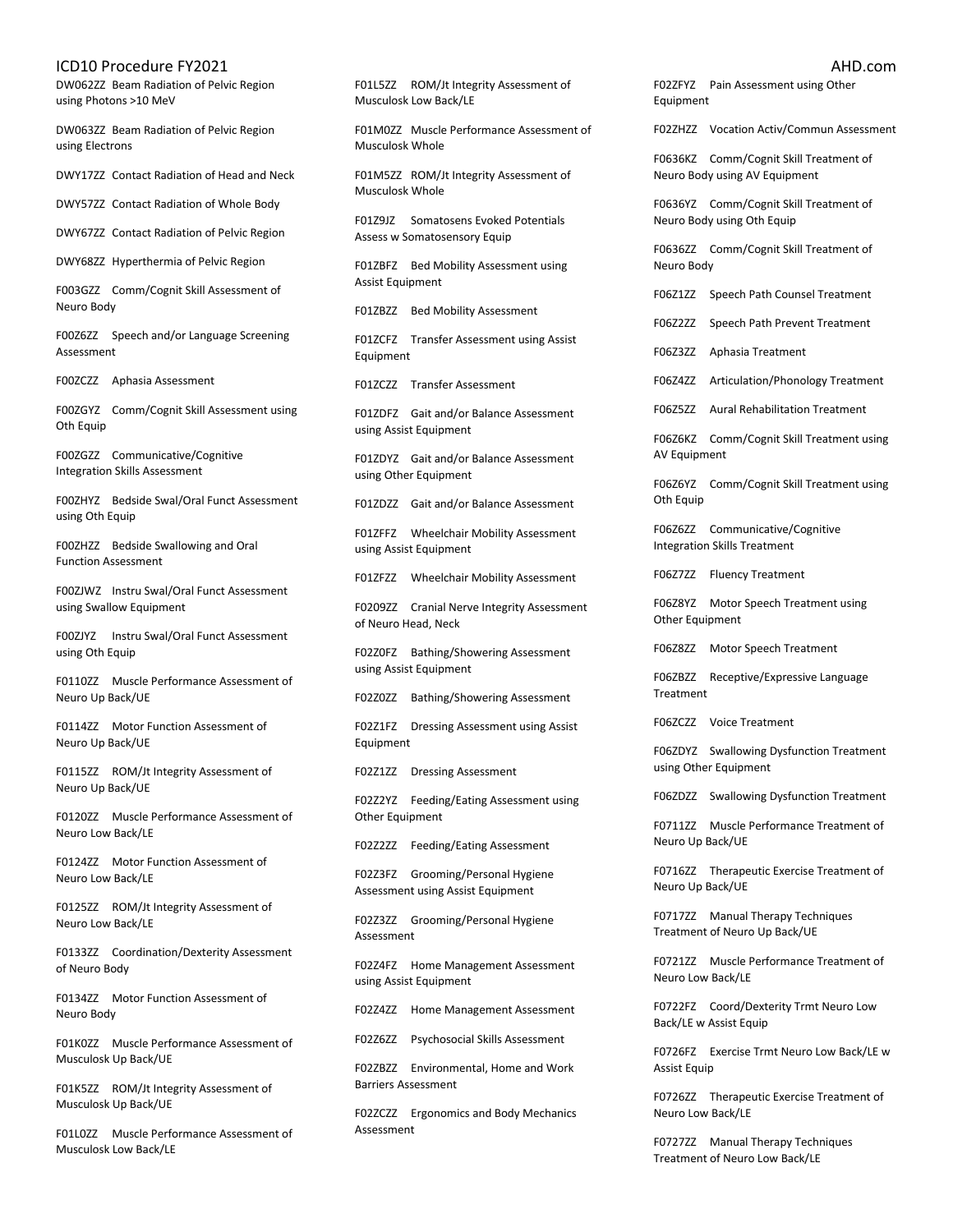F0732ZZ Coordination/Dexterity Treatment of Neuro Body

F0733UZ Motor Function Treatment of Neuro Body using Prosthesis

F0733ZZ Motor Function Treatment of Neurological System - Whole Body

F0736FZ Exercise Treatment of Neuro Body using Assist Equipment

F0736YZ Therapeutic Exercise Treatment of Neuro Body using Oth Equip

F0736ZZ Therapeutic Exercise Treatment of Neuro Body

F0737ZZ Manual Therapy Techniques Treatment of Neuro Body

F0746BZ Exercise Treatment of Circ Head, Neck using Physical Agent

F0776FZ Exercise Treatment of Circ Body using Assist Equipment

F0776GZ Exercise Treatment of Circ Body using Aerobic Equipment

F0776ZZ Therapeutic Exercise Treatment of Circ Body

F07C6YZ Therapeutic Exercise Treatment of Resp Body using Oth Equip

F07C6ZZ Therapeutic Exercise Treatment of Resp Body

F07F0ZZ ROM & Jt Mobility Treatment of Integu Up Back/UE

F07G0ZZ ROM & Jt Mobility Treatment of Integu Low Back/LE

F07G6FZ Exercise Trmt Integu Low Back/LE w Assist Equip

F07H0ZZ Range of Motion and Joint Mobility Treatment of Integu Body

F07H3YZ Motor Function Treatment of Integu Body using Oth Equip

F07K0FZ ROM & Jt Mobility Trmt Musculosk Up Back/UE w Assist Equip

F07K0YZ ROM & Jt Mobility Trmt Musculosk Up Back/UE w Oth Equip

F07K0ZZ ROM & Jt Mobility Treatment of Musculosk Up Back/UE

F07K1YZ Muscle Perform Trmt Musculosk Up Back/UE w Oth Equip

F07K1ZZ Muscle Performance Treatment of Musculosk Up Back/UE

F07K2YZ Coord/Dexterity Trmt Musculosk Up Back/UE w Oth Equip

F07K2ZZ Coordination/Dexterity Treatment of Musculosk Up Back/UE

F07K3YZ Motor Functn Trmt Musculosk Up Back/UE w Oth Equip

F07K3ZZ Motor Function Treatment of Musculosk Up Back/UE

F07K6BZ Exercise Trmt Musculosk Up Back/UE w Physical Agent

F07K6FZ Exercise Trmt Musculosk Up Back/UE w Assist Equip

F07K6GZ Exercise Trmt Musculosk Up Back/UE w Aerobic Equip

F07K6HZ Exercise Trmt Musculosk Up Back/UE w Mech/Electromech Equip

F07K6YZ Exercise Treatment of Musculosk Up Back/UE using Oth Equip

F07K6ZZ Therapeutic Exercise Treatment of Musculosk Up Back/UE

F07K7ZZ Manual Therapy Techniques Treatment of Musculosk Up Back/UE

F07L0FZ ROM & Jt Mobility Trmt Musculosk Low Back/LE w Assist Equip

F07L0YZ ROM & Jt Mobility Trmt Musculosk Low Back/LE w Oth Equip

F07L0ZZ ROM & Jt Mobility Treatment of Musculosk Low Back/LE

F07L1FZ Muscle Perform Trmt Musculosk Low Back/LE w Assist Equip

F07L1YZ Muscle Perform Trmt Musculosk Low Back/LE w Oth Equip

F07L1ZZ Muscle Performance Treatment of Musculosk Low Back/LE

F07L2ZZ Coordination/Dexterity Treatment of Musculosk Low Back/LE

F07L3EZ Motor Functn Trmt Musculosk Low Back/LE w Orthosis

F07L3FZ Motor Functn Trmt Musculosk Low Back/LE w Assist Equip

F07L3UZ Motor Functn Trmt Musculosk Low Back/LE w Prosthesis

F07L3ZZ Motor Function Treatment of Musculosk Low Back/LE

F07L6FZ Exercise Trmt Musculosk Low Back/LE w Assist Equip

F07L6GZ Exercise Trmt Musculosk Low Back/LE w Aerobic Equip

F07L6HZ Exercise Trmt Musculosk Low Back/LE w Mech/Electromech Equip

F07L6YZ Exercise Treatment of Musculosk Low Back/LE using Oth Equip

F07L6ZZ Therapeutic Exercise Treatment of Musculosk Low Back/LE

F07L7ZZ Manual Therapy Techniques Treatment of Musculosk Low Back/LE

F07M0FZ ROM & Jt Mobility Trmt Musculosk Whole w Assist Equip

F07M0YZ ROM & Jt Mobility Trmt Musculosk Whole w Oth Equip

F07M0ZZ ROM & Jt Mobility Treatment of Musculosk Whole

F07M1FZ Muscle Perform Trmt Musculosk Whole w Assist Equip

F07M1ZZ Muscle Performance Treatment of Musculosk Whole

F07M2FZ Coord/Dexterity Trmt Musculosk Whole w Assist Equip

F07M2ZZ Coordination/Dexterity Treatment of Musculosk Whole

F07M3FZ Motor Functn Trmt Musculosk Whole w Assist Equip

F07M3ZZ Motor Function Treatment of Musculosk Whole

F07M6FZ Exercise Treatment of Musculosk Whole using Assist Equipment

F07M6GZ Exercise Trmt Musculosk Whole w Aerobic Equip

F07M6YZ Exercise Treatment of Musculosk Whole using Oth Equip

F07M6ZZ Therapeutic Exercise Treatment of Musculosk Whole

F07M7ZZ Manual Therapy Techniques Treatment of Musculosk Whole

F07Z4FZ Wheelchair Mobility Treatment using Assist Equipment

F07Z4YZ Wheelchair Mobility Treatment using Other Equipment

F07Z4ZZ Wheelchair Mobility Treatment

F07Z5FZ Bed Mobility Treatment using Assist Equipment

F07Z5UZ Bed Mobility Treatment using Prosthesis

F07Z5YZ Bed Mobility Treatment using Other Equipment

F07Z5ZZ Bed Mobility Treatment

F07Z8CZ Transfer Training Treatment using Mechanical Equipment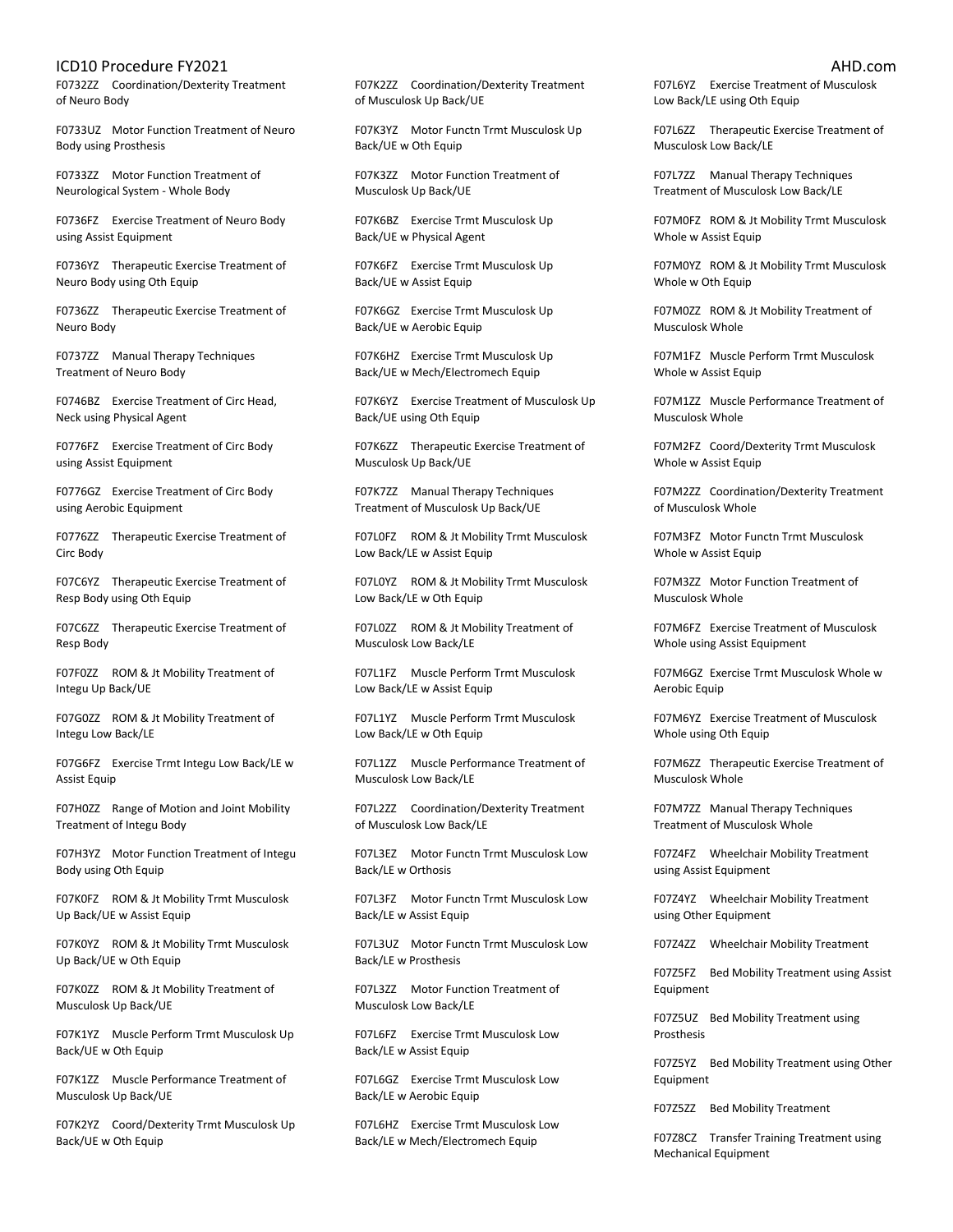F07Z8FZ Transfer Training Treatment using Assist Equipment

F07Z8UZ Transfer Training Treatment using Prosthesis

F07Z8YZ Transfer Training Treatment using Other Equipment

F07Z8ZZ Transfer Training Treatment

F07Z9CZ Gait Training/Ambulat Treatment using Mech Equipment

F07Z9DZ Gait Training/Ambulat Trmt w Electrotherap Equip

F07Z9FZ Gait Training/Ambulat Treatment using Assist Equipment

F07Z9GZ Gait Training/Ambulat Treatment using Aerobic Equipment

F07Z9UZ Gait Training/Ambulat Treatment using Prosthesis

F07Z9YZ Gait Training/Ambulat Treatment using Oth Equip

F07Z9ZZ Gait Training/Functional Ambulation Treatment

F08D5BZ Wound Mgmt Trmt Integu Head, Neck w Physical Agent

F08F5BZ Wound Mgmt Trmt Integu Up Back/UE w Physical Agent

F08F5FZ Wound Mgmt Trmt Integu Up Back/UE w Assist Equip

F08F5ZZ Wound Management Treatment of Integu Up Back/UE

F08G5BZ Wound Mgmt Trmt Integu Low Back/LE w Physical Agent

F08G5CZ Wound Mgmt Trmt Integu Low Back/LE w Mech Equip

F08G5FZ Wound Mgmt Trmt Integu Low Back/LE w Assist Equip

F08G5YZ Wound Mgmt Treatment of Integu Low Back/LE using Oth Equip

F08G5ZZ Wound Management Treatment of Integu Low Back/LE

F08H5FZ Wound Mgmt Treatment of Integu Body using Assist Equipment

F08H5YZ Wound Management Treatment of Integu Body using Oth Equip

F08H5ZZ Wound Management Treatment of Integu Body

F08Z0FZ Bath/Shower Technq Treatment using Assist Equipment

F08Z0UZ Bathing/Showering Techniques Treatment using Prosthesis

F08Z0ZZ Bathing/Showering Techniques Treatment

F08Z1FZ Dressing Techniques Treatment using Assist Equipment

F08Z1UZ Dressing Techniques Treatment using Prosthesis

F08Z1YZ Dressing Techniques Treatment using Other Equipment

F08Z1ZZ Dressing Techniques Treatment

F08Z2FZ Grooming/Personal Hygiene Treatment using Assist Equipment

F08Z2UZ Grooming/Personal Hygiene Treatment using Prosthesis

F08Z2YZ Grooming/Personal Hygiene Treatment using Other Equipment

F08Z2ZZ Grooming/Personal Hygiene Treatment

F08Z3CZ Feeding/Eating Treatment using Mechanical Equipment

F08Z3FZ Feeding/Eating Treatment using Assist Equipment

F08Z3ZZ Feeding/Eating Treatment

F08Z4FZ Home Management Treatment using Assist Equipment

F08Z4YZ Home Management Treatment using Other Equipment

F08Z4ZZ Home Management Treatment

F08Z6ZZ Psychosocial Skills Treatment

F08Z7FZ Vocation/Commun Treatment using Assist Equipment

F08Z7GZ Vocation/Commun Treatment using Aerobic Equipment

F08Z7YZ Vocation/Commun Treatment using Oth Equip

F08Z7ZZ Vocation/Commun Treatment

F0CM3ZZ Postural Control Treatment of Musculosk Whole

F0CZ08Z Vestibular Treatment using Vestibular / Balance Equipment

F0FZ5FZ Caregiver Training in Transfer using Assist Equipment

F0FZ5ZZ Caregiver Training in Transfer

F0FZ7ZZ Caregiver Training in Therapeutic Exercise

F0FZCFZ Caregiver Train in Gait Training/Ambulat w Assist Equip

F0FZHFZ Caregiver Training in Home Management using Assist Equipment

F0FZHZZ Caregiver Training in Home Management

F13Z11Z Pure Tone Audiometry, Air Assessment using Audiometer

F13ZD3Z Tympanometry Assessment using Tympanometer

F13ZH4Z Acoust Reflex Threshold Assess w Acoust Immit/Reflex Equip

F13ZLZZ Auditory Evoked Potentials Assessment

GZ10ZZZ Psychological Tests, Developmental

GZ11ZZZ Psychological Tests, Personality and Behavioral

GZ13ZZZ Psychological Tests, Neuropsychological

GZ14ZZZ Psychological Tests, Neurobehavioral and Cognitive Status

GZ2ZZZZ Crisis Intervention

GZ3ZZZZ Medication Management

GZ50ZZZ Individual Psychotherapy, Interactive

GZ51ZZZ Individual Psychotherapy, Behavioral

GZ52ZZZ Individual Psychotherapy, Cognitive

GZ53ZZZ Individual Psychotherapy, Interpersonal

GZ54ZZZ Individual Psychotherapy, Psychoanalysis

GZ55ZZZ Individual Psychotherapy, Psychodynamic

GZ56ZZZ Individual Psychotherapy, Supportive

GZ58ZZZ Individual Psychotherapy, Cognitive-Behavioral

GZ59ZZZ Individual Psychotherapy, Psychophysiological

GZ60ZZZ Educational Counseling

GZ63ZZZ Other Counseling

GZ72ZZZ Family Psychotherapy

GZB0ZZZ Electroconvulsive Therapy, Unilateral-Single Seizure

GZB1ZZZ Electroconvulsive Therapy, Unilateral-Multiple Seizure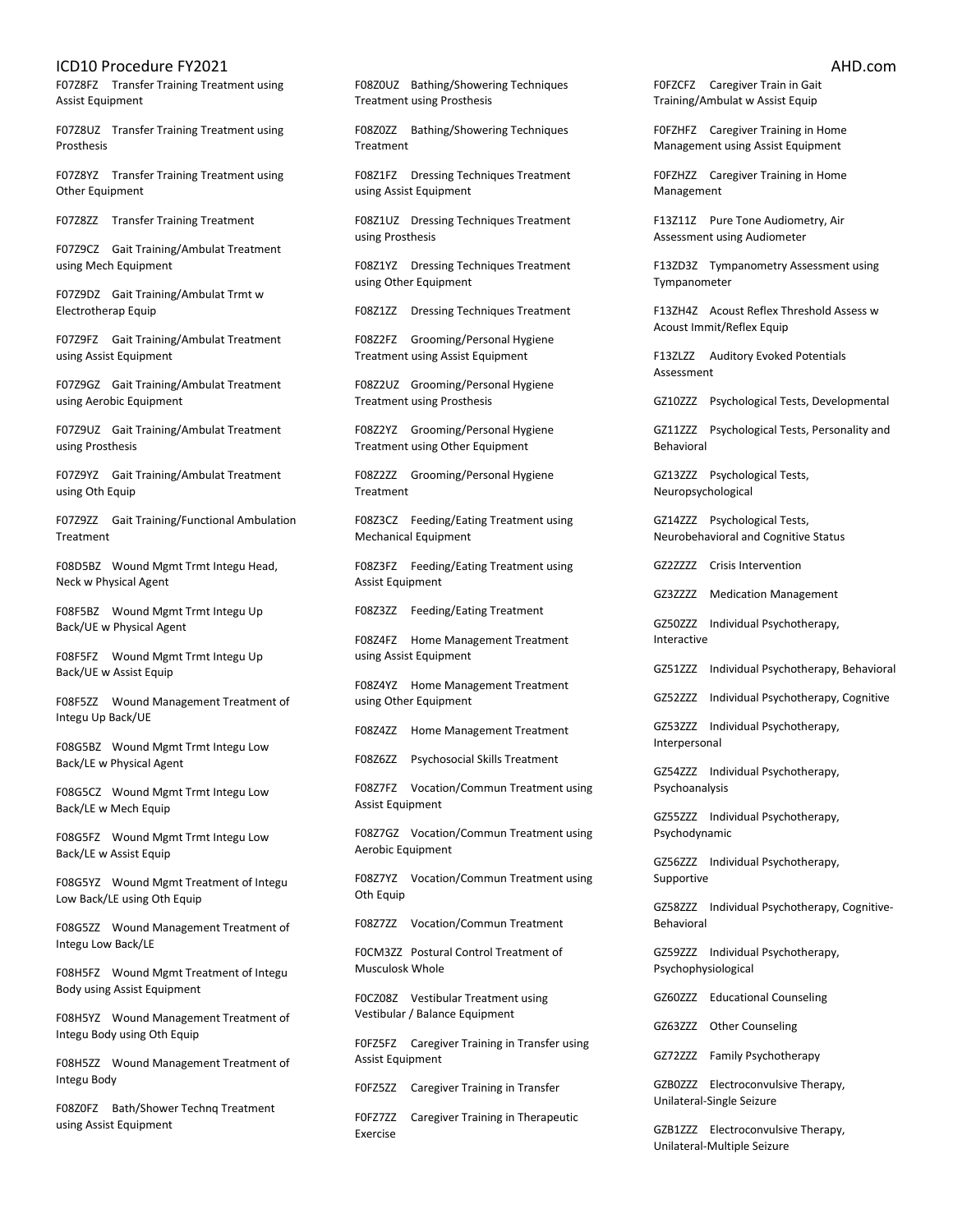GZB2ZZZ Electroconvulsive Therapy, Bilateral-Single Seizure

GZB3ZZZ Electroconvulsive Therapy, Bilateral-Multiple Seizure

GZB4ZZZ Other Electroconvulsive Therapy

GZHZZZZ Group Psychotherapy

HZ2ZZZZ Detoxification Services for Substance Abuse Treatment

HZ30ZZZ Indiv Counsel for Substance Abuse Treatment, Cognitive

HZ31ZZZ Indiv Counsel for Substance Abuse Treatment, Behavioral

HZ32ZZZ Indiv Counsel for Substance Abuse, Cognitive Behavioral

HZ33ZZZ Individual Counseling for Substance Abuse Treatment, 12-Step

HZ34ZZZ Indiv Counsel for Substance Abuse Treatment, Interpersonal

HZ36ZZZ Indiv Counsel for Substance Abuse Treatment, Psychoeducation

HZ37ZZZ Indiv Counsel for Substance Abuse, Motivational Enhance

HZ38ZZZ Indiv Counsel for Substance Abuse Treatment, Confrontational

HZ39ZZZ Indiv Counsel for Substance Abuse Treatment, Continuing Care

HZ3BZZZ Indiv Counsel for Substance Abuse Treatment, Spiritual

HZ40ZZZ Group Counseling for Substance Abuse Treatment, Cognitive

HZ41ZZZ Group Counseling for Substance Abuse Treatment, Behavioral

HZ42ZZZ Group Counsel for Substance Abuse, Cognitive Behavioral

HZ43ZZZ Group Counseling for Substance Abuse Treatment, 12-Step

HZ44ZZZ Group Counsel for Substance Abuse Treatment, Interpersonal

HZ45ZZZ Group Counseling for Substance Abuse Treatment, Vocational

HZ46ZZZ Group Counsel for Substance Abuse Treatment, Psychoeducation

HZ47ZZZ Group Counsel for Substance Abuse, Motivational Enhance

HZ48ZZZ Group Counsel for Substance Abuse Treatment, Confrontational

HZ49ZZZ Group Counsel for Substance Abuse Treatment, Continuing Care

HZ4BZZZ Group Counseling for Substance Abuse Treatment, Spiritual

HZ50ZZZ Indiv Psychotherapy for Substance Abuse Treatment, Cognitive

HZ51ZZZ Indiv Psychotherapy for Substance Abuse, Behavioral

HZ52ZZZ Indiv Psychotherapy for Substance Abuse, Cognitiv Behavioral

HZ56ZZZ Indiv Psychotherapy for Substance Abuse, Psychoeducation

HZ57ZZZ Indiv Psychotherapy for Substance Abuse, Motivation Enhance

HZ59ZZZ Indiv Psychotherapy for Substance Abuse Treatment, Support

HZ63ZZZ Family Counseling for Substance Abuse Treatment

HZ80ZZZ Meds Mgmt for Substance Abuse Treatment, Nicotine Replace

HZ81ZZZ Meds Mgmt for Substance Abuse Treatment, Methadone Maint

HZ83ZZZ Meds Mgmt for Substance Abuse Treatment, Antabuse

HZ84ZZZ Meds Mgmt for Substance Abuse Treatment, Naltrexone

HZ85ZZZ Meds Mgmt for Substance Abuse Treatment, Naloxone

HZ86ZZZ Meds Mgmt for Substance Abuse Treatment, Clonidine

HZ87ZZZ Meds Mgmt for Substance Abuse Treatment, Bupropion

HZ88ZZZ Meds Mgmt for Substance Abuse Treatment, Psych Med

HZ89ZZZ Meds Mgmt for Substance Abuse Treatment, Oth Repl Med

HZ90ZZZ Pharmacotherapy for Substance Abuse, Nicotine Replace

HZ91ZZZ Pharmacotherapy for Substance Abuse, Methadone Maint

HZ94ZZZ Pharmacotherapy for Substance Abuse Treatment, Naltrexone

HZ95ZZZ Pharmacotherapy for Substance Abuse Treatment, Naloxone

HZ96ZZZ Pharmacotherapy for Substance Abuse Treatment, Clonidine

HZ98ZZZ Pharmacotherapy for Substance Abuse Treatment, Psych Med

HZ99ZZZ Pharmacotherapy for Substance Abuse, Oth Replace Med

X27H385 Dilate R Fem Art w Sustn Drug-elut, Perc, New Tech 5

X27J385 Dilate L Fem Art w Sustn Drug-elut, Perc, New Tech 5

X2A5312 Cereb Filtr, Brach L Carotid Art, Perc, New Tech 2

X2A6325 Cereb Deflct Filtr in Aort Arch, Perc Approach, New Tech 5

X2AH336 EC Flw Revrs from R Com Carot, Perc Approach, New Tech 6

X2AJ336 EC Flw Revrs from L Com Carot Art, Perc Approach, New Tech 6

X2C0361 Extirpate matter from 1 Cor Art, Orbit Athrect, New Tech 1

X2C1361 Extirpate matter from 2 Cor Art, Orbit Athrect, New Tech 1

X2RF032 Replace Aort Valve w Zoopl Rapid Depl, Open, New Tech 2

X2RF332 Replace Aort Valve w Zoopl Rapid Depl, Perc, New Tech 2

XHRPXL2 Replace Skin w Porc Livr Sub, Extern, New Tech 2

XNU0356 Supplement Lum Vert w Mech Expnd Pair, Perc, New Tech 6

XNU4356 Supplement Thor Vert w Mech Expnd Pair, Perc, New Tech 6

XR2G021 Monitor R Knee Jt w Intraop Knee Sens, Open, New Tech 1

XR2H021 Monitor L Knee Jt w Intraop Knee Sens, Open, New Tech 1

XRG2092 Fusion 2-6 C Jt w Nano Intbd Dev, Open, New Tech 2

XRGB092 Fusion Lum Jt w Nano Intbd Dev, Open, New Tech 2

XRGB0F3 Fusion Lum Jt w Radluc Por IFD, Open, New Tech 3

XRGC092 Fusion 2-4 L Jt w Nano Intbd Dev, Open, New Tech 2

XRGC0F3 Fusion 2-4 L Jt w Radluc Por IFD, Open, New Tech 3

XRGD092 Fusion Lumsac Jt w Nano Intbd Dev, Open, New Tech 2

XRGD0F3 Fusion Lumsac Jt w Radluc Por IFD, Open, New Tech 3

XV508A4 Destruction Prost w Robot Wtrjet Ablat, Endo, New Tech 4

XW013F5 Introduce New Tech Therap in Subcu, Perc, New Tech 5